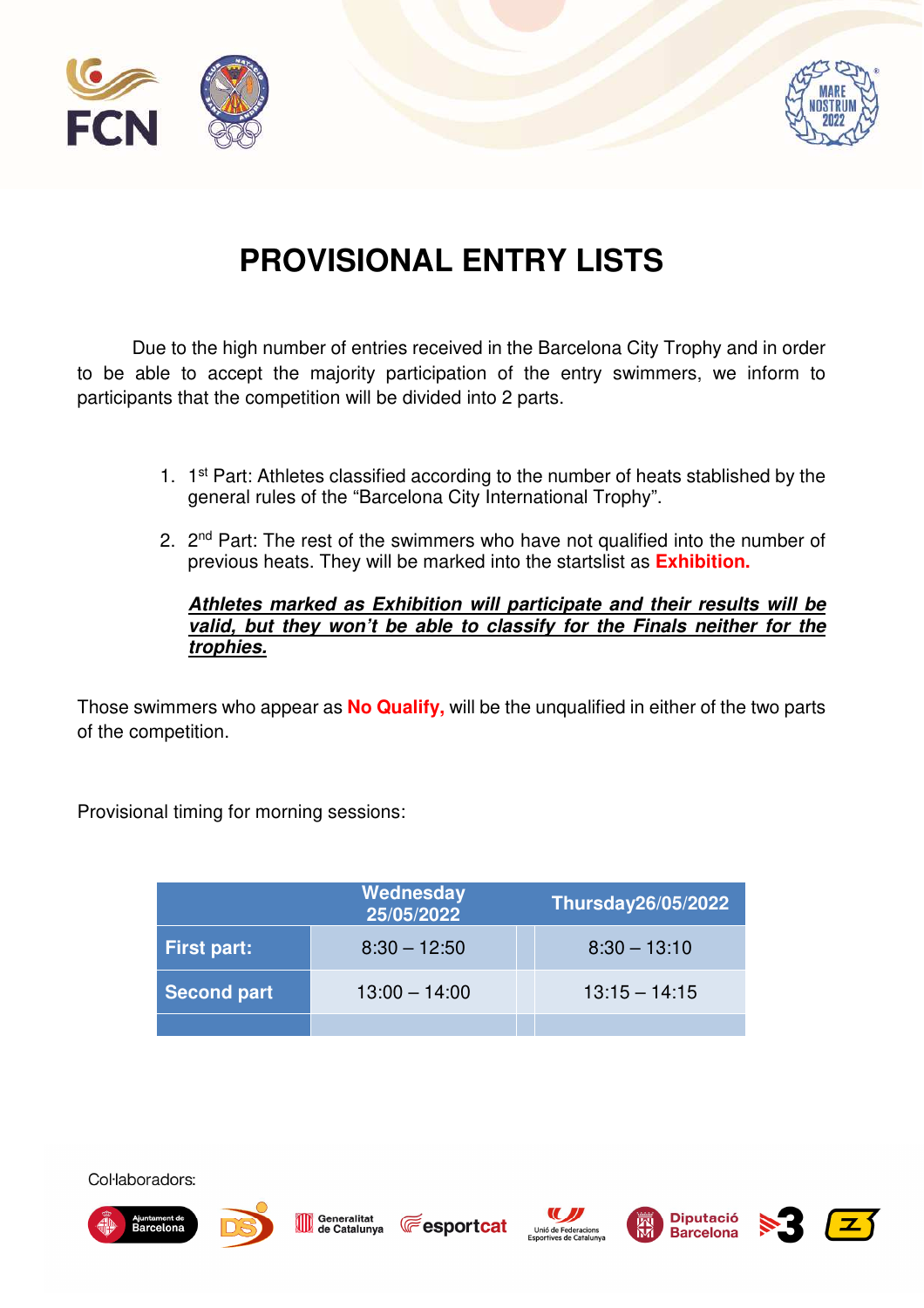



# 1 - Wednesday, 25 de May de 2022 **25/05/2022** 25/05/2022

| Event 1        |                                                     |                    | Open                                         |            |                        |                          |
|----------------|-----------------------------------------------------|--------------------|----------------------------------------------|------------|------------------------|--------------------------|
|                | 25/05/2022                                          |                    |                                              |            |                        | <b>Entry list</b>        |
|                | <b>World Records</b>                                | 7:32.12            | ZHANG, Lin                                   | <b>CHN</b> | Rome (ITA)             | 29/07/2009               |
|                | European Records<br>Marenostrum                     | 7:39.27<br>7:48.19 | PALTRINIERI, Gregorio<br>CHRITIANSEN, Henrik | <b>ITA</b> | Gwangju (KOR)<br>CANET | 24/07/2019<br>12/06/2019 |
| <b>TICB</b>    |                                                     | 7:52.51            | COCHRANE, Ryan                               |            | <b>BARCELONA</b>       | 07/07/2015               |
|                | Entry time conversion: ESP:Conversion Spanish Rules |                    |                                              |            |                        |                          |
|                |                                                     | YB                 |                                              |            | Temps 50E              |                          |
| 1              | AUBOECK, Felix                                      | 96                 | Austria                                      |            | 7:45.32                |                          |
| $\overline{2}$ | OLIVIER, Marc Antoine                               | 96                 | <b>Dunkerque Natation</b>                    |            | 7:50.36                |                          |
| 3              | WIFFEN, Daniel                                      | 01                 | Loughborough University S & WPC              |            | 7:50.74                |                          |
| 4              | <b>BIRD, Kieran</b>                                 | 99                 | <b>British Swimming</b>                      |            | 7:50.75                |                          |
| 5              | JOLY, Damien                                        | 92                 | Stade de vanves natation                     |            | 7:51.25                |                          |
| 6              | LOPES, Jose Paulo                                   | 00                 | Sporting Clube de Braga                      |            | 7:52.68                |                          |
| 7              | <b>BOUCHAUT, Joris</b>                              | 95                 | Dauphins du TOEC                             |            | 7:52.85                |                          |
| 8              | NOERGAARD, Alexander Aslak                          | 00                 | <b>Denmark</b>                               |            | 7:53.50                |                          |
| 9              | CAMBLONG, Tomy-Lee                                  | 01                 | Canet66natation                              |            | 7:53.59                |                          |
|                | 10 TURLEY, Luke                                     | $00\,$             | <b>British Swimming</b>                      |            | 7:54.27                |                          |
| 11             | SOLOVEYCHIK, Bar                                    | 00                 | Israel                                       |            | 7:55.48                |                          |
|                | 12 MUEHLLEITNER, Henning                            | 97                 | Neckarsulmer Sport-Union                     |            | 7:57.77                |                          |
|                | 13 GIOVANNONI, Ivan                                 | 02                 | Aurelia Nuoto Ass. Sport. Dil.               |            | 7:58.09                |                          |
|                | 14 SANTIAGO BETANCOR, Raul                          | 97                 | C.N. Sant Andreu                             |            | 7:58.71                |                          |
|                | 15 MICKA, Jan                                       | 95                 | <b>Czech National Swimming Team</b>          |            | 7:59.04                |                          |
|                | 16 BELL, William                                    | 02                 | Loughborough University S & WPC              |            | 8:00.40                |                          |
|                | 17 ESCRITS MANOSA, Albert                           | 98                 | C.N. Sant Andreu                             |            | 8:01.17                | Exhibition               |
|                | 18 PUJOL BELMONTE, Guillem                          | 97                 | C.N. Mataro                                  |            | 8:02.10                | Exhibition               |
| 19             | CIAMPI, Matteo                                      | 96                 | Italian Swimming Federation                  |            | 8:02.45                | Exhibition               |
| 20             | MARCHELLO, Davide                                   | 01                 | Aurelia Nuoto Ass. Sport. Dil.               |            | 8:04.39                | Exhibition               |
| 21             | BEAUGRAND, Paul                                     | 00                 | <b>Cn Antibes</b>                            |            | 8:05.00                | Exhibition               |
|                | 22 KOUTNY, David                                    | 03                 | <b>Czech National Swimming Team</b>          |            | 8:05.91                | Exhibition               |
| 23             | CLARK, Louis D                                      | 01                 | Swimming New Zealand                         |            | 8:06.49                | Exhibition               |
| 24             | MAHMOUD, Ahmed                                      | 96                 | Neckarsulmer Sport-Union                     |            | 8:08.42                | Exhibition               |
|                | RJC ESCRITS MANOSA, Lluis                           | 01                 | C.N. Sant Andreu                             |            | 8:13.63                | No Qualify               |
|                | RJC LARGERON, Pierre                                | 05                 | Centre National d'entrainement Font-Romeu    |            | 8:15.58                | No Qualify               |
|                | RJC CHOCHOLATY, Tomas                               | 04                 | Czech Team                                   |            | 8:16.84                | No Qualify               |
|                | RJC BELIG, Xavier                                   | 97                 | C.N. Barcelona                               |            | 8:28.56                | No Qualify               |
|                | RJC YEGRES COTTIN, Andres                           | 02                 | C.N. Barcelona                               |            | 8:31.95                | No Qualify               |
|                | RJC CAFARO ADE, Nicolas                             | 04                 | C.N. Sant Feliu                              |            | 9:10.18                | No Qualify               |













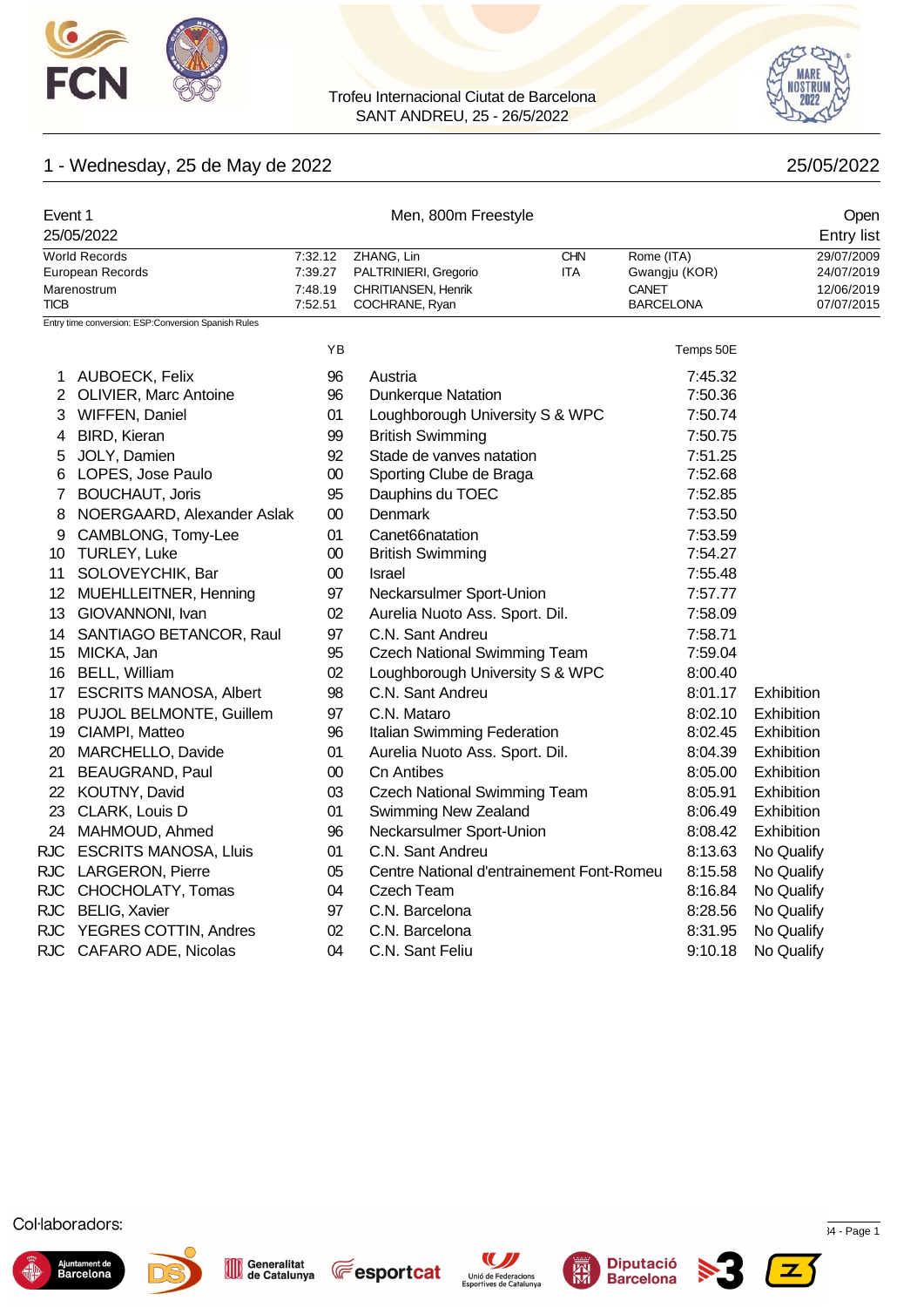



#### Event 2 Communication of the UV Women, 50m Backstroke Communication of the UV Open

| 25/05/2022       |       |                           |            |                  | <b>Entry list Prelim</b> |
|------------------|-------|---------------------------|------------|------------------|--------------------------|
| World Records    | 26.98 | LIU, Xiang                | CHN        | Jakarta (INA)    | 21/08/2018               |
| European Records | 27.10 | TOUSSAINT, Kira           | NED        | Eindhoven (NED)  | 10/04/2021               |
| Marenostrum      | 27.37 | FESIKOVA ZUEVA, ANASTASIA | <b>RUS</b> | <b>MONACO</b>    | 17/06/2018               |
| <b>TICB</b>      | 27.42 | TOUSSAINT, Kira           | <b>NED</b> | <b>BARCELONA</b> | 05/06/2021               |

YB Temps 50E

Entry time conversion: ESP:Conversion Spanish Rules

| 1.               | MASSE, Kylie                | 96     | <b>Toronto Swim Club</b>                  | 27.18 |
|------------------|-----------------------------|--------|-------------------------------------------|-------|
|                  | 2 PIGREE, Analia            | 01     | Centre National d'entrainement Font-Romeu | 27.39 |
| 3                | SCALIA, Silvia              | 95     | Italian Swimming Federation               | 27.66 |
| 4                | DE WAARD, Maaike            | 96     | <b>Dutch Swimming Federation</b>          | 27.69 |
| 5                | WILM, Ingrid                | 98     | Cascade Swim Club                         | 27.73 |
| 6                | MEDEIROS, Etiene            | 91     | <b>SESI Sao Paulo</b>                     | 27.78 |
| 7                | JALLOW, Mimosa              | 94     | <b>Team Finland</b>                       | 27.80 |
| 8                | COX, Lauren                 | 01     | Swim England                              | 27.83 |
| 9                | JENSEN, Julie Kepp          | $00\,$ | Denmark                                   | 28.01 |
|                  | 10 GIELE, Tessa             | 02     | <b>Dutch Swimming Federation</b>          | 28.01 |
| 11               | DE BORDONS GARCIA, Paloma   | 96     | Federacion Andaluza Natacion              | 28.07 |
| 12 <sup>12</sup> | KOST, Nina                  | 95     | Switzerland                               | 28.09 |
|                  | 13 HILL, Danielle           | 99     | Ireland                                   | 28.11 |
|                  | 14 HARVEY, Mary-Sophie      | 99     | Club Aquatique Montreal                   | 28.14 |
|                  | 15 PRADELL CARRASCO, Mireia | 95     | C.N. Barcelona                            | 28.20 |
|                  | 16 SANCHEZ, Kayla Noelle    | 01     | Ajax Swimming                             | 28.21 |
| 17 <sup>1</sup>  | KUBOVA (BAUMRTOVA), Simona  | 91     | <b>Czech National Swimming Team</b>       | 28.29 |
|                  | 18 HANSSON, Louise          | 96     | Helsingborg Simsaellskap                  | 28.32 |
|                  | 19 OUWEHAND, Vanessa        | 99     | Swimming New Zealand                      | 28.38 |
|                  | 20 ROSVALL, Hanna           | 00     | Helsingborg Simsaellskap                  | 28.51 |
| 21               | STANISAVLJEVIC, Nina        | 04     | Dubocica                                  | 28.54 |
|                  | 22 TEIJONSALO, Fanny        | 96     | <b>Team Finland</b>                       | 28.55 |
| 23               | AVRAMOVA, Ekaterina         | 91     | <b>Turkey</b>                             | 28.57 |
| 24               | RATHWELL, Regan             | 04     | Greater Ottawa Kingfish Swim Club         | 28.63 |
|                  | 25 NEL, Olivia              | 02     | South Africa                              | 28.78 |
|                  | 26 REBELO, Camila Rodrigues | 03     | Portugal                                  | 28.82 |
|                  | 27 THORMALM, Alma           | 96     | Jonkopings Simsallskap                    | 28.87 |
| 28               | UPANNE, Lotta               | 98     | <b>Team Finland</b>                       | 28.94 |
| 29               | BARZELAY, Aviv              | 02     | Israel                                    | 29.05 |
| 30               | MARKOVIC, Jana              | 04     | Dubocica                                  | 29.11 |
| 31               | HINDLEY, Isabella           | 96     | Swim England                              | 29.14 |
| 32               | SUZUKI GUADALUPE, Aika      | 03     | R.C. Mediterraneo                         | 29.14 |
| 33               | GRABOWSKI, Lena             | 02     | Austria                                   | 29.22 |
|                  | 34 VERDONCK, Fleur          | 06     | Vlaamse Zwemfederatie                     | 29.30 |
|                  | 35 DECAESSTECKER, Elise     | 04     | Vlaamse Zwemfederatie                     | 29.33 |
| 36               | PODEVIN, Anais              | 97     | <b>Stade Clermontois Natation</b>         | 29.34 |
| 37               | GODDEN, Maria               | 02     | <b>National Centre Limerick</b>           | 29.35 |
| 38               | SOERENSEN, Karoline         | 02     | Denmark                                   | 29.38 |
| 39               | MCMILLAN, Ashley            | 04     | Greater Ottawa Kingfish Swim Club         | 29.47 |
| 40               | SENATORE, Giada             | 06     | Asd Nuovo Nuoto Bologna                   | 29.50 |
| 41               | FORSS, Trine                | 03     | Jonkopings Simsallskap                    | 29.63 |
| 42               | MACDOUGALD, Jena            | 02     | <b>University College Dublin</b>          | 29.75 |
| 43               | GODWIN, Emma                | 97     | Swimming New Zealand                      | 29.86 |
| 44               | CARRASCO CADENS, Emma       | 05     | C.N. Sant Andreu                          | 29.88 |
| 45               | OEBERG, Elise               | 02     | Njurunda Simsaellskap                     | 30.10 |
|                  |                             |        |                                           |       |

 $\mathcal{S}_1$ .72967  $\mathcal{S}_2$ .72967  $\mathcal{S}_3$  and  $\mathcal{S}_4$  - Page 2022 12:35  $\mathcal{S}_4$  - Page 2022 12:35  $\mathcal{S}_4$  - Page 2023 12:35











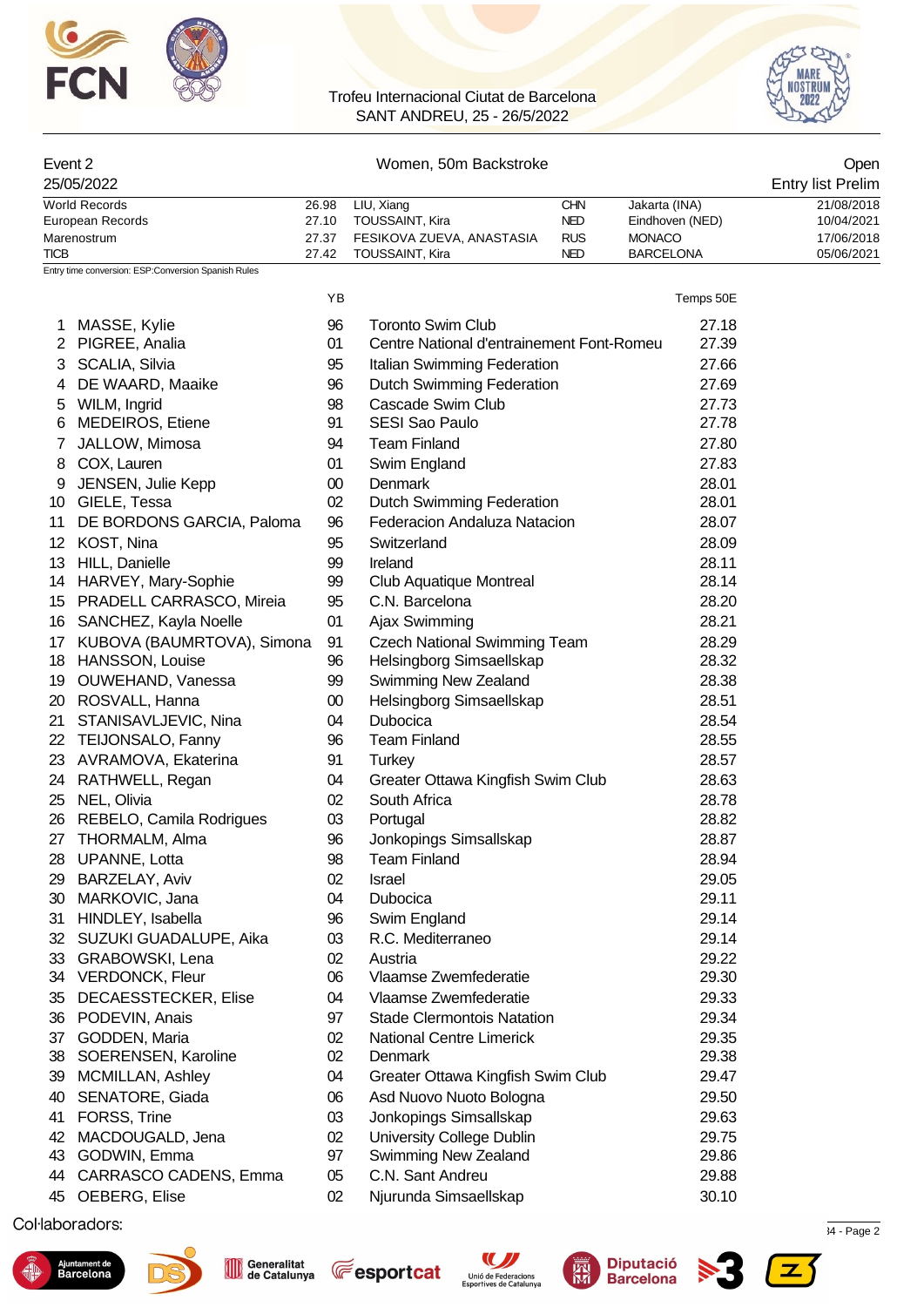



#### Event 2, Women, 50m Backstroke, Prelim

| 46 | DRAKOPOULOS, Milla A       | 06 | South Africa                  | 30.10 |
|----|----------------------------|----|-------------------------------|-------|
| 47 | CERMELLI, Carolina         | 01 | Equipo Beldagans Plus         | 30.15 |
| 48 | MARCHESE, Giada            | 02 | Tennis Club Palermo 3 scsd    | 30.39 |
| 49 | <b>KHOURY, Marie</b>       | 01 | Lebanon                       | 30.46 |
| 50 | CARA, Axelle               | 97 | Rouge et Or/Universite Laval  | 30.61 |
| 51 | PENA LOPEZ, Alba           | 05 | U.E. D'Horta                  | 30.65 |
| 52 | MUNOZ DEL CAMPO, Ester     | 99 | C.N. Ferca-San Jose           | 30.67 |
| 53 | PICARD, Lorine             | 02 | Ligue Bourgogne Franche-Comte | 30.94 |
|    | 54 ESTELA JORDA, Laura     | 05 | C.N. Banyoles                 | 30.94 |
|    | 55 NAVARRO GRACIA, Claudia | 05 | E.M. El Olivar                | 31.07 |
|    | 56 ESTRAGUE BERNE, Abril   | 06 | C.N. Calella                  | 31.08 |
| 57 | LINDAUER, Emma             | 03 | <b>Erstein Aquatic Club</b>   | 31.12 |
| 58 | RODA BERNAL, Sandra        | 06 | C.N. Sant Andreu              | 31.19 |
| 59 | <b>BORCHGREVINK, Una</b>   | 03 | Baerumsvommerne               | 31.38 |
| 60 | FITZPATRICK, Amy           | 01 | University College Dublin     | 31.42 |
| 61 | KHATSAREVYCH, Valeriya     | 06 | Team West                     | 31.50 |
|    | 62 TORREJON GASCON, Xenia  | 06 | C.N. Caldes                   | 31.52 |
|    | 63 PRADELL VILACHA, Alba   | 05 | C.E. Mediterrani              | 31.58 |

#### Event 3 Communication of Men, 50m Breaststroke Communication of the Open

| 25/05/2022       |       |              | <b>Entry list Prelim</b> |                  |            |  |
|------------------|-------|--------------|--------------------------|------------------|------------|--|
| World Records    | 25.95 | PEATY, Adam  | GBR                      | Budapest (HUN)   | 25/07/2017 |  |
| European Records | 25.95 | PEATY, Adam  | GBR                      | Budapest (HUN)   | 25/07/2017 |  |
| Marenostrum      | 26.33 | LIMA, Felipe |                          | <b>MONACO</b>    | 09/06/2019 |  |
| <b>TICB</b>      | 26.55 | PEATY, Adam  | GBR                      | <b>BARCELONA</b> | 16/06/2019 |  |

Entry time conversion: ESP:Conversion Spanish Rules

|    |                               | YB              |                                      | Temps 50E |  |
|----|-------------------------------|-----------------|--------------------------------------|-----------|--|
| 1  | PEATY, Adam                   | 94              | <b>British Swimming</b>              | 26.21     |  |
| 2  | MARTINENGHI, Nicolo'          | 99              | Italian Swimming Federation          | 26.39     |  |
| 3  | ANDREW, Michael C             | 99              | MA Swim Academy                      | 26.52     |  |
| 4  | GOMES JUNIOR, Joao            | 86              | <b>Brazilian Swimming Federation</b> | 26.62     |  |
| 5  | KAMMINGA, Arno                | 95              | <b>Dutch Swimming Federation</b>     | 26.80     |  |
| 6  | PITSHUGIN, Kristian           | 01              | Israel                               | 27.07     |  |
| 7  | PUMPUTIS, Caio Rodrigues      | 99              | <b>Brazilian Swimming Federation</b> | 27.11     |  |
| 8  | FRANCA DA SILVA, Felipe Alves | 87              | <b>Brazilian Swimming Federation</b> | 27.11     |  |
| 9  | PINZUTI, Alessandro           | 99              | Centro Sportivo Esercito             | 27.11     |  |
| 10 | MATZERATH, Lucas              | $00\,$          | <b>SG Frankfurt</b>                  | 27.13     |  |
| 11 | STEVENS, Peter John           | 95              | Slovenia                             | 27.32     |  |
| 12 | PALMER, Lawrence              | 92              | Putteridge Rec.Centre SC             | 27.55     |  |
| 13 | <b>BUTLER, Gregory</b>        | 00 <sup>°</sup> | <b>British Swimming</b>              | 27.59     |  |
| 14 | BAYER, Valentin               | 99              | Austria                              | 27.66     |  |
| 15 | BENITEZ HERNANDEZ, David      | 98              | C.N. Terrassa                        | 27.68     |  |
| 16 | CORBY, Eoin                   | 02              | Ireland                              | 27.76     |  |
| 17 | GREENE, Darragh               | 95              | Ireland                              | 27.81     |  |
| 18 | VALOUR, Julien                | 01              | Cercle des Nageurs de Marseille      | 27.93     |  |
| 19 | DERGOUSOFF, James             | 96              | Rouge et Or/Universite Laval         | 27.95     |  |
| 20 | STRUIJF, Kingue               | 94              | SC Wiesbaden 1911                    | 28.07     |  |
| 21 | CRAWFORD, Brenden G           | 96              | South Africa                         | 28.13     |  |
| 22 | HANAGURUMA, Yu                | $00\,$          | Japan Swimming Federation            | 28.21     |  |
| 23 | ZIVANOVIC, Uros               | 05              | Dubocica                             | 28.23     |  |
| 24 | DELBOIS, Jeremie              | 01              | Cercle des Nageurs de Marseille      | 28.32     |  |
|    |                               |                 |                                      |           |  |

 $\mathcal{S}_1$ .72967  $\mathcal{S}_2$ .72967  $\mathcal{S}_3$  .72967  $\mathcal{S}_4$  - Page 3











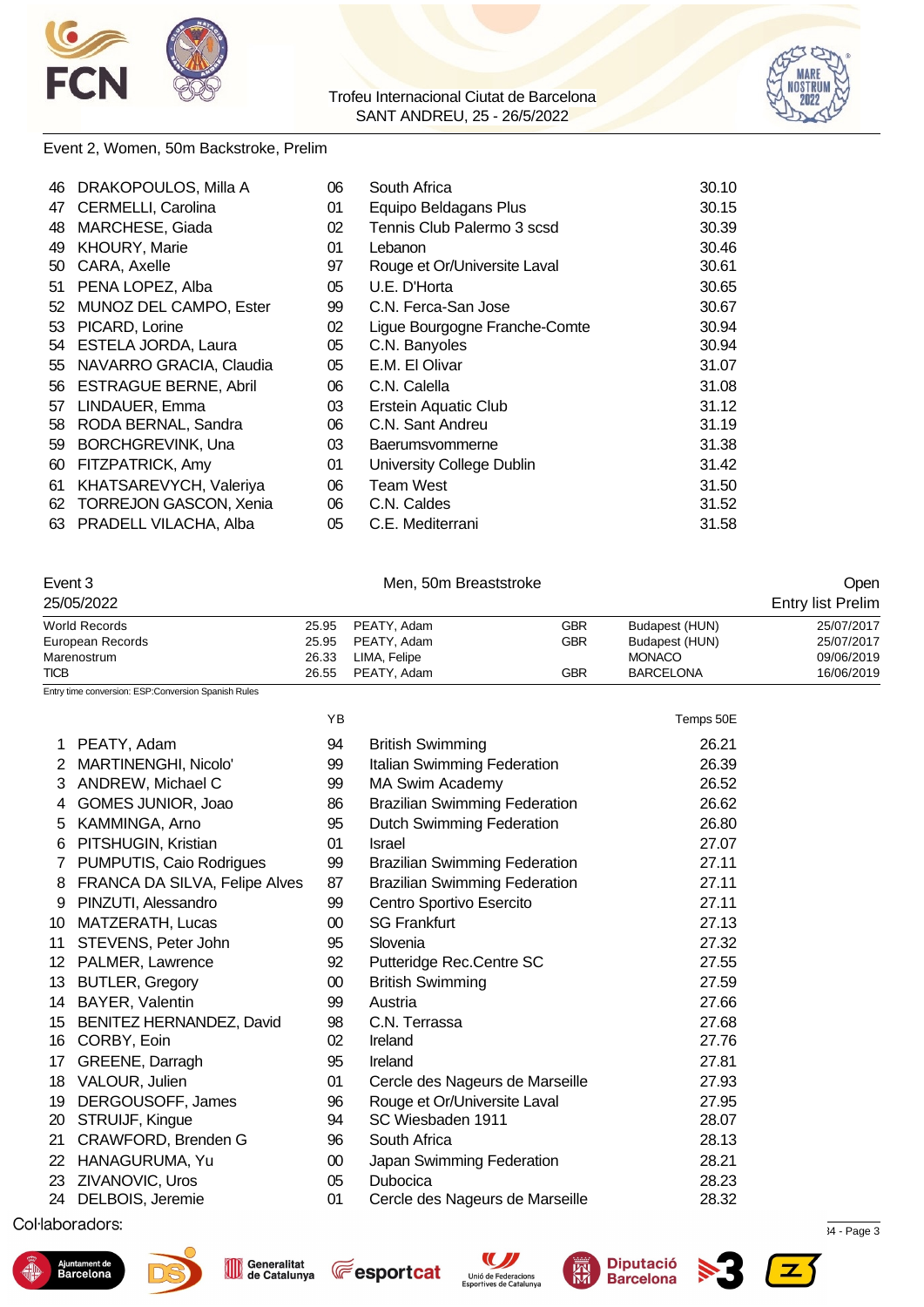



#### Event 3, Men, 50m Breaststroke, Prelim

|    | 25 SELVARAJ PREMA, Likith  | 98     | Swimming Federation of India              | 28.34 |
|----|----------------------------|--------|-------------------------------------------|-------|
| 26 | MATATKO, Vojtech           | 01     | Czech Team                                | 28.39 |
| 27 | BOVEY, Jolann              | 96     | Baerumsvommerne                           | 28.41 |
| 28 | <b>BOUTOUIL, Samy</b>      | $00\,$ | Cercle des Nageurs de Marseille           | 28.42 |
| 29 | ANDERSSON, Tom             | 98     | Linkoepings Allmaenna SS                  | 28.52 |
| 30 | PELEGRINA CUEN, Patrick    | 01     | C.N. Lleida                               | 28.52 |
| 31 | <b>BOJICIC, Jovan</b>      | 97     | 11. April                                 | 28.55 |
| 32 | GILBERT, Joshua            | 01     | <b>Evolution Aquatics Tauranga</b>        | 28.70 |
| 33 | VAVRIN, Simon              | 04     | Czech Team                                | 28.74 |
| 34 | CHRAPAVY, Filip            | 99     | <b>Czech National Swimming Team</b>       | 28.76 |
| 35 | DUTEL, Yanis               | $00\,$ | <b>Sc Thionville</b>                      | 28.76 |
| 36 | NETRH, Vojtech             | 02     | Czech Team                                | 28.77 |
| 37 | KLENZ, Ramon               | 98     | Neckarsulmer Sport-Union                  | 28.81 |
| 38 | GIRARDET, Mateo            | 01     | Cercle des Nageurs de Marseille           | 28.83 |
| 39 | <b>VERGNES, Lucien</b>     | 04     | Centre National d'entrainement Font-Romeu | 28.84 |
| 40 | ZABOJNIK, Matej            | $00\,$ | <b>Czech National Swimming Team</b>       | 28.86 |
| 41 | SUTTON, Diarmiud           | 02     | <b>National Centre Limerick</b>           | 28.90 |
| 42 | <b>KERTES, Daniel</b>      | 99     | Helsingborg Simsaellskap                  | 28.99 |
| 43 | BAEZ, Nikita               | $00\,$ | <b>Lyon Natation Metropole</b>            | 29.05 |
| 44 | MALMSTROEM, Lukas          | 03     | Skuru IK                                  | 29.10 |
| 45 | OLSSON, Elliot             | 99     | <b>Team West</b>                          | 29.11 |
| 46 | MARTINEZ MARESMA, Pol      | 04     | C.N. Mataro                               | 29.20 |
| 47 | MATHISEN, August           | 01     | Helsingborg Simsaellskap                  | 29.22 |
| 48 | DE PABLO SANCHEZ, Victor   | 01     | C.N. Terrassa                             | 29.36 |
| 49 | MARTI ARASA, Marc          | 99     | C.N. Amposta                              | 29.40 |
| 50 | PICKETT, Michael           | 02     | Swimming New Zealand                      | 29.50 |
| 51 | ANSON BARRIENTOS, Pere     | 04     | C.N. Figueres                             | 29.53 |
| 52 | LITTEN, Eli J              | 01     | Pukekohe Swimming Club                    | 29.58 |
| 53 | PRIETO MONTENEGRO, Iker    | 04     | C.N. Barcelona                            | 29.67 |
| 54 | VERHOEVEN, Thomas          | 97     | Albion                                    | 29.68 |
| 55 | DE MENEGHI, Filippo        | 02     | Montebelluna Nuoto A.S.D.                 | 29.70 |
| 56 | NOMDEDEU LOPEZ, Jordi      | 04     | C.N. Santa Perpetua                       | 29.76 |
|    | 57 FEENAN, Andrew          | 01     | <b>National Centre Limerick</b>           | 29.84 |
|    | 58 BRUNET AMARGANT, Pol    | 03     | C.N. Calella                              | 29.87 |
|    | 59 RODELAS FARRE, Eric     | 03     | C.N. Terrassa                             | 29.90 |
| 60 | REED, Lachlan James        | 05     | C.N. Banyoles                             | 29.93 |
| 61 | BAYER, Moritz              | 02     | Austria                                   | 30.01 |
| 62 | NYBLOM, Niklas             | 99     | <b>Taeby Sim</b>                          | 30.07 |
| 63 | <b>VOLLMER, Dante</b>      | 01     | Helsingborg Simsaellskap                  | 30.17 |
| 64 | ANDRES PEREZ, Pau          | 03     | C.N. Viladecans                           | 30.21 |
| 65 | CADEVALL MICOLAU, Jan      | 04     | C.N. Sant Andreu                          | 30.28 |
| 66 | LOEFGREN, Albin            | 99     | Jonkopings Simsallskap                    | 30.31 |
| 67 | ROFRANO, Thomas            | 95     | C.N. Barcelona                            | 30.31 |
| 68 | COTE-TESSIER, Matis        | 01     | Universite de Sherbrooke Vert et Or       | 30.40 |
|    | 69 HELMS, Blair L          | 02     | North Shore Swimming Club                 | 30.43 |
| 70 | GAGNE, Benjamin            | 04     | Universite de Sherbrooke Vert et Or       | 30.49 |
| 71 | HANNA, Paolo               | 01     | Tennis Club Palermo 3 scsd                | 30.52 |
| 72 | SANCHEZ PEREZ, Oscar       | 04     | C.N. Mataro                               | 30.53 |
| 73 | VIDAL MARTINEZ, Jordi      | 03     | C.N. Atl Barceloneta                      | 30.57 |
| 74 | OYARZABAL GOYA, Benat      | 98     | C.E. Mediterrani                          | 30.69 |
| 75 | <b>TEBAR PENDON, Adria</b> | 96     | C.N. Calella                              | 30.75 |
| 76 | CORTADELLAS LLUBERA, Joan  | 04     | C.N. Barcelona                            | 30.82 |

 $\mathcal{S}_1$ .72967  $\mathcal{S}_2$ .72967  $\mathcal{S}_3$  and  $\mathcal{S}_4$  - Page 4











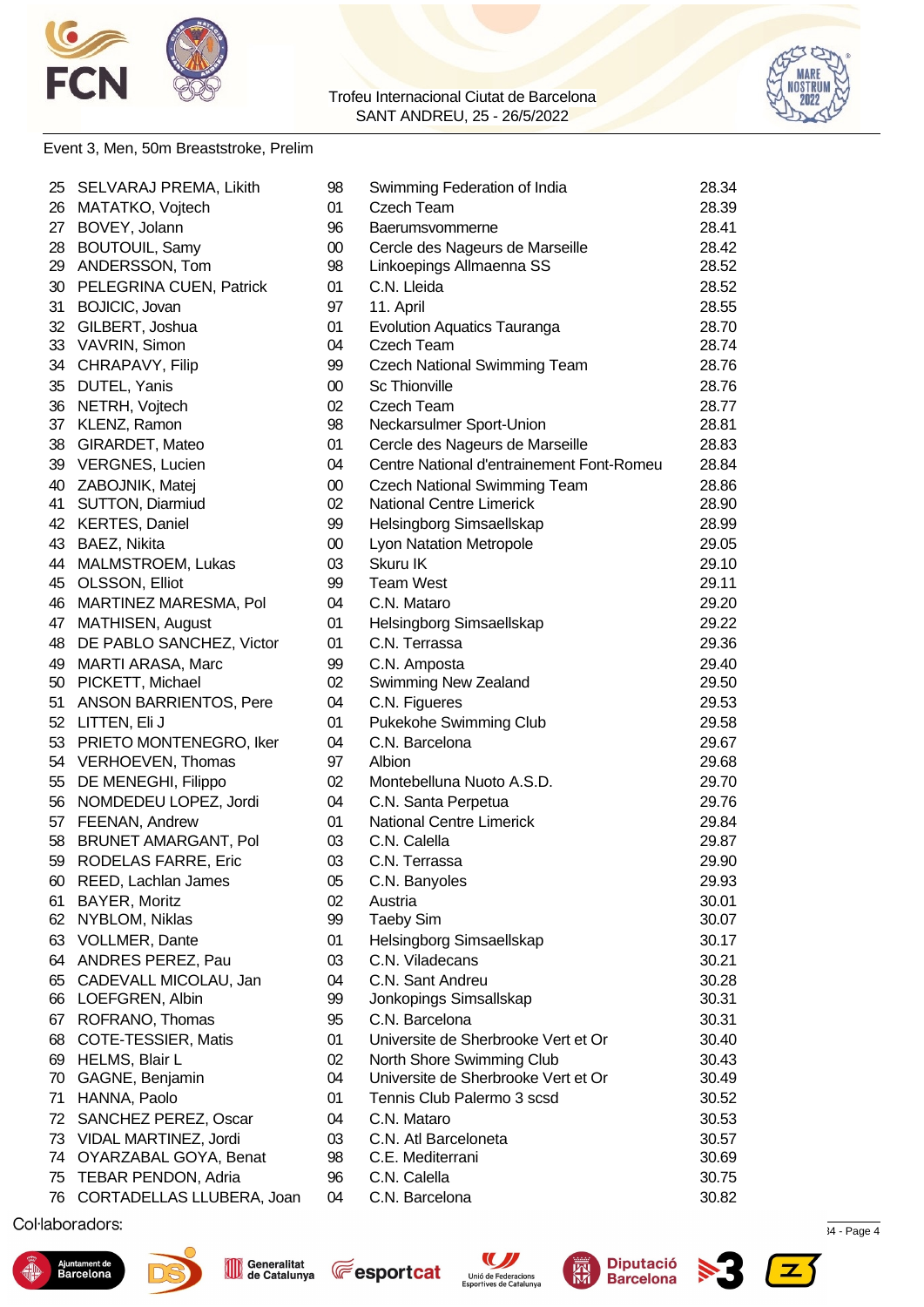

Event 3, Men, 50m Breaststroke, Prelim

#### Trofeu Internacional Ciutat de Barcelona SANT ANDREU, 25 - 26/5/2022



| 78          | 77 MAJCEN, Taj<br>CANCELA, Diogo Luis               | 07<br>02 | Sportno drustvo Delfin Ljubljana<br>Portugal | 32.89<br>33.20   |                                  |
|-------------|-----------------------------------------------------|----------|----------------------------------------------|------------------|----------------------------------|
|             |                                                     |          |                                              |                  |                                  |
| Event 4     | 25/05/2022                                          |          | Women, 50m Butterfly                         |                  | Open<br><b>Entry list Prelim</b> |
|             | <b>World Records</b>                                | 24.43    | SJOESTROEM, Sarah<br><b>SWE</b>              | Boras (SWE)      | 05/07/2014                       |
|             | European Records                                    | 24.43    | SJOESTROEM, Sarah<br><b>SWE</b>              | Boras (SWE)      | 05/07/2014                       |
|             | Marenostrum                                         | 24.76    | SJOESTROEM, Sarah                            | <b>BARCELONA</b> | 13/06/2013                       |
| <b>TICB</b> |                                                     | 24.76    | SJOESTROEM, Sarah                            | <b>BARCELONA</b> | 09/07/2017                       |
|             | Entry time conversion: ESP:Conversion Spanish Rules |          |                                              |                  |                                  |
|             |                                                     | ΥB       |                                              | Temps 50E        |                                  |
|             | 1 HENIQUE, Melanie                                  | 92       | Cercle des Nageurs de Marseille              | 25.17            |                                  |
|             | 2 BECKMANN, Emilie                                  | 97       | Denmark                                      | 25.50            |                                  |
|             | 3 WATTEL, Marie                                     | 97       | Cercle des Nageurs de Marseille              | 25.51            |                                  |
| 4           | OLEKSIAK, Penelope                                  | $00\,$   | <b>Toronto Swim Club</b>                     | 25.69            |                                  |
| 5           | DE WAARD, Maaike                                    | 96       | Dutch Swimming Federation                    | 25.76            |                                  |
| 6           | JUNEVIK, Sara                                       | $00\,$   | Falu Simsaellskap                            | 25.84            |                                  |
| 7           | HANSSON, Louise                                     | 96       | Helsingborg Simsaellskap                     | 25.84            |                                  |
| 8           | OSMAN, Farida H                                     | 95       | <b>Egyptian Swimming Federation</b>          | 25.95            |                                  |
| 9           | GIELE, Tessa                                        | 02       | <b>Dutch Swimming Federation</b>             | 25.96            |                                  |
| 10          | <b>BUSCH, Kim</b>                                   | 98       | <b>Dutch Swimming Federation</b>             | 26.04            |                                  |
| 11          | LILJEQVIST, Ida                                     | 99       | Helsingborg Simsaellskap                     | 26.35            |                                  |
|             | 12 BONNET, Charlotte                                | 95       | <b>Olympic Nice Natation</b>                 | 26.36            |                                  |
|             | 13 KLANCAR, Neza                                    | $00\,$   | Slovenia                                     | 26.38            |                                  |
|             | 14 SAVARD, Katerine                                 | 93       | <b>Club Aquatique Montreal</b>               | 26.41            |                                  |
| 15          | MIKKELSEN, Amalie                                   | 97       | Denmark                                      | 26.41            |                                  |
| 16          | OUWEHAND, Vanessa                                   | 99       | Swimming New Zealand                         | 26.42            |                                  |
|             | 17 TOURETSKI, Sasha                                 | 94       | Switzerland                                  | 26.69            |                                  |
| 18          | OHASHI, Yui                                         | 95       | Japan Swimming Federation                    | 26.71            |                                  |
| 19          | <b>RODRIGUES, Clarissa</b>                          | 99       | Ecp                                          | 26.74            |                                  |
| 20          | <b>BRAY, Olivia</b>                                 | 01       | University of Texas                          | 26.80            |                                  |
| 21          | <b>EBBESEN, Elisabeth Sabro</b>                     | 02       | Denmark                                      | 26.84            |                                  |
| 22          | <b>HILL, Danielle</b>                               | 99       | Ireland                                      | 26.84            |                                  |
| 23          | GRECO, Federica                                     | 97       | Aurelia Nuoto Ass. Sport. Dil.               | 26.97            |                                  |
| 24          | CALDERBANK, Jessica                                 | 97       | <b>City of Manchester Aquatics</b>           | 27.03            |                                  |
| 25          | MACDOUGALD, Jena                                    | 02       | University College Dublin                    | 27.03            |                                  |
| 26          | STICKLEN, Emma C                                    | 02       | University of Texas                          | 27.05            |                                  |
| 27          | <b>BRAATHEN, Kristine Bjellvag</b>                  | $00\,$   | Baerumsvommerne                              | 27.08            |                                  |
| 28          | CUNHA, Mariana Pacheco                              | 04       | Clube Natacao Colegio Efanor                 | 27.10            |                                  |
| 29          | GUILLAMON NOVO, Alba                                | $00\,$   | C.N. Sant Andreu                             | 27.10            |                                  |
| 30          | MIZUGUCHI, Chiho                                    | 01       | Japan Swimming Federation                    | 27.17            |                                  |
| 31          | OMOTO, Rika                                         | 97       | Japan Swimming Federation                    | 27.23            |                                  |
| 32          | SANDBERG, Mathilda                                  | 05       | <b>Taeby Sim</b>                             | 27.25            |                                  |
| 33          | WALSHE, Ellen                                       | 01       | Ireland                                      | 27.29            |                                  |
| 34          | URBANIAK, Anastasia                                 | $00\,$   | Ligue Bourgogne Franche-Comte                | 27.33            |                                  |
| 35<br>36    | GINGRICH, Leah<br><b>HOEVRING, Sofie</b>            | 90<br>04 | <b>Columbus Aquatic Club</b><br>Denmark      | 27.34<br>27.36   |                                  |
| 37          | WILM, Ingrid                                        | 98       | Cascade Swim Club                            | 27.37            |                                  |
| 38          | TEIJONSALO, Fanny                                   | 96       | <b>Team Finland</b>                          | 27.40            |                                  |
| 39          | KAN, Cheuk Tung Natalie                             | 02       | Hong Kong China Swimming Association         | 27.51            |                                  |
| 40          | CROSBIE, Aimee S                                    | 04       | Swimming New Zealand                         | 27.57            |                                  |

 $\mathcal{L}$  Splash Meet Manager, 11.72967  $\mathcal{L}$  . The cataluna 12-05/2022 12:34 - Page 5  $\mathcal{L}$ 











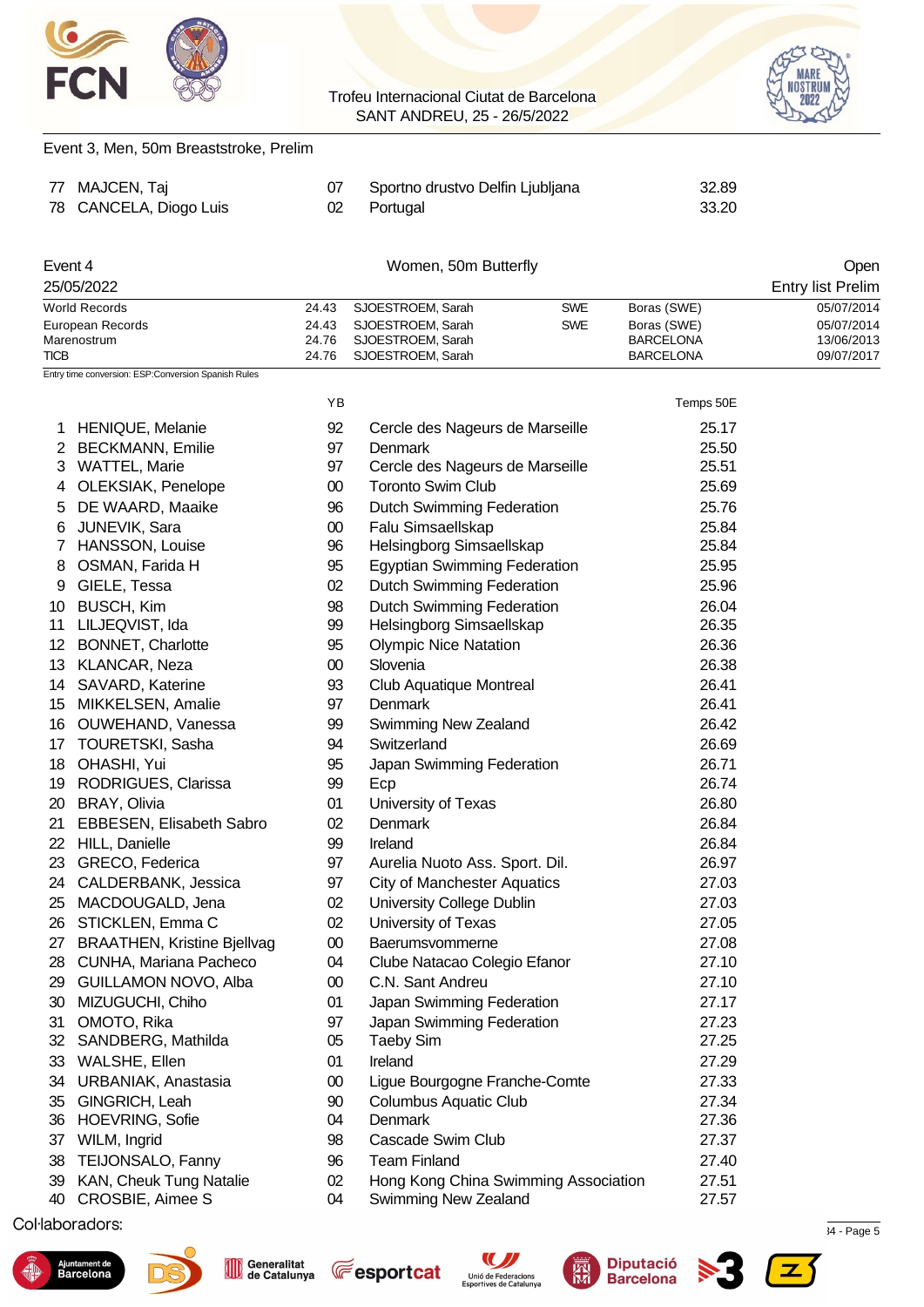



#### Event 4, Women, 50m Butterfly, Prelim

| 41 | <b>BALBUENA HEREDIA, Carmen</b> | 99 | C.D.N. Inacua Malaga                 | 27.59 |
|----|---------------------------------|----|--------------------------------------|-------|
| 42 | SPADONI, Marina K               | 93 | <b>Club Seminole</b>                 | 27.61 |
| 43 | <b>TOMAS MELERO, Malen</b>      | 01 | C.N. Mataro                          | 27.75 |
| 44 | KAPAS, Boglarka                 | 93 | Hungary                              | 27.76 |
| 45 | AMOR AGUADO, Laura              | 03 | C.N. Sant Andreu                     | 27.79 |
| 46 | ORBAN, Kristina                 | 04 | Malmo Kappsimningsklubb              | 27.81 |
| 47 | <b>BERGELI, Victoria</b>        | 03 | Baerumsvommerne                      | 27.96 |
| 48 | ZAMORANO SANZ, Africa           | 98 | C.N. Sant Andreu                     | 28.01 |
|    | 49 LAURENT, Ines                | 97 | C.E. Mediterrani                     | 28.05 |
| 50 | SCHIMMEL, Hilja                 | 03 | <b>Team West</b>                     | 28.09 |
| 51 | DECAESSTECKER, Elise            | 04 | Vlaamse Zwemfederatie                | 28.13 |
| 52 | CARA, Axelle                    | 97 | Rouge et Or/Universite Laval         | 28.16 |
| 53 | MONTEIRO, Ana Catarina          | 93 | Portugal                             | 28.25 |
| 54 | KALJEVIC, Mina                  | 05 | 11. April                            | 28.26 |
| 55 | JOHANSSON, Wilma                | 01 | Jonkopings Simsallskap               | 28.26 |
| 56 | <b>BORCHGREVINK, Una</b>        | 03 | Baerumsvommerne                      | 28.39 |
| 57 | <b>GUERRERO RAMOS, Celeste</b>  | 98 | C.N. Sant Andreu                     | 28.45 |
|    | 58 EL BARODI, Imane             | 01 | Cn Melun Val De Seine                | 28.54 |
| 59 | JACKSON, Kaylee G               | 01 | Swimming New Zealand                 | 28.67 |
| 60 | CHENG, Camille Lily Mei         | 93 | Hong Kong China Swimming Association | 28.74 |
| 61 | DE GROOT, Fenna                 | 97 | Albion                               | 28.80 |
| 62 | <b>FERRER MARTINEZ, Aneu</b>    | 03 | C.E. Mediterrani                     | 28.81 |
| 63 | <b>MARTI BALLESTER, Marilo</b>  | 98 | C.N. Mataro                          | 28.84 |
| 64 | MUELLNER, Lea                   | 03 | Swimming New Zealand                 | 28.95 |
| 65 | RATHWELL, Regan                 | 04 | Greater Ottawa Kingfish Swim Club    | 29.02 |
| 66 | CORTES VILANOVA, Judith         | 02 | C.N. Lleida                          | 29.05 |
| 67 | BERNARDEZ BAGES, Oriana         | 08 | C.N. Calella                         | 29.08 |
|    | 68 PUJADAS RUSINOL, Julia       | 01 | C.N. Sant Andreu                     | 29.09 |
|    | 69 VISAGIE, Emily J             | 98 | South Africa                         | 29.15 |
| 70 | NAVARRO GRACIA, Claudia         | 05 | E.M. El Olivar                       | 29.15 |
| 71 | STENBERG, Matilda               | 01 | <b>Team West</b>                     | 29.21 |
|    | 72 LOPEZ BOTE, Cristina         | 06 | C.N. Lleida                          | 29.21 |
| 73 | MUNOZ DEL CAMPO, Ester          | 99 | C.N. Ferca-San Jose                  | 29.27 |
| 74 | VILARINO CASAUS, Jana           | 05 | C.N. Mataro                          | 29.33 |

### Event 5 Channels Chemical Men, 400m Medley Chemical Chemical Chemical Chemical Chemical Chemical Chemical Chem

| 25/05/2022       |         |                 |            |                  | <b>Entry list</b> |
|------------------|---------|-----------------|------------|------------------|-------------------|
| World Records    | 4:03.84 | PHELPS, Michael | USA        | Beijing (CHN)    | 10/08/2008        |
| European Records | 4:06.16 | CSEH. Laszlo    | <b>HUN</b> | Beijing (CHN)    | 10/08/2008        |
| Marenostrum      | 4:07.96 | CSEH, Laszlo    |            | CANET            | 13/06/2004        |
| TICB             | 4:11.22 | CSEH. Laszlo    |            | <b>BARCELONA</b> | 03/07/2011        |

Entry time conversion: ESP:Conversion Spanish Rules

|                                                                                                                                                                                               |                                      | Temps 50E |
|-----------------------------------------------------------------------------------------------------------------------------------------------------------------------------------------------|--------------------------------------|-----------|
| 88                                                                                                                                                                                            | Hungary                              | 4:09.57   |
| 99                                                                                                                                                                                            | Livorno Aquatics                     | 4:09.91   |
| 95                                                                                                                                                                                            | Dearne Valley Swimming Club          | 4:10.20   |
| 96                                                                                                                                                                                            | C.N. Sant Andreu                     | 4:12.67   |
| 97                                                                                                                                                                                            | Italian Swimming Federation          | 4:12.79   |
| 95                                                                                                                                                                                            | Hungary                              | 4:14.61   |
| 04                                                                                                                                                                                            | <b>Brazilian Swimming Federation</b> | 4:16.44   |
| 98                                                                                                                                                                                            | C.N. Sabadell                        | 4:17.60   |
| 1 VERRASZTO, David<br>2 RAZZETTI, Alberto<br>3 LITCHFIELD, Max<br>4 PONS RAMON, Joan Lluis<br>5 MATTEAZZI, Pier Andrea<br>6 TELEGDY, Adam<br>7 STEVERINK, Stephan<br>8 CASTEJON RAMIREZ, Alex | YΒ                                   |           |

 $\mathcal{S}_1$ .72967  $\mathcal{S}_2$ .72967  $\mathcal{S}_3$  .72967  $\mathcal{S}_4$  - Page 6











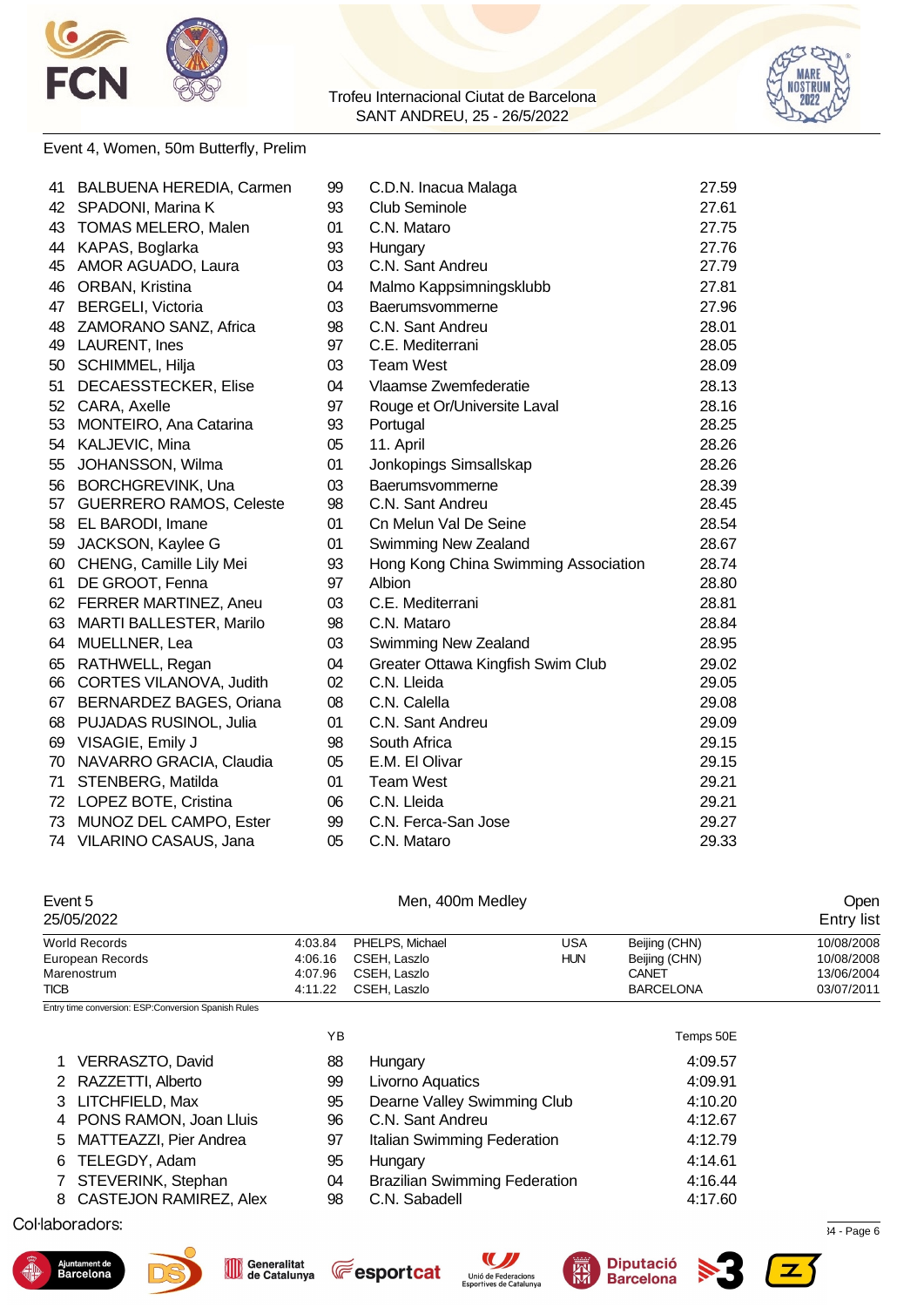



#### Event 5, Men, 400m Medley

|    | 9 SATES, Matthew E              | 03              | South Africa                        | 4:17.98 |                   |
|----|---------------------------------|-----------------|-------------------------------------|---------|-------------------|
| 10 | NAGY, Richard                   | 93              | City of Sheffield Swim Squad        | 4:18.29 |                   |
| 11 | ALMEIDA, Brandonn               | 97              | Unisanta                            | 4:18.84 |                   |
|    | 12 RUVALCABA CRUZ, Hector       | 97              | Mexico                              | 4:19.01 |                   |
| 13 | <b>MARTIN BURGUILLO, Marcos</b> | 02              | Spain                               | 4:19.32 |                   |
| 14 | GONZALEZ ALVAREZ, Arbidel       | 02              | Spain                               | 4:20.98 |                   |
| 15 | <b>BEN SHITRIT, Eytan</b>       | 03              | <b>Israel</b>                       | 4:21.57 |                   |
| 16 | BROWN, Sam L                    | 03              | Swimming New Zealand                | 4:23.68 |                   |
| 17 | ZENIMOTO HVAS, Tomoe            | 00 <sup>°</sup> | Baerumsvommerne                     | 4:24.08 |                   |
| 18 | ALLANDE GONZALEZ, Jofre         | 98              | C.N. Sabadell                       | 4:25.41 |                   |
| 19 | ROWBOTHAM-KEATING, Reuben       | 05              | <b>City of Manchester Aquatics</b>  | 4:26.75 |                   |
| 20 | <b>MORALES CEBEY, Hector</b>    | 02              | C.N. Granollers                     | 4:27.03 |                   |
| 21 | PAINE, Thomas                   | 94              | <b>City of Manchester Aquatics</b>  | 4:27.35 |                   |
| 22 | JUDICKIJ, Michal                | 04              | Czech Team                          | 4:27.81 |                   |
| 23 | <b>HELMS, Blair L</b>           | 02              | North Shore Swimming Club           | 4:28.24 |                   |
| 24 | STEFANIK, Florian               | 03              | Austria                             | 4:28.97 |                   |
| 25 | COMA PLANELLA, Roger            | 00              | C.N. Santa Olaya                    | 4:30.09 | Exhibition        |
| 26 | LUDVIK, Tomas                   | 99              | Czech Team                          | 4:30.30 | Exhibition        |
| 27 | MICKA, Jan                      | 95              | <b>Czech National Swimming Team</b> | 4:31.03 | Exhibition        |
| 28 | <b>GARGULAK, Alois</b>          | 02              | <b>Erstein Aquatic Club</b>         | 4:31.44 | Exhibition        |
| 29 | ARRUABARRENA MAYOR, Ander       | 99              | C.N. Sant Andreu                    | 4:33.38 | Exhibition        |
| 30 | POU FERNANDEZ, Marc             | 01              | C.N. Mataro                         | 4:34.38 | Exhibition        |
| 31 | GIJON ESPIGARES, Javier         | 99              | C.E. Mediterrani                    | 4:36.82 | Exhibition        |
| 32 | CABEZUELO AREVALO, Albert       | 04              | C.N. Sabadell                       | 4:37.47 | <b>Exhibition</b> |
| 33 | <b>BELHASSEN, Ben Miled</b>     | 05              | C.N. Barcelona                      | 4:39.34 | Exhibition        |
|    | 34 RUANO CERDA, Pedro           | 03              | C.N. Sant Andreu                    | 4:39.42 | <b>Exhibition</b> |
|    | 35 HANSEN, Mikkel S.            | $00\,$          | Svoemmeklubben Triton Ballerup      | 4:51.50 | Exhibition        |

| Open |
|------|
|      |

| 25/05/2022           |       |                   |            |                  | <b>Entry list Prelim</b> |
|----------------------|-------|-------------------|------------|------------------|--------------------------|
| <b>World Records</b> | 51.71 | SJOESTROEM, Sarah | <b>SWE</b> | Budapest (HUN)   | 23/07/2017               |
| European Records     | 51.71 | SJOESTROEM, Sarah | <b>SWE</b> | Budapest (HUN)   | 23/07/2017               |
| Marenostrum          | 52.08 | SJOESTROEM. Sarah |            | CANET            | 17/06/2013               |
| <b>TICB</b>          | 52.28 | SJOESTROEM, Sarah |            | <b>BARCELONA</b> | 09/07/2017               |

Entry time conversion: ESP:Conversion Spanish Rules

|    |                          | ΥB              |                                      | Temps 50E |
|----|--------------------------|-----------------|--------------------------------------|-----------|
|    | HAUGHEY, Siobhan         | 97              | Hong Kong China Swimming Association | 52.27     |
|    | 2 OLEKSIAK, Penelope     | 00 <sup>°</sup> | <b>Toronto Swim Club</b>             | 52.59     |
|    | 3 HOPKIN, Anna           | 96              | <b>British Swimming</b>              | 52.75     |
| 4  | SANCHEZ, Kayla Noelle    | 01              | Ajax Swimming                        | 53.12     |
| 5  | <b>WATTEL, Marie</b>     | 97              | Cercle des Nageurs de Marseille      | 53.12     |
| 6  | ANDERSON, Freya          | 01              | <b>British Swimming</b>              | 53.40     |
|    | BRO, Signe               | 99              | Denmark                              | 53.54     |
| 8  | <b>BONNET, Charlotte</b> | 95              | <b>Olympic Nice Natation</b>         | 53.67     |
| 9  | SEEMANOVA, Barbora       | $00\,$          | <b>Czech National Swimming Team</b>  | 53.68     |
| 10 | MACNEIL, Margaret        | $00\,$          | London Aquatic Club                  | 54.02     |
| 11 | MUNOZ DEL CAMPO, Lidon   | 95              | C.N. Sant Andreu                     | 54.12     |
|    | 12 STEENBERGEN, Marrit   | $00\,$          | <b>Dutch Swimming Federation</b>     | 54.18     |
| 13 | <b>BUSCH, Kim</b>        | 98              | <b>Dutch Swimming Federation</b>     | 54.28     |
|    | 14 KLANCAR, Neza         | $00\,$          | Slovenia                             | 54.47     |
|    | 15 SAVARD, Katerine      | 93              | <b>Club Aquatique Montreal</b>       | 54.51     |
|    |                          |                 |                                      |           |

### $\mathcal{S}_1$ .72967  $\mathcal{S}_2$ .72967  $\mathcal{S}_3$  .72967  $\mathcal{S}_4$  - Page 7











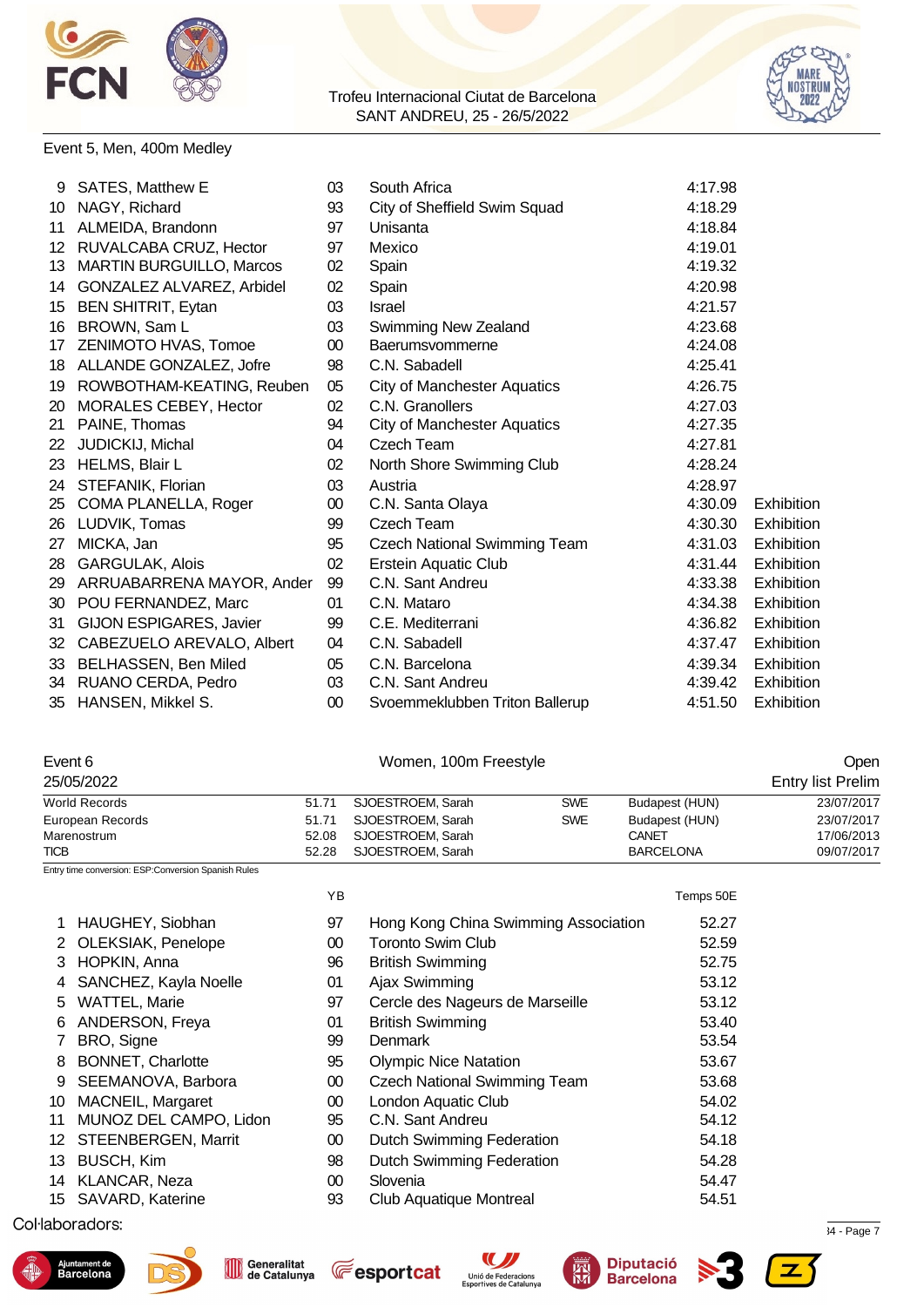



#### Event 6, Women, 100m Freestyle, Prelim

| TEIJONSALO, Fanny<br>96<br><b>Team Finland</b><br>54.69<br>17<br><b>GONZALEZ CRIVILLERS, Marta</b><br>95<br>C.N. Sant Andreu<br>54.85<br>18<br>89<br>19 UGOLKOVA, Maria<br>Switzerland<br>54.86<br>97<br>20<br>DIAMANTE, Giovanna<br><b>Brazilian Swimming Federation</b><br>54.94<br>93<br>Hong Kong China Swimming Association<br>55.07<br>21<br>CHENG, Camille Lily Mei<br>VIEIRA, Ana Carolina<br>01<br><b>Brazilian Swimming Federation</b><br>55.08<br>22<br><b>Dutch Swimming Federation</b><br>23<br>GIELE, Tessa<br>02<br>55.15<br>$00\,$<br>SC Wiesbaden 1911<br>55.19<br>24<br>MROZINSKI, Julia<br>STANISAVLJEVIC, Nina<br>04<br>55.21<br>25<br>Dubocica<br>KOST, Nina<br>95<br>Switzerland<br>55.22<br>26<br>96<br>55.23<br>HINDLEY, Isabella<br>Swim England<br>27<br><b>TOUATI, Assia</b><br>95<br>55.24<br>28<br>Dauphins du TOEC<br><b>GEMMELL, Erin M</b><br>04<br>Nation's Capital Swim Club<br>55.25<br>29<br>VERRASZTO, Evelyn<br>89<br>55.25<br>30<br>Hungary<br>PASH, Kelly<br>01<br>University of Texas<br>55.26<br>31<br>SC Wiesbaden 1911<br>32<br>DELNO, Marjolein<br>94<br>55.39<br>33 CATTERSON, Victoria<br>01<br>Ireland<br>55.41<br>34 LITTLEJOHN, Laura J<br>04<br>Swimming New Zealand<br>55.43<br>MEDEIROS REIS, Giovana<br>35<br><b>Brazilian Swimming Federation</b><br>55.47<br>04<br>95<br>36<br>OSMAN, Farida H<br><b>Egyptian Swimming Federation</b><br>55.49<br>05<br>55.60<br>37<br>GOLOVATI, Daria<br>Israel<br>38<br>YOSHII, Momoka<br>04<br>55.61<br>Japan Swimming Federation<br>39<br>MASUDA, Aoi<br>96<br>Japan Swimming Federation<br>55.66<br>VAN SELM, Tamryn<br>04<br>Swim England<br>55.67<br>40<br>96<br>South Africa<br>55.70<br>41<br>CHELIUS, Emma<br><b>BIAGIOLI, Paola</b><br>97<br>Cs Carabinieri<br>55.79<br>42<br>43<br>DALEY, Elan<br>05<br>Markham Aquatic Club<br>55.83<br>THORMALM, Alma<br>96<br>Jonkopings Simsallskap<br>55.88<br>44<br>03<br>55.89<br>45<br>CAMPABADAL AMEZCUA, Ainhoa<br>Spain<br>MCINTOSH, Summer<br>06<br>Etobicoke Swim Club<br>55.92<br>46<br>47<br>JUNEVIK, Sara<br>$00\,$<br>Falu Simsaellskap<br>55.92<br>48 RODRIGUES, Aline<br><b>Brazilian Swimming Federation</b><br>55.93<br>95<br>49 FERREIRA, Lorrane C<br>93<br><b>Brazilian Swimming Federation</b><br>56.00<br>50 VANOTTERDIJK, Roos<br>05<br>Vlaamse Zwemfederatie<br>56.00<br>ERIKSSON, Hanna<br>Jonkopings Simsallskap<br>51<br>99<br>56.03<br>Hong Kong China Swimming Association<br>KAN, Cheuk Tung Natalie<br>02<br>56.07<br>52<br>96<br><b>Toronto Swim Club</b><br>56.11<br>53<br>MASSE, Kylie<br>HEITMANN, Maria Paula<br>99<br><b>Brazilian Swimming Federation</b><br>56.13<br>54<br>55<br>JORUNNARDOTTIR, Snaefridu Sol<br>$00\,$<br>Iceland<br>56.15<br>56.16<br>56 PIGREE, Analia<br>01<br>Centre National d'entrainement Font-Romeu<br>SPADONI, Marina K<br>93<br><b>Club Seminole</b><br>56.21<br>57<br>56.29<br>58<br>URBANIAK, Anastasia<br>00<br>Ligue Bourgogne Franche-Comte<br>NEL, Olivia<br>02<br>South Africa<br>56.31<br>59<br>GANGL, Nina<br>03<br>Austria<br>56.34<br>60<br>05<br>56.36<br>61<br>VERES, Laura<br>Hungary<br>TISSANDIE, Camille<br>04<br>Centre National d'entrainement Font-Romeu<br>56.43<br>62<br>LUNDBLAD, Alicia<br>01<br>Helsingborg Simsaellskap<br>56.45<br>63<br>BERGMAN, Hanna<br>01<br>Simklubben Poseidon<br>56.46<br>64<br>56.50<br>65<br>ALMEIDA, Nathalia<br>96<br>Unisanta<br>KOBORI, Waka<br>$00\,$<br>Japan Swimming Federation<br>56.57<br>66<br>CANUTO, Cecilia<br>Aurelia Nuoto Ass. Sport. Dil.<br>56.60<br>67<br>00 | 16 | VAN ROON, Valerie | 98 | <b>Dutch Swimming Federation</b> | 54.60 |
|-------------------------------------------------------------------------------------------------------------------------------------------------------------------------------------------------------------------------------------------------------------------------------------------------------------------------------------------------------------------------------------------------------------------------------------------------------------------------------------------------------------------------------------------------------------------------------------------------------------------------------------------------------------------------------------------------------------------------------------------------------------------------------------------------------------------------------------------------------------------------------------------------------------------------------------------------------------------------------------------------------------------------------------------------------------------------------------------------------------------------------------------------------------------------------------------------------------------------------------------------------------------------------------------------------------------------------------------------------------------------------------------------------------------------------------------------------------------------------------------------------------------------------------------------------------------------------------------------------------------------------------------------------------------------------------------------------------------------------------------------------------------------------------------------------------------------------------------------------------------------------------------------------------------------------------------------------------------------------------------------------------------------------------------------------------------------------------------------------------------------------------------------------------------------------------------------------------------------------------------------------------------------------------------------------------------------------------------------------------------------------------------------------------------------------------------------------------------------------------------------------------------------------------------------------------------------------------------------------------------------------------------------------------------------------------------------------------------------------------------------------------------------------------------------------------------------------------------------------------------------------------------------------------------------------------------------------------------------------------------------------------------------------------------------------------------------------------------------------------------------------------------------------------------------------------------------------------------------------------------------------------------------------------------------------------------------------------------------------------------------------------------------------------------------------------------------------------------------------------------------------------------------------------------------|----|-------------------|----|----------------------------------|-------|
|                                                                                                                                                                                                                                                                                                                                                                                                                                                                                                                                                                                                                                                                                                                                                                                                                                                                                                                                                                                                                                                                                                                                                                                                                                                                                                                                                                                                                                                                                                                                                                                                                                                                                                                                                                                                                                                                                                                                                                                                                                                                                                                                                                                                                                                                                                                                                                                                                                                                                                                                                                                                                                                                                                                                                                                                                                                                                                                                                                                                                                                                                                                                                                                                                                                                                                                                                                                                                                                                                                                                                 |    |                   |    |                                  |       |
|                                                                                                                                                                                                                                                                                                                                                                                                                                                                                                                                                                                                                                                                                                                                                                                                                                                                                                                                                                                                                                                                                                                                                                                                                                                                                                                                                                                                                                                                                                                                                                                                                                                                                                                                                                                                                                                                                                                                                                                                                                                                                                                                                                                                                                                                                                                                                                                                                                                                                                                                                                                                                                                                                                                                                                                                                                                                                                                                                                                                                                                                                                                                                                                                                                                                                                                                                                                                                                                                                                                                                 |    |                   |    |                                  |       |
|                                                                                                                                                                                                                                                                                                                                                                                                                                                                                                                                                                                                                                                                                                                                                                                                                                                                                                                                                                                                                                                                                                                                                                                                                                                                                                                                                                                                                                                                                                                                                                                                                                                                                                                                                                                                                                                                                                                                                                                                                                                                                                                                                                                                                                                                                                                                                                                                                                                                                                                                                                                                                                                                                                                                                                                                                                                                                                                                                                                                                                                                                                                                                                                                                                                                                                                                                                                                                                                                                                                                                 |    |                   |    |                                  |       |
|                                                                                                                                                                                                                                                                                                                                                                                                                                                                                                                                                                                                                                                                                                                                                                                                                                                                                                                                                                                                                                                                                                                                                                                                                                                                                                                                                                                                                                                                                                                                                                                                                                                                                                                                                                                                                                                                                                                                                                                                                                                                                                                                                                                                                                                                                                                                                                                                                                                                                                                                                                                                                                                                                                                                                                                                                                                                                                                                                                                                                                                                                                                                                                                                                                                                                                                                                                                                                                                                                                                                                 |    |                   |    |                                  |       |
|                                                                                                                                                                                                                                                                                                                                                                                                                                                                                                                                                                                                                                                                                                                                                                                                                                                                                                                                                                                                                                                                                                                                                                                                                                                                                                                                                                                                                                                                                                                                                                                                                                                                                                                                                                                                                                                                                                                                                                                                                                                                                                                                                                                                                                                                                                                                                                                                                                                                                                                                                                                                                                                                                                                                                                                                                                                                                                                                                                                                                                                                                                                                                                                                                                                                                                                                                                                                                                                                                                                                                 |    |                   |    |                                  |       |
|                                                                                                                                                                                                                                                                                                                                                                                                                                                                                                                                                                                                                                                                                                                                                                                                                                                                                                                                                                                                                                                                                                                                                                                                                                                                                                                                                                                                                                                                                                                                                                                                                                                                                                                                                                                                                                                                                                                                                                                                                                                                                                                                                                                                                                                                                                                                                                                                                                                                                                                                                                                                                                                                                                                                                                                                                                                                                                                                                                                                                                                                                                                                                                                                                                                                                                                                                                                                                                                                                                                                                 |    |                   |    |                                  |       |
|                                                                                                                                                                                                                                                                                                                                                                                                                                                                                                                                                                                                                                                                                                                                                                                                                                                                                                                                                                                                                                                                                                                                                                                                                                                                                                                                                                                                                                                                                                                                                                                                                                                                                                                                                                                                                                                                                                                                                                                                                                                                                                                                                                                                                                                                                                                                                                                                                                                                                                                                                                                                                                                                                                                                                                                                                                                                                                                                                                                                                                                                                                                                                                                                                                                                                                                                                                                                                                                                                                                                                 |    |                   |    |                                  |       |
|                                                                                                                                                                                                                                                                                                                                                                                                                                                                                                                                                                                                                                                                                                                                                                                                                                                                                                                                                                                                                                                                                                                                                                                                                                                                                                                                                                                                                                                                                                                                                                                                                                                                                                                                                                                                                                                                                                                                                                                                                                                                                                                                                                                                                                                                                                                                                                                                                                                                                                                                                                                                                                                                                                                                                                                                                                                                                                                                                                                                                                                                                                                                                                                                                                                                                                                                                                                                                                                                                                                                                 |    |                   |    |                                  |       |
|                                                                                                                                                                                                                                                                                                                                                                                                                                                                                                                                                                                                                                                                                                                                                                                                                                                                                                                                                                                                                                                                                                                                                                                                                                                                                                                                                                                                                                                                                                                                                                                                                                                                                                                                                                                                                                                                                                                                                                                                                                                                                                                                                                                                                                                                                                                                                                                                                                                                                                                                                                                                                                                                                                                                                                                                                                                                                                                                                                                                                                                                                                                                                                                                                                                                                                                                                                                                                                                                                                                                                 |    |                   |    |                                  |       |
|                                                                                                                                                                                                                                                                                                                                                                                                                                                                                                                                                                                                                                                                                                                                                                                                                                                                                                                                                                                                                                                                                                                                                                                                                                                                                                                                                                                                                                                                                                                                                                                                                                                                                                                                                                                                                                                                                                                                                                                                                                                                                                                                                                                                                                                                                                                                                                                                                                                                                                                                                                                                                                                                                                                                                                                                                                                                                                                                                                                                                                                                                                                                                                                                                                                                                                                                                                                                                                                                                                                                                 |    |                   |    |                                  |       |
|                                                                                                                                                                                                                                                                                                                                                                                                                                                                                                                                                                                                                                                                                                                                                                                                                                                                                                                                                                                                                                                                                                                                                                                                                                                                                                                                                                                                                                                                                                                                                                                                                                                                                                                                                                                                                                                                                                                                                                                                                                                                                                                                                                                                                                                                                                                                                                                                                                                                                                                                                                                                                                                                                                                                                                                                                                                                                                                                                                                                                                                                                                                                                                                                                                                                                                                                                                                                                                                                                                                                                 |    |                   |    |                                  |       |
|                                                                                                                                                                                                                                                                                                                                                                                                                                                                                                                                                                                                                                                                                                                                                                                                                                                                                                                                                                                                                                                                                                                                                                                                                                                                                                                                                                                                                                                                                                                                                                                                                                                                                                                                                                                                                                                                                                                                                                                                                                                                                                                                                                                                                                                                                                                                                                                                                                                                                                                                                                                                                                                                                                                                                                                                                                                                                                                                                                                                                                                                                                                                                                                                                                                                                                                                                                                                                                                                                                                                                 |    |                   |    |                                  |       |
|                                                                                                                                                                                                                                                                                                                                                                                                                                                                                                                                                                                                                                                                                                                                                                                                                                                                                                                                                                                                                                                                                                                                                                                                                                                                                                                                                                                                                                                                                                                                                                                                                                                                                                                                                                                                                                                                                                                                                                                                                                                                                                                                                                                                                                                                                                                                                                                                                                                                                                                                                                                                                                                                                                                                                                                                                                                                                                                                                                                                                                                                                                                                                                                                                                                                                                                                                                                                                                                                                                                                                 |    |                   |    |                                  |       |
|                                                                                                                                                                                                                                                                                                                                                                                                                                                                                                                                                                                                                                                                                                                                                                                                                                                                                                                                                                                                                                                                                                                                                                                                                                                                                                                                                                                                                                                                                                                                                                                                                                                                                                                                                                                                                                                                                                                                                                                                                                                                                                                                                                                                                                                                                                                                                                                                                                                                                                                                                                                                                                                                                                                                                                                                                                                                                                                                                                                                                                                                                                                                                                                                                                                                                                                                                                                                                                                                                                                                                 |    |                   |    |                                  |       |
|                                                                                                                                                                                                                                                                                                                                                                                                                                                                                                                                                                                                                                                                                                                                                                                                                                                                                                                                                                                                                                                                                                                                                                                                                                                                                                                                                                                                                                                                                                                                                                                                                                                                                                                                                                                                                                                                                                                                                                                                                                                                                                                                                                                                                                                                                                                                                                                                                                                                                                                                                                                                                                                                                                                                                                                                                                                                                                                                                                                                                                                                                                                                                                                                                                                                                                                                                                                                                                                                                                                                                 |    |                   |    |                                  |       |
|                                                                                                                                                                                                                                                                                                                                                                                                                                                                                                                                                                                                                                                                                                                                                                                                                                                                                                                                                                                                                                                                                                                                                                                                                                                                                                                                                                                                                                                                                                                                                                                                                                                                                                                                                                                                                                                                                                                                                                                                                                                                                                                                                                                                                                                                                                                                                                                                                                                                                                                                                                                                                                                                                                                                                                                                                                                                                                                                                                                                                                                                                                                                                                                                                                                                                                                                                                                                                                                                                                                                                 |    |                   |    |                                  |       |
|                                                                                                                                                                                                                                                                                                                                                                                                                                                                                                                                                                                                                                                                                                                                                                                                                                                                                                                                                                                                                                                                                                                                                                                                                                                                                                                                                                                                                                                                                                                                                                                                                                                                                                                                                                                                                                                                                                                                                                                                                                                                                                                                                                                                                                                                                                                                                                                                                                                                                                                                                                                                                                                                                                                                                                                                                                                                                                                                                                                                                                                                                                                                                                                                                                                                                                                                                                                                                                                                                                                                                 |    |                   |    |                                  |       |
|                                                                                                                                                                                                                                                                                                                                                                                                                                                                                                                                                                                                                                                                                                                                                                                                                                                                                                                                                                                                                                                                                                                                                                                                                                                                                                                                                                                                                                                                                                                                                                                                                                                                                                                                                                                                                                                                                                                                                                                                                                                                                                                                                                                                                                                                                                                                                                                                                                                                                                                                                                                                                                                                                                                                                                                                                                                                                                                                                                                                                                                                                                                                                                                                                                                                                                                                                                                                                                                                                                                                                 |    |                   |    |                                  |       |
|                                                                                                                                                                                                                                                                                                                                                                                                                                                                                                                                                                                                                                                                                                                                                                                                                                                                                                                                                                                                                                                                                                                                                                                                                                                                                                                                                                                                                                                                                                                                                                                                                                                                                                                                                                                                                                                                                                                                                                                                                                                                                                                                                                                                                                                                                                                                                                                                                                                                                                                                                                                                                                                                                                                                                                                                                                                                                                                                                                                                                                                                                                                                                                                                                                                                                                                                                                                                                                                                                                                                                 |    |                   |    |                                  |       |
|                                                                                                                                                                                                                                                                                                                                                                                                                                                                                                                                                                                                                                                                                                                                                                                                                                                                                                                                                                                                                                                                                                                                                                                                                                                                                                                                                                                                                                                                                                                                                                                                                                                                                                                                                                                                                                                                                                                                                                                                                                                                                                                                                                                                                                                                                                                                                                                                                                                                                                                                                                                                                                                                                                                                                                                                                                                                                                                                                                                                                                                                                                                                                                                                                                                                                                                                                                                                                                                                                                                                                 |    |                   |    |                                  |       |
|                                                                                                                                                                                                                                                                                                                                                                                                                                                                                                                                                                                                                                                                                                                                                                                                                                                                                                                                                                                                                                                                                                                                                                                                                                                                                                                                                                                                                                                                                                                                                                                                                                                                                                                                                                                                                                                                                                                                                                                                                                                                                                                                                                                                                                                                                                                                                                                                                                                                                                                                                                                                                                                                                                                                                                                                                                                                                                                                                                                                                                                                                                                                                                                                                                                                                                                                                                                                                                                                                                                                                 |    |                   |    |                                  |       |
|                                                                                                                                                                                                                                                                                                                                                                                                                                                                                                                                                                                                                                                                                                                                                                                                                                                                                                                                                                                                                                                                                                                                                                                                                                                                                                                                                                                                                                                                                                                                                                                                                                                                                                                                                                                                                                                                                                                                                                                                                                                                                                                                                                                                                                                                                                                                                                                                                                                                                                                                                                                                                                                                                                                                                                                                                                                                                                                                                                                                                                                                                                                                                                                                                                                                                                                                                                                                                                                                                                                                                 |    |                   |    |                                  |       |
|                                                                                                                                                                                                                                                                                                                                                                                                                                                                                                                                                                                                                                                                                                                                                                                                                                                                                                                                                                                                                                                                                                                                                                                                                                                                                                                                                                                                                                                                                                                                                                                                                                                                                                                                                                                                                                                                                                                                                                                                                                                                                                                                                                                                                                                                                                                                                                                                                                                                                                                                                                                                                                                                                                                                                                                                                                                                                                                                                                                                                                                                                                                                                                                                                                                                                                                                                                                                                                                                                                                                                 |    |                   |    |                                  |       |
|                                                                                                                                                                                                                                                                                                                                                                                                                                                                                                                                                                                                                                                                                                                                                                                                                                                                                                                                                                                                                                                                                                                                                                                                                                                                                                                                                                                                                                                                                                                                                                                                                                                                                                                                                                                                                                                                                                                                                                                                                                                                                                                                                                                                                                                                                                                                                                                                                                                                                                                                                                                                                                                                                                                                                                                                                                                                                                                                                                                                                                                                                                                                                                                                                                                                                                                                                                                                                                                                                                                                                 |    |                   |    |                                  |       |
|                                                                                                                                                                                                                                                                                                                                                                                                                                                                                                                                                                                                                                                                                                                                                                                                                                                                                                                                                                                                                                                                                                                                                                                                                                                                                                                                                                                                                                                                                                                                                                                                                                                                                                                                                                                                                                                                                                                                                                                                                                                                                                                                                                                                                                                                                                                                                                                                                                                                                                                                                                                                                                                                                                                                                                                                                                                                                                                                                                                                                                                                                                                                                                                                                                                                                                                                                                                                                                                                                                                                                 |    |                   |    |                                  |       |
|                                                                                                                                                                                                                                                                                                                                                                                                                                                                                                                                                                                                                                                                                                                                                                                                                                                                                                                                                                                                                                                                                                                                                                                                                                                                                                                                                                                                                                                                                                                                                                                                                                                                                                                                                                                                                                                                                                                                                                                                                                                                                                                                                                                                                                                                                                                                                                                                                                                                                                                                                                                                                                                                                                                                                                                                                                                                                                                                                                                                                                                                                                                                                                                                                                                                                                                                                                                                                                                                                                                                                 |    |                   |    |                                  |       |
|                                                                                                                                                                                                                                                                                                                                                                                                                                                                                                                                                                                                                                                                                                                                                                                                                                                                                                                                                                                                                                                                                                                                                                                                                                                                                                                                                                                                                                                                                                                                                                                                                                                                                                                                                                                                                                                                                                                                                                                                                                                                                                                                                                                                                                                                                                                                                                                                                                                                                                                                                                                                                                                                                                                                                                                                                                                                                                                                                                                                                                                                                                                                                                                                                                                                                                                                                                                                                                                                                                                                                 |    |                   |    |                                  |       |
|                                                                                                                                                                                                                                                                                                                                                                                                                                                                                                                                                                                                                                                                                                                                                                                                                                                                                                                                                                                                                                                                                                                                                                                                                                                                                                                                                                                                                                                                                                                                                                                                                                                                                                                                                                                                                                                                                                                                                                                                                                                                                                                                                                                                                                                                                                                                                                                                                                                                                                                                                                                                                                                                                                                                                                                                                                                                                                                                                                                                                                                                                                                                                                                                                                                                                                                                                                                                                                                                                                                                                 |    |                   |    |                                  |       |
|                                                                                                                                                                                                                                                                                                                                                                                                                                                                                                                                                                                                                                                                                                                                                                                                                                                                                                                                                                                                                                                                                                                                                                                                                                                                                                                                                                                                                                                                                                                                                                                                                                                                                                                                                                                                                                                                                                                                                                                                                                                                                                                                                                                                                                                                                                                                                                                                                                                                                                                                                                                                                                                                                                                                                                                                                                                                                                                                                                                                                                                                                                                                                                                                                                                                                                                                                                                                                                                                                                                                                 |    |                   |    |                                  |       |
|                                                                                                                                                                                                                                                                                                                                                                                                                                                                                                                                                                                                                                                                                                                                                                                                                                                                                                                                                                                                                                                                                                                                                                                                                                                                                                                                                                                                                                                                                                                                                                                                                                                                                                                                                                                                                                                                                                                                                                                                                                                                                                                                                                                                                                                                                                                                                                                                                                                                                                                                                                                                                                                                                                                                                                                                                                                                                                                                                                                                                                                                                                                                                                                                                                                                                                                                                                                                                                                                                                                                                 |    |                   |    |                                  |       |
|                                                                                                                                                                                                                                                                                                                                                                                                                                                                                                                                                                                                                                                                                                                                                                                                                                                                                                                                                                                                                                                                                                                                                                                                                                                                                                                                                                                                                                                                                                                                                                                                                                                                                                                                                                                                                                                                                                                                                                                                                                                                                                                                                                                                                                                                                                                                                                                                                                                                                                                                                                                                                                                                                                                                                                                                                                                                                                                                                                                                                                                                                                                                                                                                                                                                                                                                                                                                                                                                                                                                                 |    |                   |    |                                  |       |
|                                                                                                                                                                                                                                                                                                                                                                                                                                                                                                                                                                                                                                                                                                                                                                                                                                                                                                                                                                                                                                                                                                                                                                                                                                                                                                                                                                                                                                                                                                                                                                                                                                                                                                                                                                                                                                                                                                                                                                                                                                                                                                                                                                                                                                                                                                                                                                                                                                                                                                                                                                                                                                                                                                                                                                                                                                                                                                                                                                                                                                                                                                                                                                                                                                                                                                                                                                                                                                                                                                                                                 |    |                   |    |                                  |       |
|                                                                                                                                                                                                                                                                                                                                                                                                                                                                                                                                                                                                                                                                                                                                                                                                                                                                                                                                                                                                                                                                                                                                                                                                                                                                                                                                                                                                                                                                                                                                                                                                                                                                                                                                                                                                                                                                                                                                                                                                                                                                                                                                                                                                                                                                                                                                                                                                                                                                                                                                                                                                                                                                                                                                                                                                                                                                                                                                                                                                                                                                                                                                                                                                                                                                                                                                                                                                                                                                                                                                                 |    |                   |    |                                  |       |
|                                                                                                                                                                                                                                                                                                                                                                                                                                                                                                                                                                                                                                                                                                                                                                                                                                                                                                                                                                                                                                                                                                                                                                                                                                                                                                                                                                                                                                                                                                                                                                                                                                                                                                                                                                                                                                                                                                                                                                                                                                                                                                                                                                                                                                                                                                                                                                                                                                                                                                                                                                                                                                                                                                                                                                                                                                                                                                                                                                                                                                                                                                                                                                                                                                                                                                                                                                                                                                                                                                                                                 |    |                   |    |                                  |       |
|                                                                                                                                                                                                                                                                                                                                                                                                                                                                                                                                                                                                                                                                                                                                                                                                                                                                                                                                                                                                                                                                                                                                                                                                                                                                                                                                                                                                                                                                                                                                                                                                                                                                                                                                                                                                                                                                                                                                                                                                                                                                                                                                                                                                                                                                                                                                                                                                                                                                                                                                                                                                                                                                                                                                                                                                                                                                                                                                                                                                                                                                                                                                                                                                                                                                                                                                                                                                                                                                                                                                                 |    |                   |    |                                  |       |
|                                                                                                                                                                                                                                                                                                                                                                                                                                                                                                                                                                                                                                                                                                                                                                                                                                                                                                                                                                                                                                                                                                                                                                                                                                                                                                                                                                                                                                                                                                                                                                                                                                                                                                                                                                                                                                                                                                                                                                                                                                                                                                                                                                                                                                                                                                                                                                                                                                                                                                                                                                                                                                                                                                                                                                                                                                                                                                                                                                                                                                                                                                                                                                                                                                                                                                                                                                                                                                                                                                                                                 |    |                   |    |                                  |       |
|                                                                                                                                                                                                                                                                                                                                                                                                                                                                                                                                                                                                                                                                                                                                                                                                                                                                                                                                                                                                                                                                                                                                                                                                                                                                                                                                                                                                                                                                                                                                                                                                                                                                                                                                                                                                                                                                                                                                                                                                                                                                                                                                                                                                                                                                                                                                                                                                                                                                                                                                                                                                                                                                                                                                                                                                                                                                                                                                                                                                                                                                                                                                                                                                                                                                                                                                                                                                                                                                                                                                                 |    |                   |    |                                  |       |
|                                                                                                                                                                                                                                                                                                                                                                                                                                                                                                                                                                                                                                                                                                                                                                                                                                                                                                                                                                                                                                                                                                                                                                                                                                                                                                                                                                                                                                                                                                                                                                                                                                                                                                                                                                                                                                                                                                                                                                                                                                                                                                                                                                                                                                                                                                                                                                                                                                                                                                                                                                                                                                                                                                                                                                                                                                                                                                                                                                                                                                                                                                                                                                                                                                                                                                                                                                                                                                                                                                                                                 |    |                   |    |                                  |       |
|                                                                                                                                                                                                                                                                                                                                                                                                                                                                                                                                                                                                                                                                                                                                                                                                                                                                                                                                                                                                                                                                                                                                                                                                                                                                                                                                                                                                                                                                                                                                                                                                                                                                                                                                                                                                                                                                                                                                                                                                                                                                                                                                                                                                                                                                                                                                                                                                                                                                                                                                                                                                                                                                                                                                                                                                                                                                                                                                                                                                                                                                                                                                                                                                                                                                                                                                                                                                                                                                                                                                                 |    |                   |    |                                  |       |
|                                                                                                                                                                                                                                                                                                                                                                                                                                                                                                                                                                                                                                                                                                                                                                                                                                                                                                                                                                                                                                                                                                                                                                                                                                                                                                                                                                                                                                                                                                                                                                                                                                                                                                                                                                                                                                                                                                                                                                                                                                                                                                                                                                                                                                                                                                                                                                                                                                                                                                                                                                                                                                                                                                                                                                                                                                                                                                                                                                                                                                                                                                                                                                                                                                                                                                                                                                                                                                                                                                                                                 |    |                   |    |                                  |       |
|                                                                                                                                                                                                                                                                                                                                                                                                                                                                                                                                                                                                                                                                                                                                                                                                                                                                                                                                                                                                                                                                                                                                                                                                                                                                                                                                                                                                                                                                                                                                                                                                                                                                                                                                                                                                                                                                                                                                                                                                                                                                                                                                                                                                                                                                                                                                                                                                                                                                                                                                                                                                                                                                                                                                                                                                                                                                                                                                                                                                                                                                                                                                                                                                                                                                                                                                                                                                                                                                                                                                                 |    |                   |    |                                  |       |
|                                                                                                                                                                                                                                                                                                                                                                                                                                                                                                                                                                                                                                                                                                                                                                                                                                                                                                                                                                                                                                                                                                                                                                                                                                                                                                                                                                                                                                                                                                                                                                                                                                                                                                                                                                                                                                                                                                                                                                                                                                                                                                                                                                                                                                                                                                                                                                                                                                                                                                                                                                                                                                                                                                                                                                                                                                                                                                                                                                                                                                                                                                                                                                                                                                                                                                                                                                                                                                                                                                                                                 |    |                   |    |                                  |       |
|                                                                                                                                                                                                                                                                                                                                                                                                                                                                                                                                                                                                                                                                                                                                                                                                                                                                                                                                                                                                                                                                                                                                                                                                                                                                                                                                                                                                                                                                                                                                                                                                                                                                                                                                                                                                                                                                                                                                                                                                                                                                                                                                                                                                                                                                                                                                                                                                                                                                                                                                                                                                                                                                                                                                                                                                                                                                                                                                                                                                                                                                                                                                                                                                                                                                                                                                                                                                                                                                                                                                                 |    |                   |    |                                  |       |
|                                                                                                                                                                                                                                                                                                                                                                                                                                                                                                                                                                                                                                                                                                                                                                                                                                                                                                                                                                                                                                                                                                                                                                                                                                                                                                                                                                                                                                                                                                                                                                                                                                                                                                                                                                                                                                                                                                                                                                                                                                                                                                                                                                                                                                                                                                                                                                                                                                                                                                                                                                                                                                                                                                                                                                                                                                                                                                                                                                                                                                                                                                                                                                                                                                                                                                                                                                                                                                                                                                                                                 |    |                   |    |                                  |       |
|                                                                                                                                                                                                                                                                                                                                                                                                                                                                                                                                                                                                                                                                                                                                                                                                                                                                                                                                                                                                                                                                                                                                                                                                                                                                                                                                                                                                                                                                                                                                                                                                                                                                                                                                                                                                                                                                                                                                                                                                                                                                                                                                                                                                                                                                                                                                                                                                                                                                                                                                                                                                                                                                                                                                                                                                                                                                                                                                                                                                                                                                                                                                                                                                                                                                                                                                                                                                                                                                                                                                                 |    |                   |    |                                  |       |
|                                                                                                                                                                                                                                                                                                                                                                                                                                                                                                                                                                                                                                                                                                                                                                                                                                                                                                                                                                                                                                                                                                                                                                                                                                                                                                                                                                                                                                                                                                                                                                                                                                                                                                                                                                                                                                                                                                                                                                                                                                                                                                                                                                                                                                                                                                                                                                                                                                                                                                                                                                                                                                                                                                                                                                                                                                                                                                                                                                                                                                                                                                                                                                                                                                                                                                                                                                                                                                                                                                                                                 |    |                   |    |                                  |       |
|                                                                                                                                                                                                                                                                                                                                                                                                                                                                                                                                                                                                                                                                                                                                                                                                                                                                                                                                                                                                                                                                                                                                                                                                                                                                                                                                                                                                                                                                                                                                                                                                                                                                                                                                                                                                                                                                                                                                                                                                                                                                                                                                                                                                                                                                                                                                                                                                                                                                                                                                                                                                                                                                                                                                                                                                                                                                                                                                                                                                                                                                                                                                                                                                                                                                                                                                                                                                                                                                                                                                                 |    |                   |    |                                  |       |
|                                                                                                                                                                                                                                                                                                                                                                                                                                                                                                                                                                                                                                                                                                                                                                                                                                                                                                                                                                                                                                                                                                                                                                                                                                                                                                                                                                                                                                                                                                                                                                                                                                                                                                                                                                                                                                                                                                                                                                                                                                                                                                                                                                                                                                                                                                                                                                                                                                                                                                                                                                                                                                                                                                                                                                                                                                                                                                                                                                                                                                                                                                                                                                                                                                                                                                                                                                                                                                                                                                                                                 |    |                   |    |                                  |       |
|                                                                                                                                                                                                                                                                                                                                                                                                                                                                                                                                                                                                                                                                                                                                                                                                                                                                                                                                                                                                                                                                                                                                                                                                                                                                                                                                                                                                                                                                                                                                                                                                                                                                                                                                                                                                                                                                                                                                                                                                                                                                                                                                                                                                                                                                                                                                                                                                                                                                                                                                                                                                                                                                                                                                                                                                                                                                                                                                                                                                                                                                                                                                                                                                                                                                                                                                                                                                                                                                                                                                                 |    |                   |    |                                  |       |
|                                                                                                                                                                                                                                                                                                                                                                                                                                                                                                                                                                                                                                                                                                                                                                                                                                                                                                                                                                                                                                                                                                                                                                                                                                                                                                                                                                                                                                                                                                                                                                                                                                                                                                                                                                                                                                                                                                                                                                                                                                                                                                                                                                                                                                                                                                                                                                                                                                                                                                                                                                                                                                                                                                                                                                                                                                                                                                                                                                                                                                                                                                                                                                                                                                                                                                                                                                                                                                                                                                                                                 |    |                   |    |                                  |       |
|                                                                                                                                                                                                                                                                                                                                                                                                                                                                                                                                                                                                                                                                                                                                                                                                                                                                                                                                                                                                                                                                                                                                                                                                                                                                                                                                                                                                                                                                                                                                                                                                                                                                                                                                                                                                                                                                                                                                                                                                                                                                                                                                                                                                                                                                                                                                                                                                                                                                                                                                                                                                                                                                                                                                                                                                                                                                                                                                                                                                                                                                                                                                                                                                                                                                                                                                                                                                                                                                                                                                                 |    |                   |    |                                  |       |
|                                                                                                                                                                                                                                                                                                                                                                                                                                                                                                                                                                                                                                                                                                                                                                                                                                                                                                                                                                                                                                                                                                                                                                                                                                                                                                                                                                                                                                                                                                                                                                                                                                                                                                                                                                                                                                                                                                                                                                                                                                                                                                                                                                                                                                                                                                                                                                                                                                                                                                                                                                                                                                                                                                                                                                                                                                                                                                                                                                                                                                                                                                                                                                                                                                                                                                                                                                                                                                                                                                                                                 |    |                   |    |                                  |       |

 $S_1$ .72967  $S_2$ .72967  $A$ .72967  $A$ .72967  $A$ .72967  $A$ 











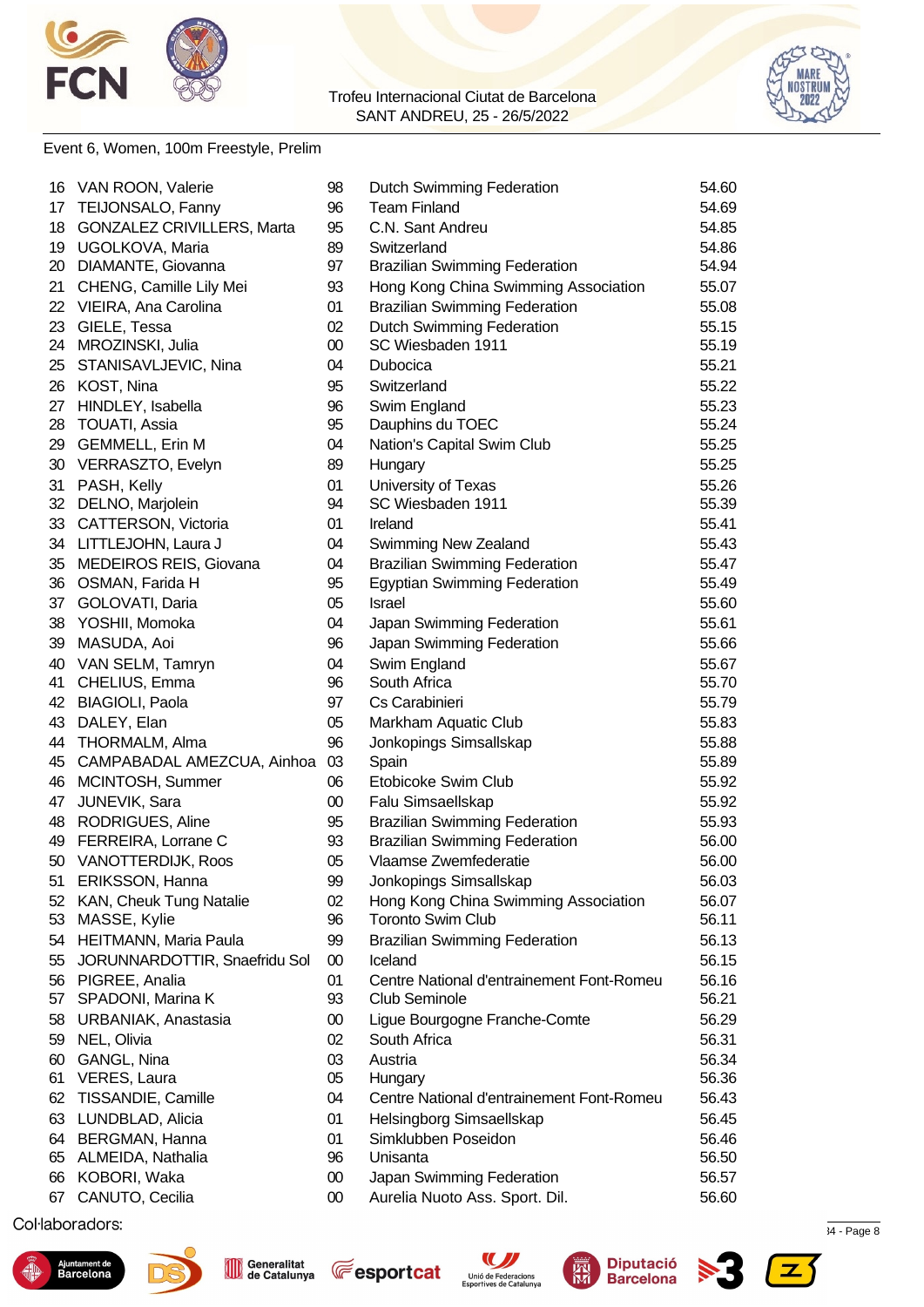



### Event 6, Women, 100m Freestyle, Prelim

| 68  | RIORDAN, Erin                  | 99     | National Centre Dublin               | 56.61   |                   |
|-----|--------------------------------|--------|--------------------------------------|---------|-------------------|
| 69  | PODGER, Jessica                | 01     | Loughborough University S & WPC      | 56.62   |                   |
|     | 70 HEIDEYER, Mika              | 00     | <b>Cn Antibes</b>                    | 56.66   |                   |
| 71  | TOURETSKI, Sasha               | 94     | Switzerland                          | 56.73   |                   |
|     | 72 SANTAMARIA LOSADA, Diana    | 05     | Federacion Andaluza Natacion         | 56.77   |                   |
| 73  | <b>IBANEZ HERNANDEZ, Nerea</b> | 99     | C.N. Sabadell                        | 56.83   |                   |
| 74  | DELCOMMUNE, Zinke              | 05     | Vlaamse Zwemfederatie                | 56.89   |                   |
| 75  | STJERNHOLM, Liva               | 04     | Svoemmeklubben Triton Ballerup       | 56.90   |                   |
|     | 76 MARTINS, Francisca Soares   | 03     | Foca-Clube Natacao de Felgueiras     | 56.92   |                   |
|     | 77 OSBORNE, Summer             | 05     | North Shore Swimming Club            | 56.96   |                   |
| 78  | TANG, Tsoi Lam Katii           | 01     | Hong Kong China Swimming Association | 56.99   |                   |
| 79  | CERACCHI, Rachele              | 98     | Cs Carabinieri                       | 57.03   |                   |
|     | 80 MUZITO, Gloria              | 02     | Njurunda Simsaellskap                | 57.07   |                   |
| 81  | VANHAUWAERT, Lotte             | 04     | Vlaamse Zwemfederatie                | 57.13   | Exhibition        |
|     | 82 THORMALM, Klara             | 98     | Jonkopings Simsallskap               | 57.24   | Exhibition        |
|     | 83 ORBAN, Kristina             | 04     | Malmo Kappsimningsklubb              | 57.33   | Exhibition        |
|     | 84 HERRERO LAZARO, Alba        | 02     | Spain                                | 57.35   | Exhibition        |
| 85  | MARKOVIC, Jana                 | 04     | Dubocica                             | 57.36   | Exhibition        |
|     | 86 BERGELI, Victoria           | 03     | Baerumsvommerne                      | 57.37   | <b>Exhibition</b> |
|     | 87 KALJEVIC, Mina              | 05     | 11. April                            | 57.38   | Exhibition        |
| 88  | CAPONI, Linda                  | 98     | Cs Carabinieri                       | 57.48   | Exhibition        |
| 89  | <b>BISA NSUE, Petra</b>        | 03     | Team Cantabrian Sea                  | 57.57   | Exhibition        |
| 90  | OPATRIL, Lena                  | 99     | Austria                              | 57.58   | Exhibition        |
| 91  | LANSOM, Caitlin                | 05     | <b>City of Manchester Aquatics</b>   | 57.59   | Exhibition        |
|     | 92 MC KIBBIN, Ellie            | 04     | <b>National Centre Ulster</b>        | 57.59   | Exhibition        |
|     | 93 SUZUKI GUADALUPE, Aika      | 03     | R.C. Mediterraneo                    | 57.72   | Exhibition        |
|     | 94 KALJEVIC, Anja              | 05     | 11. April                            | 58.26   | Exhibition        |
|     | 95 MORILLO LOPEZ, Esther       | 01     | C.E. Mediterrani                     | 58.30   | Exhibition        |
|     | 96 DRAKOPOULOS, Milla A        | 06     | South Africa                         | 58.31   | Exhibition        |
|     | 97 JUSTE SANCHEZ, Paula        | 03     | Spain                                | 58.33   | Exhibition        |
| 98  | STEJSKAL, Cassandra            | 00     | Universite de Sherbrooke Vert et Or  | 58.45   | Exhibition        |
| 99  | SENATORE, Giada                | 06     | Asd Nuovo Nuoto Bologna              | 58.51   | Exhibition        |
| 100 | PICARD, Lorine                 | 02     | Ligue Bourgogne Franche-Comte        | 58.55   | Exhibition        |
|     | 101 VALLS SANS, Laia           | 04     | C.N. Sabadell                        | 59.21   | Exhibition        |
|     | 102 GARMENDIA GASCA, Mar       | 06     | C.N. Banyoles                        | 59.69   | Exhibition        |
|     | 103 LETOURNEAU, Anne-Gaelle    | $00\,$ | Universite de Sherbrooke Vert et Or  | 59.83   | Exhibition        |
|     | 104 CORTES VILANOVA, Judith    | 02     | C.N. Lleida                          | 59.91   | Exhibition        |
|     | 105 CHIVA GARCIA, Julia        | 05     | C.E. Mediterrani                     | 1:00.05 | Exhibition        |
|     | 106 CASSIVI-VERMETTE, Maeva    | 01     | Universite de Sherbrooke Vert et Or  | 1:02.67 | Exhibition        |













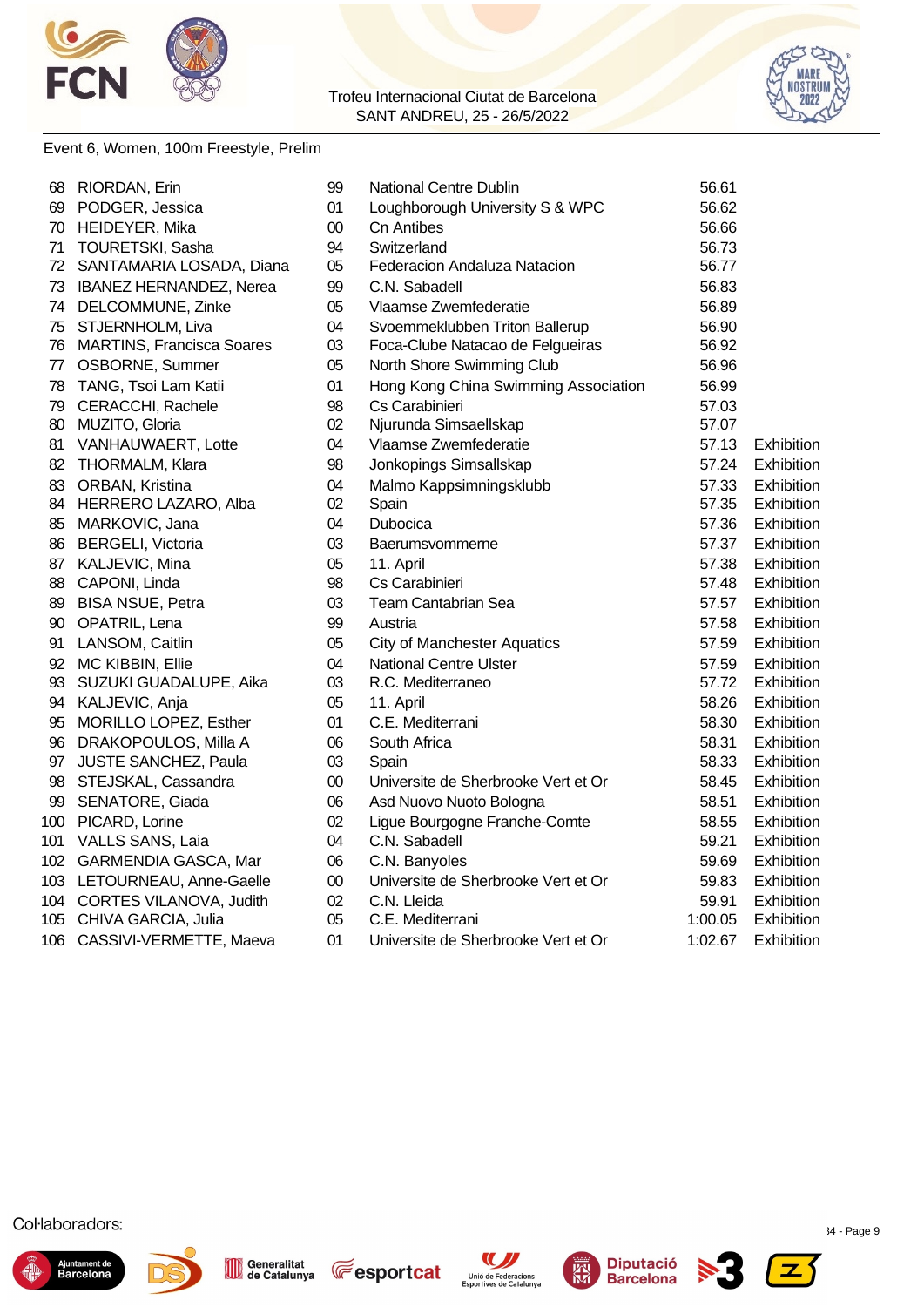



| Event 7     |                                                     |                | Men, 100m Backstroke                                      |                                   | Open                     |
|-------------|-----------------------------------------------------|----------------|-----------------------------------------------------------|-----------------------------------|--------------------------|
|             | 25/05/2022                                          |                |                                                           |                                   | <b>Entry list Prelim</b> |
|             | <b>World Records</b>                                | 51.85          | MURPHY, Ryan F<br><b>USA</b>                              | Rio (BRA)                         | 13/08/2016               |
|             | European Records                                    | 51.98          | <b>RUS</b><br>RYLOV, Evgeny                               | Tokyo (JPN)                       | 27/07/2021               |
|             | Marenostrum                                         | 53.08<br>53.08 | IRIE, Ryosuke<br>GONZALEZ DE OLIVEIRA, Hugo<br><b>ESP</b> | <b>MONACO</b><br><b>BARCELONA</b> | 06/06/2010<br>05/06/2021 |
| <b>TICB</b> | Marenostrum                                         | 53.08          | <b>ESP</b><br>GONZALEZ DE OLIVEIRA, Hugo                  | <b>BARCELONA</b>                  | 05/06/2021               |
|             | Entry time conversion: ESP:Conversion Spanish Rules |                |                                                           |                                   |                          |
|             |                                                     | YB             |                                                           | Temps 50E                         |                          |
| 1           | CECCON, Thomas                                      | 01             | Italian Swimming Federation                               | 52.30                             |                          |
|             | 2 IRIE, Ryosuke                                     | 90             | Japan Swimming Federation                                 | 52.99                             |                          |
| 3           | <b>GREENBANK, Luke</b>                              | 97             | <b>British Swimming</b>                                   | 53.34                             |                          |
| 4           | ANDREW, Michael C                                   | 99             | MA Swim Academy                                           | 53.59                             |                          |
| 5           | <b>BASSETO, Guilherme</b>                           | 97             | <b>Brazilian Swimming Federation</b>                      | 53.84                             |                          |
| 6           | LEYTROVSKIY, Mihael                                 | 99             | <b>Israel</b>                                             | 53.84                             |                          |
| 7           | STEWART, Coleman                                    | 98             | <b>Wolfpack Elite</b>                                     | 53.85                             |                          |
| 8           | COETZE, Pieter                                      | 04             | South Africa                                              | 53.96                             |                          |
| 9           | DELL, Zachary W                                     | 01             | Swimming New Zealand                                      | 54.10                             |                          |
| 10          | <b>LAMBERTI, Michele</b>                            | $00\,$         | Italian Swimming Federation                               | 54.14                             |                          |
|             | 11 FRANTA, Tomas                                    | 98             | <b>Czech National Swimming Team</b>                       | 54.21                             |                          |
| 12          | SANTOS, Francisco Rogerio                           | 98             | Portugal                                                  | 54.35                             |                          |
| 13          | ACEVEDO, Javier                                     | 98             | Markham Aquatic Club                                      | 54.37                             |                          |
| 14          | RESTIVO, Matteo                                     | 94             | Cs Carabinieri                                            | 54.39                             |                          |
| 15          | STEWART, Samuel                                     | 97             | <b>USA Swimming</b>                                       | 54.59                             |                          |
| 16          | FOLLOWS, Kane B                                     | 97             | Swimming New Zealand                                      | 54.66                             |                          |
| 17          | STAKA, Christopher B                                | 98             | Aptos Cabrillo Swim Club                                  | 54.73                             |                          |
| 18          | TOUMARKIN, Yakov Yan                                | 92             | Israel                                                    | 54.81                             |                          |
| 19          | <b>BRUNELLA, Matteo</b>                             | 99             | Aurelia Nuoto Ass. Sport. Dil.                            | 55.08                             |                          |
| 20          | MATHIEU, Geoffroy                                   | 23             | <b>Stade Clermontois Natation</b>                         | 55.08                             |                          |
| 21          | CALDERON IGLESIAS, Alejandro                        | 98             | C.E. Mediterrani                                          | 55.33                             |                          |
| 22          | MARAANA, Adam                                       | 03             | Israel                                                    | 55.37                             |                          |
| 23          | LELLIOTT, Jay                                       | 95             | Swim England                                              | 55.54                             |                          |
|             | 24 HASSAN, Mohamed Samy                             | 97             | Egypt                                                     | 55.55                             |                          |
| 25          | MIRA ALBALADEJO, Diego                              | 01             | C.N. Sabadell                                             | 55.57                             |                          |
| 26          | KNEDLA, Miroslav                                    | 05             | <b>Czech Team</b>                                         | 55.59                             |                          |
| 27          | DESANGLES, Alexandre                                | 04             | Centre National d'entrainement Font-Romeu                 | 55.63                             |                          |
| 28          | <b>BRUN, Christophe</b>                             | 98             | <b>Cn Antibes</b>                                         | 55.65                             |                          |
| 29          | <b>GERCHIK, David</b>                               | 01             | Israel                                                    | 55.66                             |                          |
| 30          | SANCHEZ CASTILLO, Pedro                             | 03             | Spain                                                     | 55.84                             |                          |
| 31          | DESPLANCHES, Jeremy                                 | 94             | Switzerland                                               | 55.86                             |                          |
| 32          | MOE, Simon                                          | 01             | Baerumsvommerne                                           | 55.90                             |                          |
| 33          | <b>COURVILLE FORTIN, Loic</b>                       | 04             | <b>Club Aquatique Montreal</b>                            | 56.00                             |                          |
| 34          | <b>SANTOS MARTIN, Adrian</b>                        | 02             | C.N. Terrassa                                             | 56.01                             |                          |
| 35          | HERNANDEZ GARCIA, Alberto                           | 03             | C.N. Sant Andreu                                          | 56.25                             |                          |
| 36          | HILL, Toby                                          | 04             | <b>City of Manchester Aquatics</b>                        | 56.26                             |                          |
| 37          | MORLEY, Cooper                                      | 03             | North Shore Swimming Club                                 | 56.64                             |                          |
| 38          | KLIMENT, Simon                                      | 01             | City of Sheffield Swim Squad                              | 56.76                             |                          |
| 39          | MILLET, Arthur                                      | $00\,$         | Rouge et Or/Universite Laval                              | 56.78                             |                          |
| 40          | GRAY, Cameron                                       | 03             | Swimming New Zealand                                      | 56.98                             |                          |

Ajuntament de<br>Barcelona





 BASTIEN, Thibault 01 Ligue Bourgogne Franche-Comte 56.99 KARLSSON, Niki 00 Team Finland 57.18 RAMIA VIVES, Guillem 02 C.E. Mediterrani 57.24 LUDVIK, Tomas 99 Czech Team 57.52





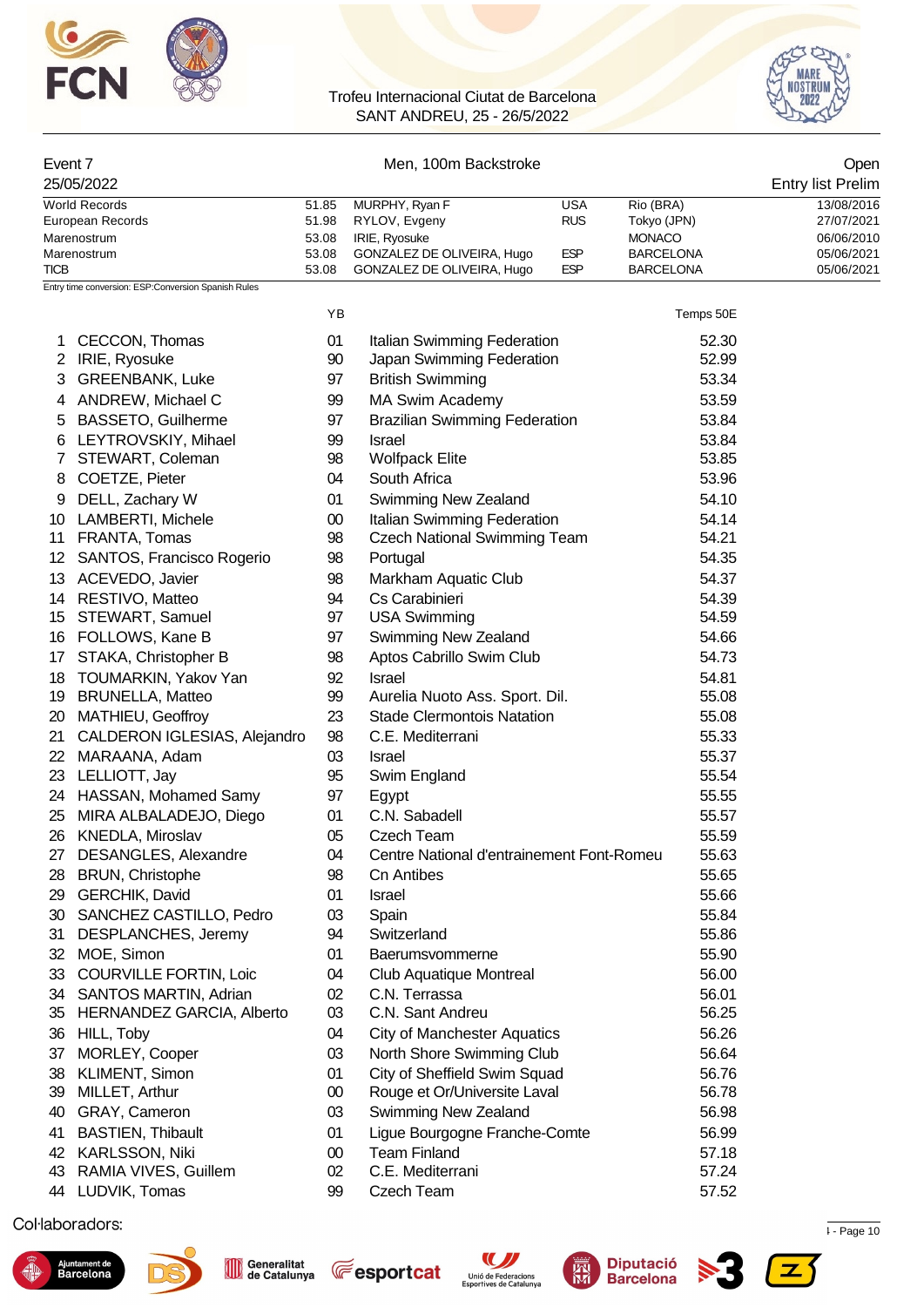



#### Event 7, Men, 100m Backstroke, Prelim

| 45 MIRET SALA, Roger         | 00 | C.N. Lleida                     | 57.62   |
|------------------------------|----|---------------------------------|---------|
| 46 DEL RIEGO TORRES, Teo     | 06 | <b>Team Cantabrian Sea</b>      | 57.84   |
| 47 HOLMANN, Mathias Rike     | 04 | Baerumsvommerne                 | 58.12   |
| 48 GONZALEZ RODRIGUEZ, Adria | 97 | C.N. Sant Feliu                 | 58.22   |
| 49 LIMOZIN, Emmanuel         | 96 | Cercle des Nageurs de Marseille | 58.46   |
| 50 DUCKHAM, Michael P        | 02 | South Africa                    | 58.73   |
| 51 HANSSON, Gustaf           | 01 | Helsingborg Simsaellskap        | 58.82   |
| 52 FERRIZ VALLEJO, Aleix     | 03 | C.N. Mataro                     | 59.50   |
| 53 STUDSGAARD, William       | 04 | Svoemmeklubben Triton Ballerup  | 59.59   |
| 54 BONED HERNANDEZ, Hector   | 06 | E.M. El Olivar                  | 1:00.38 |

### Event 8 Communication of the UV Women, 100m Breaststroke Communication of the UV Open

| 25/05/2022       |         |                         |      |                  | <b>Entry list Prelim</b> |
|------------------|---------|-------------------------|------|------------------|--------------------------|
| World Records    |         | 1:04.13 KING, Lillia C  | USA  | Budapest (HUN)   | 25/07/2017               |
| European Records | 1:04.35 | MEILUTYTE, Ruta         | LTU. | Barcelona        | 29/07/2013               |
| Marenostrum      |         | 1:04.82 EFIMOVA, Yuliya |      | CANET            | 16/06/2013               |
| TICB             | 1:05.21 | MEILUTYTE, Ruta         |      | <b>BARCELONA</b> | 05/07/2013               |

Entry time conversion: ESP:Conversion Spanish Rules

|                 |                                 | ΥB     |                                      | Temps 50E |
|-----------------|---------------------------------|--------|--------------------------------------|-----------|
| 1               | JACOBY, Lydia A                 | 04     | Seward Tsunami Swim Club             | 1:04.95   |
| $\overline{2}$  | ELENDT, Anna                    | 01     | University of Texas                  | 1:05.58   |
|                 | 3 HANSSON, Sophie               | 98     | Helsingborg Simsaellskap             | 1:05.66   |
| 4               | CASTIGLIONI, Arianna            | 97     | Italian Swimming Federation          | 1:05.67   |
| 5               | VAN NIEKERK, Lara               | 03     | South Africa                         | 1:05.67   |
| 6               | <b>RENSHAW, Molly</b>           | 96     | <b>British Swimming</b>              | 1:06.21   |
| $7^{\circ}$     | MC SHARRY, Mona                 | $00\,$ | Ireland                              | 1:06.29   |
|                 | 8 VASEY, Sarah                  | 96     | <b>British Swimming</b>              | 1:06.37   |
| 9               | VALL MONTERO, Jessica           | 88     | C.N. Sant Andreu                     | 1:06.51   |
| 10              | FAST, Emelie                    | 04     | Soedertoerns Simsaellskap            | 1:06.64   |
| 11              | GORBENKO, Anastasya             | 03     | <b>Israel</b>                        | 1:06.74   |
| 12 <sup>°</sup> | ANGIOLINI, Lisa                 | 95     | Virtus Buonconvento S.S.D.           | 1:06.82   |
| 13              | <b>SCHOUTEN, Tes</b>            | $00\,$ | <b>Dutch Swimming Federation</b>     | 1:06.92   |
|                 | 14 CONCEICAO, Jhennifer A       | 97     | <b>Brazilian Swimming Federation</b> | 1:07.13   |
| 15              | AOKI, Reona                     | 95     | Japan Swimming Federation            | 1:07.29   |
| 16              | PICKREM, Sydney                 | 97     | <b>Toronto Swim Club</b>             | 1:07.43   |
| 17              | COYNE, Niamh                    | 01     | Ireland                              | 1:07.58   |
| 18              | CLARK, Imogen                   | 99     | Swim England                         | 1:07.63   |
| 19              | GASPARD, Florine                | 01     | Cercle des Nageurs de Marseille      | 1:07.72   |
| 20              | RODRIGUEZ VILLANUEVA, Byanca 94 |        | Mexico                               | 1:08.05   |
| 21              | <b>BLOMSTERBERG, Thea</b>       | 02     | <b>Denmark</b>                       | 1:08.21   |
| 22              | VIEIRA, Ana Carolina            | 01     | <b>Brazilian Swimming Federation</b> | 1:08.30   |
| 23              | FISCHER, Bente                  | 97     | Neckarsulmer Sport-Union             | 1:08.36   |
| 24              | <b>GARCIA URZAINQUI, Marina</b> | 94     | C.N. Sabadell                        | 1:08.57   |
| 25              | HORSKA, Kristyna                | 97     | <b>Czech National Swimming Team</b>  | 1:08.67   |
| 26              | RODRIGUEZ SANCHEZ, Laura        | 04     | Federacion Andaluza Natacion         | 1:08.67   |
| 27              | SEBESTYEN, Dalma                | 97     | Hungary                              | 1:08.73   |
| 28              | PEDERSEN, Josefine B.           | 99     | Svoemmeklubben MK31                  | 1:08.81   |
| 29              | THORMALM, Klara                 | 98     | Jonkopings Simsallskap               | 1:08.92   |
| 30              | BLAZEVIC, Ana                   | 03     | Croatia                              | 1:09.04   |
| 31              | <b>KLINT IPSA, Olivia</b>       | 05     | <b>Kristianstads SLS</b>             | 1:09.17   |
| 32              | HARVEY, Mary-Sophie             | 99     | <b>Club Aquatique Montreal</b>       | 1:09.36   |
|                 |                                 |        |                                      |           |

 $\Omega$ Splash Meet Manager, 11.72967  $\mu$  . Page 11.72967  $\mu$  . Page 11.72967  $\mu$  . Page 11











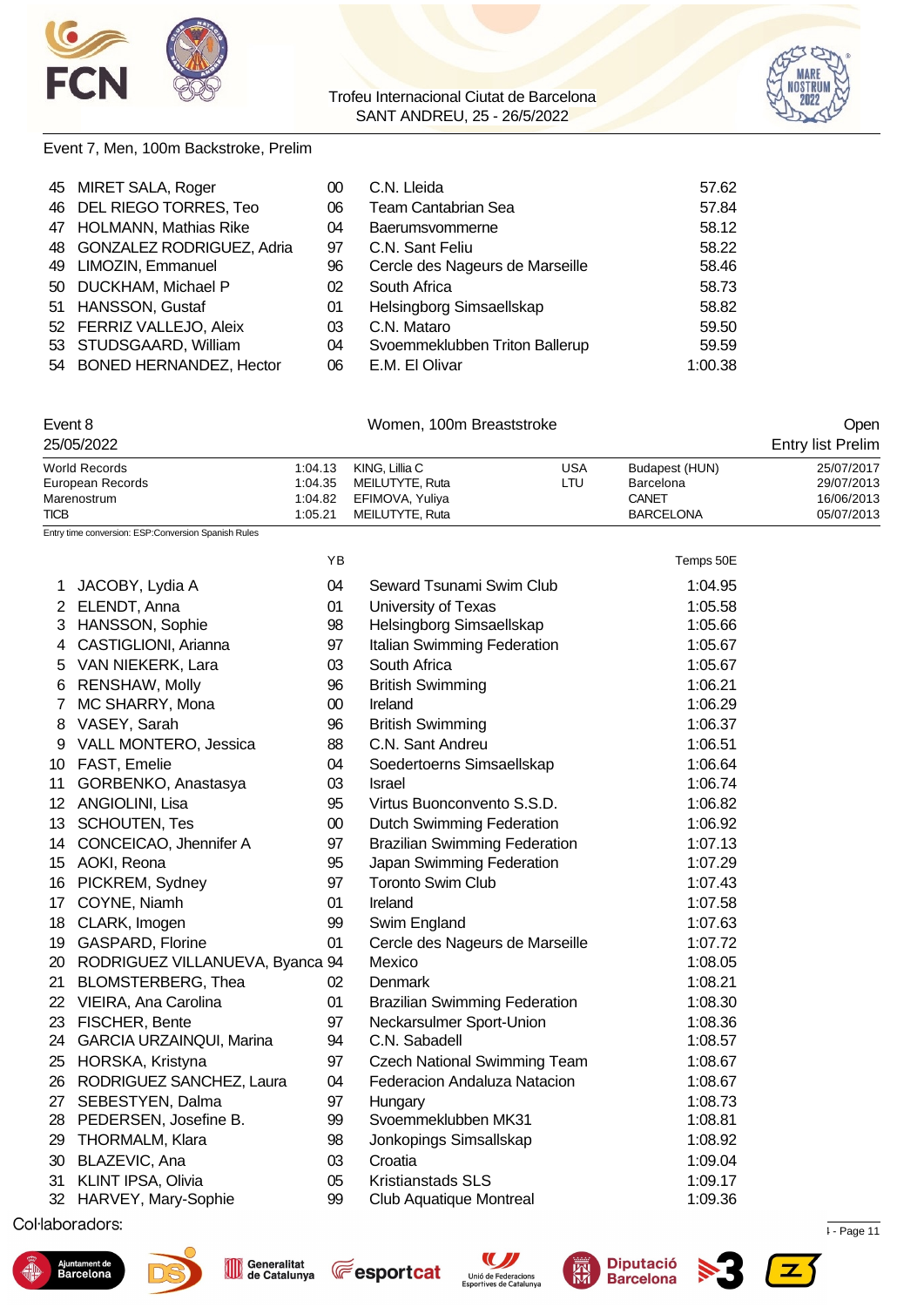



#### Event 8, Women, 100m Breaststroke, Prelim

|    | 33 LAHTINEN, Laura        | 03     | <b>Team Finland</b>                  | 1:09.56 |
|----|---------------------------|--------|--------------------------------------|---------|
|    | 34 KRUSE, Josephine       | 02     | Svoemmeklubben Triton Ballerup       | 1:09.73 |
| 35 | DIAZ RODRIGUEZ, Laura     | 99     | C.N. Sabadell                        | 1:09.84 |
| 36 | SCHIMMEL, Hilja           | 03     | <b>Team West</b>                     | 1:10.10 |
| 37 | <b>BUKVIC, Martina</b>    | 06     | 11. April                            | 1:10.11 |
| 38 | RUUSKA, Martta            | 03     | <b>Team Finland</b>                  | 1:10.26 |
| 39 | COLOMER GUASCH, Carlota   | 05     | C.N. Sant Feliu                      | 1:10.38 |
| 40 | BERGDAHL, Moa             | 03     | <b>Team West</b>                     | 1:10.56 |
| 41 | MATAJA, Meri              | 04     | Croatia                              | 1:10.62 |
| 42 | MCCARTHY, Georgina P      | 02     | Swimming New Zealand                 | 1:10.75 |
| 43 | BORAKER, Saga             | 04     | Jonkopings Simsallskap               | 1:10.87 |
| 44 | LANSOM, Caitlin           | 05     | <b>City of Manchester Aquatics</b>   | 1:11.19 |
| 45 | VISAGIE, Emily J          | 98     | South Africa                         | 1:11.75 |
| 46 | NYEGAARD, Emilie          | 01     | Svoemmeklubben Triton Ballerup       | 1:11.93 |
|    | 47 OLSSON, Sally          | 05     | <b>Team West</b>                     | 1:12.08 |
| 48 | PETERSEN, Stine Omdahl    | 99     | Baerumsvommerne                      | 1:12.09 |
| 49 | <b>BREARS, MacKenzie</b>  | 03     | Pukekohe Swimming Club               | 1:12.09 |
| 50 | JUNG, Mathilda Hyldal     | 04     | Svoemmeklubben Triton Ballerup       | 1:12.25 |
| 51 | FERNANDEZ GONZALEZ, Aina  | 06     | C.N. Banyoles                        | 1:12.38 |
| 52 | DAHLGREN, Lina            | 05     | <b>Team West</b>                     | 1:12.48 |
| 53 | TUDO, Nadia               | 97     | Neckarsulmer Sport-Union             | 1:12.50 |
|    | 54 HANICQUE, Melissande   | $00\,$ | Rouge et Or/Universite Laval         | 1:12.53 |
| 55 | HARMASOVA, Nicole         | 04     | Czech Team                           | 1:12.58 |
| 56 | STENBERG, Matilda         | 01     | <b>Team West</b>                     | 1:13.01 |
| 57 | FREMMING, Ida Jensdottir  | 02     | Svoemmeklubben Triton Ballerup       | 1:13.24 |
| 58 | MANSERVISI, Camilla       | 06     | Asd Nuovo Nuoto Bologna              | 1:13.27 |
| 59 | HARRIS, Phoebe            | 01     | <b>Pukekohe Swimming Club</b>        | 1:13.35 |
| 60 | BOECK, Dagmar             | 04     | Svoemmeklubben Triton Ballerup       | 1:13.44 |
| 61 | KAN, Cheuk Tung Natalie   | 02     | Hong Kong China Swimming Association | 1:13.93 |
|    | 62 NAVARRO GALAN, Martina | 09     | C.N. Viladecans                      | 1:14.72 |
| 63 | ZINCHENKO, Valeriia       | 07     | Cnlloret                             | 1:15.08 |
|    | 64 LEGAULT, Eve           | 01     | Universite de Sherbrooke Vert et Or  | 1:15.18 |
| 65 | DE GROOT, Fenna           | 97     | Albion                               | 1:15.66 |

# Event 9 Communication of the Men, 50m Freestyle Communication of the Open 25/05/2022 Entry list Prelim

| World Records    | 20.91 | CIELO, Cesar        | <b>BRA</b> | Sao Paulo (BRA)   | 18/12/2009 |
|------------------|-------|---------------------|------------|-------------------|------------|
| European Records | 20.94 | BOUSQUET, Frederick | FRA        | Montpellier (FRA) | 26/04/2009 |
| Marenostrum      | 21.31 | FRATUS, Bruno       |            | <b>MONACO</b>     | 09/06/2019 |
| <b>TICB</b>      | 21.58 | PROUD, Benjamin     | GBR        | <b>BARCELONA</b>  | 16/06/2019 |

Entry time conversion: ESP:Conversion Spanish Rules

|                        | YΒ |                                  | Temps 50E |
|------------------------|----|----------------------------------|-----------|
| 1 PROUD, Benjamin      | 94 | <b>British Swimming</b>          | 21.42     |
| 2 ANDREW, Michael C    | 99 | MA Swim Academy                  | 21.45     |
| 3 MANAUDOU, Florent    | 90 | Cercle des Nageurs de Marseille  | 21.53     |
| 4 FRATUS, Bruno        | 89 | Brazil                           | 21.57     |
| 5 DE BOER, Thom        | 91 | <b>Dutch Swimming Federation</b> | 21.58     |
| 6 LIUKKONEN, Ari-Pekka | 89 | <b>Team Finland</b>              | 21.61     |
| 7 LIENDO, Joshua       | 02 | North York Aquatic Club          | 21.63     |
| 8 PUTS, Jesse          | 94 | <b>Dutch Swimming Federation</b> | 21.84     |
| 9 DOTTO, Luca          | 90 | Cs Carabinieri                   | 21.86     |

 $\mu$  . Page 12.72967 Registered to  $\mu$  . Page 12  $\mu$  - Page 12  $\mu$  - Page 12











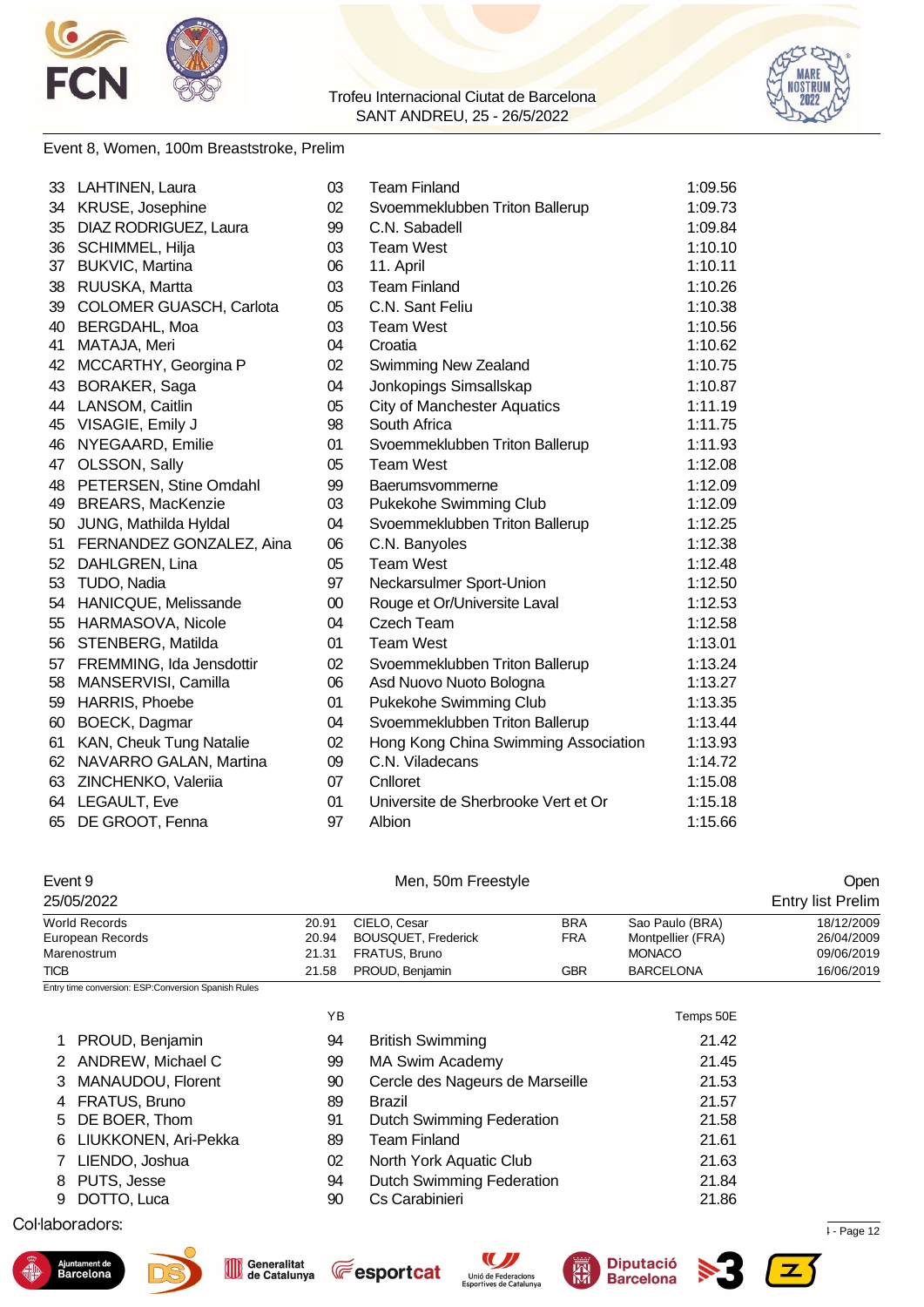



### Event 9, Men, 50m Freestyle, Prelim

|    | 10 MIRESSI, Alessandro        | 98     | Italian Swimming Federation          | 21.86 |
|----|-------------------------------|--------|--------------------------------------|-------|
|    | 11 DEPLANO, Leonardo          | 99     | Italian Swimming Federation          | 21.87 |
|    | 12 CHERUTI, Meiron Amir       | 97     | <b>Israel</b>                        | 21.96 |
|    | 13 IAN HO HO, Ian Yentou      | 97     | Hong Kong China Swimming Association | 21.97 |
|    | 14 KORSTANJE, Nyls            | 99     | <b>Dutch Swimming Federation</b>     | 21.98 |
| 15 | SZABO, Szebasztian            | 96     | Hungary                              | 21.99 |
| 16 | BORGES, Luiz Gustavo Franco   | 99     | <b>Brazilian Swimming Federation</b> | 22.00 |
| 17 | SIMONS, Kenzo                 | 01     | <b>Dutch Swimming Federation</b>     | 22.02 |
|    | 18 LIA, Nicholas              | 01     | Baerumsvommerne                      | 22.10 |
|    | 19 PIJNENBURG, Stan           | 96     | Dutch Swimming Federation            | 22.10 |
|    | 20 COETZE, Pieter             | 04     | South Africa                         | 22.15 |
| 21 | KISIL, Yuri                   | 95     | <b>Whitby Swimming</b>               | 22.15 |
| 22 | BAIN, Calum                   | 96     | Ireland                              | 22.16 |
| 23 | GOVOROV, Andriy               | 92     | Ukraine                              | 22.16 |
|    | 24 LENTZ, Frederik Riedel     | 01     | Denmark                              | 22.27 |
|    |                               | 92     | Vlaamse Zwemfederatie                | 22.29 |
|    | 25 AERENTS, Jasper            | 02     |                                      | 22.31 |
|    | 26 PICKETT, Michael           |        | Swimming New Zealand                 |       |
| 27 | FANNON, Thomas                | 98     | Laser                                | 22.32 |
| 28 | SELIN, Artem                  | 02     | SC Wiesbaden 1911                    | 22.32 |
|    | 29 ELIASSON, Isak             | 96     | Sparvaegen Simfoerening              | 22.32 |
|    | 30 CHIERIGHINI, Marcelo       | 91     | <b>Brazilian Swimming Federation</b> | 22.36 |
| 31 | FRIGO, Manuel                 | 97     | Italian Swimming Federation          | 22.37 |
| 32 | <b>SCHREUDERS, Mikel</b>      | 98     | Cercle des Nageurs de Marseille      | 22.38 |
| 33 | VENDRAME, Ivano               | 97     | Centro Sportivo Esercito             | 22.42 |
|    | 34 PIRON, Thomas              | 00     | <b>Lyon Natation Metropole</b>       | 22.45 |
|    | 35 ACIN, Nikola               | 99     | Serbia                               | 22.51 |
|    | 36 BAEZ, Nikita               | $00\,$ | Lyon Natation Metropole              | 22.52 |
| 37 | BARRETT, Adam                 | 92     | Swim England                         | 22.52 |
| 38 | FRANCESCHI, Nicolo'           | 01     | Nuoto Club Milano                    | 22.53 |
| 39 | SAHNOUNE, Oussama             | 92     | <b>SG Frankfurt</b>                  | 22.55 |
| 40 | BEROL, Julien                 | 01     | Cercle des Nageurs de Marseille      | 22.57 |
| 41 | LINDEBLAD, Malthe             | 01     | <b>Denmark</b>                       | 22.57 |
|    | 42 COHOON, Alexander          | 02     | Loughborough University S & WPC      | 22.57 |
|    | 43 DE CELIS MONTALBAN, Sergio | $00\,$ | C.N. Sabadell                        | 22.57 |
|    | 44 AYOUBI, Mehdi              | 98     | Rouge et Or/Universite Laval         | 22.58 |
| 45 | <b>RICHARDS, Matthew</b>      | 02     | <b>British Swimming</b>              | 22.59 |
| 46 | SANTOS, Gabriel Silva         | 96     | <b>Brazilian Swimming Federation</b> | 22.62 |
| 47 | RIBEIRO, felipe               | 98     | <b>Brazilian Swimming Federation</b> | 22.62 |
| 48 | KARTAVI, Martin               | 04     | <b>Israel</b>                        | 22.63 |
| 49 | HANSON, Robin                 | 01     | Sparvaegen Simfoerening              | 22.70 |
|    | 50 VERHOEVEN, Thomas          | 97     | Albion                               | 22.71 |
| 51 | ELIZALDE SALCEDO, Haritz      | 01     | <b>Team Cantabrian Sea</b>           | 22.72 |
|    | 52 LEBOIS, Pierre             | $00\,$ | Cercle des Nageurs de Marseille      | 22.74 |
|    | 53 PIERRE-LOUIS, Sebastian    | $00\,$ | <b>SG Frankfurt</b>                  | 22.82 |
| 54 | DUTEL, Yanis                  | 00     | <b>Sc Thionville</b>                 | 22.83 |
| 55 | HASSAN, Mohamed Samy          | 97     | Egypt                                | 22.84 |
| 56 | MAEKINEN, Kalle               | 02     | <b>Team Finland</b>                  | 22.85 |
| 57 | TERENTIEV, Mykyta             | 05     | R.C. Mediterraneo                    | 22.85 |
| 58 | THIJS, Thomas                 | 97     | Vlaamse Zwemfederatie                | 22.87 |
|    | 59 CLAYTON, Jimmie            | 95     | South Africa                         | 22.87 |
|    | CONTE BONIN, Paolo            | 02     | A.S.Dilett. Team Veneto              |       |
| 60 |                               |        |                                      | 22.88 |
| 61 | PERSSON, Elias                | 02     | Malmo Kappsimningsklubb              | 22.88 |
|    |                               |        |                                      |       |

 $\mu$  . Page 13.72967  $\mu$  . Page 13.72967  $\mu$  . Page 13.72967  $\mu$  . Page 13.84  $\mu$  . Page 13.84  $\mu$  . Page 13.84  $\mu$  . Page 13.84  $\mu$  . Page 13.84  $\mu$  . Page 13.84  $\mu$  . Page 13.84  $\mu$  . Page 13.84  $\mu$  . Page 13











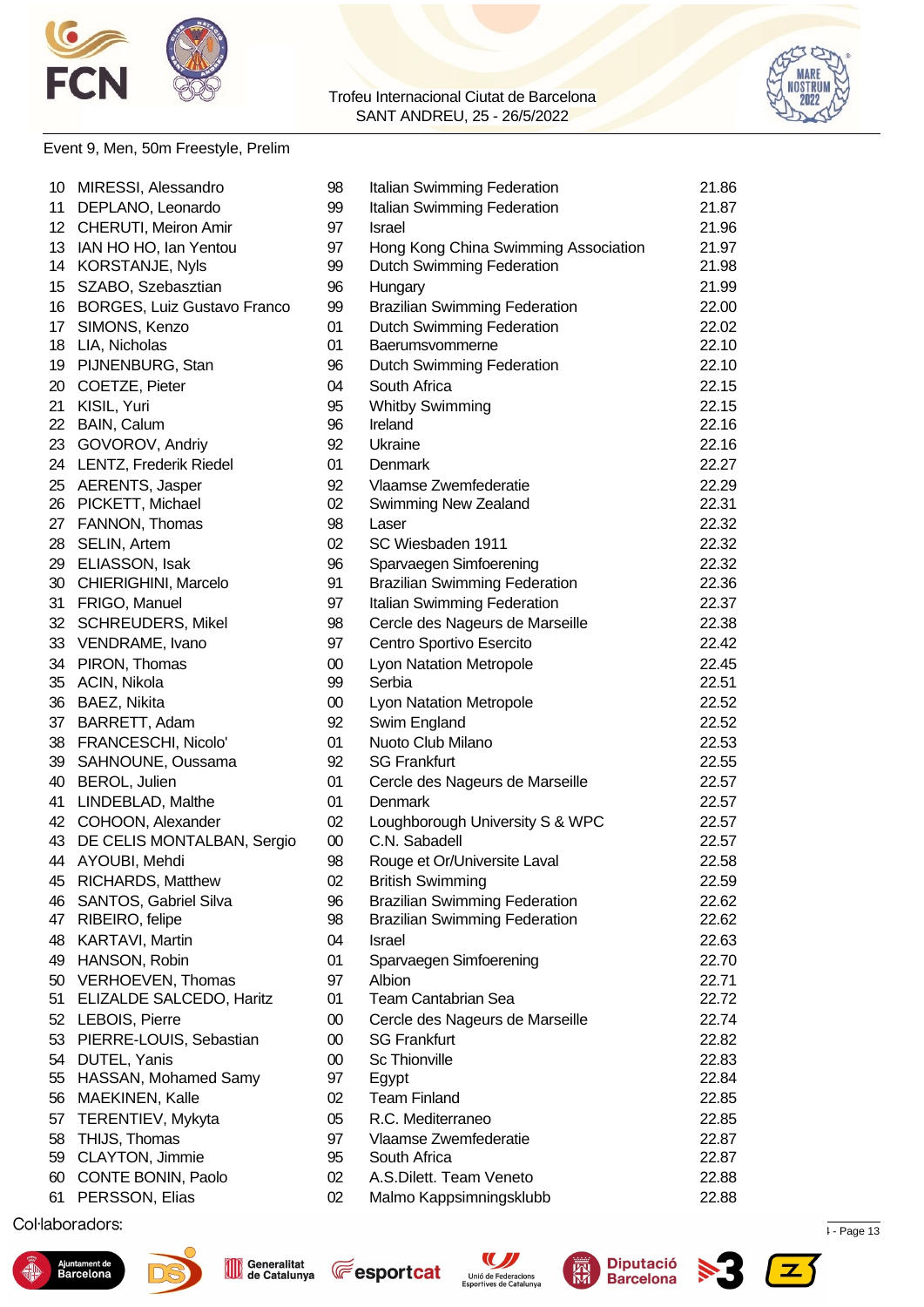



### Event 9, Men, 50m Freestyle, Prelim

| 62  | BERG, Max                        | 02     | <b>3MUC Natation</b>                | 22.90 |            |
|-----|----------------------------------|--------|-------------------------------------|-------|------------|
|     | 63 ELSON, Christopher            | 98     | Swimming New Zealand                | 22.91 |            |
| 64  | MEEUS, Elias                     | 03     | Vlaamse Zwemfederatie               | 22.91 |            |
| 65  | <b>MOELLER, Frederik</b>         | 02     | <b>Denmark</b>                      | 22.92 |            |
| 66  | WEAVER, Liam                     | 03     | Cascade Swim Club                   | 22.95 |            |
|     | 67 WILLIAMS, George              | 99     | Swimming New Zealand                | 22.96 |            |
| 68  | <b>SUTTON, Diarmiud</b>          | 02     | <b>National Centre Limerick</b>     | 22.97 |            |
| 69  | <b>CASTELLS CABELLOS, Sergi</b>  | 98     | C.N. Santa Perpetua                 | 22.98 |            |
|     | 70 IVIC, Yoni                    | 01     | Cercle des Nageurs de Marseille     | 22.99 |            |
| 71  | <b>BRIESCH, Louis</b>            | 03     | Dauphins d'obernai                  | 22.99 |            |
| 72  | RYSGAARD, Mathias                | 98     | <b>Denmark</b>                      | 23.00 |            |
| 73  | KLENZ, Ramon                     | 98     | Neckarsulmer Sport-Union            | 23.02 |            |
| 74  | MOE, Simon                       | 01     | Baerumsvommerne                     | 23.05 |            |
| 75  | <b>BOUTOUIL, Samy</b>            | 00     | Cercle des Nageurs de Marseille     | 23.08 |            |
| 76  | REFSTIE, Elias Nordeng           | 02     | Baerumsvommerne                     | 23.09 |            |
|     | 77 NICETTO, Stefano              | 01     | A.S. Dilett. Team Veneto            | 23.13 |            |
|     | 78 CROENEN, Louis                | 94     | Vlaamse Zwemfederatie               | 23.13 |            |
|     | 79 LOMERO ARENAS, Bernat         | 97     | C.N. Lleida                         | 23.13 |            |
| 80  | TAYLOR, Jack F                   | 01     | Swimming Australia                  | 23.20 |            |
| 81  | DI COLA, Stefano                 | 98     | Italian Swimming Federation         | 23.22 | Exhibition |
| 82  | MOORE, Andrew                    | 98     | National Centre Dublin              | 23.24 | Exhibition |
| 83  | BURDISSO, Federico               | 01     | Aurelia Nuoto Ass. Sport. Dil.      | 23.26 | Exhibition |
| 84  | <b>BELANGER, Samuel</b>          | 97     | Rouge et Or/Universite Laval        | 23.27 | Exhibition |
| 85  | <b>BOUCHER, Charles-Antoine</b>  | 02     | Universite de Sherbrooke Vert et Or | 23.27 | Exhibition |
|     | 86 OEVERGAARD, Gard              | 96     | Baerumsvommerne                     | 23.29 | Exhibition |
|     | 87 FRANTA, Tomas                 | 98     | <b>Czech National Swimming Team</b> | 23.29 | Exhibition |
| 88  | FERRARO, Christian               | 97     | Montebelluna Nuoto A.S.D.           | 23.32 | Exhibition |
| 89  | SERNAGIOTTO, Luca                | $00\,$ | Montebelluna Nuoto A.S.D.           | 23.35 | Exhibition |
| 90  | STRUIJF, Kingue                  | 94     | SC Wiesbaden 1911                   | 23.39 | Exhibition |
| 91  | FRANCHINI, Laurent               | $00\,$ | <b>Carros Natation</b>              | 23.40 | Exhibition |
| 92  | KROON, Luc                       | 01     | Dutch Swimming Federation           | 23.44 | Exhibition |
|     | 93 FALK, Erik                    | 03     | Stockholmspolisens IF Simfoerening  | 23.44 | Exhibition |
|     | 94 HOLMQUIST, Marcus             | $00\,$ | Jonkopings Simsallskap              | 23.49 | Exhibition |
|     | 95 SAMON ROS, Arnau              | 01     | C.E.N. Cabrera De Mar               | 23.49 | Exhibition |
| 96  | <b>HERNANDEZ TROYA, Gerard</b>   | 03     | C.N. Sant Andreu                    | 23.52 | Exhibition |
| 97  | LOMERO ARENAS, Tomas             | 01     | C.N. Lleida                         | 23.55 | Exhibition |
| 98  | <b>BRUNELLA, Matteo</b>          | 99     | Aurelia Nuoto Ass. Sport. Dil.      | 23.61 | Exhibition |
| 99  | VALOUR, Julien                   | 01     | Cercle des Nageurs de Marseille     | 23.66 | Exhibition |
| 100 | JEDBRATT, Felix                  | 03     | <b>Team West</b>                    | 23.67 | Exhibition |
|     | 101 POWELL, Robert               | $00\,$ | Ireland                             | 23.68 | Exhibition |
|     | 102 HESTAD SOLBERG, Jonas Milian | 03     | Baerumsvommerne                     | 23.71 | Exhibition |
|     | 103 RUIZ GIMENO, Toni            | 05     | C.N. Calella                        | 23.75 | Exhibition |
|     | 104 MATARO LLOBET, Albert        | 99     | C.N. Terrassa                       | 23.82 | Exhibition |
| 105 | MASOUD, Mohamed                  | 95     | Swimming New Zealand                | 23.85 | Exhibition |
|     | 106 PANCEREVAS, Daniil           | 04     | Lithuania                           | 23.86 | Exhibition |
| 107 | CIROVIC, Filip                   | 04     | Plavalni klub Ribnica               | 23.87 | Exhibition |
|     | 108 PUJOL GARCIA, Eric           | 98     | C.N. Calella                        | 23.87 | Exhibition |
|     | 109 RIMEK, Jonathan              | 99     | <b>SG Frankfurt</b>                 | 23.98 | Exhibition |
|     | 110 CLARK, MacAllister           | 02     | North Shore Swimming Club           | 23.99 | Exhibition |
|     | 111 PITSHUGIN, Kristian          | 01     | Israel                              | 24.00 | Exhibition |
|     | 112 VERDEJO EDO, Alex            | 02     | C.N. Sant Boi                       | 24.02 | Exhibition |
|     | 113 HASSLING, Emil               | $00\,$ | Landskrona Simsaellskap             | 24.06 | Exhibition |
|     |                                  |        |                                     |       |            |

 $\sim$  11.72967 Page 14.72967 Registered to  $\sim$  11.72967 Registered to  $\sim$  12.735  $\sim$  Page 14.8  $\sim$  Page 14.8  $\sim$  Page 14.8  $\sim$  Page 14.8  $\sim$  Page 14.8  $\sim$  Page 14.8  $\sim$  Page 14.8  $\sim$  Page 14.8  $\sim$  Page 14.8  $\sim$ 











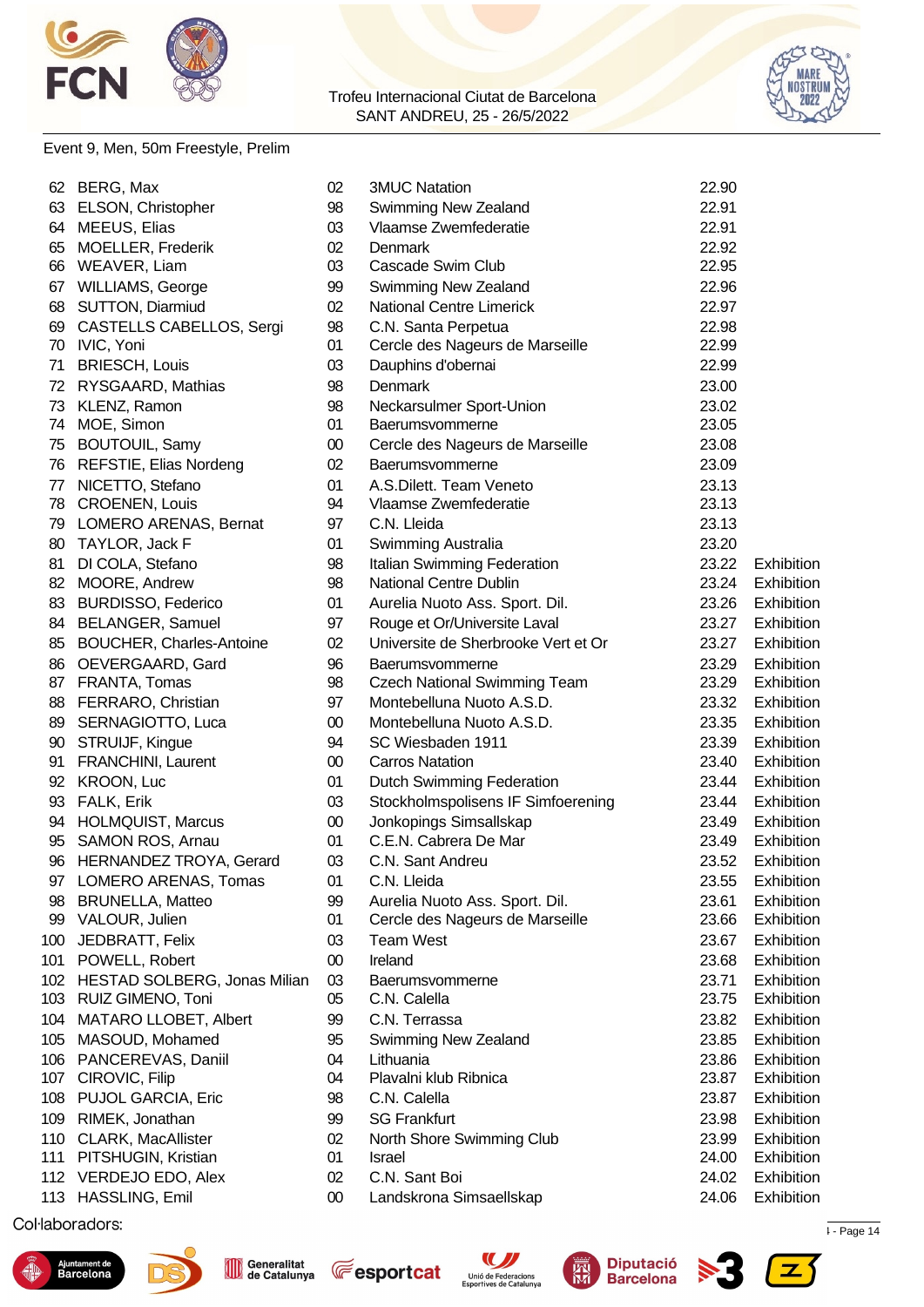



#### Event 9, Men, 50m Freestyle, Prelim

| 114 PARRY, Joshua J           | 03 | South Africa                     | 24.06 | Exhibition        |
|-------------------------------|----|----------------------------------|-------|-------------------|
| 115 DELBOIS, Jeremie          | 01 | Cercle des Nageurs de Marseille  | 24.08 | Exhibition        |
| 116 GALLINA, Giovanni         | 03 | Montebelluna Nuoto A.S.D.        | 24.08 | <b>Exhibition</b> |
| 117 VETTORETTI, Giacomo       | 99 | Montebelluna Nuoto A.S.D.        | 24.16 | Exhibition        |
| 118 LEIPP, Corentin           | 02 | Erstein Aquatic Club             | 24.17 | Exhibition        |
| 119 JUAREZ ROS, Marc          | 99 | C.N. Lleida                      | 24.28 | Exhibition        |
| 120 MATOKHNIUK, Danylo        | 99 | Ligue Bourgogne Franche-Comte    | 24.29 | Exhibition        |
| 121 RIVIERE, Clement          | 03 | Ligue Bourgogne Franche-Comte    | 24.33 | Exhibition        |
| 122 MATHISEN, August          | 01 | Helsingborg Simsaellskap         | 24.38 | Exhibition        |
| 123 FERRIZ VALLEJO, Aleix     | 03 | C.N. Mataro                      | 24.41 | Exhibition        |
| 124 YEGRES COTTIN, Andres     | 02 | C.N. Barcelona                   | 24.62 | Exhibition        |
| 125 CORTADELLAS LLUBERA, Joan | 04 | C.N. Barcelona                   | 24.66 | Exhibition        |
| 126 MAJCEN, Taj               | 07 | Sportno drustvo Delfin Ljubljana | 25.37 | <b>Exhibition</b> |
|                               |    |                                  |       |                   |

|                | Event 10<br>25/05/2022                              |                    | Open                                  |                          |                             |                          |
|----------------|-----------------------------------------------------|--------------------|---------------------------------------|--------------------------|-----------------------------|--------------------------|
|                |                                                     |                    |                                       |                          |                             | <b>Entry list Prelim</b> |
|                | <b>World Records</b><br>European Records            | 2:03.35<br>2:04.94 | SMITH, Regan E<br>FESIKOVA, Anastasia | <b>USA</b><br><b>RUS</b> | Gwangju (KOR)<br>Rome (ITA) | 26/07/2019<br>01/08/2009 |
|                | Marenostrum                                         | 2:06.66            | SEEBOHM, Emily                        |                          | CANET                       | 16/06/2013               |
| <b>TICB</b>    |                                                     | 2:07.30            | SEEBOHM, Emily                        |                          | <b>BARCELONA</b>            | 09/07/2017               |
|                | Entry time conversion: ESP:Conversion Spanish Rules |                    |                                       |                          |                             |                          |
|                |                                                     | YB                 |                                       |                          | Temps 50E                   |                          |
| 1              | MASSE, Kylie                                        | 96                 | <b>Toronto Swim Club</b>              |                          | 2:05.42                     |                          |
| 2              | PANZIERA, Margherita                                | 95                 | Italian Swimming Federation           |                          | 2:05.56                     |                          |
| 3              | ZAMORANO SANZ, Africa                               | 98                 | C.N. Sant Andreu                      |                          | 2:07.96                     |                          |
| 4              | <b>GRABOWSKI, Lena</b>                              | 02                 | Austria                               |                          | 2:08.19                     |                          |
| 5              | SZABO FELTOTHY, Eszter                              | 02                 | Hungary                               |                          | 2:09.72                     |                          |
| 6              | <b>BARZELAY, Aviv</b>                               | 02                 | Israel                                |                          | 2:10.76                     |                          |
| $\overline{7}$ | REBELO, Camila Rodrigues                            | 03                 | Portugal                              |                          | 2:11.18                     |                          |
| 8              | WILM, Ingrid                                        | 98                 | Cascade Swim Club                     |                          | 2:11.61                     |                          |
| 9              | RATHWELL, Regan                                     | 04                 | Greater Ottawa Kingfish Swim Club     |                          | 2:11.72                     |                          |
| 10             | <b>MUNOZ MONFORT, Ana</b>                           | 98                 | E.M. El Olivar                        |                          | 2:12.18                     |                          |
| 11             | CENCI, Martina                                      | 02                 | Aurelia Nuoto Ass. Sport. Dil.        |                          | 2:12.20                     |                          |
|                | 12 AVRAMOVA, Ekaterina                              | 91                 | <b>Turkey</b>                         |                          | 2:12.32                     |                          |
|                | 13 GODWIN, Emma                                     | 97                 | Swimming New Zealand                  |                          | 2:12.36                     |                          |
|                | 14 ESPINOSA PATILLA, Claudia                        | 03                 | C.N. Sant Andreu                      |                          | 2:12.55                     |                          |
|                | 15 BORER, Fanny                                     | 96                 | Switzerland                           |                          | 2:12.99                     |                          |
|                | 16 RAMATELLI, Giulia                                | $00\,$             | Aurelia Nuoto Ass. Sport. Dil.        |                          | 2:13.04                     |                          |
|                | 17 WILSON, Alicia                                   | $00\,$             | Swim England                          |                          | 2:13.10                     |                          |
|                | 18 SOERENSEN, Karoline                              | 02                 | Denmark                               |                          | 2:13.33                     |                          |
|                | 19 PODEVIN, Anais                                   | 97                 | <b>Stade Clermontois Natation</b>     |                          | 2:13.80                     |                          |
|                | 20 MENSING, Jenny                                   | 86                 | SC Wiesbaden 1911                     |                          | 2:14.43                     |                          |
|                | 21 GODDEN, Maria                                    | 02                 | <b>National Centre Limerick</b>       |                          | 2:15.45                     |                          |
|                | 22 ROSVALL, Hanna                                   | $00\,$             | Helsingborg Simsaellskap              |                          | 2:15.72                     |                          |
|                | 23 PRADELL CARRASCO, Mireia                         | 95                 | C.N. Barcelona                        |                          | 2:16.17                     |                          |
|                | 24 HEGMEGI, Annie                                   | 03                 | Jonkopings Simsallskap                |                          | 2:16.78                     |                          |
|                | 25 NYSTRAND, Lisa                                   | 06                 | Simklubben Neptun                     |                          | 2:17.50                     |                          |
|                | 26 CERMELLI, Carolina                               | 01                 | Equipo Beldagans Plus                 |                          | 2:17.67                     |                          |
|                | 27 CARA, Axelle                                     | 97                 | Rouge et Or/Universite Laval          |                          | 2:17.86                     |                          |
|                | 28 OEBERG, Elise                                    | 02                 | Njurunda Simsaellskap                 |                          | 2:17.88                     |                          |
|                | 29 TORREJON GASCON, Xenia                           | 06                 | C.N. Caldes                           |                          | 2:18.03                     |                          |
|                | The Control of the company of the company           |                    |                                       |                          |                             |                          |

 $\mu$  . Page 15.  $\mu$  . Page 15.  $\mu$  . The cataluna is the Cataluna 12/05/2022 12:34  $\mu$  . Page 15











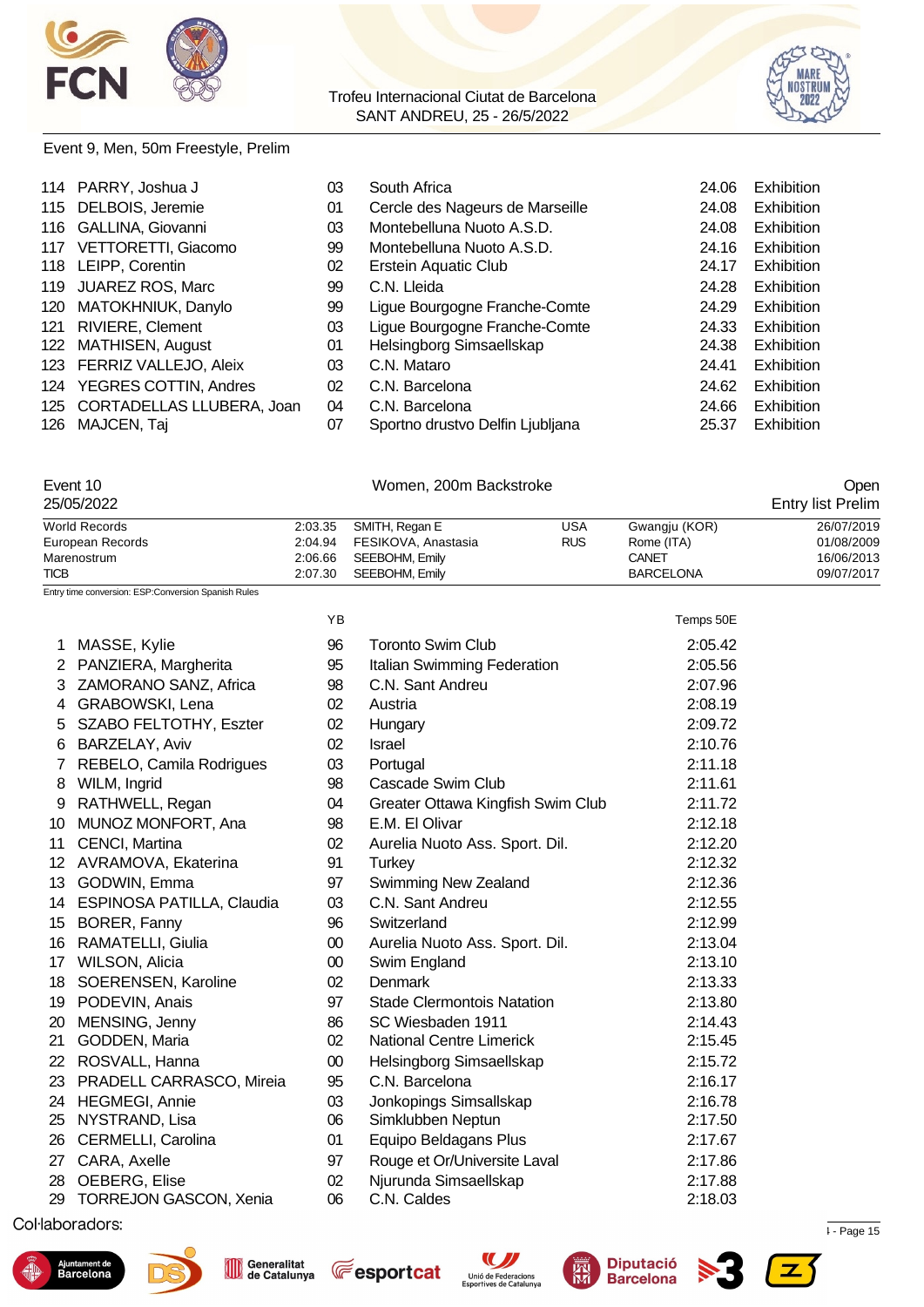



#### Event 10, Women, 200m Backstroke, Prelim

|    | 30 VERDONCK, Fleur       | 06 | Vlaamse Zwemfederatie     | 2:18.17 |
|----|--------------------------|----|---------------------------|---------|
| 31 | WALSHE, Ellen            | 01 | Ireland                   | 2:19.50 |
|    | 32 VANOTTERDIJK, Roos    | 05 | Vlaamse Zwemfederatie     | 2:19.98 |
|    | 33 DRAKOPOULOS, Milla A  | 06 | South Africa              | 2:20.07 |
|    | 34 POLONSKY, Lea         | 02 | Israel                    | 2:20.15 |
|    | 35 ROVERSI, Paola        | 05 | Canottieri Baldesio       | 2:20.51 |
|    | 36 LOWE, Rebecca         | 02 | University College Dublin | 2:21.77 |
|    | 37 ESTRAGUE BERNE, Abril | 06 | C.N. Calella              | 2:23.25 |
|    | 38 LINDAUER, Emma        | 03 | Erstein Aquatic Club      | 2:23.83 |
|    | 39 HARMASOVA, Nicole     | 04 | Czech Team                | 2:25.28 |

#### Event 11 Communication of Men, 200m Breaststroke Communication of Communication of Communication of Communication of Communication of Communication of Communication of Communication of Communication of Communication of Com

| 25/05/2022       | <b>Entry list Prelim</b> |                        |            |                  |            |
|------------------|--------------------------|------------------------|------------|------------------|------------|
| World Records    |                          | 2:06.12 CHUPKOV. Anton | <b>RUS</b> | Gwangju (KOR)    | 26/07/2019 |
| European Records |                          | 2:06.12 CHUPKOV, Anton | <b>RUS</b> | Gwangiu (KOR)    | 26/07/2019 |
| Marenostrum      | 2:07.23                  | KAMMINGA, Arno         | NED.       | <b>BARCELONA</b> | 05/06/2021 |
| <b>TICB</b>      | 2:07.23                  | KAMMINGA, Arno         | NED        | <b>BARCELONA</b> | 05/06/2021 |

Entry time conversion: ESP:Conversion Spanish Rules

|     |                               | ΥB     |                                                                           | Temps 50E |
|-----|-------------------------------|--------|---------------------------------------------------------------------------|-----------|
| 1.  | KAMMINGA, Arno                | 95     | <b>Dutch Swimming Federation</b>                                          | 2:06.85   |
| 2   | WILBY, James                  | 93     | <b>British Swimming</b>                                                   | 2:07.91   |
| 3.  | HANAGURUMA, Yu                | 00     | Japan Swimming Federation                                                 | 2:07.99   |
| 4   | MURA, Ryuya                   | 96     | Japan Swimming Federation                                                 | 2:08.27   |
| 5   | GREENE, Darragh               | 95     | Ireland                                                                   | 2:10.40   |
| 6   | CORBY, Eoin                   | 02     | Ireland                                                                   | 2:10.50   |
|     | 7 PILGER, Max                 | 96     | <b>SG Essen</b>                                                           | 2:10.63   |
| 8   | ROTHBAUER, Christopher        | 98     | Austria                                                                   | 2:10.79   |
| 9   | PUMPUTIS, Caio Rodrigues      | 99     | <b>Brazilian Swimming Federation</b>                                      | 2:11.12   |
| 10  | <b>BUTLER, Gregory</b>        | 00     | <b>British Swimming</b>                                                   | 2:11.52   |
| 11  | WILLIM, Yannis                | 99     | <b>SSG Leipzig</b>                                                        | 2:12.22   |
| 12. | ZABOJNIK, Matej               | 00     | <b>Czech National Swimming Team</b>                                       | 2:12.32   |
| 13  | CHRAPAVY, Filip               | 99     | <b>Czech National Swimming Team</b>                                       | 2:12.51   |
|     | 14 CASTEJON RAMIREZ, Alex     | 98     | C.N. Sabadell                                                             | 2:13.00   |
|     |                               |        | 15 ADAM JOHN CHILLINGWO CHILLINI97VOFHong Kong China Swimming Association | 2:13.30   |
| 16  | BOVEY, Jolann                 | 96     | Baerumsvommerne                                                           | 2:13.47   |
| 17  | DE SCHRYVER, Noah             | 01     | Vlaamse Zwemfederatie                                                     | 2:13.70   |
| 18  | DERGOUSOFF, James             | 96     | Rouge et Or/Universite Laval                                              | 2:13.84   |
| 19  | KNOX, Finlay                  | 01     | Scarborough Swim Club                                                     | 2:13.96   |
| 20  | MATZERATH, Lucas              | $00\,$ | <b>SG Frankfurt</b>                                                       | 2:14.02   |
| 21  | NETRH, Vojtech                | 02     | Czech Team                                                                | 2:15.35   |
|     | 22 FEENAN, Andrew             | 01     | <b>National Centre Limerick</b>                                           | 2:15.39   |
|     | 23 LOPES, Gabriel Jose        | 97     | Portugal                                                                  | 2:15.70   |
|     | 24 VERGNES, Lucien            | 04     | Centre National d'entrainement Font-Romeu                                 | 2:15.73   |
| 25  | VAVRIN, Simon                 | 04     | Czech Team                                                                | 2:15.75   |
| 26  | GILBERT, Joshua               | 01     | <b>Evolution Aquatics Tauranga</b>                                        | 2:16.37   |
| 27  | FRANCA DA SILVA, Felipe Alves | 87     | <b>Brazilian Swimming Federation</b>                                      | 2:16.83   |
|     | 28 STEVERINK, Stephan         | 04     | <b>Brazilian Swimming Federation</b>                                      | 2:18.08   |
|     | 29 ZIVANOVIC, Uros            | 05     | <b>Dubocica</b>                                                           | 2:18.24   |
|     | 30 VILLA RODRIGUEZ, Pau       | 04     | C.N. Sant Andreu                                                          | 2:19.04   |
| 31  | MARTINEZ MARESMA, Pol         | 04     | C.N. Mataro                                                               | 2:19.26   |
|     | 32 DAVIS, Liam                | 00     | Zimbabwe                                                                  | 2:19.79   |











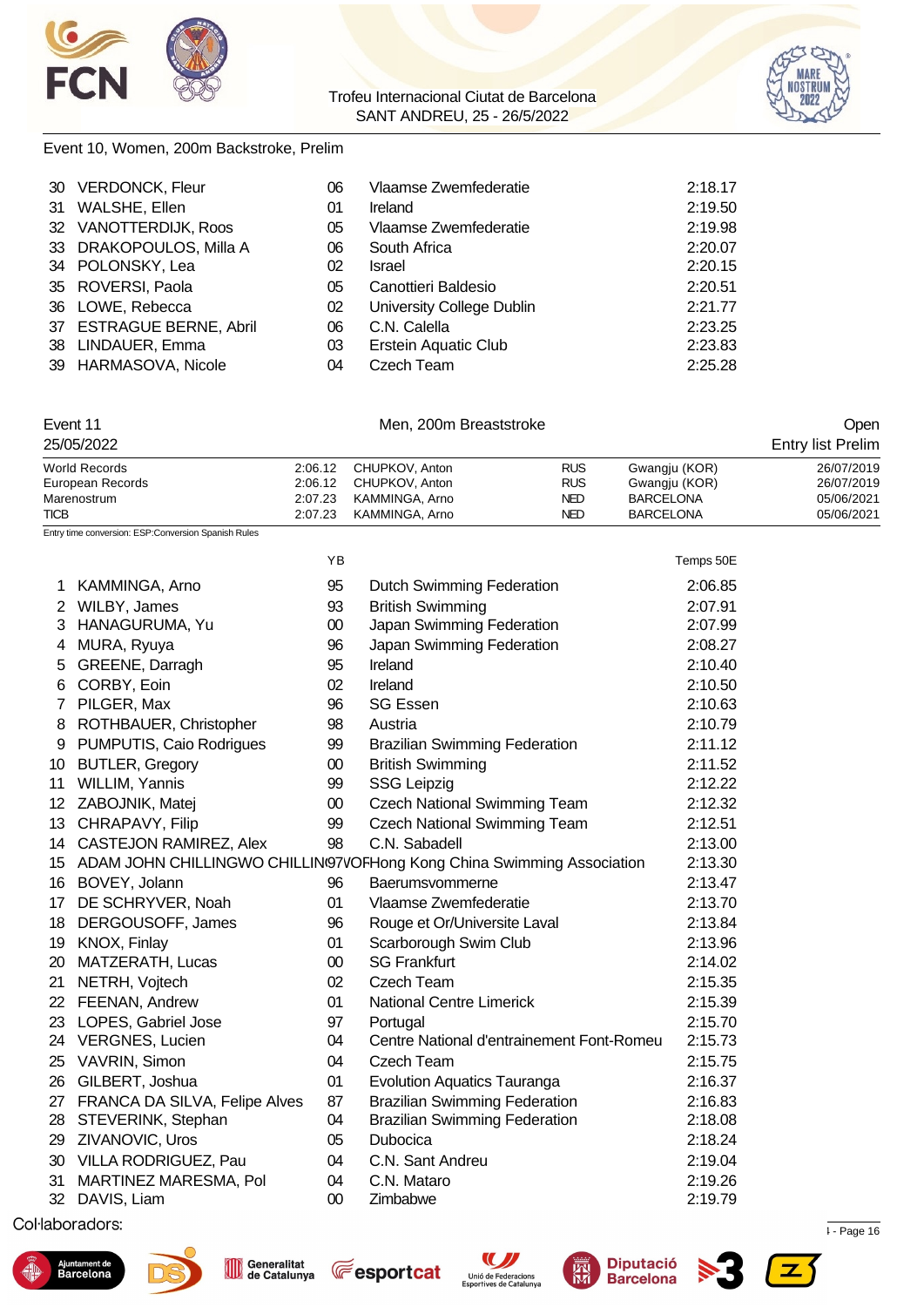



#### Event 11, Men, 200m Breaststroke, Prelim

|    | 33 ALLANDE GONZALEZ, Jofre  | 98 | C.N. Sabadell                       | 2:19.91 |
|----|-----------------------------|----|-------------------------------------|---------|
|    | 34 HELMS, Blair L           | 02 | North Shore Swimming Club           | 2:20.01 |
|    | 35 DE MENEGHI, Filippo      | 02 | Montebelluna Nuoto A.S.D.           | 2:20.14 |
|    | 36 BOJICIC, Jovan           | 97 | 11. April                           | 2:20.41 |
| 37 | RODELAS FARRE, Eric         | 03 | C.N. Terrassa                       | 2:20.47 |
|    | 38 DE PABLO SANCHEZ, Victor | 01 | C.N. Terrassa                       | 2:20.61 |
|    | 39 GARGULAK, Alois          | 02 | <b>Erstein Aquatic Club</b>         | 2:20.87 |
|    | 40 ARMENGOL TRIVES, Genis   | 02 | C.E. Mediterrani                    | 2:20.94 |
|    | 41 ALMEIDA, Brandonn        | 97 | Unisanta                            | 2:21.56 |
|    | 42 VIVAS SAKUTA, Jordi      | 05 | C.N. Vilafranca                     | 2:21.95 |
|    | 43 REED, Lachlan James      | 05 | C.N. Banyoles                       | 2:21.96 |
|    | 44 ARTAL MATEO, Francho     | 99 | C.E. Mediterrani                    | 2:22.12 |
|    | 45 PRIETO MONTENEGRO, Iker  | 04 | C.N. Barcelona                      | 2:22.23 |
|    | 46 BAYER, Moritz            | 02 | Austria                             | 2:22.55 |
|    | 47 ANSON BARRIENTOS, Pere   | 04 | C.N. Figueres                       | 2:23.69 |
|    | 48 PELEGRINA CUEN, Patrick  | 01 | C.N. Lleida                         | 2:24.15 |
|    | 49 GAGNE, Benjamin          | 04 | Universite de Sherbrooke Vert et Or | 2:25.49 |
|    | 50 NYBLOM, Niklas           | 99 | <b>Taeby Sim</b>                    | 2:31.78 |

#### Event 12 Communication of the U.S. Communication of the U.S. Communication of the U.S. Communication of the U.S. Communication of the U.S. Communication of the U.S. Communication of the U.S. Communication of the U.S. Commu

|                                                                        | 25/05/2022                                          |                                                                                                                                                     |                                      |                                                                 | <b>Entry list Prelim</b>                             |
|------------------------------------------------------------------------|-----------------------------------------------------|-----------------------------------------------------------------------------------------------------------------------------------------------------|--------------------------------------|-----------------------------------------------------------------|------------------------------------------------------|
| <b>World Records</b><br>European Records<br>Marenostrum<br><b>TICB</b> |                                                     | 2:01.81<br>LIU, Zige<br><b>CHN</b><br>HOSSZU, Katinka<br>2:04.27<br><b>HUN</b><br>2:06.70<br>HASEGAWA, Suzuka<br>2:07.11<br><b>BELMONTE, Mireia</b> |                                      | Ji Nan (CHN)<br>Rome (ITA)<br><b>MONACO</b><br><b>BARCELONA</b> | 21/10/2009<br>29/07/2009<br>10/06/2013<br>09/07/2017 |
|                                                                        | Entry time conversion: ESP:Conversion Spanish Rules |                                                                                                                                                     |                                      |                                                                 |                                                      |
|                                                                        |                                                     | YB                                                                                                                                                  |                                      | Temps 50E                                                       |                                                      |
| 1                                                                      | HAYASHI, Kina                                       | 01                                                                                                                                                  | Japan Swimming Federation            | 2:06.41                                                         |                                                      |
| 2                                                                      | KAPAS, Boglarka                                     | 93                                                                                                                                                  | Hungary                              | 2:06.50                                                         |                                                      |
| 3                                                                      | STEPHENS, Laura Kathleen                            | 99                                                                                                                                                  | <b>British Swimming</b>              | 2:07.04                                                         |                                                      |
|                                                                        | MIZUGUCHI, Chiho                                    | 01                                                                                                                                                  | Japan Swimming Federation            | 2:08.22                                                         |                                                      |
| 5                                                                      | PASH, Kelly                                         | 01                                                                                                                                                  | University of Texas                  | 2:08.58                                                         |                                                      |
| 6                                                                      | STICKLEN, Emma C                                    | 02                                                                                                                                                  | University of Texas                  | 2:08.88                                                         |                                                      |
|                                                                        | <b>BACH, Helena Rosendahl</b>                       | 00                                                                                                                                                  | Denmark                              | 2:08.89                                                         |                                                      |
| 8                                                                      | JAKABOS, Zsuzsanna                                  | 89                                                                                                                                                  | Hungary                              | 2:09.35                                                         |                                                      |
| 9                                                                      | GINGRICH, Leah                                      | 90                                                                                                                                                  | <b>Columbus Aquatic Club</b>         | 2:09.41                                                         |                                                      |
| 10                                                                     | MATA COCCO, Maria Jose                              | 94                                                                                                                                                  | Mexico                               | 2:09.57                                                         |                                                      |
| 11                                                                     | <b>MONTEIRO, Ana Catarina</b>                       | 93                                                                                                                                                  | Portugal                             | 2:09.82                                                         |                                                      |
| $12 \overline{ }$                                                      | <b>CORRO LORENTE, Catalina</b>                      | 95                                                                                                                                                  | C.N. Sabadell                        | 2:09.86                                                         |                                                      |
| 13                                                                     | TANIGAWA, Ageha                                     | 03                                                                                                                                                  | Japan Swimming Federation            | 2:10.13                                                         |                                                      |
| 14                                                                     | HIBBOTT, Holly                                      | 99                                                                                                                                                  | <b>British Swimming</b>              | 2:10.27                                                         |                                                      |
| 15                                                                     | <b>BRAY, Olivia</b>                                 | 01                                                                                                                                                  | University of Texas                  | 2:11.29                                                         |                                                      |
| 16                                                                     | DIAMANTE, Giovanna                                  | 97                                                                                                                                                  | <b>Brazilian Swimming Federation</b> | 2:11.38                                                         |                                                      |
| 17                                                                     | LAHTINEN, Laura                                     | 03                                                                                                                                                  | <b>Team Finland</b>                  | 2:11.56                                                         |                                                      |
| 18                                                                     | OHASHI, Yui                                         | 95                                                                                                                                                  | Japan Swimming Federation            | 2:11.57                                                         |                                                      |
| 19                                                                     | GRECO, Federica                                     | 97                                                                                                                                                  | Aurelia Nuoto Ass. Sport. Dil.       | 2:11.66                                                         |                                                      |
| 20                                                                     | BALBUENA HEREDIA, Carmen                            | 99                                                                                                                                                  | C.D.N. Inacua Malaga                 | 2:11.81                                                         |                                                      |
| 21                                                                     | SEEMANOVA, Barbora                                  | 00                                                                                                                                                  | <b>Czech National Swimming Team</b>  | 2:12.19                                                         |                                                      |

- 22 TORRONTEGUI GUTIERREZ, Carlota03 C.N. Santa Olaya 2:12.58 MARCHAND, Juliette 01 Cercle des nageurs de Niort 2:12.78
- 24 CUNHA, Mariana Pacheco 04 Clube Natacao Colegio Efanor 2:13.45

 $\mu$  . Page 17.72967  $\mu$  . Page 17.82967  $\mu$  . Page 17.82967  $\mu$  . Page 17.84  $\mu$  . Page 17.84  $\mu$ 











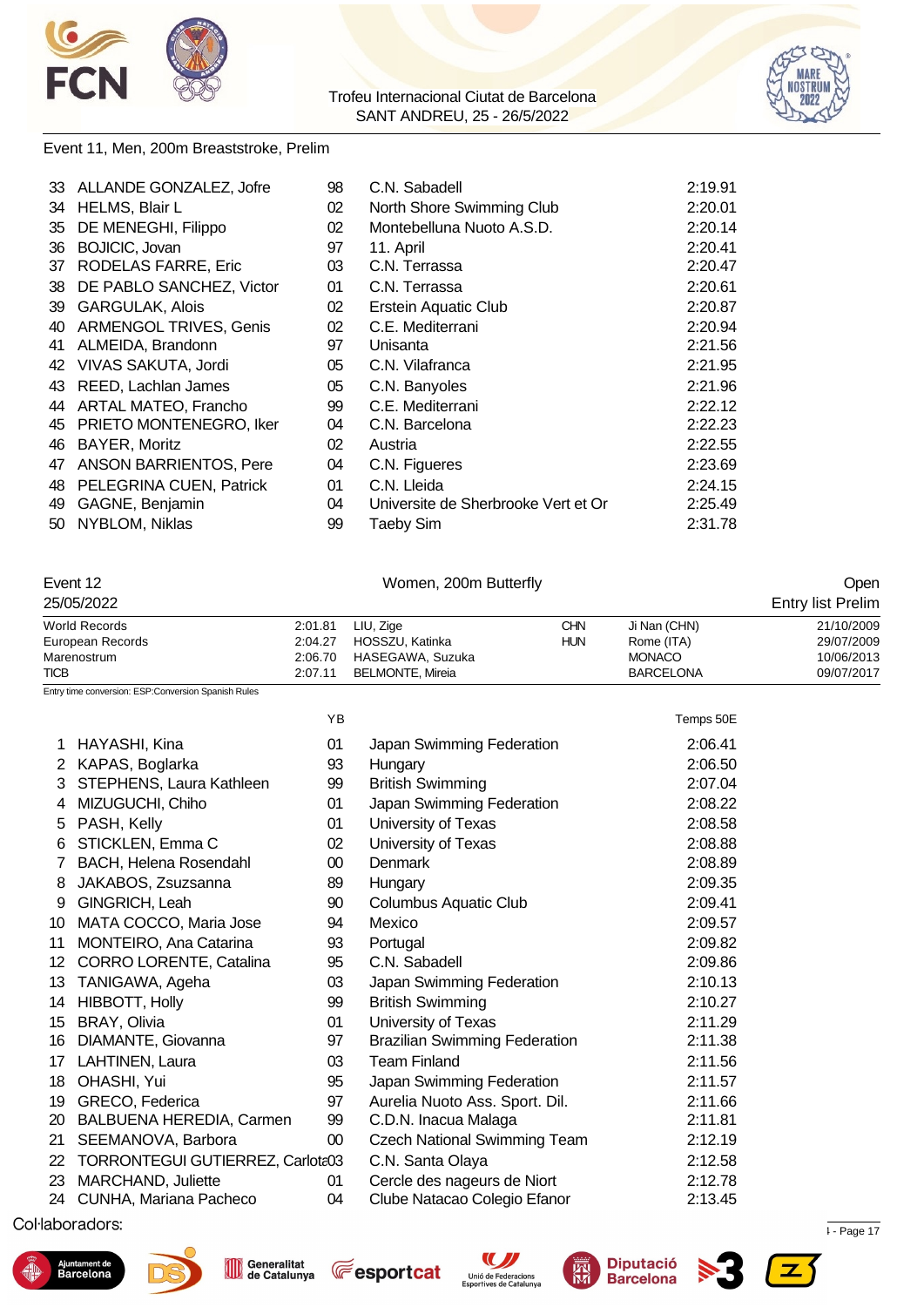



#### Event 12, Women, 200m Butterfly, Prelim

| 25 PUJADAS RUSINOL, Julia          | 01 | C.N. Sant Andreu                     | 2:14.08 |
|------------------------------------|----|--------------------------------------|---------|
| 26 VAZQUEZ RUIZ, Alba              | 02 | Federacion Andaluza Natacion         | 2:14.24 |
| 27 BORER, Fanny                    | 96 | Switzerland                          | 2:14.29 |
| 28 PEREZ BLANCO, Jimena            | 97 | C.N. Barcelona                       | 2:14.42 |
| 29 KAJTAZ, Amina                   | 96 | <b>HAPK Mladost</b>                  | 2:14.68 |
| 30 YOSHII, Momoka                  | 04 | Japan Swimming Federation            | 2:14.93 |
| 31 LOPEZ SANCHEZ-MIGALLON, Aida 02 |    | C.N. Terrassa                        | 2:15.33 |
| 32 BELMONTE GARCIA, Mireia         | 90 | Spain                                | 2:15.58 |
| 33 GALO NOGUEIRA, Estel Xuan       | 04 | C.N. Granollers                      | 2:15.74 |
| 34 GRABHER, Annina Fatma           | 04 | Switzerland                          | 2:15.80 |
| 35 ERIKSSON, Hanna                 | 99 | Jonkopings Simsallskap               | 2:16.53 |
| 36 TANG, Tsoi Lam Katii            | 01 | Hong Kong China Swimming Association | 2:20.37 |
| 37 DIZOTTI, Beatriz                | 00 | <b>Brazilian Swimming Federation</b> | 2:21.63 |
| 38 JOHANSSON, Wilma                | 01 | Jonkopings Simsallskap               | 2:23.85 |
|                                    |    |                                      |         |

### Event 13 Communication of the Men, 100m Butterfly Communication of the Open

| 25/05/2022           |       |                 | <b>Entry list Prelim</b> |                  |            |
|----------------------|-------|-----------------|--------------------------|------------------|------------|
| <b>World Records</b> | 49.45 | DRESSEL, Caeleb | USA                      | Tokyo (JPN)      | 31/07/2021 |
| European Records     | 49.68 | MILAK, Kristof  | <b>HUN</b>               | Tokvo (JPN)      | 31/07/2021 |
| Marenostrum          | 50.95 | MILAK, Kristof  | HUN                      | <b>BARCELONA</b> | 05/06/2021 |
| <b>TICB</b>          | 50.95 | MILAK, Kristof  | HUN                      | <b>BARCELONA</b> | 05/06/2021 |

Entry time conversion: ESP:Conversion Spanish Rules

|                |                            | YB              |                                      | Temps 50E |
|----------------|----------------------------|-----------------|--------------------------------------|-----------|
| 1              | MILAK, Kristof             | $00\,$          | Hungary                              | 49.68     |
| $2^{\circ}$    | PONTI, Noe                 | 01              | Switzerland                          | 50.74     |
| 3              | ANDREW, Michael C          | 99              | MA Swim Academy                      | 50.80     |
| 4              | GUY, James                 | 95              | <b>British Swimming</b>              | 50.96     |
| 5              | <b>BURDISSO, Federico</b>  | 01              | Aurelia Nuoto Ass. Sport. Dil.       | 51.39     |
| 6              | SZABO, Szebasztian         | 96              | Hungary                              | 51.45     |
| $\overline{7}$ | MIZUNUMA, Naoki            | 96              | Japan Swimming Federation            | 51.46     |
| 8              | KORSTANJE, Nyls            | 99              | <b>Dutch Swimming Federation</b>     | 51.54     |
| 9              | STEWART, Coleman           | 98              | <b>Wolfpack Elite</b>                | 51.54     |
| 10             | GONCHE, Matheus F M        | 99              | <b>Brazilian Swimming Federation</b> | 51.60     |
| 11             | PETERS, Jacob              | $00\,$          | <b>British Swimming</b>              | 51.65     |
| 12             | FRANKEL, Tomer             | $00\,$          | Israel                               | 51.81     |
|                | 13 LANZA, Vinicius M       | 97              | <b>Brazilian Swimming Federation</b> | 51.82     |
| 14             | RIVOLTA, Matteo            | 91              | Italian Swimming Federation          | 51.84     |
| 15             | KNOX, Finlay               | 01              | Scarborough Swim Club                | 51.86     |
| 16             | LE CLOS, Chad Guy Bertrand | 92              | Chad le Clos                         | 51.87     |
| 17             | <b>COHEN GROUMI, Gal</b>   | 02              | <b>Israel</b>                        | 51.93     |
| 18             | <b>CROENEN, Louis</b>      | 94              | Vlaamse Zwemfederatie                | 52.00     |
|                | 19 LAMBERTI, Michele       | $00\,$          | Italian Swimming Federation          | 52.06     |
| 20 -           | ZENIMOTO HVAS, Tomoe       | 00 <sup>°</sup> | Baerumsvommerne                      | 52.22     |
| 21             | MILDRED, Edward            | 03              | <b>British Swimming</b>              | 52.26     |
| 22             | RAZZETTI, Alberto          | 99              | Italian Swimming Federation          | 52.28     |
| 23             | FERRARO, Christian         | 97              | Montebelluna Nuoto A.S.D.            | 52.35     |
| 24             | LOZANO MATEOS, Alberto     | 98              | C.E. Mediterrani                     | 52.37     |
| 25             | MARTON, Richard            | 99              | Hungary                              | 52.39     |
| 26             | <b>INGRAM, Jamie</b>       | 98              | Swim England                         | 52.46     |
| 27             | HUILLE, Stanislas          | 99              | Societe de Natation de Versailles    | 52.53     |
| 28             | KLENZ, Ramon               | 98              | Neckarsulmer Sport-Union             | 52.65     |
|                |                            |                 |                                      |           |











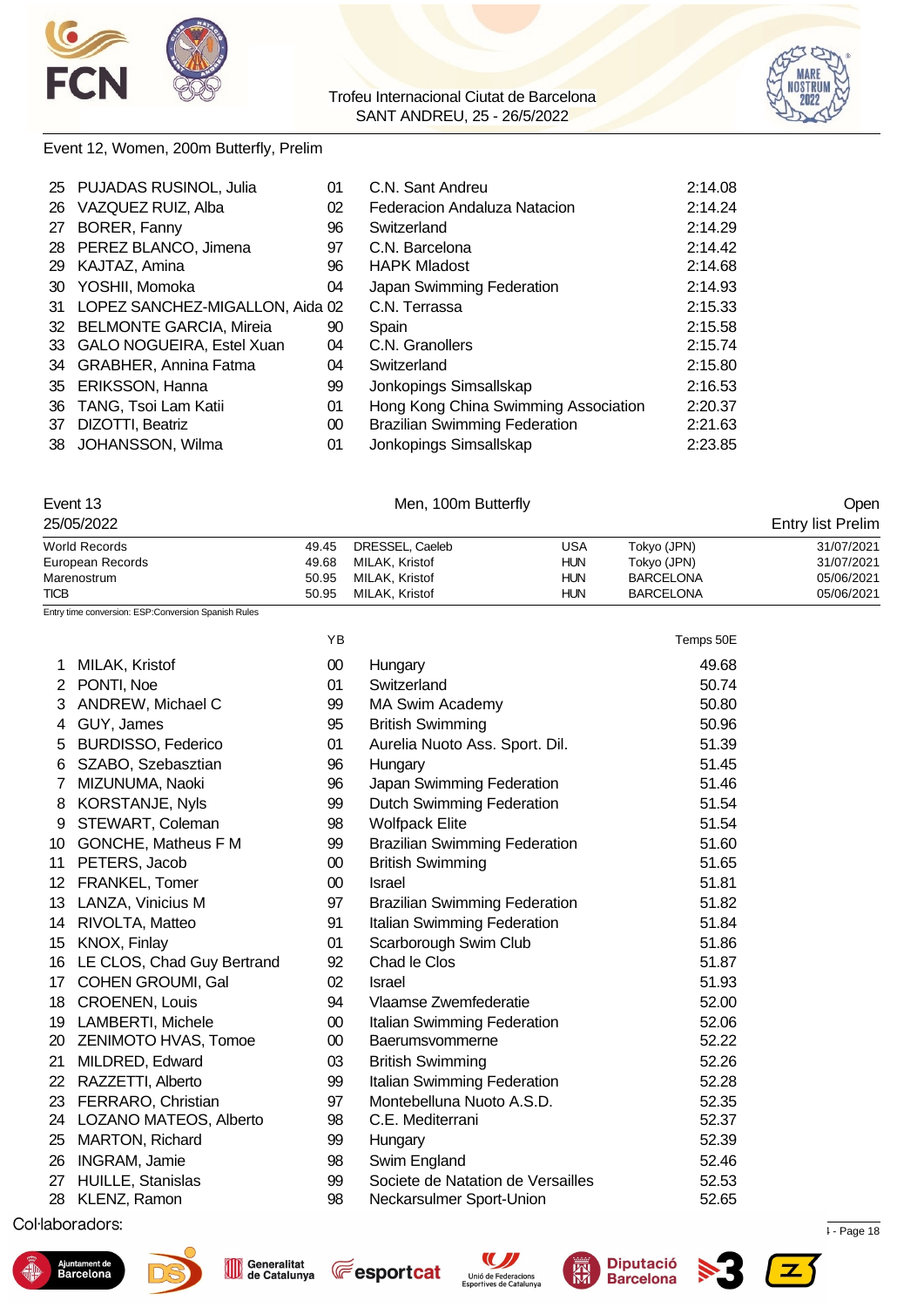



#### Event 13, Men, 100m Butterfly, Prelim

| 29 | TERADA, Takumi               | 98     | Japan Swimming Federation            | 52.77 |
|----|------------------------------|--------|--------------------------------------|-------|
| 30 | DE DEUS, Leonardo            | 91     | <b>Brazilian Swimming Federation</b> | 52.80 |
| 31 | RAMOS FERNANDEZ, Alex        | 99     | C.N. Sabadell                        | 52.88 |
| 32 | PINNEKER, Daniel             | 99     | Neckarsulmer Sport-Union             | 52.96 |
|    | 33 NICKELSEN, Rasmus         | 03     | Denmark                              | 52.97 |
| 34 | CARINI, Giacomo              | 97     | Italian Swimming Federation          | 53.02 |
| 35 | BEROL, Julien                | 01     | Cercle des Nageurs de Marseille      | 53.04 |
| 36 | HOFF, Oskar                  | 98     | Landskrona Simsaellskap              | 53.41 |
| 37 | O'CONNOR, Lochlainn J        | $00\,$ | Swimming New Zealand                 | 53.63 |
| 38 | DE MEULEMEESTER, Sebastien   | 98     | Cercle des Nageurs de Marseille      | 53.68 |
| 39 | IAN HO HO, Ian Yentou        | 97     | Hong Kong China Swimming Association | 53.72 |
| 40 | MUNK, Julius                 | $00\,$ | Denmark                              | 53.86 |
| 41 | MCFADZEN, James              | 99     | Swim England                         | 53.98 |
| 42 | RIVIERE, Clement             | 03     | Ligue Bourgogne Franche-Comte        | 54.00 |
| 43 | HANSEN, Tobias Dan           | 02     | <b>Denmark</b>                       | 54.10 |
| 44 | <b>BRIESCH, Louis</b>        | 03     | Dauphins d'obernai                   | 54.17 |
| 45 | KLINGERYD JALAMO, Viktor     | $00\,$ | Helsingborg Simsaellskap             | 54.17 |
| 46 | VILLAREJO PRADES, Alejandro  | 03     | Spain                                | 54.36 |
| 47 | MORAD, Khaled                | 99     | Neckarsulmer Sport-Union             | 54.42 |
| 48 | MATOKHNIUK, Danylo           | 99     | Ligue Bourgogne Franche-Comte        | 54.43 |
|    | 49 LOEFGREN, Albin           | 99     | Jonkopings Simsallskap               | 54.44 |
| 50 | MOELLER, Frederik            | 02     | Denmark                              | 54.46 |
| 51 | COETZEE, Wilrich Z           | 97     | Swimming New Zealand                 | 54.48 |
| 52 | TELEGDY, Adam                | 95     | Hungary                              | 54.55 |
| 53 | WOODWARD, James              | $00\,$ | <b>Hatfield SC</b>                   | 54.63 |
| 54 | GEMOV, Ondrej                | 99     | <b>Czech National Swimming Team</b>  | 54.69 |
|    | 55 FRANCESCHI, Nicolo'       | 01     | Nuoto Club Milano                    | 54.82 |
|    | 56 LIMOZIN, Emmanuel         | 96     | Cercle des Nageurs de Marseille      | 54.84 |
| 57 | KNEDLA, Miroslav             | 05     | Czech Team                           | 54.95 |
|    | 58 PEROSANZ LOPEZ, Guillermo | 01     | C.N. Sabadell                        | 54.98 |
|    | 59 LOMERO ARENAS, Tomas      | 01     | C.N. Lleida                          | 55.23 |
| 60 | OEVERGAARD, Gard             | 96     | Baerumsvommerne                      | 55.32 |
| 61 | IVIC, Yoni                   | 01     | Cercle des Nageurs de Marseille      | 55.37 |
| 62 | TAYLOR, Jack F               | 01     | Swimming Australia                   | 55.37 |
| 63 | RUANO CERDA, Pedro           | 03     | C.N. Sant Andreu                     | 55.43 |
| 64 | MARAANA, Adam                | 03     | Israel                               | 55.45 |
| 65 | STAKA, Christopher B         | 98     | Aptos Cabrillo Swim Club             | 55.62 |
|    | 66 LOMERO ARENAS, Bernat     | 97     | C.N. Lleida                          | 55.71 |
| 67 | SIRE FIGUERAS, Ferran        | 01     | C.N. Terrassa                        | 55.76 |
| 68 | <b>CLAYTON, Jimmie</b>       | 95     | South Africa                         | 56.07 |
| 69 | ARRUABARRENA MAYOR, Unai     | 01     | C.N. Sant Andreu                     | 56.07 |
| 70 | SMRCEK, Ondrej               | 02     | Czech Team                           | 56.12 |
| 71 | GONZALEZ RODRIGUEZ, Adria    | 97     | C.N. Sant Feliu                      | 56.19 |
| 72 | HANNA, Paolo                 | 01     | Tennis Club Palermo 3 scsd           | 56.21 |
| 73 | <b>VENDRELL GARCIA, Jose</b> | 03     | C.N. Lleida                          | 56.30 |
| 74 | PARRY, Joshua J              | 03     | South Africa                         | 56.31 |
| 75 | SOLSONA SOLE, Pol            | 04     | C.N. Tarrega                         | 56.37 |
| 76 | HELDE, Kaspar                | 02     | Neckarsulmer Sport-Union             | 56.42 |
| 77 | JEDBRATT, Felix              | 03     | <b>Team West</b>                     | 56.43 |
| 78 | <b>VOLLMER, Dante</b>        | 01     | Helsingborg Simsaellskap             | 56.44 |
|    | 79 PERFETTO, Giuseppe        | 97     | Aurelia Nuoto Ass. Sport. Dil.       | 56.51 |
| 80 | ELIES VAZQUEZ, Pau           | 03     | C.N. Atl Barceloneta                 | 56.89 |
|    |                              |        |                                      |       |

 $\mu$  . Page 19  $\mu$  . Page 19  $\mu$  . The cataluna is  $\mu$  - Page 19  $\mu$  - Page 12











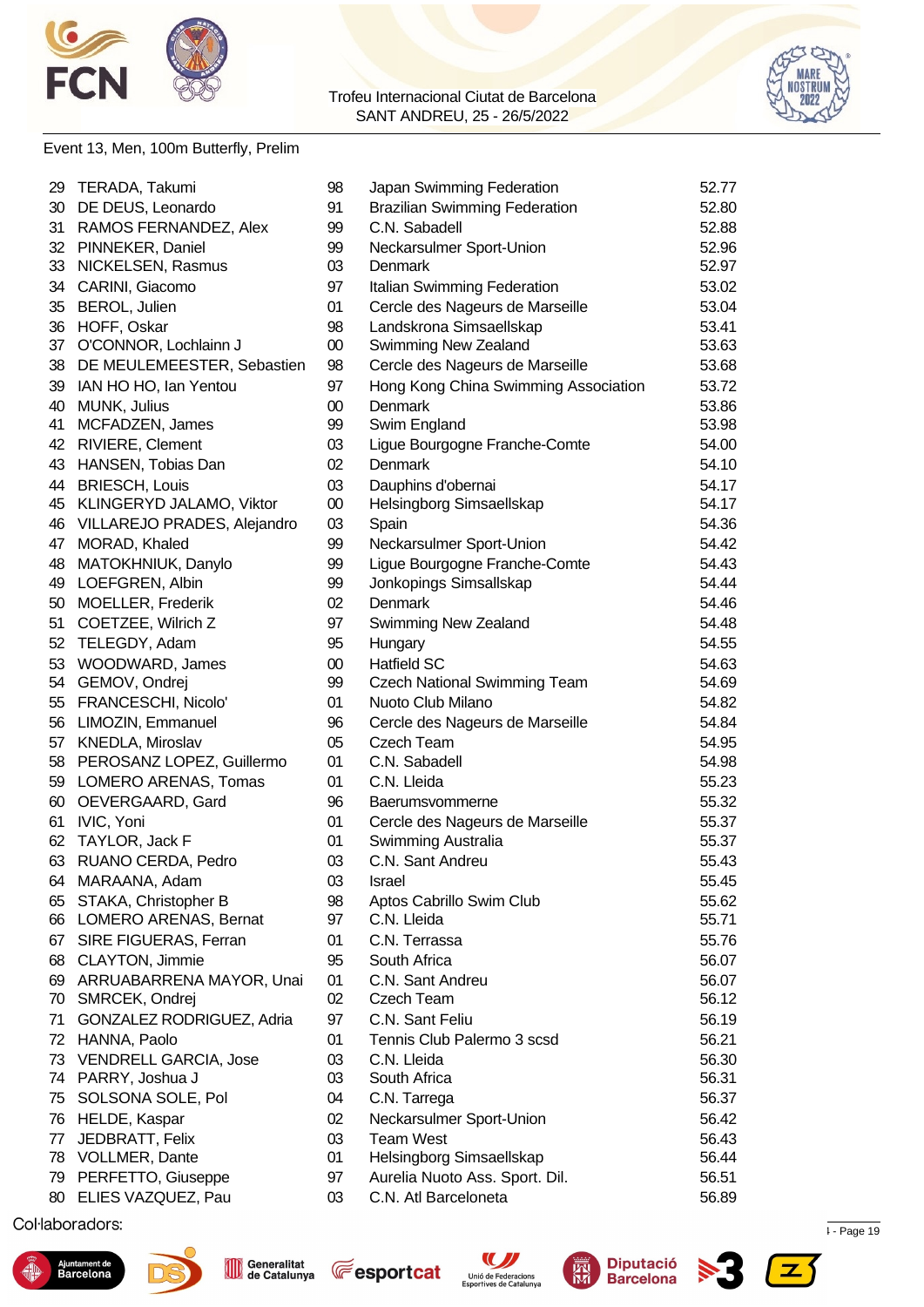



#### Event 13, Men, 100m Butterfly, Prelim

| 81 | <b>COLOMER JIMENEZ, Arnau</b> | 03 | C.N. Granollers                | 56.91   | Exhibition        |
|----|-------------------------------|----|--------------------------------|---------|-------------------|
| 82 | <b>KARLSSON, Niki</b>         | 00 | Team Finland                   | 57.06   | <b>Exhibition</b> |
|    | 83 POU FERNANDEZ, Marc        | 01 | C.N. Mataro                    | 57.07   | <b>Exhibition</b> |
| 84 | LEIPP, Corentin               | 02 | Erstein Aquatic Club           | 57.38   | Exhibition        |
|    | 85 SANCHEZ LOPEZ, Juan Manuel | 03 | C.N. Cornella                  | 57.49   | Exhibition        |
|    | 86 NYBLOM, Niklas             | 99 | Taeby Sim                      | 57.57   | <b>Exhibition</b> |
|    | 87 CLARK, MacAllister         | 02 | North Shore Swimming Club      | 57.64   | <b>Exhibition</b> |
| 88 | VERDEJO EDO, Alex             | 02 | C.N. Sant Boi                  | 57.83   | <b>Exhibition</b> |
|    | 89 RODRIGUEZ QUINTANA, Marc   | 05 | C.N. Banyoles                  | 57.95   | <b>Exhibition</b> |
|    | 90 HANSEN, Mikkel S.          | 00 | Svoemmeklubben Triton Ballerup | 58.40   | <b>Exhibition</b> |
| 91 | <b>BASTIEN, Thibault</b>      | 01 | Ligue Bourgogne Franche-Comte  | 59.86   | <b>Exhibition</b> |
|    | 92 CANCELA, Diogo Luis        | 02 | Portugal                       | 1:07.08 | Exhibition        |

| Event 14 | Women, 200m Medley | Open |
|----------|--------------------|------|
|          |                    |      |

25/05/2022 Entry list Prelim

| World Records    | 2:06.12 | HOSSZU, Katinka | HUN        | Kazan (RUS)      | 03/08/2015 |
|------------------|---------|-----------------|------------|------------------|------------|
| European Records | 2:06.12 | HOSSZU, Katinka | HUN        | Kazan (RUS)      | 03/08/2015 |
| Marenostrum      | 2:08.49 | HOSSZU. Katinka |            | <b>MONACO</b>    | 10/06/2013 |
| <b>TICB</b>      | 2:09.07 | HOSSZU, Katinka | <b>HUN</b> | <b>BARCELONA</b> | 16/06/2019 |

Entry time conversion: ESP:Conversion Spanish Rules

|                  |                        | YB     |                                           | Temps 50E |
|------------------|------------------------|--------|-------------------------------------------|-----------|
| 1                | WOOD, Abbie            | 99     | <b>British Swimming</b>                   | 2:09.15   |
| $\overline{2}$   | PICKREM, Sydney        | 97     | <b>Toronto Swim Club</b>                  | 2:09.24   |
| 3                | WILSON, Alicia         | $00\,$ | Swim England                              | 2:09.61   |
| 4                | HOSSZU, Katinka        | 89     | Hungary                                   | 2:09.70   |
| 5                | OMOTO, Rika            | 97     | Japan Swimming Federation                 | 2:09.85   |
| 6                | GORBENKO, Anastasya    | 03     | <b>Israel</b>                             | 2:09.99   |
| $\overline{7}$   | UGOLKOVA, Maria        | 89     | Switzerland                               | 2:10.04   |
| 8                | FRANCESCHI, Sara       | 99     | Italian Swimming Federation               | 2:10.26   |
| 9                | CUSINATO, Ilaria       | 99     | Italian Swimming Federation               | 2:10.72   |
| 10               | HARVEY, Mary-Sophie    | 99     | Club Aquatique Montreal                   | 2:10.98   |
| 11               | SEBESTYEN, Dalma       | 97     | Hungary                                   | 2:11.87   |
| 12               | WALSHE, Ellen          | 01     | Ireland                                   | 2:12.02   |
| 13               | CIEPLUCHA, Tessa       | 98     | Markham Aquatic Club                      | 2:12.03   |
|                  | 14 HALL, Candice       | 97     | City of Sheffield Swim Squad              | 2:12.04   |
| 15 <sup>15</sup> | HORSKA, Kristyna       | 97     | <b>Czech National Swimming Team</b>       | 2:12.21   |
| 16               | STEENBERGEN, Marrit    | $00\,$ | Dutch Swimming Federation                 | 2:12.44   |
| 17               | MCMILLAN, Ashley       | 04     | Greater Ottawa Kingfish Swim Club         | 2:12.52   |
| 18               | POLONSKY, Lea          | 02     | <b>Israel</b>                             | 2:12.65   |
| 19               | MCINTOSH, Summer       | 06     | Etobicoke Swim Club                       | 2:13.55   |
| 20               | TISSANDIE, Camille     | 04     | Centre National d'entrainement Font-Romeu | 2:13.73   |
| 21               | CARRASCO CADENS, Emma  | 05     | C.N. Sant Andreu                          | 2:14.66   |
| 22               | MCCARTHY, Georgina P   | 02     | <b>Swimming New Zealand</b>               | 2:14.82   |
| 23.              | ALMEIDA, Nathalia      | 96     | Unisanta                                  | 2:14.99   |
| 24               | NYSTRAND, Lisa         | 06     | Simklubben Neptun                         | 2:15.08   |
| 25               | <b>KREUNDL, Lena</b>   | 97     | Austria                                   | 2:15.51   |
| 26               | BERGMAN, Hanna         | 01     | Simklubben Poseidon                       | 2:15.96   |
| 27               | <b>GEMMELL, Erin M</b> | 04     | Nation's Capital Swim Club                | 2:16.40   |
| 28               | DELNO, Marjolein       | 94     | SC Wiesbaden 1911                         | 2:16.58   |
| 29               | RYBAK-ANDERSEN, Clara  | 03     | Denmark                                   | 2:16.64   |
|                  | 30 KEEGAN, Amber       | 97     | City of Sheffield Swim Squad              | 2:16.89   |
|                  |                        |        |                                           |           |

 $\frac{1}{2}$ . Page 20  $\frac{1}{2}$ . Page 20  $\frac{1}{2}$ : Page 20  $\frac{1}{2}$ :  $\frac{1}{2}$ :  $\frac{1}{2}$ :  $\frac{1}{2}$ :  $\frac{1}{2}$ :  $\frac{1}{2}$ :  $\frac{1}{2}$ :  $\frac{1}{2}$ :  $\frac{1}{2}$ :  $\frac{1}{2}$ :  $\frac{1}{2}$ :  $\frac{1}{2}$ :  $\frac{1}{2}$ :  $\frac{1}{2}$ :  $\frac{1}{2}$ :









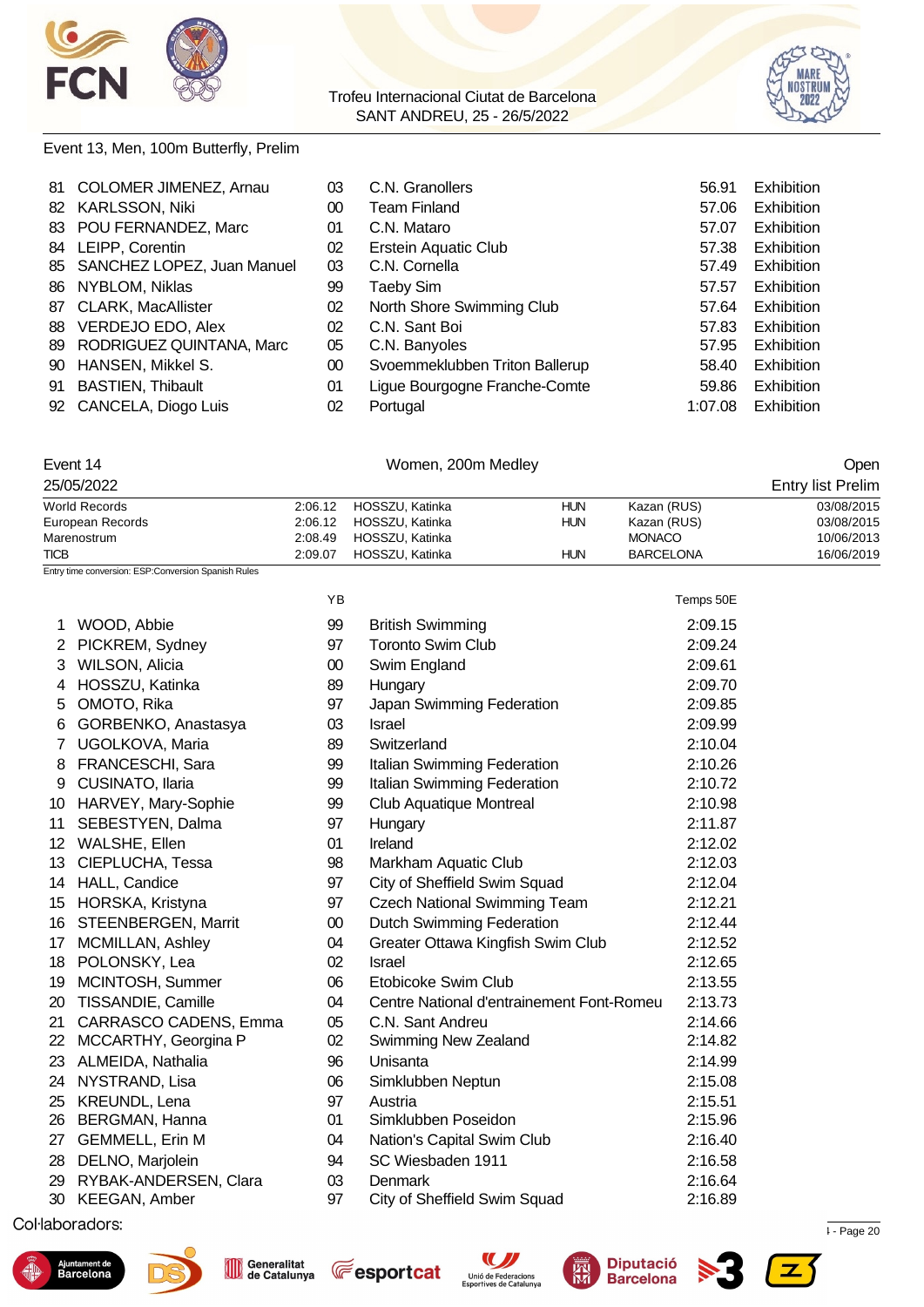



#### Event 14, Women, 200m Medley, Prelim

| 31 | ANGIOLINI, Lisa                 | 95 | Virtus Buonconvento S.S.D.         | 2:17.07 |
|----|---------------------------------|----|------------------------------------|---------|
| 32 | GOLOVATI, Daria                 | 05 | Israel                             | 2:17.33 |
| 33 | RODRIGUEZ VILLANUEVA, Byanca 94 |    | Mexico                             | 2:17.43 |
| 34 | DOBRIN, Alexandra               | 93 | Denain Nat. Porte Du Hainaut       | 2:17.57 |
| 35 | <b>HEGMEGI, Annie</b>           | 03 | Jonkopings Simsallskap             | 2:17.66 |
| 36 | DELCOMMUNE, Zinke               | 05 | Vlaamse Zwemfederatie              | 2:17.66 |
| 37 | AMOR AGUADO, Laura              | 03 | C.N. Sant Andreu                   | 2:19.11 |
| 38 | VISAGIE, Emily J                | 98 | South Africa                       | 2:19.71 |
| 39 | SZABO FELTOTHY, Eszter          | 02 | Hungary                            | 2:19.93 |
| 40 | MACDOUGALD, Jena                | 02 | University College Dublin          | 2:20.21 |
| 41 | HARMASOVA, Nicole               | 04 | Czech Team                         | 2:20.26 |
| 42 | PEREZ BLANCO, Jimena            | 97 | C.N. Barcelona                     | 2:20.49 |
| 43 | FISCHER, Bente                  | 97 | Neckarsulmer Sport-Union           | 2:20.82 |
| 44 | ROVERSI, Paola                  | 05 | Canottieri Baldesio                | 2:20.85 |
| 45 | LANSOM, Caitlin                 | 05 | <b>City of Manchester Aquatics</b> | 2:21.97 |
| 46 | KHATSAREVYCH, Valeriya          | 06 | <b>Team West</b>                   | 2:22.08 |
| 47 | PETERSEN, Stine Omdahl          | 99 | Baerumsvommerne                    | 2:22.82 |
| 48 | <b>HOEVRING, Sofie</b>          | 04 | <b>Denmark</b>                     | 2:23.50 |
| 49 | JACKSON, Kaylee G               | 01 | Swimming New Zealand               | 2:23.59 |
| 50 | TUDO, Nadia                     | 97 | Neckarsulmer Sport-Union           | 2:23.78 |
| 51 | CARA, Axelle                    | 97 | Rouge et Or/Universite Laval       | 2:23.89 |
| 52 | GARMENDIA GASCA, Mar            | 06 | C.N. Banyoles                      | 2:24.62 |
| 53 | COYNE, Niamh                    | 01 | Ireland                            | 2:25.68 |
|    | 54 FAST, Emelie                 | 04 | Soedertoerns Simsaellskap          | 2:25.85 |

Event 15 Men, 200m Freestyle Open

|                          |                                                     |                         | ____                                 |            |                  |                          |
|--------------------------|-----------------------------------------------------|-------------------------|--------------------------------------|------------|------------------|--------------------------|
|                          | 25/05/2022                                          |                         |                                      |            |                  | <b>Entry list Prelim</b> |
| World Records<br>1:42.00 |                                                     | <b>BIEDERMANN, Paul</b> | <b>GER</b>                           | Rome (ITA) | 28/07/2009       |                          |
|                          | European Records                                    | 1:42.00                 | <b>BIEDERMANN, Paul</b>              | <b>GER</b> | Rome (ITA)       | 28/07/2009               |
|                          | Marenostrum                                         | 1:44.88                 | <b>BIEDERMANN, Paul</b>              |            | <b>MONACO</b>    | 13/06/2005               |
| <b>TICB</b>              |                                                     | 1:46.91                 | GUY, James                           |            | <b>BARCELONA</b> | 08/07/2016               |
|                          | Entry time conversion: ESP:Conversion Spanish Rules |                         |                                      |            |                  |                          |
|                          |                                                     | YB                      |                                      |            | Temps 50E        |                          |
|                          | DEAN, Thomas                                        | 00                      | <b>British Swimming</b>              |            | 1:44.58          |                          |
| 2                        | SCHEFFER, Fernando                                  | 98                      | <b>Brazilian Swimming Federation</b> |            | 1:44.66          |                          |
| 3                        | AUBOECK, Felix                                      | 96                      | Austria                              |            | 1:45.70          |                          |
| 4                        | MILAK, Kristof                                      | 00                      | Hungary                              |            | 1:45.74          |                          |
| 5                        | RICHARDS, Matthew                                   | 02                      | <b>British Swimming</b>              |            | 1:45.77          |                          |
| 6                        | BALLO, Stefano                                      | 93                      | Italian Swimming Federation          |            | 1:45.77          |                          |
|                          | DJAKOVIC, Antonio                                   | 02                      | Switzerland                          |            | 1:45.77          |                          |
| 8                        | MATSUMOTO, Katsuhiro                                | 97                      | Japan Swimming Federation            |            | 1:46.06          |                          |
| 9                        | ZIRK, Kregor                                        | 99                      | Estonia                              |            | 1:46.10          |                          |
| 10                       | SATES, Matthew E                                    | 03                      | South Africa                         |            | 1:46.15          |                          |
| 11                       | DE TULLIO, Marco                                    | $00\,$                  | Italian Swimming Federation          |            | 1:46.29          |                          |
| 12                       | JARVIS, Calum                                       | 92                      | <b>British Swimming</b>              |            | 1:46.47          |                          |
| 13                       | HANSON, Robin                                       | 01                      | Sparvaegen Simfoerening              |            | 1:46.50          |                          |
| 14                       | KURLE, Cameron                                      | 97                      | Swim England                         |            | 1:46.62          |                          |
| 15                       | LOKTEV, Denis                                       | $00\,$                  | <b>Israel</b>                        |            | 1:46.64          |                          |
| 16                       | MC MILLAN, Jack                                     | $00\,$                  | Ireland                              |            | 1:46.66          |                          |
| 17                       | DI COLA, Stefano                                    | 98                      | Italian Swimming Federation          |            | 1:46.67          |                          |
| 18                       | POTHAIN, Jordan                                     | 94                      | Aas Sarcelles 95                     |            | 1:46.75          |                          |
|                          |                                                     |                         |                                      |            |                  |                          |

 $\mu$  . Page 21.72967 Registered to  $\mu$  . Page 21.73967 Registered to  $\mu$  . Page 21.85  $\mu$  - Page 21.











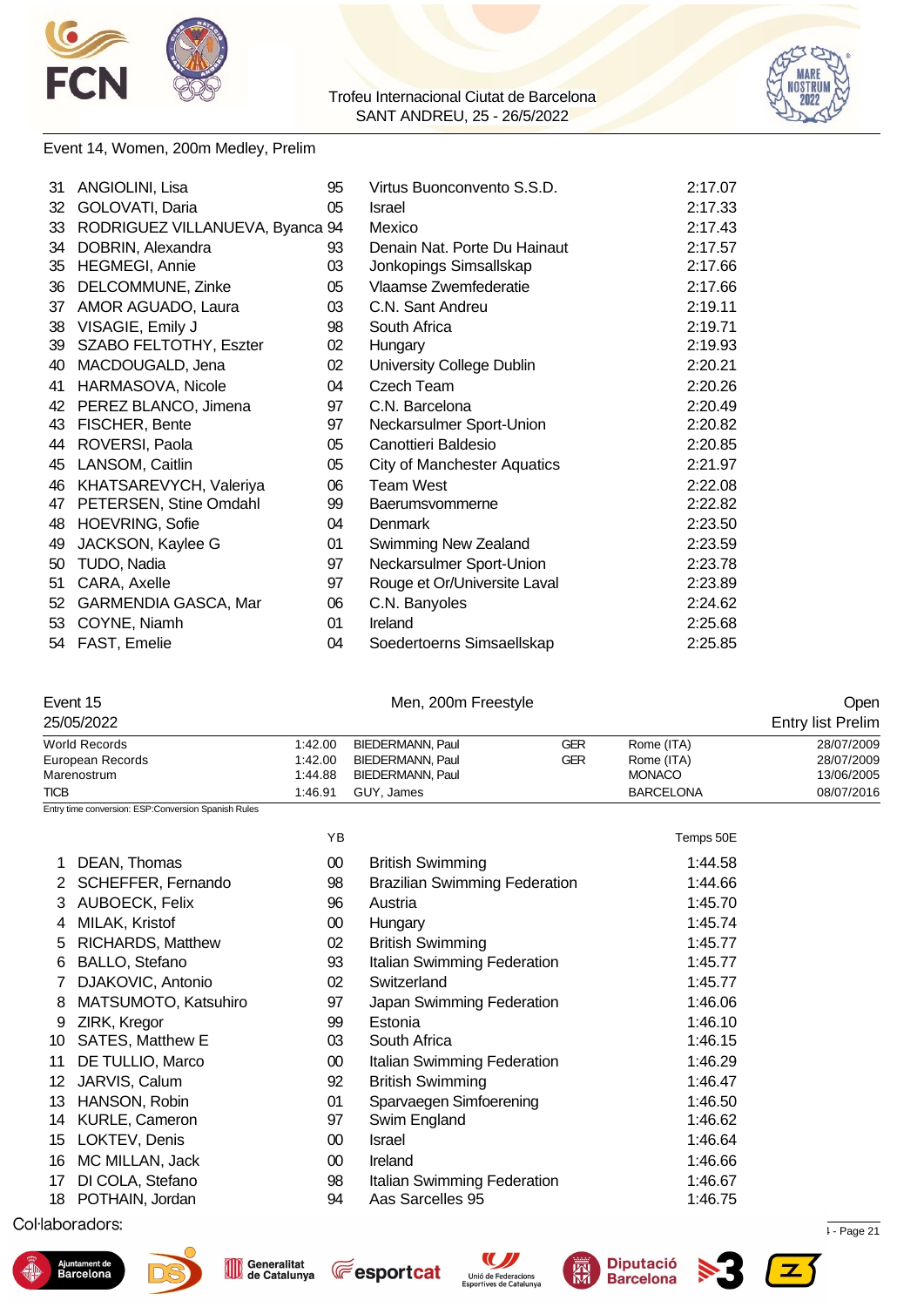



#### Event 15, Men, 200m Freestyle, Prelim

|    | 19 LITCHFIELD, Joe            | 98     | <b>British Swimming</b>                  | 1:47.04 |            |
|----|-------------------------------|--------|------------------------------------------|---------|------------|
| 20 | MEGLI, Filippo                | 97     | Italian Swimming Federation              | 1:47.09 |            |
| 21 | LIESS, Nils                   | 96     | Switzerland                              | 1:47.16 |            |
|    | 22 CIAMPI, Matteo             | 96     | Italian Swimming Federation              | 1:47.17 |            |
|    | 23 ASSUNCAO, Vinicius Tavares | $00\,$ | <b>Brazilian Swimming Federation</b>     | 1:47.22 |            |
| 24 | IGA CESAR, Jorge Andres       | 97     | Mexico                                   | 1:47.51 |            |
| 25 | DE CELIS MONTALBAN, Sergio    | $00\,$ | C.N. Sabadell                            | 1:47.67 |            |
| 26 | MUEHLLEITNER, Henning         | 97     | Neckarsulmer Sport-Union                 | 1:47.77 |            |
| 27 | DE MEULEMEESTER, Sebastien    | 98     | Cercle des Nageurs de Marseille          | 1:47.80 |            |
| 28 | <b>KROON, Luc</b>             | 01     | <b>Dutch Swimming Federation</b>         | 1:47.85 |            |
| 29 | KNOX, Finlay                  | 01     | Scarborough Swim Club                    | 1:47.92 |            |
| 30 | CORREIA, Breno                | 99     | <b>Brazilian Swimming Federation</b>     | 1:47.95 |            |
| 31 | PROIETTI COLONNA, Alessio     | 98     | Aurelia Nuoto Ass. Sport. Dil.           | 1:47.96 |            |
|    | 32 SOLOVEYCHIK, Bar           | $00\,$ | Israel                                   | 1:48.00 |            |
|    | 33 PIJNENBURG, Stan           | 96     | <b>Dutch Swimming Federation</b>         | 1:48.06 |            |
|    | 34 WHITTLE, Jacob             | 04     | <b>British Swimming</b>                  | 1:48.10 |            |
|    | 35 MC GEEVER, Finn            | $00\,$ | Ireland                                  | 1:48.13 |            |
| 36 | ZUIN, Mattia                  | 96     | Nottoli Nuoto 74 A.S.D.                  | 1:48.35 |            |
| 37 | HANSEN, Andreas               | $00\,$ | Denmark                                  | 1:48.60 |            |
| 38 | MARTON, Richard               | 99     | Hungary                                  | 1:48.64 |            |
|    | 39 NICETTO, Stefano           | 01     | A.S.Dilett. Team Veneto                  | 1:48.84 |            |
| 40 | FRIGO, Manuel                 | 97     | Italian Swimming Federation              | 1:48.89 |            |
| 41 | <b>BURDISSO, Federico</b>     | 01     | Aurelia Nuoto Ass. Sport. Dil.           | 1:48.90 |            |
|    | 42 GRAY, Cameron              | 03     | Swimming New Zealand                     | 1:48.94 |            |
| 43 | BRZOSKOWSKI, Maarten          | 95     | SC Wiesbaden 1911                        | 1:48.98 |            |
| 44 | BERG, Max                     | 02     | <b>3MUC Natation</b>                     | 1:49.10 |            |
| 45 | STEWART, Samuel               | 97     | <b>USA Swimming</b>                      | 1:49.10 |            |
| 46 | BAGSHAW, Jeremy               | 92     | <b>National Centre Limerick</b>          | 1:49.25 |            |
|    | 47 DURAN NAVIA, Miguel        | 95     | C.N. Terrassa                            | 1:49.37 |            |
|    | 48 PANCEREVAS, Daniil         | 04     | Lithuania                                | 1:49.40 |            |
|    | 49 THIJS, Thomas              | 97     | Vlaamse Zwemfederatie                    | 1:49.42 |            |
| 50 | <b>SCHREUDERS, Mikel</b>      | 98     | Cercle des Nageurs de Marseille          | 1:49.43 |            |
| 51 | BORGES, Luiz Gustavo Franco   | 99     | <b>Brazilian Swimming Federation</b>     | 1:49.51 |            |
| 52 | JULIA TOUS, Ferran            | $00\,$ | C.N. Sabadell                            | 1:49.57 |            |
|    | 53 DESPLANCHES, Jeremy        | 94     | Switzerland                              | 1:49.62 |            |
|    | 54 FRANKEL, Tomer             | $00\,$ | Israel                                   | 1:49.65 |            |
| 55 | <b>BELL, William</b>          | 02     | Loughborough University S & WPC          | 1:49.80 |            |
|    | 56 RIBEIRO, felipe            | 98     | <b>Brazilian Swimming Federation</b>     | 1:50.25 |            |
| 57 | LINDHOLM, Oskar               | 01     | Denmark                                  | 1:50.49 |            |
| 58 | MARCHELLO, Davide             | 01     | Aurelia Nuoto Ass. Sport. Dil.           | 1:50.56 |            |
| 59 | NOERGAARD, Alexander Aslak    | $00\,$ | Denmark                                  | 1:50.62 |            |
| 60 | LIENDO, Joshua                | 02     | North York Aquatic Club                  | 1:50.62 |            |
| 61 | POWELL, Robert                | $00\,$ | Ireland                                  | 1:50.63 |            |
| 62 | <b>TURLEY, Luke</b>           | $00\,$ | <b>British Swimming</b>                  | 1:50.71 |            |
| 63 | LAAGILI, Mohamed Mehdi        | 97     | <b>Federation Tunisienne De Natation</b> | 1:50.71 |            |
| 64 | <b>BEN SHITRIT, Eytan</b>     | 03     | Israel                                   | 1:50.73 |            |
| 65 | CLARK, Louis D                | 01     | Swimming New Zealand                     | 1:50.79 | Exhibition |
| 66 | GALLINA, Giovanni             | 03     | Montebelluna Nuoto A.S.D.                | 1:50.95 | Exhibition |
| 67 | RAMIA VIVES, Guillem          | 02     | C.E. Mediterrani                         | 1:51.03 | Exhibition |
| 68 | WIFFEN, Daniel                | 01     | Loughborough University S & WPC          | 1:51.15 | Exhibition |
| 69 | GIL CORBACHO, Marcos          | $00\,$ | C.N. Sabadell                            | 1:51.28 | Exhibition |
| 70 | FLORENCIO FERNANDEZ, lan      | 05     | C.N. Esplugues                           | 1:51.40 | Exhibition |
|    |                               |        |                                          |         |            |

 $\mu$  . Page 22  $\mu$  . Page 22  $\mu$  . The cataluna 12/05/2022 12:34  $\mu$  - Page 22











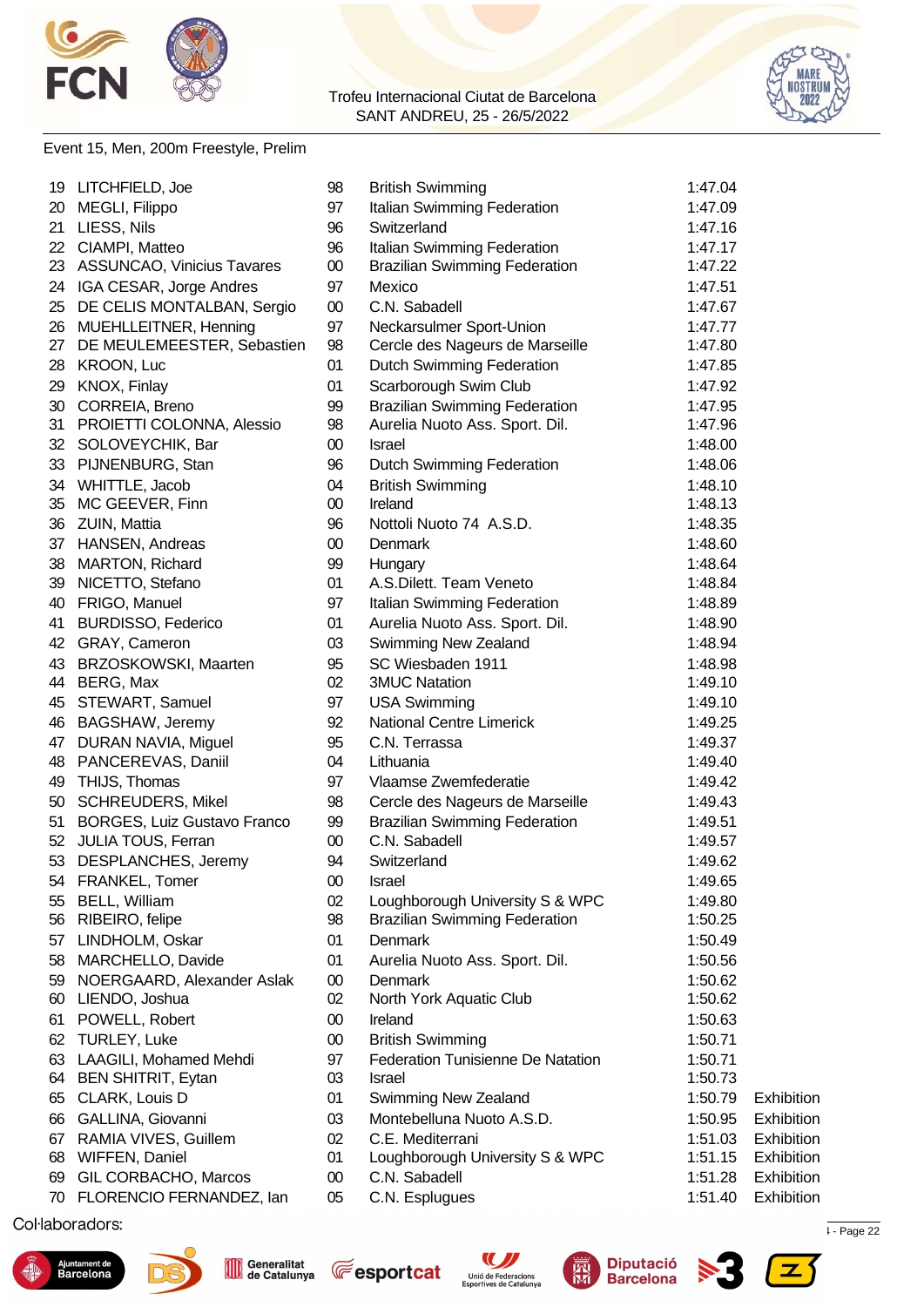



#### Event 15, Men, 200m Freestyle, Prelim

| 71  | HELDE, Kaspar                  | 02     | Neckarsulmer Sport-Union                  | 1:51.49 | Exhibition        |
|-----|--------------------------------|--------|-------------------------------------------|---------|-------------------|
| 72  | MACHUCA PEREZ-HIGUERAS, Aito03 |        | Spain                                     | 1:51.51 | Exhibition        |
| 73  | SENICA PAVLETIC, Primoz        | 01     | Slovenia                                  | 1:51.54 | Exhibition        |
| 74  | <b>MARTIN ROIG, Victor</b>     | 02     | C.N. Voltor Balear                        | 1:51.57 | Exhibition        |
| 75  | SERNAGIOTTO, Luca              | $00\,$ | Montebelluna Nuoto A.S.D.                 | 1:51.86 | Exhibition        |
| 76  | <b>HOLMQUIST, Marcus</b>       | $00\,$ | Jonkopings Simsallskap                    | 1:51.87 | Exhibition        |
|     | 77 LITTLEJOHN, Ben J           | 02     | St Paul's Swimming Club                   | 1:51.90 | Exhibition        |
| 78  | MARTINEZ NOVOA, Miguel         | $00\,$ | Spain                                     | 1:51.93 | Exhibition        |
| 79  | <b>CONTE BONIN, Paolo</b>      | 02     | A.S.Dilett. Team Veneto                   | 1:52.01 | Exhibition        |
| 80  | ROWBOTHAM-KEATING, Reuben      | 05     | <b>City of Manchester Aquatics</b>        | 1:52.15 | Exhibition        |
| 81  | <b>BELANGER, Samuel</b>        | 97     | Rouge et Or/Universite Laval              | 1:52.26 | Exhibition        |
| 82  | <b>LEBOIS, Pierre</b>          | 00     | Cercle des Nageurs de Marseille           | 1:52.27 | Exhibition        |
| 83  | LELLIOTT, Jay                  | 95     | Swim England                              | 1:52.47 | Exhibition        |
| 84  | <b>LARGERON, Pierre</b>        | 05     | Centre National d'entrainement Font-Romeu | 1:52.67 | Exhibition        |
| 85  | KOUTNY, David                  | 03     | <b>Czech National Swimming Team</b>       | 1:52.80 | Exhibition        |
| 86  | JOLY, Damien                   | 92     | Stade de vanves natation                  | 1:52.82 | Exhibition        |
| 87  | DYRKORN, Christian Groth       | 01     | Baerumsvommerne                           | 1:52.89 | Exhibition        |
| 88  | FACCIOLA', Andrea              | 99     | Tennis Club Palermo 3 scsd                | 1:53.27 | Exhibition        |
| 89  | SANTOS, Francisco Rogerio      | 98     | Portugal                                  | 1:53.48 | Exhibition        |
| 90  | WILBY, Mason J                 | 99     | Swim England                              | 1:53.53 | Exhibition        |
| 91  | PERSSON, Elias                 | 02     | Malmo Kappsimningsklubb                   | 1:53.72 | Exhibition        |
| 92  | <b>KERTES, Daniel</b>          | 99     | Helsingborg Simsaellskap                  | 1:53.93 | Exhibition        |
| 93  | PARRY, Joshua J                | 03     | South Africa                              | 1:54.03 | Exhibition        |
| 94  | MIRET SALA, Roger              | $00\,$ | C.N. Lleida                               | 1:54.19 | Exhibition        |
| 95  | DUCKHAM, Michael P             | 02     | South Africa                              | 1:54.23 | Exhibition        |
| 96  | <b>YEGRES COTTIN, Andres</b>   | 02     | C.N. Barcelona                            | 1:54.64 | Exhibition        |
|     | 97 GEMOV, Ondrej               | 99     | <b>Czech National Swimming Team</b>       | 1:55.23 | Exhibition        |
| 98  | <b>ESCRITS MANOSA, Lluis</b>   | 01     | C.N. Sant Andreu                          | 1:55.34 | Exhibition        |
| 99  | <b>BARRERA LATORRE, Iker</b>   | 04     | C.N. Sant Andreu                          | 1:55.74 | Exhibition        |
| 100 | GIOVANNONI, Ivan               | 02     | Aurelia Nuoto Ass. Sport. Dil.            | 1:55.76 | Exhibition        |
| 101 | IVIC, Yoni                     | 01     | Cercle des Nageurs de Marseille           | 1:55.81 | <b>Exhibition</b> |
| 102 | <b>BELIG, Xavier</b>           | 97     | C.N. Barcelona                            | 1:56.14 | Exhibition        |
| 103 | LAFLEUR, Maxime                | 02     | Universite de Sherbrooke Vert et Or       | 1:56.53 | Exhibition        |
|     | 104 LIETZEN, Jesper            | 02     | <b>Team Finland</b>                       | 1:56.61 | Exhibition        |
|     | 105 RUIZ DE CANAS, Alvaro      | 02     | C.N. Olot                                 | 1:57.16 | Exhibition        |
|     | 106 RUIZ DIAZ, Gonzalo         | 01     | E.M. El Olivar                            | 1:57.23 | Exhibition        |
| 107 | MAHMOUD, Ahmed                 | 96     | Neckarsulmer Sport-Union                  | 2:00.48 | Exhibition        |
|     | 108 FALK, Erik                 | 03     | Stockholmspolisens IF Simfoerening        | 2:01.08 | Exhibition        |
|     |                                |        |                                           |         |                   |













屬

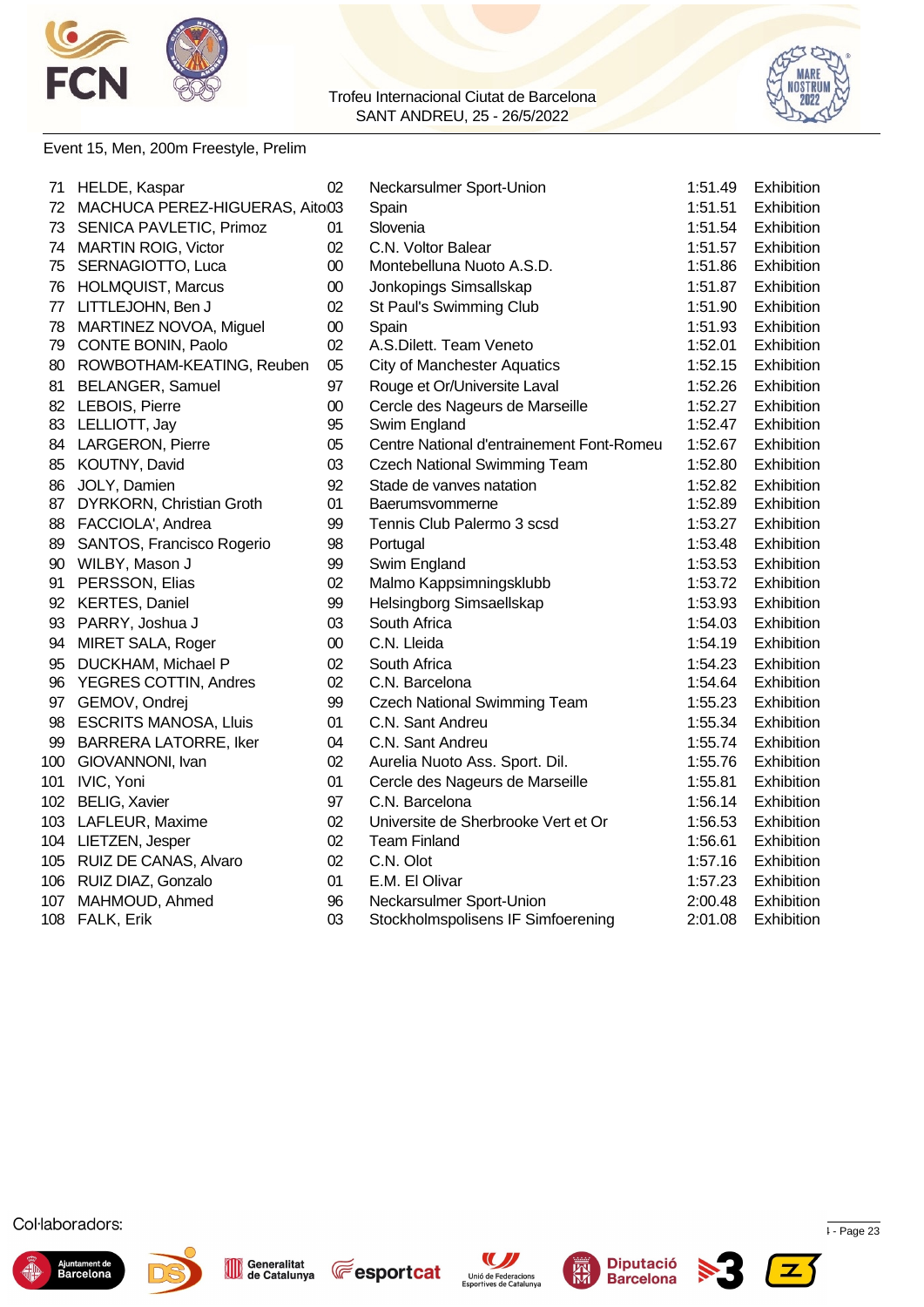



| Event 16                                             |         | Women, 400m Freestyle        | Open |                  |                          |
|------------------------------------------------------|---------|------------------------------|------|------------------|--------------------------|
| 25/05/2022                                           |         |                              |      |                  | <b>Entry list Prelim</b> |
| World Records                                        | 3:56.46 | LEDECKY, Kathleen            | USA  | Rio (BRA)        | 07/08/2016               |
| European Records                                     |         | 3:59.15 PELLEGRINI, Federica | ITA  | Rome (ITA)       | 26/07/2009               |
| Marenostrum                                          | 4:02.84 | MUFFAT, Camille              |      | <b>MONACO</b>    | 08/06/2009               |
| <b>TICB</b>                                          | 4:04.03 | CARLIN, Jazz                 |      | <b>BARCELONA</b> | 06/07/2014               |
| Entry time conversion: ESP: Conversion Spanish Rules |         |                              |      |                  |                          |

|                   |                                  | ΥB     |                                      | Temps 50E |            |
|-------------------|----------------------------------|--------|--------------------------------------|-----------|------------|
| 1                 | QUADARELLA, Simona               | 98     | Italian Swimming Federation          | 4:04.66   |            |
|                   | 2 KOBORI, Waka                   | $00\,$ | Japan Swimming Federation            | 4:05.57   |            |
| 3                 | SEEMANOVA, Barbora               | $00\,$ | <b>Czech National Swimming Team</b>  | 4:08.37   |            |
| 4                 | ANDERSON, Freya                  | 01     | <b>British Swimming</b>              | 4:08.46   |            |
| 5                 | COLBERT, Freya                   | 04     | Swim England                         | 4:09.04   |            |
| 6                 | HAUGHEY, Siobhan                 | 97     | Hong Kong China Swimming Association | 4:10.87   |            |
| 7                 | RONCATTO, Gabrielle              | 98     | <b>Brazilian Swimming Federation</b> | 4:10.90   |            |
| 8                 | CAPONI, Linda                    | 98     | Cs Carabinieri                       | 4:11.34   |            |
| 9                 | HOLUB, Tamila Hryhorivna         | 99     | Sporting Clube de Braga              | 4:11.87   |            |
| 10                | HERRERO LAZARO, Alba             | 02     | Spain                                | 4:12.17   |            |
| 11                | <b>JUSTE SANCHEZ, Paula</b>      | 03     | Spain                                | 4:12.40   |            |
| $12 \overline{ }$ | <b>HEITMANN, Maria Paula</b>     | 99     | <b>Brazilian Swimming Federation</b> | 4:13.43   |            |
| 13                | NAMBA, Miyu                      | 02     | Japan Swimming Federation            | 4:13.49   |            |
|                   | 14 RODRIGUES, Aline              | 95     | <b>Brazilian Swimming Federation</b> | 4:13.75   |            |
|                   | 15 VERES, Laura                  | 05     | Hungary                              | 4:13.95   |            |
| 16                | VAN SELM, Tamryn                 | 04     | Swim England                         | 4:13.95   |            |
| 17                | CAMPABADAL AMEZCUA, Ainhoa       | 03     | Spain                                | 4:14.68   |            |
| 18                | DURAES, Diana Margarida          | 96     | Portugal                             | 4:14.91   |            |
| 19                | <b>MARTINS, Francisca Soares</b> | 03     | Foca-Clube Natacao de Felgueiras     | 4:15.76   |            |
| 20                | DEANS, Caitlin                   | 99     | Swimming New Zealand                 | 4:15.76   |            |
| 21                | DIZOTTI, Beatriz                 | $00\,$ | <b>Brazilian Swimming Federation</b> | 4:15.94   |            |
| 22                | OPATRIL, Lena                    | 99     | Austria                              | 4:16.51   |            |
| 23                | HAELL, Thilda                    | 05     | <b>Team West</b>                     | 4:17.40   |            |
| 24                | <b>KEEGAN, Amber</b>             | 97     | City of Sheffield Swim Squad         | 4:17.53   |            |
| 25                | <b>MARTI BALLESTER, Marilo</b>   | 98     | C.N. Mataro                          | 4:19.56   | Exhibition |
| 26                | PODGER, Jessica                  | 01     | Loughborough University S & WPC      | 4:19.61   | Exhibition |
| 27                | <b>BELMONTE GARCIA, Mireia</b>   | 90     | Spain                                | 4:19.97   | Exhibition |
| 28                | GALO NOGUEIRA, Estel Xuan        | 04     | C.N. Granollers                      | 4:20.69   | Exhibition |
| 29                | <b>GIRALT PIDEMONT, Claudia</b>  | 01     | C.N. Mataro                          | 4:20.79   | Exhibition |
| 30                | <b>MEDEIROS REIS, Giovana</b>    | 04     | <b>Brazilian Swimming Federation</b> | 4:21.36   | Exhibition |
| 31                | GALISTEO ZAPATERO, Andrea        | 01     | C.E. Mediterrani                     | 4:21.83   | Exhibition |
| 32                | FERNANDEZ GONZALEZ, Aina         | 06     | C.N. Banyoles                        | 4:21.85   | Exhibition |
| 33                | HERNANDEZ TOME, Lara Maria       | 99     | C.N. Sabadell                        | 4:24.04   | Exhibition |
| 34                | <b>CATTERSON, Victoria</b>       | 01     | Ireland                              | 4:25.22   | Exhibition |
| 35                | <b>VERDONCK, Fleur</b>           | 06     | Vlaamse Zwemfederatie                | 4:25.66   | Exhibition |
|                   | 36 WHEATLEY, Miriam Elisabeth    | 05     | C.N. Sant Andreu                     | 4:28.70   | Exhibition |











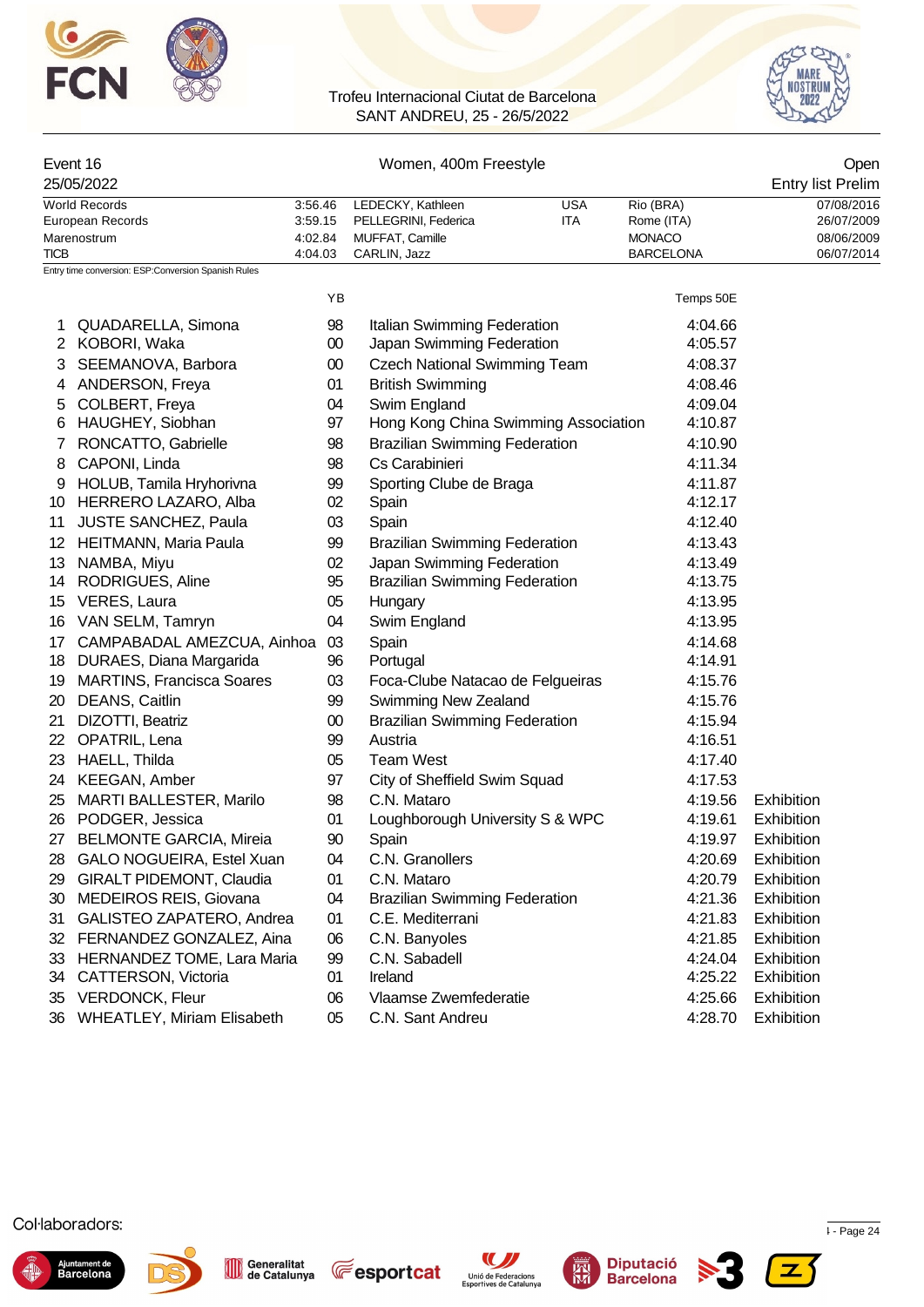



# 3 - Thursday, 26 de May de 2022 26/05/2022

| Event 17                                             |         | Open                        |            |                  |                   |
|------------------------------------------------------|---------|-----------------------------|------------|------------------|-------------------|
| 26/05/2022                                           |         |                             |            |                  | <b>Entry list</b> |
| <b>World Records</b>                                 | 8:04.79 | LEDECKY, Kathleen           | USA        | Rio (BRA)        | 12/08/2016        |
| European Records                                     | 8:14.10 | ADLINGTON, Rebecca          | <b>GBR</b> | Beijing (CHN)    | 16/08/2008        |
| Marenostrum                                          | 8:19.86 | ADLINGTON, Rebecca          | <b>GBR</b> | <b>BARCELONA</b> | 04/07/2012        |
| <b>TICB</b>                                          | 8:19.86 | ADLINGTON, Rebecca          |            | <b>BARCELONA</b> | 04/07/2012        |
| Entry time conversion: ESP: Conversion Spanish Rules |         |                             |            |                  |                   |
|                                                      | YΒ      |                             |            | Temps 50E        |                   |
| QUADARELLA, Simona                                   | 98      | Italian Swimming Federation |            | 8:17.32          |                   |

|      | QUADARELLA, SIMONA                | ୬୪ | Italian Swimming Federation          | 8. TA 32 |            |
|------|-----------------------------------|----|--------------------------------------|----------|------------|
| 2    | NAMBA, Miyu                       | 02 | Japan Swimming Federation            | 8:32.04  |            |
| 3    | HOLUB, Tamila Hryhorivna          | 99 | Sporting Clube de Braga              | 8:32.30  |            |
| 4    | PEREZ BLANCO, Jimena              | 97 | C.N. Barcelona                       | 8:33.14  |            |
| 5    | RONCATTO, Gabrielle               | 98 | <b>Brazilian Swimming Federation</b> | 8:35.29  |            |
| 6    | HERRERO LAZARO, Alba              | 02 | Spain                                | 8:38.00  |            |
|      | DURAES, Diana Margarida           | 96 | Portugal                             | 8:38.58  |            |
| 8    | DEANS, Caitlin                    | 99 | Swimming New Zealand                 | 8:38.76  |            |
| 9    | DIZOTTI, Beatriz                  | 00 | <b>Brazilian Swimming Federation</b> | 8:43.55  |            |
| 10   | VERES, Laura                      | 05 | Hungary                              | 8:48.35  |            |
| 11   | RODRIGUES, Aline                  | 95 | <b>Brazilian Swimming Federation</b> | 8:49.67  |            |
| 12.  | LAHTINEN, Laura                   | 03 | <b>Team Finland</b>                  | 8:49.93  |            |
| 13   | HAELL, Thilda                     | 05 | <b>Team West</b>                     | 8:50.01  |            |
| 14   | OPATRIL, Lena                     | 99 | Austria                              | 8:53.29  |            |
| 15   | KEEGAN, Amber                     | 97 | City of Sheffield Swim Squad         | 8:53.83  |            |
| 16   | <b>HERNANDEZ TOME, Lara Maria</b> | 99 | C.N. Sabadell                        | 8:56.40  |            |
| RJC. | <b>GIRALT PIDEMONT, Claudia</b>   | 01 | C.N. Mataro                          | 8:57.66  | No Qualify |
|      | RJC CAMPABADAL AMEZCUA, Ainhoa    | 03 | Spain                                | 9:00.94  | No Qualify |
|      | RJC MARTI BALLESTER, Marilo       | 98 | C.N. Mataro                          | 9:03.27  | No Qualify |
|      | RJC VARET CANO, Audrey            | 06 | C.N. Mataro                          | 9:20.01  | No Qualify |
|      |                                   |    |                                      |          |            |

| Event 18                                             |       | Men, 50m Backstroke |            |                  |            |  |
|------------------------------------------------------|-------|---------------------|------------|------------------|------------|--|
| 26/05/2022                                           |       |                     |            |                  |            |  |
| World Records                                        | 23.71 | ARMSTRONG, Hunter   | USA        | Greensboro (USA) | 28/04/2022 |  |
| European Records                                     | 23.80 | KOLESNIKOV, Kliment | <b>RUS</b> | Budapest (HUN)   | 18/05/2021 |  |
| Marenostrum                                          | 24.45 | ANDREW, Michael     |            | <b>MONACO</b>    | 09/06/2019 |  |
| <b>TICB</b>                                          | 24.66 | KOGA, Junya         |            | <b>BARCELONA</b> | 06/07/2014 |  |
| Entry time conversion: ESP: Conversion Spanish Rules |       |                     |            |                  |            |  |

Entry time conversion: ESP:Conversion Spanish Rules

|    |                         | YB |                                      | Temps 50E |
|----|-------------------------|----|--------------------------------------|-----------|
| 1. | COETZE, Pieter          | 04 | South Africa                         | 24.74     |
|    | 2 LAMBERTI, Michele     | 00 | Italian Swimming Federation          | 24.75     |
|    | 3 ANDREW, Michael C     | 99 | <b>MA Swim Academy</b>               | 24.80     |
| 4  | IRIE, Ryosuke           | 90 | Japan Swimming Federation            | 24.83     |
|    | 5 BASSETO, Guilherme    | 97 | <b>Brazilian Swimming Federation</b> | 24.89     |
|    | 6 HASSAN, Mohamed Samy  | 97 | Egypt                                | 24.93     |
|    | 7 LEYTROVSKIY, Mihael   | 99 | Israel                               | 24.96     |
|    | 8 STAKA, Christopher B  | 98 | Aptos Cabrillo Swim Club             | 25.06     |
|    | 9 FRANTA, Tomas         | 98 | <b>Czech National Swimming Team</b>  | 25.30     |
|    | 10 GERCHIK, David       | 01 | Israel                               | 25.36     |
|    | 11 TOUMARKIN, Yakov Yan | 92 | <b>Israel</b>                        | 25.45     |
|    | 12 KNEDLA, Miroslav     | 05 | Czech Team                           | 25.47     |

## $\mu$  . Page 25  $\mu$  . Page 25  $\mu$  and  $\mu$  and  $\mu$  and  $\mu$  and  $\mu$  and  $\mu$  is  $\mu$  and  $\mu$  and  $\mu$  and  $\mu$  and  $\mu$  and  $\mu$  and  $\mu$  and  $\mu$  and  $\mu$  and  $\mu$  and  $\mu$  and  $\mu$  and  $\mu$  and  $\mu$  and  $\mu$  and  $\mu$











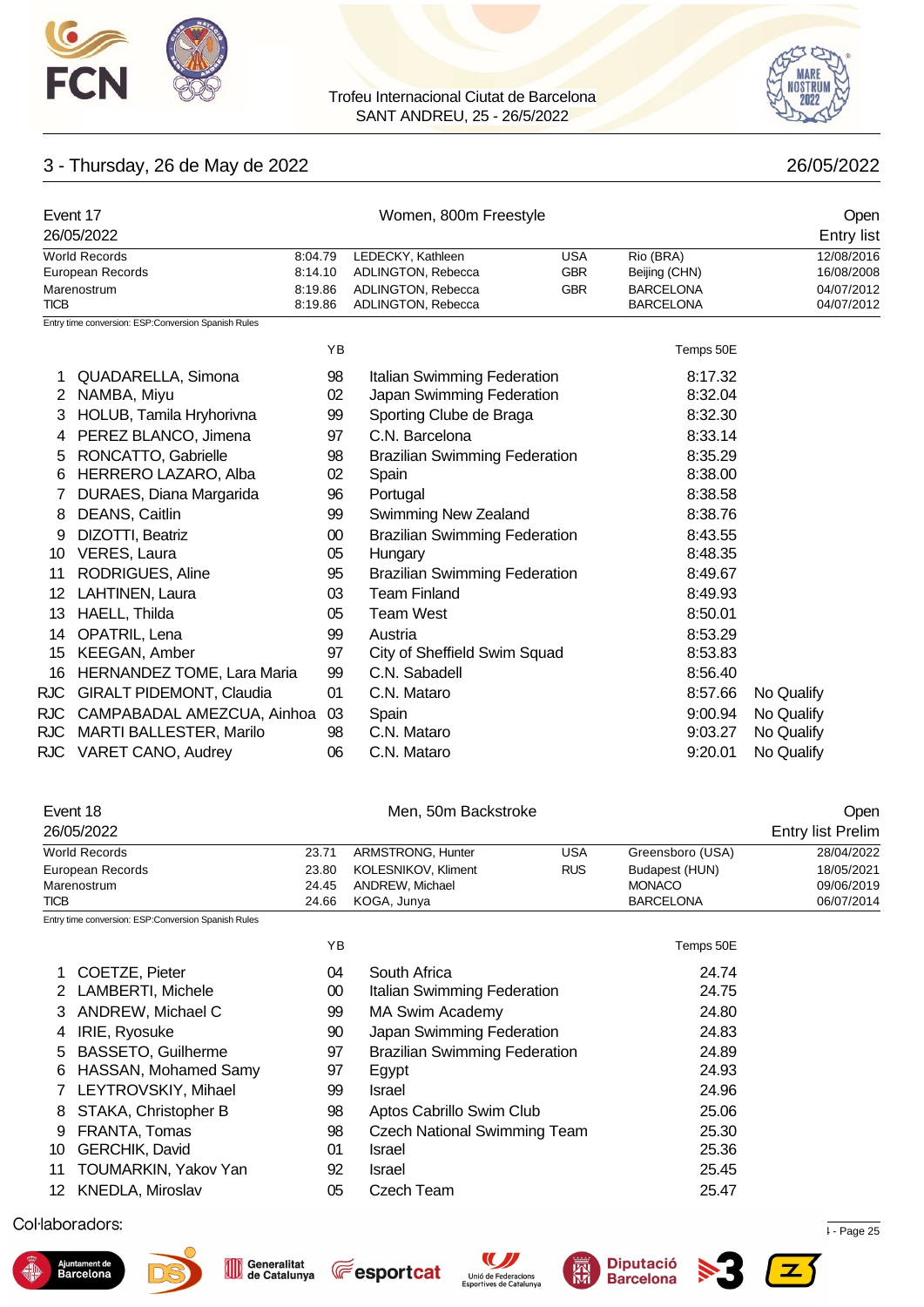



#### Event 18, Men, 50m Backstroke, Prelim

| 13 | PUTS, Jesse                     | 94 | <b>Dutch Swimming Federation</b>          | 25.49 |
|----|---------------------------------|----|-------------------------------------------|-------|
|    | 14 LITCHFIELD, Joe              | 98 | <b>British Swimming</b>                   | 25.51 |
| 15 | DELL, Zachary W                 | 01 | Swimming New Zealand                      | 25.58 |
|    | 16 CALDERON IGLESIAS, Alejandro | 98 | C.E. Mediterrani                          | 25.58 |
| 17 | STEWART, Coleman                | 98 | <b>Wolfpack Elite</b>                     | 25.67 |
| 18 | MILLET, Arthur                  | 00 | Rouge et Or/Universite Laval              | 25.72 |
| 19 | MARAANA, Adam                   | 03 | <b>Israel</b>                             | 25.73 |
|    | 20 MATHIEU, Geoffroy            | 23 | <b>Stade Clermontois Natation</b>         | 25.85 |
| 21 | PEDERSEN, Nicklas Oestman       | 02 | Denmark                                   | 25.87 |
| 22 | MOE, Simon                      | 01 | Baerumsvommerne                           | 25.91 |
| 23 | SANTOS, Francisco Rogerio       | 98 | Portugal                                  | 25.91 |
| 24 | <b>SANTOS MARTIN, Adrian</b>    | 02 | C.N. Terrassa                             | 25.93 |
| 25 | HILL, Toby                      | 04 | <b>City of Manchester Aquatics</b>        | 25.95 |
| 26 | RESTIVO, Matteo                 | 94 | Cs Carabinieri                            | 25.97 |
| 27 | <b>COURVILLE FORTIN, Loic</b>   | 04 | <b>Club Aquatique Montreal</b>            | 25.98 |
|    | 28 CHERUTI, Meiron Amir         | 97 | Israel                                    | 26.09 |
|    | 29 RIVOLTA, Matteo              | 91 | Italian Swimming Federation               | 26.09 |
| 30 | SIMONS, Kenzo                   | 01 | <b>Dutch Swimming Federation</b>          | 26.12 |
| 31 | <b>DESANGLES, Alexandre</b>     | 04 | Centre National d'entrainement Font-Romeu | 26.22 |
|    | 32 LENTZ, Frederik Riedel       | 01 | Denmark                                   | 26.27 |
|    | 33 LIESS, Nils                  | 96 | Switzerland                               | 26.27 |
|    | 34 HESTAD SOLBERG, Jonas Milian | 03 | Baerumsvommerne                           | 26.30 |
|    | 35 MIRA ALBALADEJO, Diego       | 01 | C.N. Sabadell                             | 26.32 |
|    | 36 MORLEY, Cooper               | 03 | North Shore Swimming Club                 | 26.34 |
|    | 37 KARLSSON, Niki               | 00 | <b>Team Finland</b>                       | 26.50 |
|    | 38 ACEVEDO, Javier              | 98 | Markham Aquatic Club                      | 26.57 |
| 39 | KLIMENT, Simon                  | 01 | City of Sheffield Swim Squad              | 26.65 |
|    | 40 KLENZ, Ramon                 | 98 | Neckarsulmer Sport-Union                  | 26.68 |
| 41 | MIRET SALA, Roger               | 00 | C.N. Lleida                               | 26.76 |
|    | 42 BASTIEN, Thibault            | 01 | Ligue Bourgogne Franche-Comte             | 26.77 |
|    | 43 CLARK, MacAllister           | 02 | North Shore Swimming Club                 | 26.78 |
|    | 44 HOLMANN, Mathias Rike        | 04 | Baerumsvommerne                           | 26.95 |
|    | 45 CLAYTON, Jimmie              | 95 | South Africa                              | 26.95 |
| 46 | LINDEBLAD, Malthe               | 01 | Denmark                                   | 26.99 |
| 47 | GONZALEZ RODRIGUEZ, Adria       | 97 | C.N. Sant Feliu                           | 27.26 |
| 48 | DEL RIEGO TORRES, Teo           | 06 | Team Cantabrian Sea                       | 27.43 |
| 49 | BERG, Max                       | 02 | <b>3MUC Natation</b>                      | 27.51 |
| 50 | PELEGRINA CUEN, Patrick         | 01 | C.N. Lleida                               | 27.51 |
| 51 | TERENTIEV, Mykyta               | 05 | R.C. Mediterraneo                         | 27.54 |
| 52 | MACMILLAN, Charlie Skoglund     | 04 | <b>Team West</b>                          | 27.85 |
| 53 | MONSECH RODRIGUEZ, Manel        | 03 | C.N. Sant Feliu                           | 27.86 |
|    | 54 RUIZ GIMENO, Toni            | 05 | C.N. Calella                              | 27.93 |
| 55 | <b>BOUCHER, Charles-Antoine</b> | 02 | Universite de Sherbrooke Vert et Or       | 28.17 |
| 56 | ROFRANO, Thomas                 | 95 | C.N. Barcelona                            | 28.18 |
| 57 | HANSSON, Gustaf                 | 01 | Helsingborg Simsaellskap                  | 28.25 |
| 58 | BONED HERNANDEZ, Hector         | 06 | E.M. El Olivar                            | 28.39 |
| 59 | STUDSGAARD, William             | 04 | Svoemmeklubben Triton Ballerup            | 28.41 |
| 60 | <b>FORCADA RIBES, Gerard</b>    | 03 | C.N. Lleida                               | 28.85 |
| 61 | DUCKHAM, Michael P              | 02 | South Africa                              | 28.98 |
|    | 62 HERNANDEZ PORCEL, Yeray      | 04 | C.N. Figueres                             | 29.12 |
|    | 63 PALLARES PELAYO, Boris       | 87 | C.N. Badalona                             | 29.38 |
|    | 64 FLORES MUNOZ, David          | 04 | C.N. Cornella                             | 29.45 |

 $\mu$  . Page 26  $\mu$  . Page 26  $\mu$  and  $\mu$  1.72967  $\mu$  2.734  $\mu$  2.735  $\mu$  3.75  $\mu$  3.75  $\mu$  3.75  $\mu$  3.75  $\mu$  3.75  $\mu$  3.75  $\mu$  3.75  $\mu$  3.75  $\mu$  3.75  $\mu$  3.75  $\mu$  3.75  $\mu$  3.75  $\mu$  3.75  $\mu$  3.75  $\mu$  3.











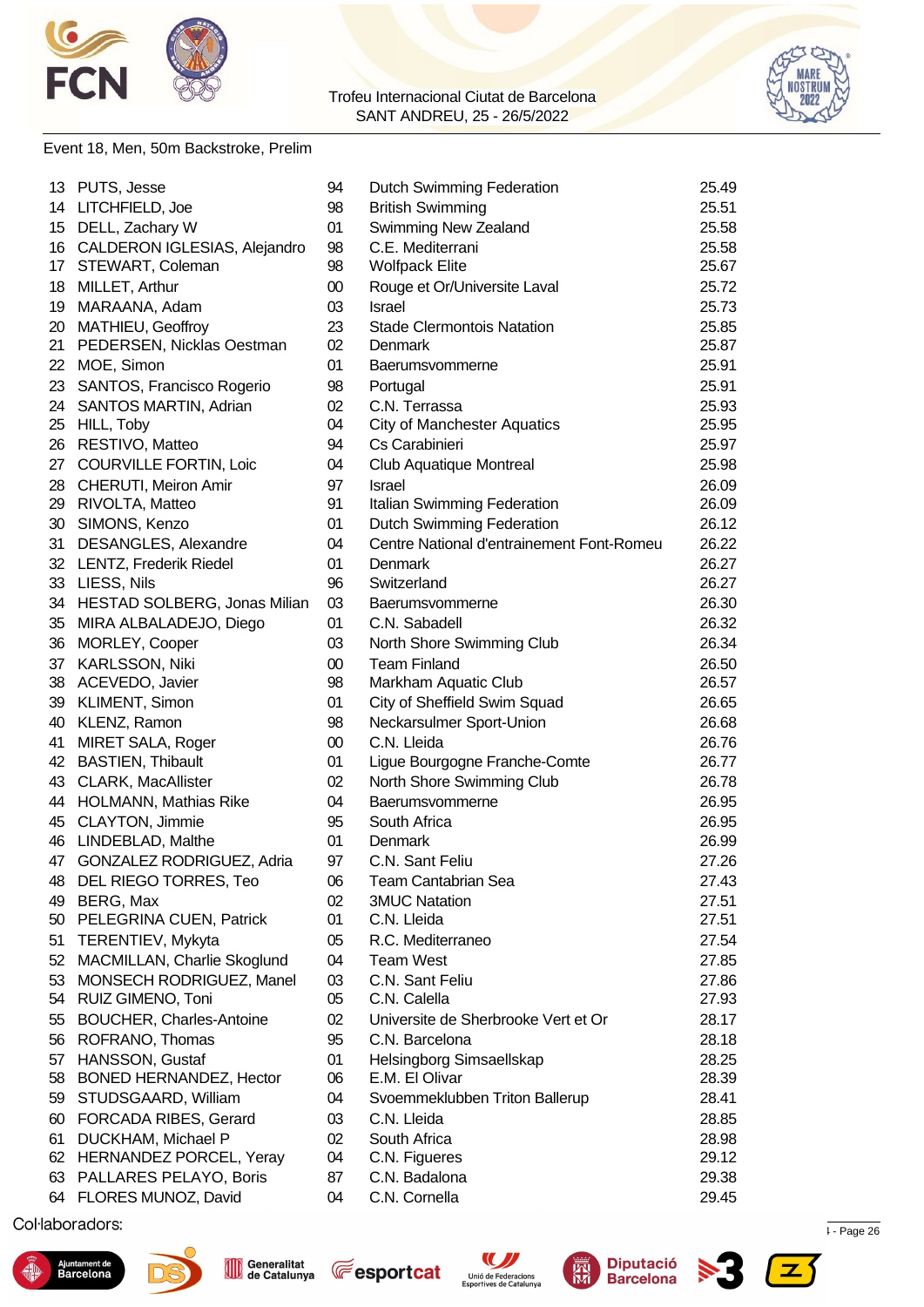

Event 18, Men, 50m Backstroke, Prelim

#### Trofeu Internacional Ciutat de Barcelona SANT ANDREU, 25 - 26/5/2022



| 65              | <b>BURILLO BENITEZ, Eloy</b>                        | 99             | C.N. Cerdanyola                                    | 29.46                   |                          |
|-----------------|-----------------------------------------------------|----------------|----------------------------------------------------|-------------------------|--------------------------|
| 66              | MAJCEN, Taj                                         | 07             | Sportno drustvo Delfin Ljubljana                   | 30.23                   |                          |
|                 |                                                     |                |                                                    |                         |                          |
|                 | Event 19                                            |                | Women, 50m Breaststroke                            |                         | Open                     |
|                 | 26/05/2022                                          |                |                                                    |                         | <b>Entry list Prelim</b> |
|                 | <b>World Records</b>                                | 29.30          | PILATO, Benedetta<br>ITA                           | Budapest (HUN)          | 22/05/2021               |
|                 | European Records<br>Marenostrum                     | 29.30<br>29.88 | <b>ITA</b><br>PILATO, Benedetta<br>MEILUTYTE, Ruta | Budapest (HUN)<br>CANET | 22/05/2021<br>06/06/2011 |
| <b>TICB</b>     |                                                     | 29.96          | MEILUTYTE, Ruta                                    | <b>BARCELONA</b>        | 05/07/2013               |
|                 | Entry time conversion: ESP:Conversion Spanish Rules |                |                                                    |                         |                          |
|                 |                                                     | YB             |                                                    | Temps 50E               |                          |
| 1               | VAN NIEKERK, Lara                                   | 03             | South Africa                                       | 29.72                   |                          |
| 2               | CASTIGLIONI, Arianna                                | 97             | Italian Swimming Federation                        | 30.05                   |                          |
| 3               | CLARK, Imogen                                       | 99             | Swim England                                       | 30.10                   |                          |
| 4               | VASEY, Sarah                                        | 96             | <b>British Swimming</b>                            | 30.23                   |                          |
| 5               | AOKI, Reona                                         | 95             | Japan Swimming Federation                          | 30.27                   |                          |
| 6               | HANSSON, Sophie                                     | 98             | Helsingborg Simsaellskap                           | 30.31                   |                          |
| 7               | JACOBY, Lydia A                                     | 04             | Seward Tsunami Swim Club                           | 30.35                   |                          |
| 8               | CONCEICAO, Jhennifer A                              | 97             | <b>Brazilian Swimming Federation</b>               | 30.40                   |                          |
| 9               | GORBENKO, Anastasya                                 | 03             | Israel                                             | 30.45                   |                          |
| 10              | GASPARD, Florine                                    | 01             | Cercle des Nageurs de Marseille                    | 30.56                   |                          |
| 11              | FAST, Emelie                                        | 04             | Soedertoerns Simsaellskap                          | 30.64                   |                          |
| 12 <sup>°</sup> | ELENDT, Anna                                        | 01             | University of Texas                                | 30.92                   |                          |
| 13              | ANGIOLINI, Lisa                                     | 95             | Virtus Buonconvento S.S.D.                         | 31.02                   |                          |
|                 | 14 VALL MONTERO, Jessica                            | 88             | C.N. Sant Andreu                                   | 31.06                   |                          |
| 15              | THORMALM, Klara                                     | 98             | Jonkopings Simsallskap                             | 31.12                   |                          |
| 16              | MC SHARRY, Mona                                     | $00\,$         | Ireland                                            | 31.14                   |                          |
| 17              | <b>BUSCH, Kim</b>                                   | 98             | <b>Dutch Swimming Federation</b>                   | 31.22                   |                          |
| 18              | VIEIRA, Ana Carolina                                | 01             | <b>Brazilian Swimming Federation</b>               | 31.28                   |                          |
| 19              | MATAJA, Meri                                        | 04             | Croatia                                            | 31.64                   |                          |
| 20              | RODRIGUEZ VILLANUEVA, Byanca 94                     |                | Mexico                                             | 31.77                   |                          |
| 21              | PEDERSEN, Josefine B.                               | 99             | Svoemmeklubben MK31                                | 31.81                   |                          |
| 22              | <b>KLINT IPSA, Olivia</b>                           | 05             | <b>Kristianstads SLS</b>                           | 31.91                   |                          |
| 23              | PICKREM, Sydney                                     | 97             | <b>Toronto Swim Club</b>                           | 31.92                   |                          |
| 24              | COYNE, Niamh                                        | 01             | Ireland                                            | 31.99                   |                          |
| 25              | RATHWELL, Regan                                     | 04             | Greater Ottawa Kingfish Swim Club                  | 32.05                   |                          |
| 26              | KRUSE, Josephine                                    | 02             | Svoemmeklubben Triton Ballerup                     | 32.11                   |                          |
| 27              | <b>BLOMSTERBERG, Thea</b>                           | 02             | Denmark                                            | 32.12                   |                          |
| 28              | SCHIMMEL, Hilja                                     | 03             | <b>Team West</b>                                   | 32.15                   |                          |
| 29              | <b>BUKVIC, Martina</b>                              | 06             | 11. April                                          | 32.18                   |                          |
| 30              | DIAZ RODRIGUEZ, Laura                               | 99             | C.N. Sabadell                                      | 32.24                   |                          |
| 31              | BORAKER, Saga                                       | 04             | Jonkopings Simsallskap                             | 32.25                   |                          |
| 32              | TABUENCA BOSCH, Ione                                | 01             | C.N. Sant Andreu                                   | 32.36                   |                          |
| 33              | MUELLNER, Lea                                       | 03             | Swimming New Zealand                               | 32.37                   |                          |
| 34              | RUUSKA, Martta                                      | 03             | <b>Team Finland</b>                                | 32.40                   |                          |
| 35              | BERGDAHL, Moa                                       | 03             | <b>Team West</b>                                   | 32.41                   |                          |
| 36              | STENBERG, Matilda                                   | 01             | <b>Team West</b>                                   | 32.45                   |                          |
| 37              | BOECK, Dagmar                                       | 04             | Svoemmeklubben Triton Ballerup                     | 32.46                   |                          |
| 38              | HARVEY, Mary-Sophie                                 | 99             | <b>Club Aquatique Montreal</b>                     | 32.62                   |                          |
| 39              | GIELE, Tessa                                        | 02             | Dutch Swimming Federation                          | 32.63                   |                          |
| 40              | DELNO, Marjolein                                    | 94             | SC Wiesbaden 1911                                  | 32.68                   |                          |













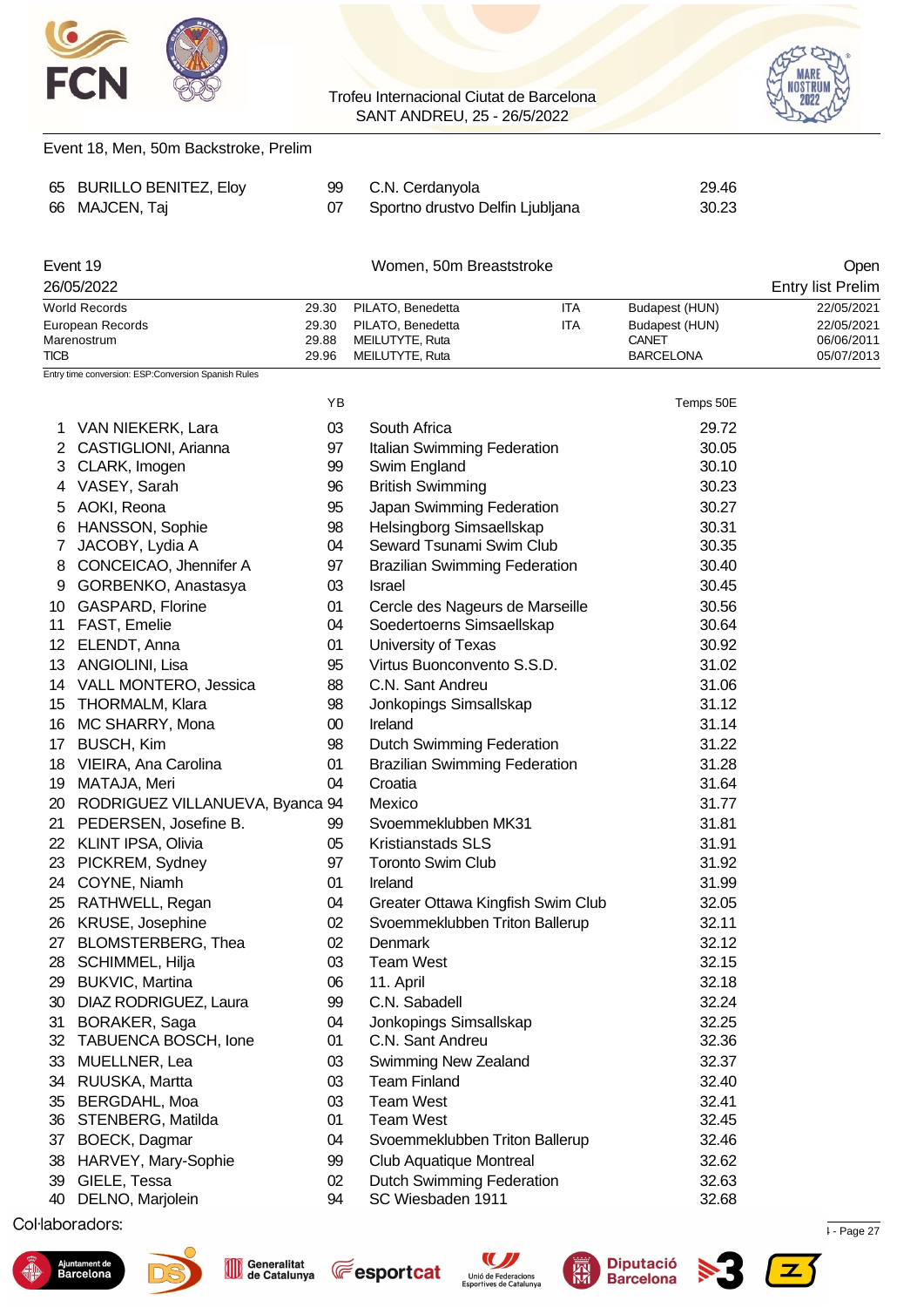



#### Event 19, Women, 50m Breaststroke, Prelim

| 41              | DAHLGREN, Lina           | 05 | Team West                           | 32.81 |
|-----------------|--------------------------|----|-------------------------------------|-------|
| 42              | PETERSEN, Stine Omdahl   | 99 | Baerumsvommerne                     | 32.82 |
| 43              | KLANCAR, Neza            | 00 | Slovenia                            | 32.91 |
| 44              | COLOMER GUASCH, Carlota  | 05 | C.N. Sant Feliu                     | 32.93 |
| 45              | <b>BREARS, MacKenzie</b> | 03 | Pukekohe Swimming Club              | 32.97 |
| 46              | GINGRICH, Leah           | 90 | <b>Columbus Aquatic Club</b>        | 33.00 |
| 47              | EL BARODI, Imane         | 01 | Cn Melun Val De Seine               | 33.02 |
| 48              | DELCOMMUNE, Zinke        | 05 | Vlaamse Zwemfederatie               | 33.04 |
| 49              | LANSOM, Caitlin          | 05 | <b>City of Manchester Aquatics</b>  | 33.15 |
| 50              | FREMMING, Ida Jensdottir | 02 | Svoemmeklubben Triton Ballerup      | 33.17 |
| 51              | MANSERVISI, Camilla      | 06 | Asd Nuovo Nuoto Bologna             | 33.32 |
| 52 <sub>2</sub> | HARRIS, Phoebe           | 01 | Pukekohe Swimming Club              | 33.35 |
| 53              | HANICQUE, Melissande     | 00 | Rouge et Or/Universite Laval        | 33.38 |
| 54              | JUNG, Mathilda Hyldal    | 04 | Svoemmeklubben Triton Ballerup      | 33.42 |
| 55              | HARMASOVA, Nicole        | 04 | Czech Team                          | 33.50 |
| 56              | TUDO, Nadia              | 97 | Neckarsulmer Sport-Union            | 33.63 |
| 57              | NYEGAARD, Emilie         | 01 | Svoemmeklubben Triton Ballerup      | 33.85 |
| 58              | DE GROOT, Fenna          | 97 | Albion                              | 34.07 |
| 59              | OLSSON, Sally            | 05 | <b>Team West</b>                    | 34.19 |
| 60              | LEGAULT, Eve             | 01 | Universite de Sherbrooke Vert et Or | 34.33 |
| 61              | <b>HOEVRING, Sofie</b>   | 04 | Denmark                             | 34.35 |
| 62              | COMAS ABAD, Paula        | 95 | C.N. Calella                        | 34.80 |
| 63              | NAVARRO GALAN, Martina   | 09 | C.N. Viladecans                     | 34.90 |

### Event 20 Communication of the Men, 50m Butterfly Communication of the Open

| 26/05/2022       |       |                       |     |                  | <b>Entry list Prelim</b> |
|------------------|-------|-----------------------|-----|------------------|--------------------------|
| World Records    | 22.27 | GOVOROV, Andriy       | UKR | Rome (ITA)       | 01/07/2018               |
| European Records | 22.27 | GOVOROV, Andriv       | UKR | Rome (ITA)       | 01/07/2018               |
| Marenostrum      | 22.53 | GOVOROV, Andriy       | UKR | <b>MONACO</b>    | 17/06/2018               |
| <b>TICB</b>      |       | 23.16 GOVOROV, Andriv |     | <b>BARCELONA</b> | 08/07/2016               |

Entry time conversion: ESP:Conversion Spanish Rules

|     |                         | ΥB     |                                      | Temps 50E |
|-----|-------------------------|--------|--------------------------------------|-----------|
| 1   | <b>SANTOS, Nicholas</b> | 80     | <b>Brazilian Swimming Federation</b> | 22.73     |
| 2   | ANDREW, Michael C       | 99     | <b>MA Swim Academy</b>               | 22.87     |
| 3   | SZABO, Szebasztian      | 96     | Hungary                              | 22.96     |
| 4   | GOVOROV, Andriy         | 92     | Ukraine                              | 22.97     |
| 5   | KORSTANJE, Nyls         | 99     | <b>Dutch Swimming Federation</b>     | 23.02     |
| 6   | PROUD, Benjamin         | 94     | <b>British Swimming</b>              | 23.09     |
| 7   | DE BOER, Thom           | 91     | Dutch Swimming Federation            | 23.19     |
| 8   | CECCON, Thomas          | 01     | Italian Swimming Federation          | 23.22     |
| 9   | VERHOEVEN, Thomas       | 97     | Albion                               | 23.22     |
| 10  | LOZANO MATEOS, Alberto  | 98     | C.E. Mediterrani                     | 23.27     |
| 11  | MANAUDOU, Florent       | 90     | Cercle des Nageurs de Marseille      | 23.31     |
| 12. | MIZUNUMA, Naoki         | 96     | Japan Swimming Federation            | 23.32     |
| 13  | LIA, Nicholas           | 01     | Baerumsvommerne                      | 23.33     |
| 14  | PONTI, Noe              | 01     | Switzerland                          | 23.39     |
| 15  | SANTOS, Gabriel Silva   | 96     | <b>Brazilian Swimming Federation</b> | 23.40     |
| 16  | NICKELSEN, Rasmus       | 03     | <b>Denmark</b>                       | 23.42     |
| 17  | CHERUTI, Meiron Amir    | 97     | <b>Israel</b>                        | 23.43     |
| 18  | PETERS, Jacob           | $00\,$ | <b>British Swimming</b>              | 23.47     |
|     | 19 LANZA, Vinicius M    | 97     | <b>Brazilian Swimming Federation</b> | 23.54     |
|     |                         |        |                                      |           |

### $\mu$  . Page 28  $\mu$  . Page 28  $\mu$  and  $\mu$  and  $\mu$  and  $\mu$  and  $\mu$  and  $\mu$  is  $\mu$  and  $\mu$  and  $\mu$  and  $\mu$  and  $\mu$  and  $\mu$  and  $\mu$  and  $\mu$  and  $\mu$  and  $\mu$  and  $\mu$  and  $\mu$  and  $\mu$  and  $\mu$  and  $\mu$  and  $\mu$











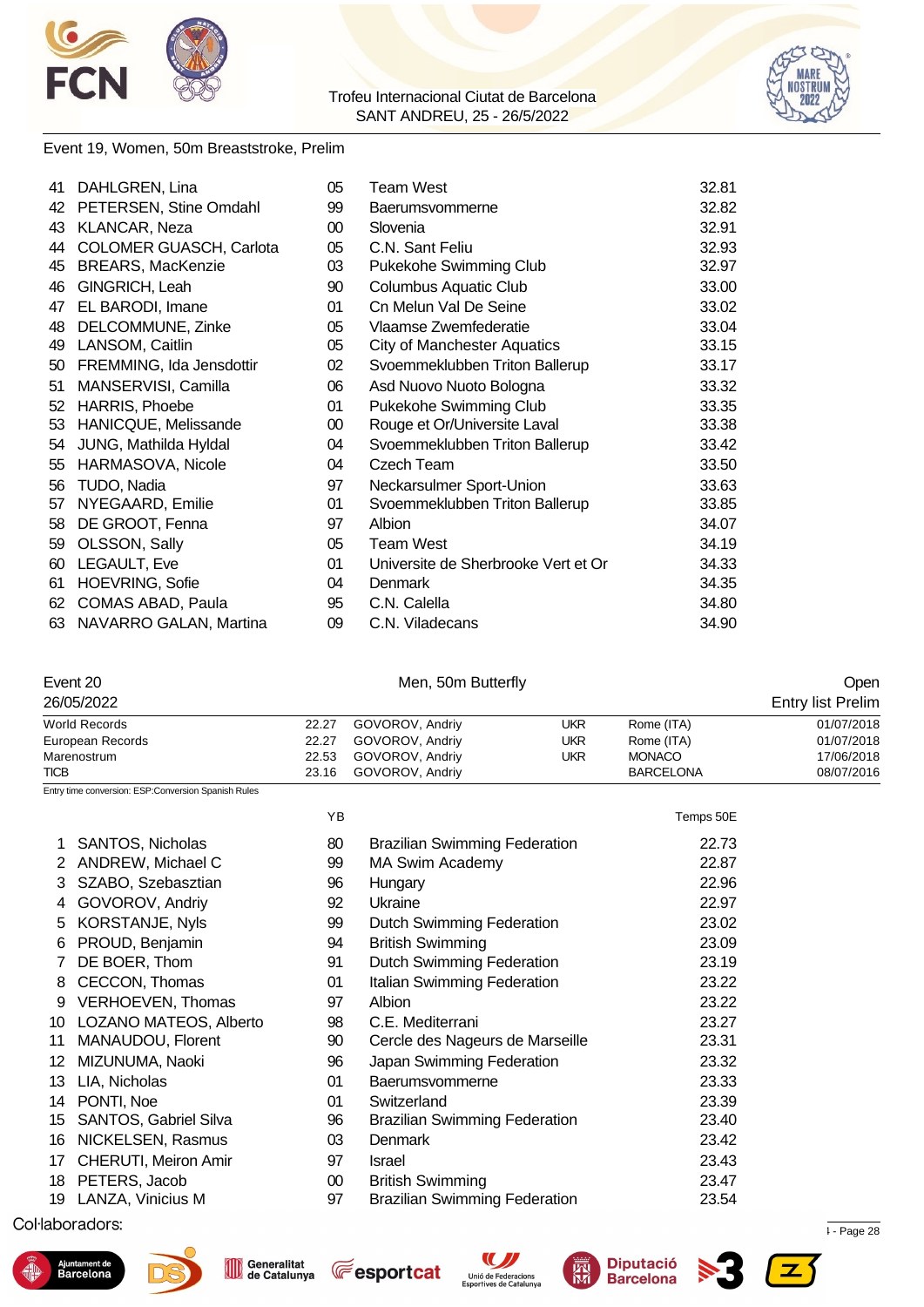



### Event 20, Men, 50m Butterfly, Prelim

|    | 20 PIRON, Thomas                   | 00     | Lyon Natation Metropole                                     | 23.54 |
|----|------------------------------------|--------|-------------------------------------------------------------|-------|
| 21 | LAMBERTI, Michele                  | $00\,$ | Italian Swimming Federation                                 | 23.55 |
|    | 22 HOFF, Oskar                     | 98     | Landskrona Simsaellskap                                     | 23.55 |
|    | 23 LIENDO, Joshua                  | 02     | North York Aquatic Club                                     | 23.72 |
|    | 24 CROENEN, Louis                  | 94     | Vlaamse Zwemfederatie                                       | 23.73 |
| 25 | SIMONS, Kenzo                      | 01     | <b>Dutch Swimming Federation</b>                            | 23.74 |
|    | 26 GRAY, Cameron                   | 03     | Swimming New Zealand                                        | 23.77 |
|    | 27 RIVOLTA, Matteo                 | 91     | Italian Swimming Federation                                 | 23.80 |
|    | 28 BARRETT, Adam                   | 92     | Swim England                                                | 23.80 |
| 29 | HANSEN, Tobias Dan                 | 02     | Denmark                                                     | 23.81 |
| 30 | PUTS, Jesse                        | 94     | Dutch Swimming Federation                                   | 23.83 |
| 31 | FERRARO, Christian                 | 97     | Montebelluna Nuoto A.S.D.                                   | 23.87 |
|    | 32 BURDISSO, Federico              | 01     | Aurelia Nuoto Ass. Sport. Dil.                              | 23.90 |
|    | 33 DE DEUS, Leonardo               | 91     | <b>Brazilian Swimming Federation</b>                        | 23.90 |
|    | 34 DUTEL, Yanis                    | $00\,$ | <b>Sc Thionville</b>                                        | 23.90 |
|    | 35 LE CLOS, Chad Guy Bertrand      | 92     | Chad le Clos                                                | 23.97 |
|    | 36 BRIESCH, Louis                  | 03     | Dauphins d'obernai                                          | 23.98 |
| 37 | SATES, Matthew E                   | 03     | South Africa                                                | 23.98 |
| 38 | HUILLE, Stanislas                  | 99     | Societe de Natation de Versailles                           | 23.99 |
| 39 | MATOKHNIUK, Danylo                 | 99     | Ligue Bourgogne Franche-Comte                               | 24.03 |
| 40 | IVIC, Yoni                         | 01     | Cercle des Nageurs de Marseille                             | 24.04 |
| 41 | MUNK, Julius                       | 00     | Denmark                                                     | 24.04 |
|    | 42 BAIN, Calum                     | 96     | Ireland                                                     | 24.04 |
|    | 43 LIUKKONEN, Ari-Pekka            | 89     | <b>Team Finland</b>                                         | 24.07 |
|    | 44 RAMOS FERNANDEZ, Alex           | 99     | C.N. Sabadell                                               | 24.09 |
|    | 45 ELSON, Christopher              | 98     | Swimming New Zealand                                        | 24.13 |
|    | 46 LOEFGREN, Albin                 | 99     | Jonkopings Simsallskap                                      | 24.16 |
|    | 47 MARTON, Richard                 | 99     | Hungary                                                     | 24.18 |
|    |                                    | $00\,$ |                                                             | 24.20 |
|    | 48 BAEZ, Nikita<br>49 KLENZ, Ramon | 98     | Lyon Natation Metropole<br>Neckarsulmer Sport-Union         | 24.20 |
|    | 50 CONTE BONIN, Paolo              | 02     | A.S.Dilett. Team Veneto                                     | 24.22 |
|    |                                    |        |                                                             |       |
|    | 51 TAYLOR, Jack F                  | 01     | Swimming Australia                                          | 24.26 |
|    | 52 IAN HO HO, Ian Yentou           | 97     | Hong Kong China Swimming Association<br><b>Team Finland</b> | 24.27 |
| 53 | MAEKINEN, Kalle                    | 02     |                                                             | 24.30 |
|    | 54 INGRAM, Jamie                   | 98     | Swim England                                                | 24.31 |
|    | 55 LOMERO ARENAS, Bernat           | 97     | C.N. Lleida                                                 | 24.33 |
|    | 56 PINNEKER, Daniel                | 99     | Neckarsulmer Sport-Union                                    | 24.34 |
|    | 57 LOMERO ARENAS, Tomas            | 01     | C.N. Lleida                                                 | 24.37 |
|    | 58 OEVERGAARD, Gard                | 96     | Baerumsvommerne                                             | 24.60 |
| 59 | RIVIERE, Clement                   | 03     | Ligue Bourgogne Franche-Comte                               | 24.62 |
| 60 | ZENIMOTO HVAS, Tomoe               | $00\,$ | Baerumsvommerne                                             | 24.76 |
| 61 | LITTLEJOHN, Ben J                  | 02     | St Paul's Swimming Club                                     | 24.76 |
| 62 | MORAD, Khaled                      | 99     | Neckarsulmer Sport-Union                                    | 24.81 |
| 63 | COETZEE, Wilrich Z                 | 97     | Swimming New Zealand                                        | 24.81 |
|    | 64 KLINGERYD JALAMO, Viktor        | 00     | Helsingborg Simsaellskap                                    | 24.85 |
|    | 65 HANNA, Paolo                    | 01     | Tennis Club Palermo 3 scsd                                  | 24.94 |
|    | 66 HALLENBORG, Arvid               | 02     | Skuru IK                                                    | 24.96 |
| 67 | SAHNOUNE, Oussama                  | 92     | <b>SG Frankfurt</b>                                         | 25.00 |
| 68 | CLARK, MacAllister                 | 02     | North Shore Swimming Club                                   | 25.19 |
| 69 | FRANCHINI, Laurent                 | $00\,$ | <b>Carros Natation</b>                                      | 25.20 |
| 70 | RUVALCABA CRUZ, Hector             | 97     | Mexico                                                      | 25.21 |
| 71 | MILLET, Arthur                     | 00     | Rouge et Or/Universite Laval                                | 25.27 |
|    |                                    |        |                                                             |       |

 $\mu$  . Page 29  $\mu$  . Page 29  $\mu$  and  $\mu$  and  $\mu$  and  $\mu$  and  $\mu$  and  $\mu$  is  $\mu$  and  $\mu$  and  $\mu$  and  $\mu$  and  $\mu$  and  $\mu$  and  $\mu$  and  $\mu$  and  $\mu$  and  $\mu$  and  $\mu$  and  $\mu$  and  $\mu$  and  $\mu$  and  $\mu$  and  $\mu$ 











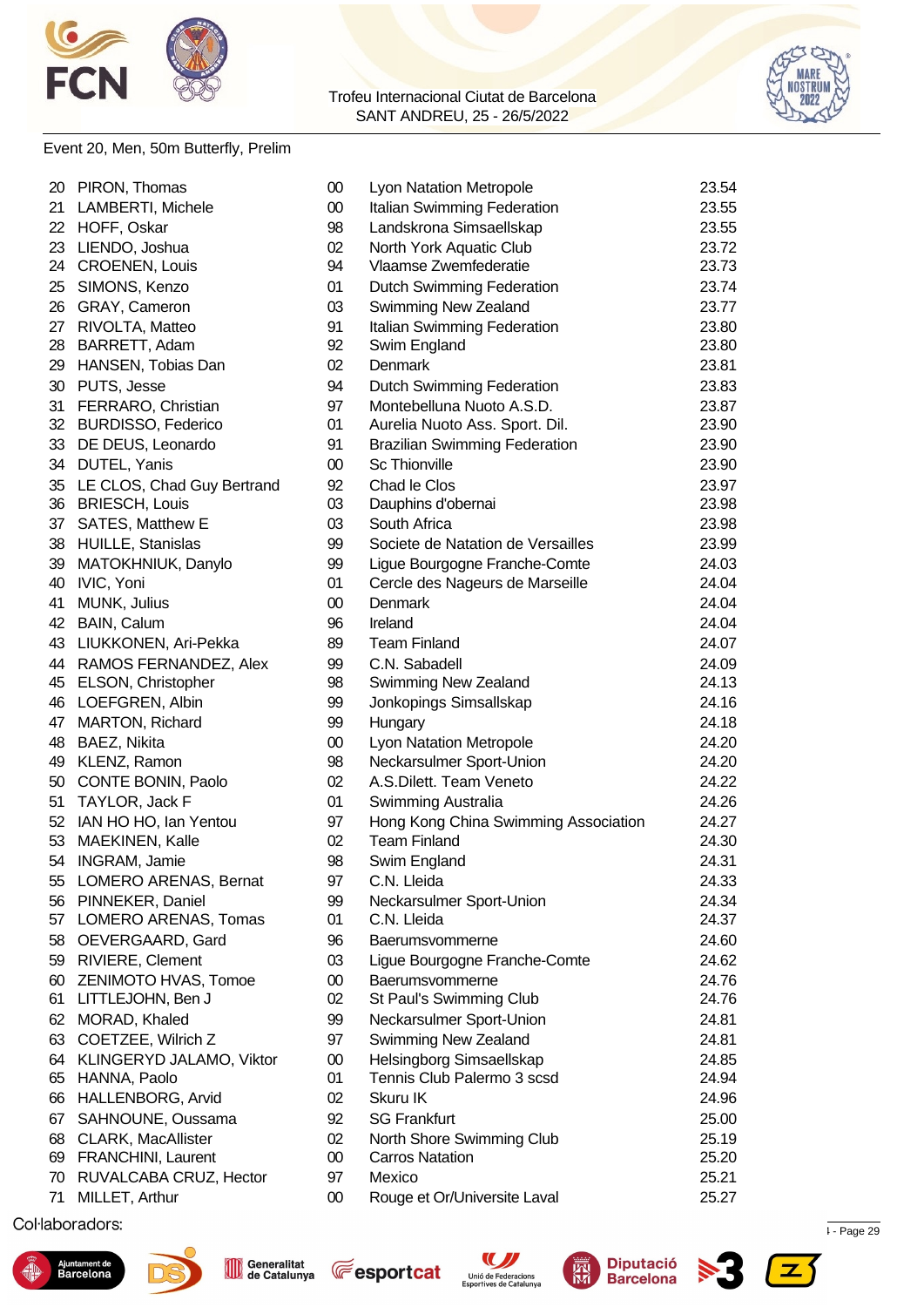





### Event 20, Men, 50m Butterfly, Prelim

|    | 72 ROTHBAUER, Christopher        | 98     | Austria                             | 25.34 |            |
|----|----------------------------------|--------|-------------------------------------|-------|------------|
| 73 | MIRET SALA, Roger                | $00\,$ | C.N. Lleida                         | 25.42 |            |
| 74 | STAKA, Christopher B             | 98     | Aptos Cabrillo Swim Club            | 25.54 |            |
| 75 | ZIVANOVIC, Uros                  | 05     | Dubocica                            | 25.57 |            |
| 76 | <b>GONZALEZ RODRIGUEZ, Adria</b> | 97     | C.N. Sant Feliu                     | 25.59 |            |
|    | 77 LAZARO ORTEGA, Guillem        | $00\,$ | C.N. Terrassa                       | 25.60 |            |
| 78 | SOLSONA SOLE, Pol                | 04     | C.N. Tarrega                        | 25.62 |            |
| 79 | LEIPP, Corentin                  | 02     | <b>Erstein Aquatic Club</b>         | 25.65 |            |
| 80 | POU FERNANDEZ, Marc              | 01     | C.N. Mataro                         | 25.66 |            |
| 81 | PARRY, Joshua J                  | 03     | South Africa                        | 25.68 | Exhibition |
| 82 | JUAREZ ROS, Marc                 | 99     | C.N. Lleida                         | 25.68 | Exhibition |
| 83 | CIROVIC, Filip                   | 04     | Plavalni klub Ribnica               | 25.78 | Exhibition |
|    | 84 RUIZ GIMENO, Toni             | 05     | C.N. Calella                        | 25.81 | Exhibition |
|    | 85 ELIES VAZQUEZ, Pau            | 03     | C.N. Atl Barceloneta                | 25.84 | Exhibition |
|    | 86 SMRCEK, Ondrej                | 02     | <b>Czech Team</b>                   | 25.85 | Exhibition |
|    | 87 MASOUD, Mohamed               | 95     | Swimming New Zealand                | 25.89 | Exhibition |
|    | 88 ARROYO PEREZ, Antonio         | 94     | C.N. Atl Barceloneta                | 25.90 | Exhibition |
| 89 | <b>VOLLMER, Dante</b>            | 01     | Helsingborg Simsaellskap            | 25.92 | Exhibition |
| 90 | MACMILLAN, Charlie Skoglund      | 04     | <b>Team West</b>                    | 25.98 | Exhibition |
| 91 | LAFLEUR, Maxime                  | 02     | Universite de Sherbrooke Vert et Or | 25.99 | Exhibition |
|    | 92 HANSSON, Gustaf               | 01     | Helsingborg Simsaellskap            | 26.02 | Exhibition |
| 93 | WILLIAMS, George                 | 99     | Swimming New Zealand                | 26.05 | Exhibition |
| 94 | ALCAZAR CAMPANARIO, Arnau        | 03     | C.N. Sant Andreu                    | 26.06 | Exhibition |
| 95 | <b>VENDRELL GARCIA, Jose</b>     | 03     | C.N. Lleida                         | 26.12 | Exhibition |
| 96 | ESPANA VENTURA, Hugo             | 05     | C.E. Mediterrani                    | 26.16 | Exhibition |
| 97 | GIRARDET, Mateo                  | 01     | Cercle des Nageurs de Marseille     | 26.18 | Exhibition |
| 98 | HANSEN, Mikkel S.                | $00\,$ | Svoemmeklubben Triton Ballerup      | 26.18 | Exhibition |
|    | 99 RUIZ DIAZ, Gonzalo            | 01     | E.M. El Olivar                      | 26.21 | Exhibition |
|    | 100 SANCHEZ LOPEZ, Juan Manuel   | 03     | C.N. Cornella                       | 26.27 | Exhibition |
|    | 101 ESCOLA PLAZA, Blai           | $00\,$ | C.N. Tarrega                        | 26.29 | Exhibition |
|    | 102 NYBLOM, Niklas               | 99     | <b>Taeby Sim</b>                    | 26.36 | Exhibition |
|    | 103 ROMERO GUZMAN, Arnau         | 06     | C.N. Viladecans                     | 26.53 | Exhibition |
|    | 104 PUJOL GARCIA, Eric           | 98     | C.N. Calella                        | 26.55 | Exhibition |
|    | 105 HIDALGO LLEVAT, Pol          | 01     | C.N. Barcelona                      | 26.58 | Exhibition |
|    | 106 MATHISEN, August             | 01     | Helsingborg Simsaellskap            | 26.67 | Exhibition |
|    | 107 CANCELA, Diogo Luis          | 02     | Portugal                            | 31.16 | Exhibition |
|    |                                  |        |                                     |       |            |











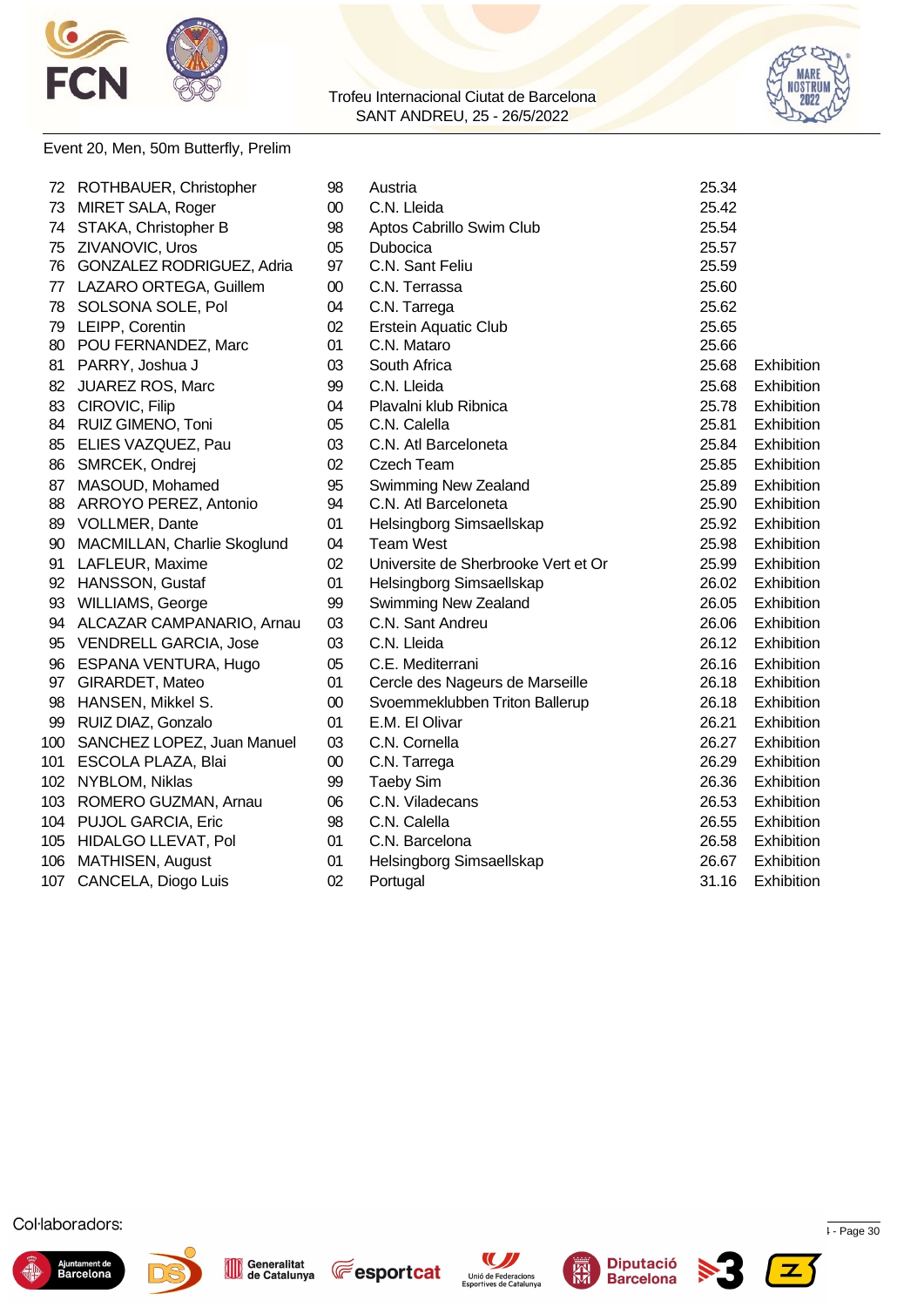



|             | Event 21<br>26/05/2022                                  |                               | Open<br><b>Entry list</b>                             |                                            |                                        |            |
|-------------|---------------------------------------------------------|-------------------------------|-------------------------------------------------------|--------------------------------------------|----------------------------------------|------------|
|             | <b>World Records</b><br>European Records<br>Marenostrum | 4:26.36<br>4:26.36<br>4:30.75 | HOSSZU, Katinka<br>HOSSZU, Katinka<br>HOSSZU, Katinka | Rio (BRA)<br>Rio (BRA)<br><b>BARCELONA</b> | 06/08/2016<br>06/08/2016<br>10/06/2012 |            |
| <b>TICB</b> |                                                         | 4:30.75                       | HOSSZU, Katinka                                       |                                            | <b>BARCELONA</b>                       | 08/07/2016 |
|             | Entry time conversion: ESP:Conversion Spanish Rules     |                               |                                                       |                                            |                                        |            |
|             |                                                         | <b>YB</b>                     |                                                       |                                            | Temps 50E                              |            |
| 1           | HOSSZU, Katinka                                         | 89                            | Hungary                                               |                                            | 4:34.76                                |            |
|             | 2 FRANCESCHI, Sara                                      | 99                            | Italian Swimming Federation                           |                                            | 4:37.06                                |            |
| 3           | CIEPLUCHA, Tessa                                        | 98                            | Markham Aquatic Club                                  |                                            | 4:37.26                                |            |
| 4           | CUSINATO, Ilaria                                        | 99                            | Italian Swimming Federation                           |                                            | 4:37.37                                |            |
| 5           | WOOD, Abbie                                             | 99                            | <b>British Swimming</b>                               |                                            | 4:38.20                                |            |
| 6           | KOBORI, Waka                                            | 00                            | Japan Swimming Federation                             |                                            | 4:38.90                                |            |
| 7           | KAPAS, Boglarka                                         | 93                            | Hungary                                               |                                            | 4:40.03                                |            |
| 8           | JAKABOS, Zsuzsanna                                      | 89                            | Hungary                                               |                                            | 4:40.50                                |            |
| 9           | COLBERT, Freya                                          | 04                            | Swim England                                          |                                            | 4:41.27                                |            |
|             | 10 TANIGAWA, Ageha                                      | 03                            | Japan Swimming Federation                             |                                            | 4:41.76                                |            |
| 11          | GORBENKO, Anastasya                                     | 03                            | Israel                                                |                                            | 4:43.27                                |            |
|             | 12 POLONSKY, Lea                                        | 02                            | <b>Israel</b>                                         |                                            | 4:44.86                                |            |
|             | 13 MCCARTHY, Georgina P                                 | 02                            | Swimming New Zealand                                  |                                            | 4:45.49                                |            |
|             | 14 BELMONTE GARCIA, Mireia                              | 90                            | Spain                                                 |                                            | 4:45.55                                |            |
|             | 15 TISSANDIE, Camille                                   | 04                            | Centre National d'entrainement Font-Romeu             |                                            | 4:45.65                                |            |
|             | 16 SEBESTYEN, Dalma                                     | 97                            | Hungary                                               |                                            | 4:45.68                                |            |
|             | 17 RONCATTO, Gabrielle                                  | 98                            | <b>Brazilian Swimming Federation</b>                  |                                            | 4:46.44                                |            |
|             | 18 JUSTE SANCHEZ, Paula                                 | 03                            | Spain                                                 |                                            | 4:46.74                                |            |
|             | 19 SZABO FELTOTHY, Eszter                               | 02                            | Hungary                                               |                                            | 4:46.98                                |            |
|             | 20 KEEGAN, Amber                                        | 97                            | City of Sheffield Swim Squad                          |                                            | 4:47.28                                |            |
| 21          | DOBRIN, Alexandra                                       | 93                            | Denain Nat. Porte Du Hainaut                          |                                            | 4:47.46                                |            |
|             | 22 NYSTRAND, Lisa                                       | 06                            | Simklubben Neptun                                     |                                            | 4:47.47                                |            |
|             | 23 WALSHE, Ellen                                        | 01                            | Ireland                                               |                                            | 4:48.99                                |            |
| 24          | SEEMANOVA, Barbora                                      | $00\,$                        | <b>Czech National Swimming Team</b>                   |                                            | 4:49.10                                |            |
| 25          | MOLINO, Ginevra                                         | 01                            | <b>Rari Nantes Torino</b>                             |                                            | 4:53.07                                | Exhibition |
| 26          | <b>MONTEIRO, Ana Catarina</b>                           | 93                            | Portugal                                              |                                            | 4:53.63                                | Exhibition |
| 27          | ROVERSI, Paola                                          | 05                            | Canottieri Baldesio                                   |                                            | 4:55.55                                | Exhibition |
| 28          | <b>VERDONCK, Fleur</b>                                  | 06                            | Vlaamse Zwemfederatie                                 |                                            | 4:57.80                                | Exhibition |
| 29          | <b>GIRALT PIDEMONT, Claudia</b>                         | 01                            | C.N. Mataro                                           |                                            | 4:59.31                                | Exhibition |
|             | 30 VISAGIE, Emily J                                     | 98                            | South Africa                                          |                                            | 4:59.37                                | Exhibition |













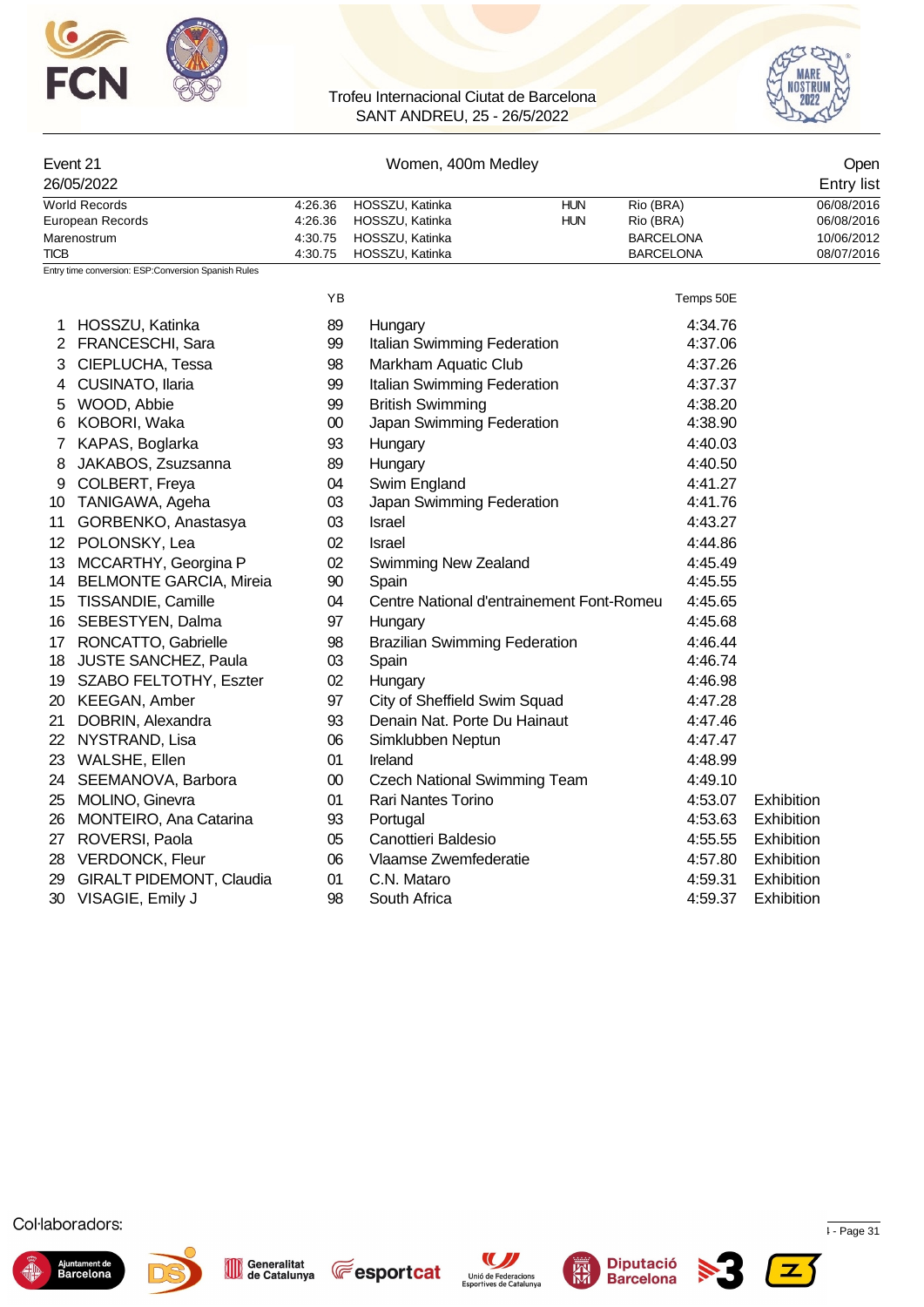



| Event 22         |                                                     |                | Open                                 |            |                                      |                          |
|------------------|-----------------------------------------------------|----------------|--------------------------------------|------------|--------------------------------------|--------------------------|
|                  | 26/05/2022                                          |                | <b>Entry list Prelim</b>             |            |                                      |                          |
|                  | <b>World Records</b>                                | 46.91          | CIELO, Cesar                         | <b>BRA</b> | Rome (ITA)                           | 30/07/2009               |
|                  | European Records                                    | 47.11          | KOLESNIKOV, Kliment                  | <b>RUS</b> | Tokyo (JPN)                          | 28/07/2021               |
| <b>TICB</b>      | Marenostrum                                         | 48.08<br>48.08 | ADRIAN, Nathan<br>ADRIAN, Nathan     |            | <b>BARCELONA</b><br><b>BARCELONA</b> | 14/06/2014<br>14/06/2014 |
|                  | Entry time conversion: ESP:Conversion Spanish Rules |                |                                      |            |                                      |                          |
|                  |                                                     | YB             |                                      |            | Temps 50E                            |                          |
|                  | MIRESSI, Alessandro                                 | 98             | Italian Swimming Federation          |            | 47.45                                |                          |
| 2                | DEAN, Thomas                                        | $00\,$         | <b>British Swimming</b>              |            | 48.06                                |                          |
| 3                | WHITTLE, Jacob                                      | 04             | <b>British Swimming</b>              |            | 48.11                                |                          |
| 4                | LIENDO, Joshua                                      | 02             | North York Aquatic Club              |            | 48.13                                |                          |
| 5                | KISIL, Yuri                                         | 95             | <b>Whitby Swimming</b>               |            | 48.15                                |                          |
| 6                | RICHARDS, Matthew                                   | 02             | <b>British Swimming</b>              |            | 48.23                                |                          |
| 7                | RIBEIRO, felipe                                     | 98             | <b>Brazilian Swimming Federation</b> |            | 48.41                                |                          |
| 8                | STEWART, Coleman                                    | 98             | <b>Wolfpack Elite</b>                |            | 48.45                                |                          |
| 9                | FRIGO, Manuel                                       | 97             | Italian Swimming Federation          |            | 48.50                                |                          |
| 10               | SZABO, Szebasztian                                  | 96             | Hungary                              |            | 48.51                                |                          |
| 11               | PIJNENBURG, Stan                                    | 96             | <b>Dutch Swimming Federation</b>     |            | 48.53                                |                          |
| 12 <sup>12</sup> | MATSUMOTO, Katsuhiro                                | 97             | Japan Swimming Federation            |            | 48.57                                |                          |
| 13               | DEPLANO, Leonardo                                   | 99             | Italian Swimming Federation          |            | 48.61                                |                          |
| 14               | <b>SANTOS, Gabriel Silva</b>                        | 96             | <b>Brazilian Swimming Federation</b> |            | 48.64                                |                          |
| 15               | CORREIA, Breno                                      | 99             | <b>Brazilian Swimming Federation</b> |            | 48.67                                |                          |
| 16               | DJAKOVIC, Antonio                                   | 02             | Switzerland                          |            | 48.74                                |                          |
| 17               | CHIERIGHINI, Marcelo                                | 91             | <b>Brazilian Swimming Federation</b> |            | 48.76                                |                          |
| 18               | MILDRED, Edward                                     | 03             | <b>British Swimming</b>              |            | 48.77                                |                          |
| 19               | MEGLI, Filippo                                      | 97             | Italian Swimming Federation          |            | 48.77                                |                          |
|                  | 20 ASSUNCAO, Vinicius Tavares                       | $00\,$         | <b>Brazilian Swimming Federation</b> |            | 48.81                                |                          |
| 21               | <b>BORGES, Luiz Gustavo Franco</b>                  | 99             | <b>Brazilian Swimming Federation</b> |            | 48.84                                |                          |
|                  | 22 LITCHFIELD, Joe                                  | 98             | <b>British Swimming</b>              |            | 48.85                                |                          |
| 23               | <b>KORSTANJE, Nyls</b>                              | 99             | <b>Dutch Swimming Federation</b>     |            | 48.86                                |                          |
| 24               | HANSON, Robin                                       | 01             | Sparvaegen Simfoerening              |            | 48.93                                |                          |
| 25               | <b>BEROL, Julien</b>                                | 01             | Cercle des Nageurs de Marseille      |            | 48.94                                |                          |
|                  | 26 SATES, Matthew E                                 | 03             | South Africa                         |            | 48.96                                |                          |
|                  | 27 DE CELIS MONTALBAN, Sergio                       | $00\,$         | C.N. Sabadell                        |            | 48.98                                |                          |
|                  | 28 PUTS, Jesse                                      | 94             | <b>Dutch Swimming Federation</b>     |            | 48.99                                |                          |
|                  | 29 CONTE BONIN, Paolo                               | 02             | A.S.Dilett. Team Veneto              |            | 48.99                                |                          |
|                  | 30 POTHAIN, Jordan                                  | 94             | Aas Sarcelles 95                     |            | 49.09                                |                          |
| 31               | VENDRAME, Ivano                                     | 97             | Centro Sportivo Esercito             |            | 49.10                                |                          |
|                  | 32 DOTTO, Luca                                      | 90             | Cs Carabinieri                       |            | 49.12                                |                          |
|                  | 33 MC MILLAN, Jack                                  | $00\,$         | Ireland                              |            | 49.12                                |                          |
|                  | 34 CHERUTI, Meiron Amir                             | 97             | Israel                               |            | 49.12                                |                          |
|                  | 35 ACEVEDO, Javier                                  | 98             | Markham Aquatic Club                 |            | 49.12                                |                          |
|                  | 36 PIRON, Thomas                                    | $00\,$         | Lyon Natation Metropole              |            | 49.21                                |                          |
|                  | 37 SCHREUDERS, Mikel                                | 98             | Cercle des Nageurs de Marseille      |            | 49.22                                |                          |
| 38               | IGA CESAR, Jorge Andres                             | 97             | Mexico                               |            | 49.23                                |                          |
| 39               | KNOX, Finlay                                        | 01             | Scarborough Swim Club                |            | 49.23                                |                          |
| 40               | FRANKEL, Tomer                                      | $00\,$         | Israel                               |            | 49.27                                |                          |
| 41               | HASSAN, Mohamed Samy                                | 97             | Egypt                                |            | 49.30                                |                          |
| 42               | DE MEULEMEESTER, Sebastien                          | 98             | Cercle des Nageurs de Marseille      |            | 49.33                                |                          |
| 43               | SCHEFFER, Fernando                                  | 98             | <b>Brazilian Swimming Federation</b> |            | 49.38                                |                          |
| 44               | BALLO, Stefano                                      | 93             | Italian Swimming Federation          |            | 49.38                                |                          |
|                  | 45 KURLE, Cameron                                   | 97             | Swim England                         |            | 49.39                                |                          |

 $\mu$  . Page 32  $\mu$  . Page 32  $\mu$  . The cataluna 12/05/2022 12:34  $\mu$  - Page 32  $\mu$  - Page 32











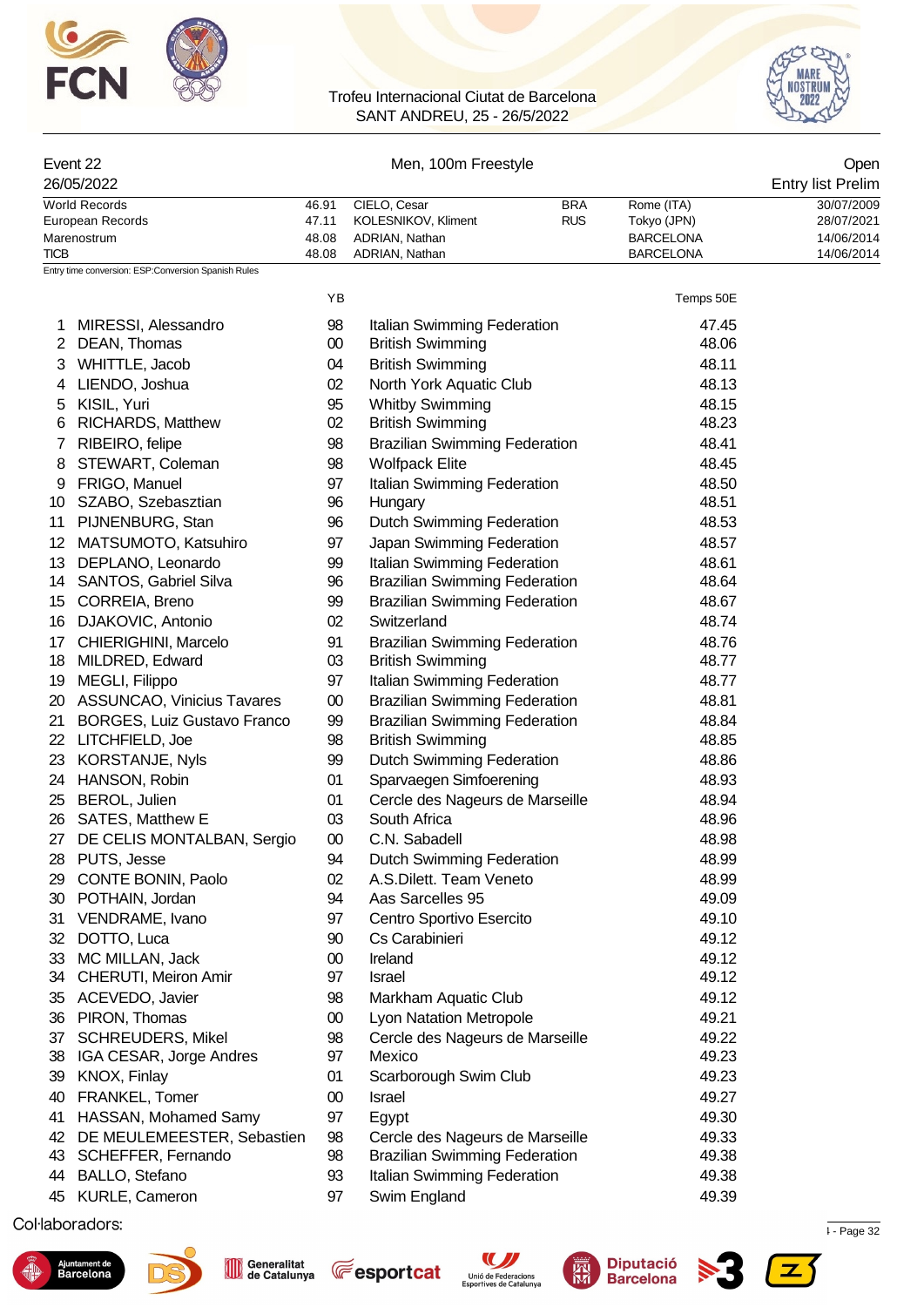



### Event 22, Men, 100m Freestyle, Prelim

| 46 | THIJS, Thomas                   | 97     | Vlaamse Zwemfederatie                | 49.41 |            |
|----|---------------------------------|--------|--------------------------------------|-------|------------|
| 47 | LOKTEV, Denis                   | $00\,$ | Israel                               | 49.42 |            |
| 48 | ACIN, Nikola                    | 99     | Serbia                               | 49.42 |            |
| 49 | NICETTO, Stefano                | 01     | A.S.Dilett. Team Veneto              | 49.43 |            |
|    | 50 LIESS, Nils                  | 96     | Switzerland                          | 49.44 |            |
|    | 51 FRATUS, Bruno                | 89     | <b>Brazil</b>                        | 49.47 |            |
|    | 52 IAN HO HO, Ian Yentou        | 97     | Hong Kong China Swimming Association | 49.49 |            |
|    | 53 RYSGAARD, Mathias            | 98     | Denmark                              | 49.52 |            |
|    | 54 COHEN GROUMI, Gal            | 02     | Israel                               | 49.62 |            |
| 55 | ELIASSON, Isak                  | 96     | Sparvaegen Simfoerening              | 49.64 |            |
|    | 56 KROON, Luc                   | 01     | <b>Dutch Swimming Federation</b>     | 49.68 |            |
|    | 57 DI COLA, Stefano             | 98     | Italian Swimming Federation          | 49.69 |            |
|    | 58 AERENTS, Jasper              | 92     | Vlaamse Zwemfederatie                | 49.69 |            |
|    | 59 BURDISSO, Federico           | 01     | Aurelia Nuoto Ass. Sport. Dil.       | 49.73 |            |
|    | 60 CROENEN, Louis               | 94     | Vlaamse Zwemfederatie                | 49.74 |            |
|    | 61 PICKETT, Michael             | 02     | Swimming New Zealand                 | 49.77 |            |
|    | 62 JARVIS, Calum                | 92     | <b>British Swimming</b>              | 49.82 |            |
|    | 63 LENTZ, Frederik Riedel       | 01     | Denmark                              | 49.84 |            |
|    | 64 INGRAM, Jamie                | 98     | Swim England                         | 49.85 |            |
|    | 65 COHOON, Alexander            | 02     | Loughborough University S & WPC      | 49.88 |            |
|    | 66 LEBOIS, Pierre               | $00\,$ | Cercle des Nageurs de Marseille      | 49.92 |            |
|    |                                 | 02     | <b>3MUC Natation</b>                 | 49.96 |            |
|    | 67 BERG, Max                    |        |                                      |       |            |
|    | 68 BAIN, Calum                  | 96     | Ireland                              | 50.05 |            |
|    | 69 PIERRE-LOUIS, Sebastian      | $00\,$ | <b>SG Frankfurt</b>                  | 50.08 |            |
|    | 70 MARTIN ROIG, Victor          | 02     | C.N. Voltor Balear                   | 50.09 |            |
| 71 | STEWART, Samuel                 | 97     | <b>USA Swimming</b>                  | 50.10 |            |
|    | 72 PANCEREVAS, Daniil           | 04     | Lithuania                            | 50.13 |            |
|    | 73 BOUTOUIL, Samy               | 00     | Cercle des Nageurs de Marseille      | 50.14 |            |
|    | 74 MARTON, Richard              | 99     | Hungary                              | 50.14 |            |
|    | 75 FRANCESCHI, Nicolo'          | 01     | Nuoto Club Milano                    | 50.36 |            |
|    | 76 IVIC, Yoni                   | 01     | Cercle des Nageurs de Marseille      | 50.39 |            |
|    | 77 SIMONS, Kenzo                | 01     | <b>Dutch Swimming Federation</b>     | 50.50 |            |
|    | 78 PERSSON, Elias               | 02     | Malmo Kappsimningsklubb              | 50.51 |            |
| 79 | TAYLOR, Jack F                  | 01     | Swimming Australia                   | 50.53 |            |
|    | 80 MEEUS, Elias                 | 03     | Vlaamse Zwemfederatie                | 50.53 |            |
|    | 81 ELIZALDE SALCEDO, Haritz     | 01     | Team Cantabrian Sea                  | 50.53 | Exhibition |
|    | 82 AYOUBI, Mehdi                | 98     | Rouge et Or/Universite Laval         | 50.55 | Exhibition |
|    | 83 WILLIAMS, George             | 99     | Swimming New Zealand                 | 50.58 | Exhibition |
|    | 84 REFSTIE, Elias Nordeng       | 02     | Baerumsvommerne                      | 50.66 | Exhibition |
| 85 | <b>HOLMQUIST, Marcus</b>        | 00     | Jonkopings Simsallskap               | 50.66 | Exhibition |
| 86 | <b>DYRKORN, Christian Groth</b> | 01     | Baerumsvommerne                      | 50.72 | Exhibition |
| 87 | SERNAGIOTTO, Luca               | $00\,$ | Montebelluna Nuoto A.S.D.            | 50.77 | Exhibition |
| 88 | <b>HANSEN, Andreas</b>          | $00\,$ | Denmark                              | 50.78 | Exhibition |
| 89 | <b>CLAYTON, Jimmie</b>          | 95     | South Africa                         | 50.79 | Exhibition |
| 90 | POWELL, Robert                  | $00\,$ | Ireland                              | 50.81 | Exhibition |
| 91 | ZUIN, Mattia                    | 96     | Nottoli Nuoto 74 A.S.D.              | 50.85 | Exhibition |
| 92 | <b>BRIESCH, Louis</b>           | 03     | Dauphins d'obernai                   | 50.89 | Exhibition |
| 93 | FACCIOLA', Andrea               | 99     | Tennis Club Palermo 3 scsd           | 50.98 | Exhibition |
| 94 | VETTORETTI, Giacomo             | 99     | Montebelluna Nuoto A.S.D.            | 50.99 | Exhibition |
| 95 | ROWBOTHAM-KEATING, Reuben       | 05     | <b>City of Manchester Aquatics</b>   | 51.00 | Exhibition |
| 96 | KARTAVI, Martin                 | 04     | Israel                               | 51.08 | Exhibition |
|    | 97 PINNEKER, Daniel             | 99     | Neckarsulmer Sport-Union             | 51.10 | Exhibition |
|    |                                 |        |                                      |       |            |

 $\mu$  . Page 33  $\mu$  . Page 33  $\mu$  . The cataluna  $\mu$  is calculated to  $\mu$  is  $\mu$  is  $\mu$  is  $\mu$  is  $\mu$  is  $\mu$  is  $\mu$  is  $\mu$  is  $\mu$  is  $\mu$  is  $\mu$  is  $\mu$  is  $\mu$  is  $\mu$  is  $\mu$  is  $\mu$  is  $\mu$  is  $\mu$  is  $\mu$ 











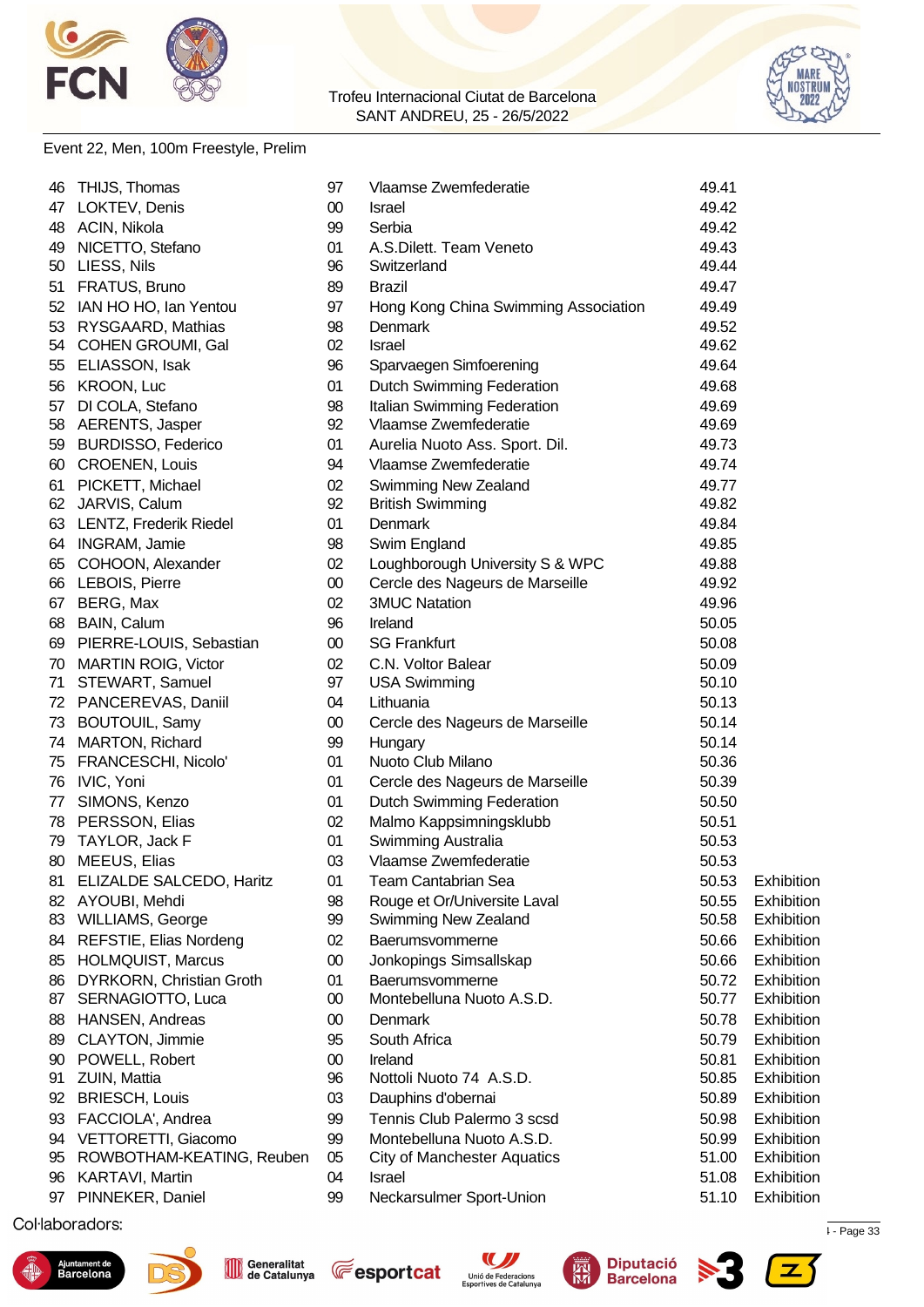



#### Event 22, Men, 100m Freestyle, Prelim

|     | 98 MOE, Simon                      | 01     | Baerumsvommerne                     | 51.12   | Exhibition        |
|-----|------------------------------------|--------|-------------------------------------|---------|-------------------|
|     | 99 HASSLING, Emil                  | $00\,$ | Landskrona Simsaellskap             | 51.15   | Exhibition        |
|     | 100 BELANGER, Samuel               | 97     | Rouge et Or/Universite Laval        | 51.30   | <b>Exhibition</b> |
| 101 | SELIN, Artem                       | 02     | SC Wiesbaden 1911                   | 51.30   | Exhibition        |
|     | 102 OEVERGAARD, Gard               | 96     | Baerumsvommerne                     | 51.31   | Exhibition        |
|     | 103 SUTTON, Diarmiud               | 02     | <b>National Centre Limerick</b>     | 51.33   | Exhibition        |
|     | 104 GALLINA, Giovanni              | 03     | Montebelluna Nuoto A.S.D.           | 51.36   | Exhibition        |
|     | 105 HERNANDEZ TROYA, Gerard        | 03     | C.N. Sant Andreu                    | 51.39   | Exhibition        |
|     | 106 FALK, Erik                     | 03     | Stockholmspolisens IF Simfoerening  | 51.47   | Exhibition        |
|     | 107 STRUIJF, Kingue                | 94     | SC Wiesbaden 1911                   | 51.51   | Exhibition        |
|     | 108 DELL, Zachary W                | 01     | Swimming New Zealand                | 51.51   | Exhibition        |
|     | 109 WEAVER, Liam                   | 03     | Cascade Swim Club                   | 51.52   | Exhibition        |
|     | 110 MACHUCA PEREZ-HIGUERAS, Aito03 |        | Spain                               | 51.66   | Exhibition        |
| 111 | JEDBRATT, Felix                    | 03     | Team West                           | 51.69   | Exhibition        |
|     | 112 LITTLEJOHN, Ben J              | 02     | St Paul's Swimming Club             | 51.70   | Exhibition        |
|     | 113 FRANCHINI, Laurent             | 00     | <b>Carros Natation</b>              | 51.71   | Exhibition        |
|     | 114 MOELLER, Frederik              | 02     | Denmark                             | 51.75   | Exhibition        |
|     | 115 KERTES, Daniel                 | 99     | Helsingborg Simsaellskap            | 51.76   | <b>Exhibition</b> |
|     | 116 PARRY, Joshua J                | 03     | South Africa                        | 51.77   | Exhibition        |
|     | 117 SAMON ROS, Arnau               | 01     | C.E.N. Cabrera De Mar               | 51.82   | Exhibition        |
|     | 118 COLOMER JIMENEZ, Arnau         | 03     | C.N. Granollers                     | 51.87   | Exhibition        |
|     | 119 FRANTA, Tomas                  | 98     | <b>Czech National Swimming Team</b> | 52.00   | Exhibition        |
|     | 120 MIRET SALA, Roger              | $00\,$ | C.N. Lleida                         | 52.01   | Exhibition        |
|     | 121 LOMERO ARENAS, Tomas           | 01     | C.N. Lleida                         | 52.02   | Exhibition        |
|     | 122 LOMERO ARENAS, Bernat          | 97     | C.N. Lleida                         | 52.07   | Exhibition        |
|     | 123 JULIA TOUS, Ferran             | 00     | C.N. Sabadell                       | 52.23   | Exhibition        |
|     | 124 MORAD, Khaled                  | 99     | Neckarsulmer Sport-Union            | 52.28   | Exhibition        |
|     | 125 CIROVIC, Filip                 | 04     | Plavalni klub Ribnica               | 52.34   | Exhibition        |
|     | 126 FERRET COLOMER, Pol            | 04     | C.N. Vilafranca                     | 52.39   | Exhibition        |
|     | 127 FLORENCIO FERNANDEZ, lan       | 05     | C.N. Esplugues                      | 52.41   | Exhibition        |
|     | 128 RUIZ DE CANAS, Alvaro          | 02     | C.N. Olot                           | 52.56   | Exhibition        |
|     | 129 VERDEJO EDO, Alex              | 02     | C.N. Sant Boi                       | 52.80   | Exhibition        |
|     | 130 YEGRES COTTIN, Andres          | 02     | C.N. Barcelona                      | 52.92   | Exhibition        |
|     | 131 SIRE FIGUERAS, Ferran          | 01     | C.N. Terrassa                       | 52.95   | Exhibition        |
|     | 132 BOUCHER, Charles-Antoine       | 02     | Universite de Sherbrooke Vert et Or | 52.97   | Exhibition        |
|     | 133 MATARO LLOBET, Albert          | 99     | C.N. Terrassa                       | 52.98   | Exhibition        |
|     | 134 LAFLEUR, Maxime                | 02     | Universite de Sherbrooke Vert et Or | 54.29   | Exhibition        |
|     | 135 BASTIEN, Thibault              | 01     | Ligue Bourgogne Franche-Comte       | 54.56   | Exhibition        |
|     | 136 MAJCEN, Taj                    | 07     | Sportno drustvo Delfin Ljubljana    | 56.75   | Exhibition        |
| 137 | MAEKINEN, Kalle                    | 02     | <b>Team Finland</b>                 | 1:03.33 | Exhibition        |













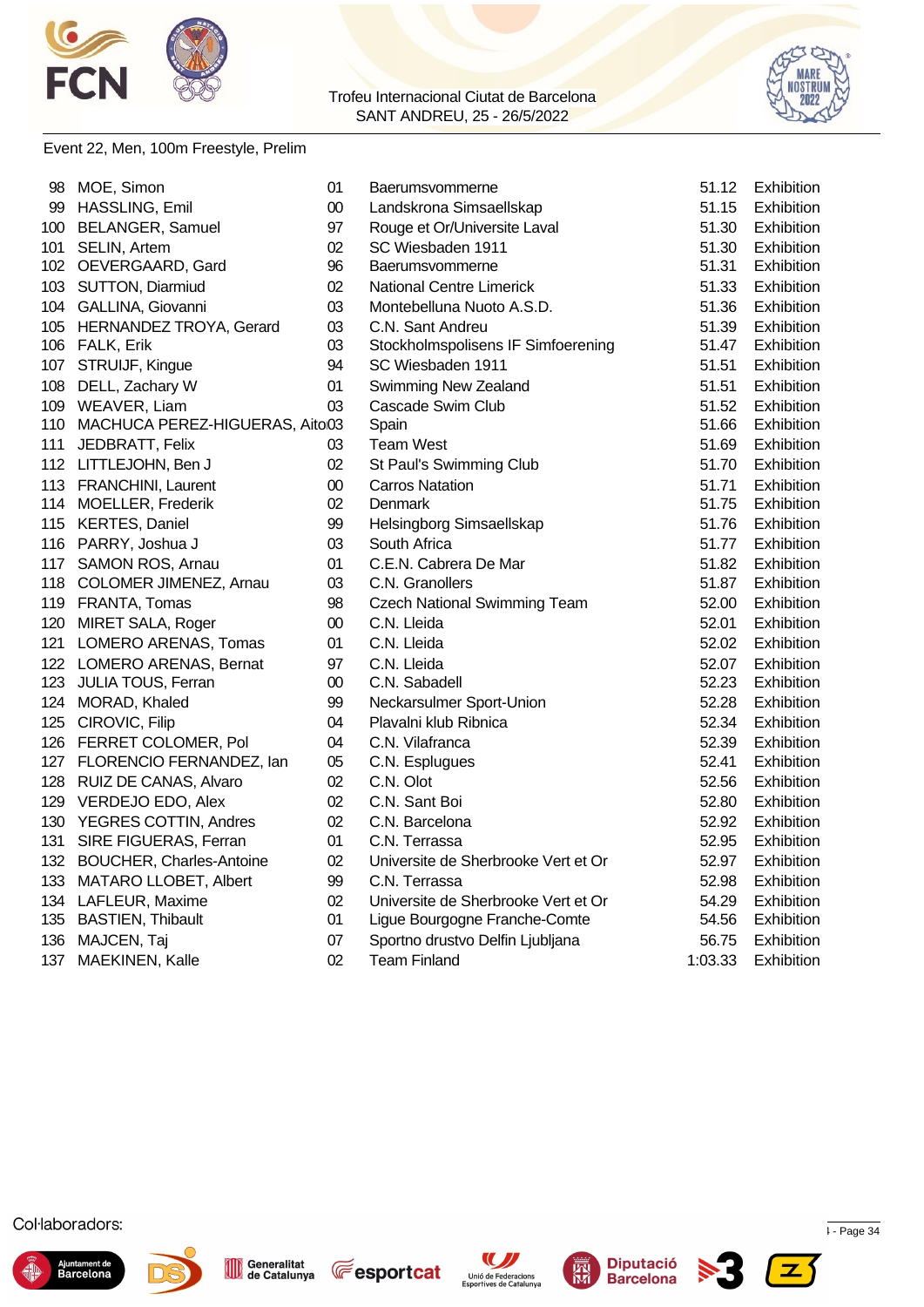



#### Event 23 Channels Communication Communication Communication Communication Communication Communication Communication Communication Communication Communication Communication Communication Communication Communication Communic

| 26/05/2022       |       |                   |     |                  | <b>Entry list Prelim</b> |
|------------------|-------|-------------------|-----|------------------|--------------------------|
| World Records    | 57.45 | MCKEOWN, Kaylee   | AUS | Adelaide (AUS)   | 13/06/2021               |
| European Records | 58.08 | DAWSON, Kathleen  | GBR | Budapest (HUN)   | 23/05/2021               |
| Marenostrum      | 58.77 | BAKER, Kathleen S | USA | <b>BARCELONA</b> | 13/06/2018               |
| <b>TICB</b>      | 58.77 | BAKER, Kathleen S | USA | <b>BARCELONA</b> | 13/06/2018               |

YB Temps 50E

Entry time conversion: ESP:Conversion Spanish Rules

| 1            | MASSE, Kylie               | 96     | <b>Toronto Swim Club</b>                  | 57.70   |
|--------------|----------------------------|--------|-------------------------------------------|---------|
| $\mathbf{2}$ | PANZIERA, Margherita       | 95     | Italian Swimming Federation               | 59.01   |
| 3            | <b>MACNEIL, Margaret</b>   | $00\,$ | London Aquatic Club                       | 59.45   |
| 4            | DE WAARD, Maaike           | 96     | <b>Dutch Swimming Federation</b>          | 59.62   |
| 5            | WILM, Ingrid               | 98     | Cascade Swim Club                         | 59.75   |
| 6            | HANSSON, Louise            | 96     | Helsingborg Simsaellskap                  | 59.83   |
| 7            | PIGREE, Analia             | 01     | Centre National d'entrainement Font-Romeu | 59.88   |
| 8            | MCMILLAN, Ashley           | 04     | Greater Ottawa Kingfish Swim Club         | 1:00.00 |
| 9            | KUBOVA (BAUMRTOVA), Simona | 91     | <b>Czech National Swimming Team</b>       | 1:00.03 |
| 10           | JALLOW, Mimosa             | 94     | <b>Team Finland</b>                       | 1:00.06 |
| 11           | HARVEY, Mary-Sophie        | 99     | Club Aquatique Montreal                   | 1:00.16 |
| 12           | RATHWELL, Regan            | 04     | Greater Ottawa Kingfish Swim Club         | 1:00.16 |
|              | 13 HILL, Danielle          | 99     | Ireland                                   | 1:00.18 |
|              | 14 SCALIA, Silvia          | 95     | Italian Swimming Federation               | 1:00.29 |
| 15           | KOST, Nina                 | 95     | Switzerland                               | 1:00.35 |
| 16           | AVRAMOVA, Ekaterina        | 91     | <b>Turkey</b>                             | 1:00.48 |
| 17           | ZAMORANO SANZ, Africa      | 98     | C.N. Sant Andreu                          | 1:00.79 |
| 18           | ROSVALL, Hanna             | $00\,$ | Helsingborg Simsaellskap                  | 1:00.81 |
| 19           | COX, Lauren                | 01     | Swim England                              | 1:00.84 |
| 20           | WILSON, Alicia             | $00\,$ | Swim England                              | 1:01.06 |
| 21           | REBELO, Camila Rodrigues   | 03     | Portugal                                  | 1:01.10 |
| 22           | DE BORDONS GARCIA, Paloma  | 96     | Federacion Andaluza Natacion              | 1:01.10 |
| 23           | BRAY, Olivia               | 01     | University of Texas                       | 1:01.27 |
| 24           | OUWEHAND, Vanessa          | 99     | Swimming New Zealand                      | 1:01.35 |
| 25           | ALMEIDA, Nathalia          | 96     | Unisanta                                  | 1:01.50 |
| 26           | <b>BARZELAY, Aviv</b>      | 02     | Israel                                    | 1:01.55 |
| 27           | VANOTTERDIJK, Roos         | 05     | Vlaamse Zwemfederatie                     | 1:01.59 |
| 28           | GRABOWSKI, Lena            | 02     | Austria                                   | 1:01.80 |
| 29           | SOERENSEN, Karoline        | 02     | Denmark                                   | 1:01.81 |
| 30           | CENCI, Martina             | 02     | Aurelia Nuoto Ass. Sport. Dil.            | 1:01.90 |
| 31           | HINDLEY, Isabella          | 96     | Swim England                              | 1:02.02 |
| 32           | ESPINOSA PATILLA, Claudia  | 03     | C.N. Sant Andreu                          | 1:02.08 |
| 33           | PRADELL CARRASCO, Mireia   | 95     | C.N. Barcelona                            | 1:02.09 |
| 34           | MENSING, Jenny             | 86     | SC Wiesbaden 1911                         | 1:02.13 |
| 35           | NEL, Olivia                | 02     | South Africa                              | 1:02.41 |
| 36           | PODEVIN, Anais             | 97     | <b>Stade Clermontois Natation</b>         | 1:02.47 |
| 37           | RAMATELLI, Giulia          | $00\,$ | Aurelia Nuoto Ass. Sport. Dil.            | 1:02.48 |
| 38           | MCINTOSH, Summer           | 06     | Etobicoke Swim Club                       | 1:02.51 |
| 39           | GODWIN, Emma               | 97     | Swimming New Zealand                      | 1:02.51 |
| 40           | VERDONCK, Fleur            | 06     | Vlaamse Zwemfederatie                     | 1:02.57 |
| 41           | UPANNE, Lotta              | 98     | <b>Team Finland</b>                       | 1:02.64 |
| 42           | GODDEN, Maria              | 02     | <b>National Centre Limerick</b>           | 1:02.83 |
| 43           | OHASHI, Yui                | 95     | Japan Swimming Federation                 | 1:02.85 |
| 44           | BORER, Fanny               | 96     | Switzerland                               | 1:02.90 |
| 45           | THORMALM, Alma             | 96     | Jonkopings Simsallskap                    | 1:03.17 |
|              |                            |        |                                           |         |

 $\mu$  . Page 35  $\mu$  . Page 35  $\mu$  . The cataluna 12/05/2022 12:34  $\mu$  . Page 35  $\mu$  . Page 35











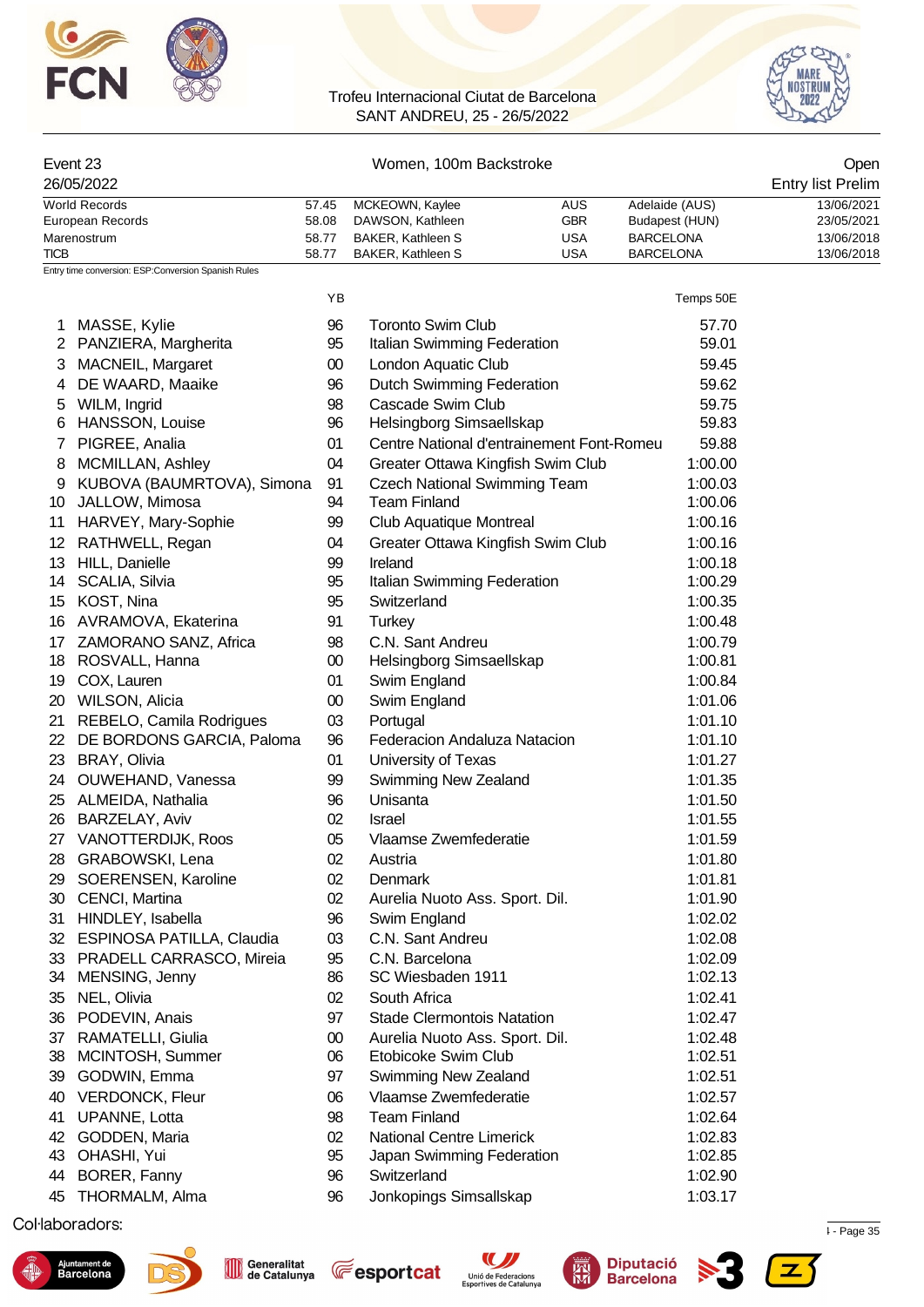



#### Event 23, Women, 100m Backstroke, Prelim

| 46 | SECO GARCIA, Carla            | 00     | C.N. Sabadell                             | 1:03.25 |
|----|-------------------------------|--------|-------------------------------------------|---------|
| 47 | SUZUKI GUADALUPE, Aika        | 03     | R.C. Mediterraneo                         | 1:03.30 |
| 48 | MARKOVIC, Jana                | 04     | Dubocica                                  | 1:03.32 |
| 49 | DECAESSTECKER, Elise          | 04     | Vlaamse Zwemfederatie                     | 1:03.34 |
| 50 | MUNOZ MONFORT, Ana            | 98     | E.M. El Olivar                            | 1:03.36 |
| 51 | DRAKOPOULOS, Milla A          | 06     | South Africa                              | 1:03.76 |
| 52 | OEBERG, Elise                 | 02     | Njurunda Simsaellskap                     | 1:03.77 |
| 53 | TISSANDIE, Camille            | 04     | Centre National d'entrainement Font-Romeu | 1:03.90 |
| 54 | FORSS, Trine                  | 03     | Jonkopings Simsallskap                    | 1:04.03 |
| 55 | SENATORE, Giada               | 06     | Asd Nuovo Nuoto Bologna                   | 1:04.17 |
| 56 | MACDOUGALD, Jena              | 02     | University College Dublin                 | 1:04.22 |
| 57 | <b>TORREJON GASCON, Xenia</b> | 06     | C.N. Caldes                               | 1:04.41 |
| 58 | CERMELLI, Carolina            | 01     | Equipo Beldagans Plus                     | 1:04.51 |
| 59 | FERRER MARTINEZ, Aneu         | 03     | C.E. Mediterrani                          | 1:04.52 |
| 60 | <b>JUNEVIK, Sara</b>          | $00\,$ | Falu Simsaellskap                         | 1:04.57 |
| 61 | <b>HEGMEGI, Annie</b>         | 03     | Jonkopings Simsallskap                    | 1:04.90 |
|    | 62 VANHAUWAERT, Lotte         | 04     | Vlaamse Zwemfederatie                     | 1:04.93 |
| 63 | MARCHESE, Giada               | 02     | Tennis Club Palermo 3 scsd                | 1:05.32 |
| 64 | GIELE, Tessa                  | 02     | Dutch Swimming Federation                 | 1:05.56 |
| 65 | <b>ESTRAGUE BERNE, Abril</b>  | 06     | C.N. Calella                              | 1:05.73 |
| 66 | LOWE, Rebecca                 | 02     | University College Dublin                 | 1:06.07 |
| 67 | ESTELA JORDA, Laura           | 05     | C.N. Banyoles                             | 1:06.20 |
| 68 | PICARD, Lorine                | 02     | Ligue Bourgogne Franche-Comte             | 1:06.40 |
| 69 | NAVARRO GRACIA, Claudia       | 05     | E.M. El Olivar                            | 1:06.89 |
| 70 | RODA BERNAL, Sandra           | 06     | C.N. Sant Andreu                          | 1:07.48 |
| 71 | LINDAUER, Emma                | 03     | <b>Erstein Aquatic Club</b>               | 1:07.57 |

# Event 24 Open<br>
Men, 100m Breaststroke Channel Company of Channel Channel Channel Channel Channel Channel Channel Channel Channel Channel Channel Channel Channel Channel Channel Channel Channel Channel Channel Channel Chann

| 26/05/2022       |       |             |     |                  | <b>Entry list Prelim</b> |  |  |
|------------------|-------|-------------|-----|------------------|--------------------------|--|--|
| World Records    | 56.88 | PEATY, Adam | GBR | Gwangiu (KOR)    | 21/07/2019               |  |  |
| European Records | 56.88 | PEATY, Adam | GBR | Gwangiu (KOR)    | 21/07/2019               |  |  |
| Marenostrum      | 58.15 | PEATY, Adam | GBR | <b>BARCELONA</b> | 15/06/2019               |  |  |
| <b>TICB</b>      | 58.15 | PEATY, Adam | GBR | <b>BARCELONA</b> | 15/06/2019               |  |  |

Entry time conversion: ESP:Conversion Spanish Rules

|    |                               | ΥB |                                      | Temps 50E |
|----|-------------------------------|----|--------------------------------------|-----------|
|    | PEATY, Adam                   | 94 | <b>British Swimming</b>              | 57.37     |
|    | 2 KAMMINGA, Arno              | 95 | <b>Dutch Swimming Federation</b>     | 57.80     |
| 3  | ANDREW, Michael C             | 99 | <b>MA Swim Academy</b>               | 58.14     |
|    | <b>MARTINENGHI, Nicolo'</b>   | 99 | Italian Swimming Federation          | 58.28     |
| 5  | WILBY, James                  | 93 | <b>British Swimming</b>              | 58.58     |
| 6. | PINZUTI, Alessandro           | 99 | Centro Sportivo Esercito             | 59.20     |
|    | MATZERATH, Lucas              | 00 | <b>SG Frankfurt</b>                  | 59.31     |
| 8  | MURA, Ryuya                   | 96 | Japan Swimming Federation            | 59.40     |
| 9  | HANAGURUMA, Yu                | 00 | Japan Swimming Federation            | 59.72     |
| 10 | GREENE, Darragh               | 95 | Ireland                              | 59.76     |
| 11 | FRANCA DA SILVA, Felipe Alves | 87 | <b>Brazilian Swimming Federation</b> | 59.88     |
|    | 12 CORBY, Eoin                | 02 | Ireland                              | 59.99     |
| 13 | GOMES JUNIOR, Joao            | 86 | <b>Brazilian Swimming Federation</b> | 1:00.01   |
| 14 | <b>BUTLER, Gregory</b>        | 00 | <b>British Swimming</b>              | 1:00.04   |
| 15 | <b>BAYER, Valentin</b>        | 99 | Austria                              | 1:00.14   |
|    | 16 DESPLANCHES, Jeremy        | 94 | Switzerland                          | 1:00.29   |

### $\mu$  . Page 36  $\mu$  . Page 36  $\mu$  and  $\mu$  and  $\mu$  and  $\mu$  and  $\mu$  and  $\mu$  is  $\mu$  and  $\mu$  and  $\mu$  and  $\mu$  and  $\mu$  and  $\mu$  and  $\mu$  and  $\mu$  and  $\mu$  and  $\mu$  and  $\mu$  and  $\mu$  and  $\mu$  and  $\mu$  and  $\mu$  and  $\mu$











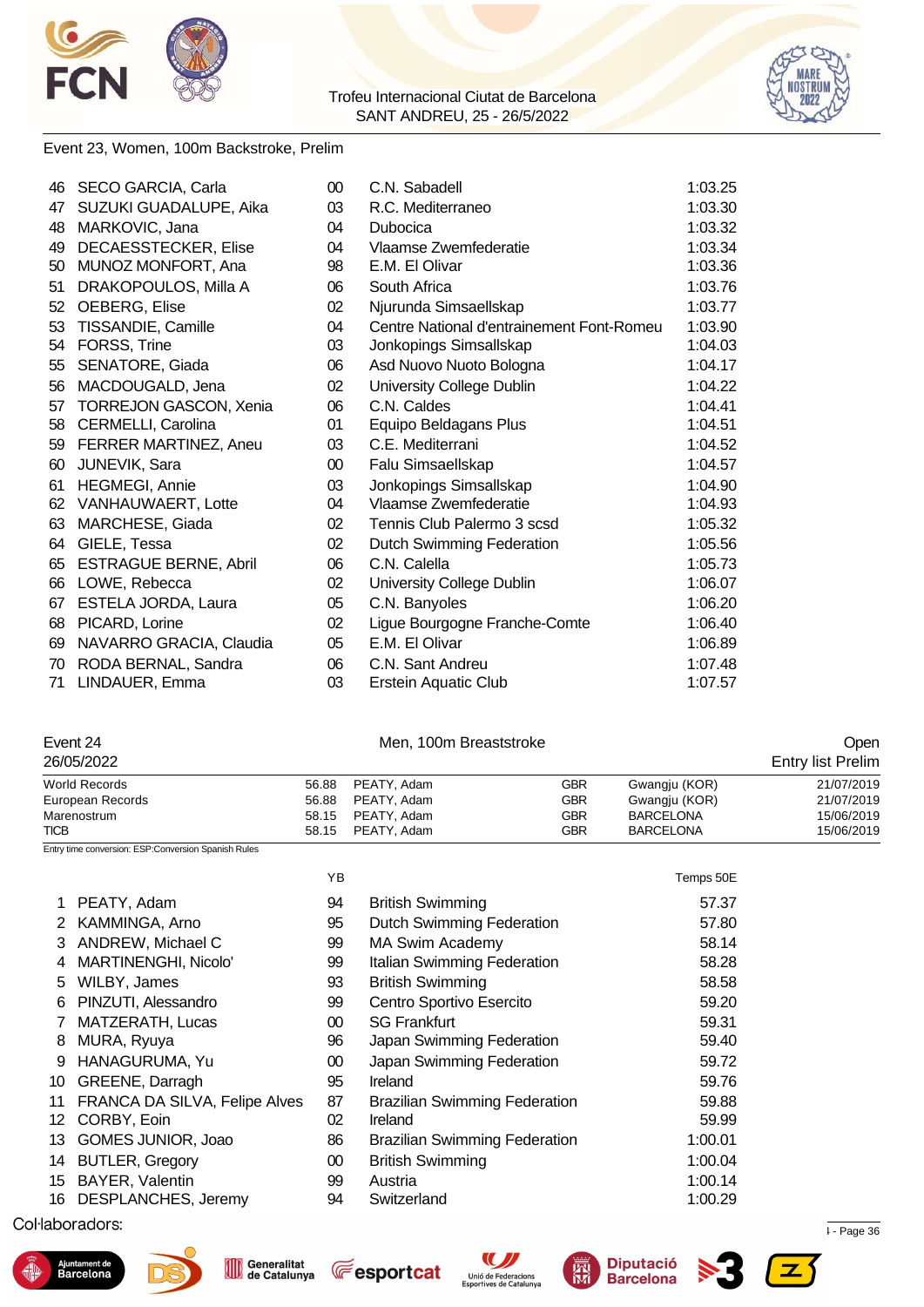



#### Event 24, Men, 100m Breaststroke, Prelim

| 17 | ROTHBAUER, Christopher        | 98     | Austria                                                               | 1:00.36 |
|----|-------------------------------|--------|-----------------------------------------------------------------------|---------|
| 18 | PUMPUTIS, Caio Rodrigues      | 99     | <b>Brazilian Swimming Federation</b>                                  | 1:00.76 |
| 19 | DERGOUSOFF, James             | 96     | Rouge et Or/Universite Laval                                          | 1:00.88 |
| 20 | PITSHUGIN, Kristian           | 01     | Israel                                                                | 1:00.92 |
| 21 | CRAWFORD, Brenden G           | 96     | South Africa                                                          | 1:01.00 |
| 22 | PILGER, Max                   | 96     | <b>SG Essen</b>                                                       | 1:01.06 |
| 23 | WILLIM, Yannis                | 99     | <b>SSG Leipzig</b>                                                    | 1:01.67 |
| 24 | CHRAPAVY, Filip               | 99     | <b>Czech National Swimming Team</b>                                   | 1:01.80 |
| 25 | ZABOJNIK, Matej               | $00\,$ | <b>Czech National Swimming Team</b>                                   | 1:01.84 |
| 26 | BOVEY, Jolann                 | 96     | Baerumsvommerne                                                       | 1:01.91 |
| 27 | BENITEZ HERNANDEZ, David      | 98     | C.N. Terrassa                                                         | 1:02.00 |
| 28 | VALOUR, Julien                | 01     | Cercle des Nageurs de Marseille                                       | 1:02.01 |
| 29 |                               |        | ADAM JOHN CHILLINGWO CHILLIN97VOFHong Kong China Swimming Association | 1:02.04 |
| 30 | STEVENS, Peter John           | 95     | Slovenia                                                              | 1:02.12 |
| 31 | NETRH, Vojtech                | 02     | Czech Team                                                            | 1:02.28 |
| 32 | SELVARAJ PREMA, Likith        | 98     | Swimming Federation of India                                          | 1:02.34 |
|    | 33 ZIVANOVIC, Uros            | 05     | Dubocica                                                              | 1:02.40 |
| 34 | <b>VERGNES, Lucien</b>        | 04     | Centre National d'entrainement Font-Romeu                             | 1:02.47 |
| 35 | GILBERT, Joshua               | 01     | <b>Evolution Aquatics Tauranga</b>                                    | 1:02.59 |
| 36 | VAVRIN, Simon                 | 04     | Czech Team                                                            | 1:02.66 |
| 37 | MATATKO, Vojtech              | 01     | Czech Team                                                            | 1:02.72 |
| 38 | GAGNE, Benjamin               | 04     | Universite de Sherbrooke Vert et Or                                   | 1:02.72 |
| 39 | STEWART, Samuel               | 97     | <b>USA Swimming</b>                                                   | 1:02.75 |
| 40 | DE SCHRYVER, Noah             | 01     | Vlaamse Zwemfederatie                                                 | 1:02.94 |
| 41 | DELBOIS, Jeremie              | 01     | Cercle des Nageurs de Marseille                                       | 1:02.97 |
| 42 | PALMER, Lawrence              | 92     | Putteridge Rec.Centre SC                                              | 1:02.98 |
| 43 | FEENAN, Andrew                | 01     | <b>National Centre Limerick</b>                                       | 1:02.99 |
| 44 | MARTINEZ MARESMA, Pol         | 04     | C.N. Mataro                                                           | 1:03.10 |
| 45 | KNOX, Finlay                  | 01     | Scarborough Swim Club                                                 | 1:03.29 |
|    | 46 PELEGRINA CUEN, Patrick    | 01     | C.N. Lleida                                                           | 1:03.33 |
| 47 | <b>BOJICIC, Jovan</b>         | 97     | 11. April                                                             | 1:03.71 |
|    | 48 ANDERSSON, Tom             | 98     | Linkoepings Allmaenna SS                                              | 1:03.96 |
| 49 | PRIETO MONTENEGRO, Iker       | 04     | C.N. Barcelona                                                        | 1:04.08 |
| 50 | DE PABLO SANCHEZ, Victor      | 01     | C.N. Terrassa                                                         | 1:04.19 |
| 51 | <b>MATHISEN, August</b>       | 01     | Helsingborg Simsaellskap                                              | 1:04.37 |
| 52 | <b>RODELAS FARRE, Eric</b>    | 03     | C.N. Terrassa                                                         | 1:04.53 |
|    | 53 KERTES, Daniel             | 99     | Helsingborg Simsaellskap                                              | 1:04.60 |
|    | 54 BAYER, Moritz              | 02     | Austria                                                               | 1:04.82 |
|    | 55 ANSON BARRIENTOS, Pere     | 04     | C.N. Figueres                                                         | 1:04.88 |
| 56 | REED, Lachlan James           | 05     | C.N. Banyoles                                                         | 1:05.13 |
| 57 | OLSSON, Elliot                | 99     | <b>Team West</b>                                                      | 1:05.28 |
| 58 | DE MENEGHI, Filippo           | 02     | Montebelluna Nuoto A.S.D.                                             | 1:05.30 |
| 59 | LITTEN, Eli J                 | 01     | Pukekohe Swimming Club                                                | 1:05.57 |
| 60 | VILLA RODRIGUEZ, Pau          | 04     | C.N. Sant Andreu                                                      | 1:05.58 |
| 61 | COTE-TESSIER, Matis           | 01     | Universite de Sherbrooke Vert et Or                                   | 1:05.59 |
|    | 62 VIVAS SAKUTA, Jordi        | 05     | C.N. Vilafranca                                                       | 1:05.88 |
| 63 | <b>ARMENGOL TRIVES, Genis</b> | 02     | C.E. Mediterrani                                                      | 1:06.08 |
| 64 | <b>HELMS, Blair L</b>         | 02     | North Shore Swimming Club                                             | 1:06.10 |
| 65 | CADEVALL MICOLAU, Jan         | 04     | C.N. Sant Andreu                                                      | 1:06.29 |
| 66 | DAVIS, Liam                   | $00\,$ | Zimbabwe                                                              | 1:06.31 |
| 67 | NYBLOM, Niklas                | 99     | <b>Taeby Sim</b>                                                      | 1:07.14 |
| 68 | GARGULAK, Alois               | 02     | <b>Erstein Aquatic Club</b>                                           | 1:07.32 |
|    |                               |        |                                                                       |         |

 $\mu$  . Page 37.42967 Registered to  $\mu$  . Page 37.42967 Registered to  $\mu$  . Page 37.4  $\mu$ 











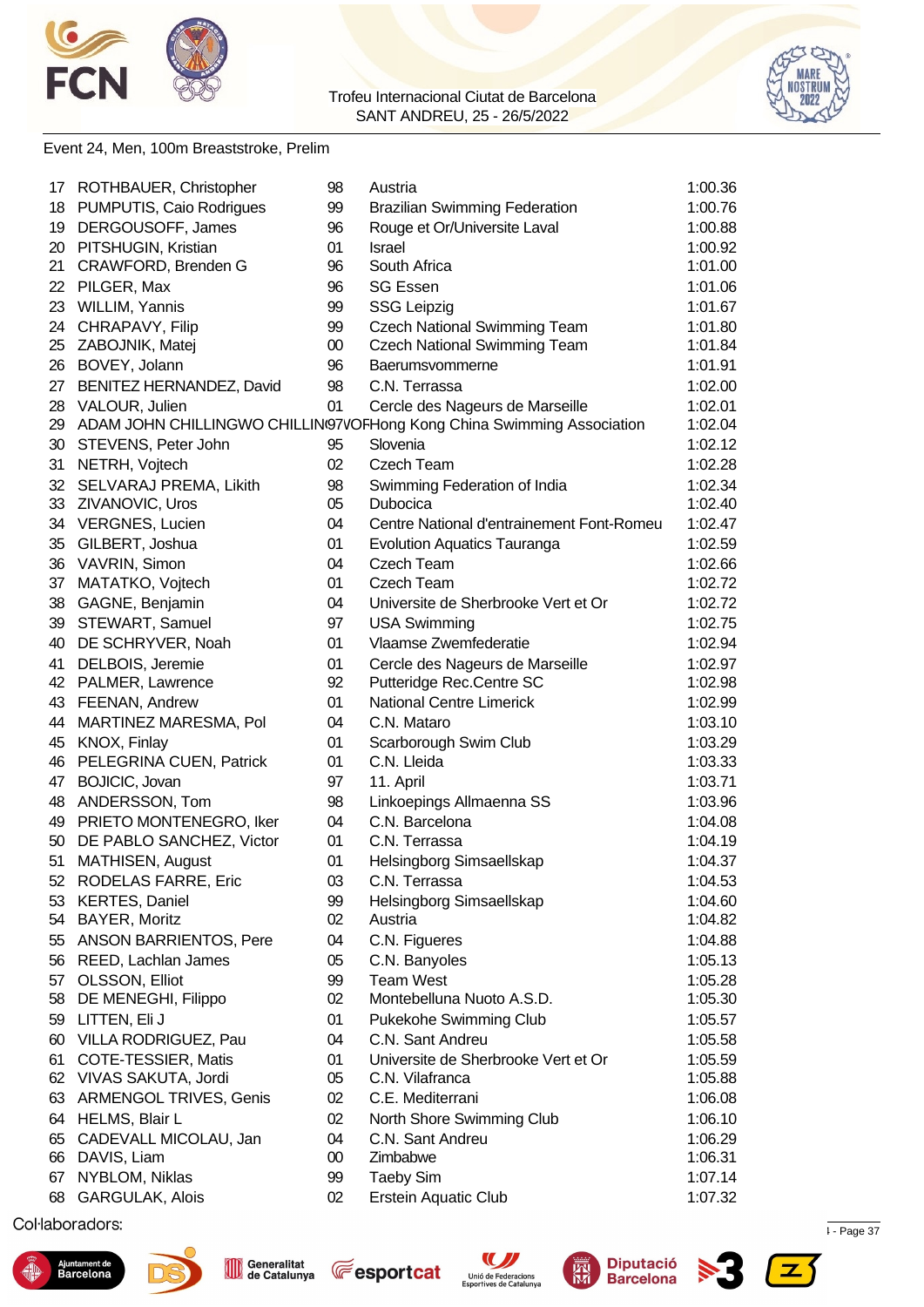



#### Event 25 Women, 50m Freestyle Open 26/05/2022 Entry list Prelim World Records 23.67 SJOESTROEM, Sarah SWE Budapest (HUN) 29/07/2017 European Records 23.67 SJOESTROEM, Sarah SWE Budapest (HUN) 29/07/2017 Marenostrum 13/06/2013<br>
23.85 SJOESTROEM, Sarah 13/06/2013<br>
23.96 SJOESTROEM, Sarah 13/06/2017 BARCELONA 13/06/2017 SJOESTROEM, Sarah

Entry time conversion: ESP:Conversion Spanish Rules

|                 |                                    | ΥB     |                                      | Temps 50E |
|-----------------|------------------------------------|--------|--------------------------------------|-----------|
|                 | 1 HENIQUE, Melanie                 | 92     | Cercle des Nageurs de Marseille      | 24.34     |
|                 | 2 HOPKIN, Anna                     | 96     | <b>British Swimming</b>              | 24.51     |
|                 | 3 WATTEL, Marie                    | 97     | Cercle des Nageurs de Marseille      | 24.54     |
| 4               | HAUGHEY, Siobhan                   | 97     | Hong Kong China Swimming Association | 24.59     |
| 5               | VAN ROON, Valerie                  | 98     | <b>Dutch Swimming Federation</b>     | 24.63     |
|                 | 6 CHELIUS, Emma                    | 96     | South Africa                         | 24.64     |
| 7               | MUNOZ DEL CAMPO, Lidon             | 95     | C.N. Sant Andreu                     | 24.65     |
| 8               | SANCHEZ, Kayla Noelle              | 01     | Ajax Swimming                        | 24.68     |
| 9               | JENSEN, Julie Kepp                 | $00\,$ | <b>Denmark</b>                       | 24.68     |
| 10              | <b>BUSCH, Kim</b>                  | 98     | <b>Dutch Swimming Federation</b>     | 24.70     |
| 11              | OMOTO, Rika                        | 97     | Japan Swimming Federation            | 24.75     |
| 12 <sup>°</sup> | <b>BONNET, Charlotte</b>           | 95     | <b>Olympic Nice Natation</b>         | 24.78     |
|                 | 13 GIELE, Tessa                    | 02     | <b>Dutch Swimming Federation</b>     | 24.96     |
|                 | 14 KLANCAR, Neza                   | $00\,$ | Slovenia                             | 24.96     |
|                 | 15 FERREIRA, Lorrane C             | 93     | <b>Brazilian Swimming Federation</b> | 25.04     |
|                 | 16 OSMAN, Farida H                 | 95     | <b>Egyptian Swimming Federation</b>  | 25.10     |
| 17 <sup>1</sup> | HINDLEY, Isabella                  | 96     | Swim England                         | 25.13     |
|                 | 18 TOURETSKI, Sasha                | 94     | Switzerland                          | 25.15     |
| 19              | STANISAVLJEVIC, Nina               | 04     | Dubocica                             | 25.16     |
| 20              | HILL, Danielle                     | 99     | Ireland                              | 25.19     |
| 21              | MACNEIL, Margaret                  | $00\,$ | London Aquatic Club                  | 25.21     |
|                 | 22 KOST, Nina                      | 95     | Switzerland                          | 25.29     |
| 23              | <b>GONZALEZ CRIVILLERS, Marta</b>  | 95     | C.N. Sant Andreu                     | 25.30     |
|                 | 24 GANGL, Nina                     | 03     | Austria                              | 25.31     |
| 25              | STEENBERGEN, Marrit                | $00\,$ | Dutch Swimming Federation            | 25.31     |
| 26              | <b>MEDEIROS, Etiene</b>            | 91     | SESI Sao Paulo                       | 25.42     |
| 27              | BRO, Signe                         | 99     | Denmark                              | 25.44     |
| 28              | MASSE, Kylie                       | 96     | <b>Toronto Swim Club</b>             | 25.49     |
| 29              | EBBESEN, Elisabeth Sabro           | 02     | Denmark                              | 25.51     |
| 30              | SAVARD, Katerine                   | 93     | Club Aquatique Montreal              | 25.52     |
| 31              | GOLOVATI, Daria                    | 05     | Israel                               | 25.56     |
| 32              | RIORDAN, Erin                      | 99     | <b>National Centre Dublin</b>        | 25.59     |
| 33              | LITTLEJOHN, Laura J                | 04     | Swimming New Zealand                 | 25.59     |
|                 | 34 BECKMANN, Emilie                | 97     | Denmark                              | 25.64     |
| 35              | MROZINSKI, Julia                   | $00\,$ | SC Wiesbaden 1911                    | 25.72     |
| 36              | CHENG, Camille Lily Mei            | 93     | Hong Kong China Swimming Association | 25.74     |
| 37              | SANTAMARIA LOSADA, Diana           | 05     | Federacion Andaluza Natacion         | 25.77     |
| 38              | <b>BRAATHEN, Kristine Bjellvag</b> | 00     | Baerumsvommerne                      | 25.78     |
| 39              | SPADONI, Marina K                  | 93     | <b>Club Seminole</b>                 | 25.80     |
| 40              | THORMALM, Alma                     | 96     | Jonkopings Simsallskap               | 25.80     |
| 41              | <b>GEMMELL, Erin M</b>             | 04     | Nation's Capital Swim Club           | 25.80     |
| 42              | VANOTTERDIJK, Roos                 | 05     | Vlaamse Zwemfederatie                | 25.80     |
| 43              | NEL, Olivia                        | 02     | South Africa                         | 25.80     |
| 44              | UGOLKOVA, Maria                    | 89     | Switzerland                          | 25.81     |
| 45              | URBANIAK, Anastasia                | $00\,$ | Ligue Bourgogne Franche-Comte        | 25.84     |
|                 |                                    |        |                                      |           |

 $\mu$  . Page 38  $\mu$  . Page 38  $\mu$  . Page 38  $\mu$  . Page 38  $\mu$  . Page 38  $\mu$  . Page 38  $\mu$  . Page 38









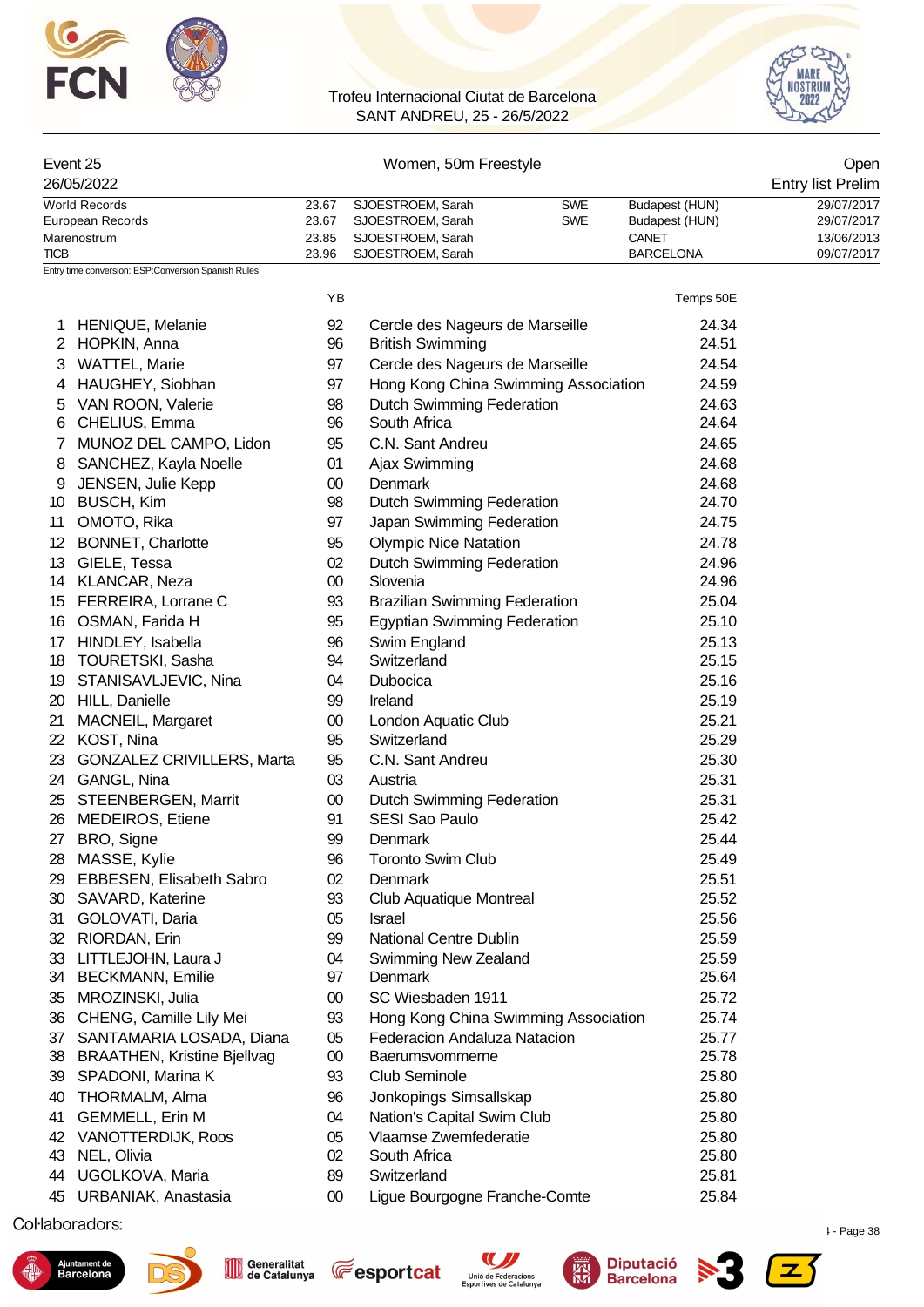



### Event 25, Women, 50m Freestyle, Prelim

|    | 46 KAN, Cheuk Tung Natalie | 02     | Hong Kong China Swimming Association | 25.87 |            |
|----|----------------------------|--------|--------------------------------------|-------|------------|
|    | 47 CROSBIE, Aimee S        | 04     | Swimming New Zealand                 | 25.87 |            |
|    | 48 MUZITO, Gloria          | 02     | Njurunda Simsaellskap                | 25.91 |            |
|    | 49 DALEY, Elan             | 05     | Markham Aquatic Club                 | 25.98 |            |
|    | 50 PASH, Kelly             | 01     | University of Texas                  | 26.00 |            |
|    | 51 BIAGIOLI, Paola         | 97     | Cs Carabinieri                       | 26.07 |            |
|    | 52 MASUDA, Aoi             | 96     | Japan Swimming Federation            | 26.07 |            |
|    | 53 VERRASZTO, Evelyn       | 89     | Hungary                              | 26.16 |            |
|    | 54 BISA NSUE, Petra        | 03     | <b>Team Cantabrian Sea</b>           | 26.23 |            |
|    | 55 VANHAUWAERT, Lotte      | 04     | Vlaamse Zwemfederatie                | 26.26 |            |
|    | 56 OSBORNE, Summer         | 05     | North Shore Swimming Club            | 26.27 |            |
|    | 57 BERGELI, Victoria       | 03     | Baerumsvommerne                      | 26.30 |            |
|    | 58 LUNDBLAD, Alicia        | 01     | Helsingborg Simsaellskap             | 26.30 |            |
|    | 59 SANDBERG, Mathilda      | 05     | <b>Taeby Sim</b>                     | 26.31 |            |
|    | 60 SUZUKI GUADALUPE, Aika  | 03     | R.C. Mediterraneo                    | 26.36 |            |
|    | 61 THORMALM, Klara         | 98     | Jonkopings Simsallskap               | 26.41 |            |
|    | 62 KALJEVIC, Mina          | 05     | 11. April                            | 26.42 |            |
|    | 63 MUNOZ DEL CAMPO, Ester  | 99     | C.N. Ferca-San Jose                  | 26.51 |            |
|    | 64 RATHWELL, Regan         | 04     | Greater Ottawa Kingfish Swim Club    | 26.52 |            |
|    | 65 CATTERSON, Victoria     | 01     | Ireland                              | 26.54 |            |
|    | 66 STICKLEN, Emma C        | 02     | University of Texas                  | 26.57 |            |
|    | 67 STEJSKAL, Cassandra     | $00\,$ | Universite de Sherbrooke Vert et Or  | 26.58 |            |
|    | 68 ORBAN, Kristina         | 04     | Malmo Kappsimningsklubb              | 26.60 |            |
|    | 69 EL BARODI, Imane        | 01     | Cn Melun Val De Seine                | 26.71 |            |
|    | 70 SENATORE, Giada         | 06     | Asd Nuovo Nuoto Bologna              | 26.77 |            |
|    | 71 HALDEN, Jenny           | $00\,$ | Baerumsvommerne                      | 26.77 |            |
|    | 72 IBANEZ HERNANDEZ, Nerea | 99     | C.N. Sabadell                        | 26.78 |            |
|    | 73 DECAESSTECKER, Elise    | 04     | Vlaamse Zwemfederatie                | 26.83 |            |
|    | 74 AMOR AGUADO, Laura      | 03     | C.N. Sant Andreu                     | 26.85 |            |
|    | 75 CARA, Axelle            | 97     | Rouge et Or/Universite Laval         | 26.86 |            |
|    | 76 STJERNHOLM, Liva        | 04     | Svoemmeklubben Triton Ballerup       | 26.87 |            |
|    | 77 LINDAUER, Emma          | 03     | <b>Erstein Aquatic Club</b>          | 26.94 |            |
|    | 78 FORSS, Trine            | 03     | Jonkopings Simsallskap               | 27.02 |            |
|    | 79 CERACCHI, Rachele       | 98     | Cs Carabinieri                       | 27.03 |            |
|    | 80 PODGER, Jessica         | 01     | Loughborough University S & WPC      | 27.04 |            |
|    | 81 KHOURY, Marie           | 01     | Lebanon                              | 27.05 | Exhibition |
|    | 82 MIZUGUCHI, Chiho        | 01     | Japan Swimming Federation            | 27.11 | Exhibition |
|    | 83 PICARD, Lorine          | 02     | Ligue Bourgogne Franche-Comte        | 27.12 | Exhibition |
|    | 84 LETOURNEAU, Anne-Gaelle | $00\,$ | Universite de Sherbrooke Vert et Or  | 27.18 | Exhibition |
|    | 85 KALJEVIC, Anja          | 05     | 11. April                            | 27.26 | Exhibition |
|    | 86 CORTES VILANOVA, Judith | 02     | C.N. Lleida                          | 27.26 | Exhibition |
|    | 87 KHATSAREVYCH, Valeriya  | 06     | <b>Team West</b>                     | 27.31 | Exhibition |
| 88 | MARCHESE, Giada            | 02     | Tennis Club Palermo 3 scsd           | 27.34 | Exhibition |
| 89 | CHIVA GARCIA, Julia        | 05     | C.E. Mediterrani                     | 27.37 | Exhibition |
| 90 | MORILLO LOPEZ, Esther      | 01     | C.E. Mediterrani                     | 27.38 | Exhibition |
| 91 | STENBERG, Matilda          | 01     | <b>Team West</b>                     | 27.50 | Exhibition |
|    | 92 GARMENDIA GASCA, Mar    | 06     | C.N. Banyoles                        | 27.63 | Exhibition |
|    | 93 LOWE, Rebecca           | 02     | <b>University College Dublin</b>     | 27.65 | Exhibition |
|    | 94 BERNARDEZ BAGES, Oriana | 08     | C.N. Calella                         | 27.80 | Exhibition |
|    | 95 CASSIVI-VERMETTE, Maeva | 01     | Universite de Sherbrooke Vert et Or  | 28.64 | Exhibition |
|    |                            |        |                                      |       |            |

 $\mu$  . Page 39  $\mu$  . Page 39  $\mu$  . The cataluna  $\mu$  is  $\mu$  and  $\mu$  is  $\mu$  and  $\mu$  is  $\mu$  -  $\mu$  and  $\mu$  is  $\mu$  is  $\mu$  is  $\mu$  is  $\mu$  is  $\mu$  is  $\mu$  is  $\mu$  is  $\mu$  is  $\mu$  is  $\mu$  is  $\mu$  is  $\mu$  is  $\mu$  is











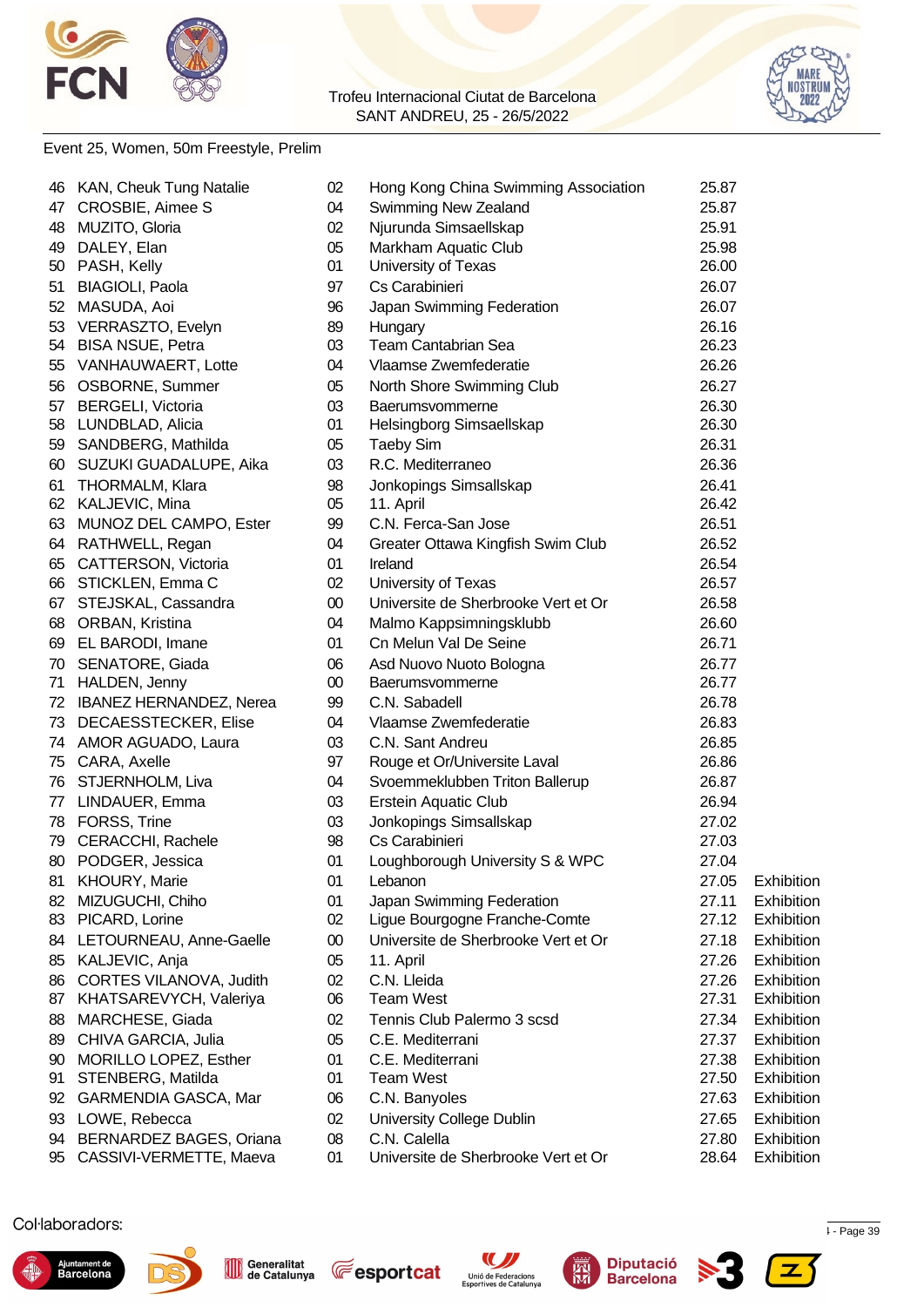



|      | Event 26                                                |                                          | Open                                                              |                          |                                                                |                                                      |
|------|---------------------------------------------------------|------------------------------------------|-------------------------------------------------------------------|--------------------------|----------------------------------------------------------------|------------------------------------------------------|
|      | 26/05/2022                                              |                                          | <b>Entry list Prelim</b>                                          |                          |                                                                |                                                      |
| TICB | <b>World Records</b><br>European Records<br>Marenostrum | 1:51.92<br>1:53.23<br>1.54.34<br>1:54.62 | PEIRSOL, Aaron<br>RYLOV, Evgeny<br>IRIE, Ryosuke<br>IRIE, Ryosuke | <b>USA</b><br><b>RUS</b> | Rome (ITA)<br>Kazan (RUS)<br><b>MONACO</b><br><b>BARCELONA</b> | 31/07/2009<br>08/04/2021<br>11/06/2007<br>03/07/2011 |
|      | Entry time conversion: ESP:Conversion Spanish Rules     |                                          |                                                                   |                          |                                                                |                                                      |
|      |                                                         | YB                                       |                                                                   |                          | Temps 50E                                                      |                                                      |
| 1    | <b>GREENBANK, Luke</b>                                  | 97                                       | <b>British Swimming</b>                                           |                          | 1:54.43                                                        |                                                      |
| 2    | TELEGDY, Adam                                           | 95                                       | Hungary                                                           |                          | 1:56.15                                                        |                                                      |
| 3    | RESTIVO, Matteo                                         | 94                                       | Cs Carabinieri                                                    |                          | 1:56.59                                                        |                                                      |
| 4    | COETZE, Pieter                                          | 04                                       | South Africa                                                      |                          | 1:56.91                                                        |                                                      |
| 5    | SANTOS, Francisco Rogerio                               | 98                                       | Portugal                                                          |                          | 1:57.06                                                        |                                                      |
| 6    | LAMBERTI, Michele                                       | $00\,$                                   | Italian Swimming Federation                                       |                          | 1:58.40                                                        |                                                      |
|      | FOLLOWS, Kane B                                         | 97                                       | Swimming New Zealand                                              |                          | 1:58.80                                                        |                                                      |
| 8    | MATHIEU, Geoffroy                                       | 23                                       | <b>Stade Clermontois Natation</b>                                 |                          | 1:58.96                                                        |                                                      |
| 9    | <b>BRUN, Christophe</b>                                 | 98                                       | <b>Cn Antibes</b>                                                 |                          | 1:59.10                                                        |                                                      |
| 10   | TOUMARKIN, Yakov Yan                                    | 92                                       | Israel                                                            |                          | 1:59.65                                                        |                                                      |
| 11   | GERCHIK, David                                          | 01                                       | <b>Israel</b>                                                     |                          | 1:59.74                                                        |                                                      |
|      | 12 SENICA PAVLETIC, Primoz                              | 01                                       | Slovenia                                                          |                          | 1:59.79                                                        |                                                      |
| 13   | MIRA ALBALADEJO, Diego                                  | 01                                       | C.N. Sabadell                                                     |                          | 1:59.81                                                        |                                                      |
|      | 14 LUDVIK, Tomas                                        | 99                                       | Czech Team                                                        |                          | 2:00.43                                                        |                                                      |
| 15   | <b>DESANGLES, Alexandre</b>                             | 04                                       | Centre National d'entrainement Font-Romeu                         |                          | 2:00.56                                                        |                                                      |
| 16.  | SANCHEZ CASTILLO, Pedro                                 | 03                                       | Spain                                                             |                          | 2:01.27                                                        |                                                      |
| 17   | MARAANA, Adam                                           | 03                                       | Israel                                                            |                          | 2:01.60                                                        |                                                      |
|      | 18 WILBY, Mason J                                       | 99                                       | Swim England                                                      |                          | 2:01.87                                                        |                                                      |
|      | 19 ALMEIDA, Brandonn                                    | 97                                       | Unisanta                                                          |                          | 2:01.88                                                        |                                                      |
|      | 20 HERNANDEZ GARCIA, Alberto                            | 03                                       | C.N. Sant Andreu                                                  |                          | 2:02.87                                                        |                                                      |
| 21   | <b>SANTOS MARTIN, Adrian</b>                            | 02                                       | C.N. Terrassa                                                     |                          | 2:03.38                                                        |                                                      |
| 22   | HILL, Toby                                              | 04                                       | <b>City of Manchester Aquatics</b>                                |                          | 2:03.40                                                        |                                                      |
| 23   | BROWN, Sam L                                            | 03                                       | Swimming New Zealand                                              |                          | 2:03.42                                                        |                                                      |
|      | 24 KLIMENT, Simon                                       | 01                                       | City of Sheffield Swim Squad                                      |                          | 2:03.51                                                        |                                                      |
|      | 25 COURVILLE FORTIN, Loic                               | 04                                       | <b>Club Aquatique Montreal</b>                                    |                          | 2:03.56                                                        |                                                      |
|      | 26 LARGERON, Pierre                                     | 05                                       | Centre National d'entrainement Font-Romeu                         |                          | 2:05.07                                                        |                                                      |
|      | 27 RAMIA VIVES, Guillem                                 | 02                                       | C.E. Mediterrani                                                  |                          | 2:05.19                                                        |                                                      |
| 28   | MORLEY, Cooper                                          | 03                                       | North Shore Swimming Club                                         |                          | 2:05.29                                                        |                                                      |
| 29   | <b>HOLMANN, Mathias Rike</b>                            | 04                                       | Baerumsvommerne                                                   |                          | 2:05.69                                                        |                                                      |
| 30   | JUDICKIJ, Michal                                        | 04                                       | Czech Team                                                        |                          | 2:06.25                                                        |                                                      |
| 31   | MOE, Simon                                              | 01                                       | Baerumsvommerne                                                   |                          | 2:06.72                                                        |                                                      |
| 32   | DUCKHAM, Michael P                                      | 02                                       | South Africa                                                      |                          | 2:07.42                                                        |                                                      |
| 33   | <b>CAROS ITURBIDE, Marc</b>                             | 03                                       | C.E. Mediterrani                                                  |                          | 2:10.37                                                        |                                                      |
|      | 34 HELDE, Kaspar                                        | 02                                       | Neckarsulmer Sport-Union                                          |                          | 2:11.50                                                        |                                                      |
|      | 35 STUDSGAARD, William                                  | 04                                       | Svoemmeklubben Triton Ballerup                                    |                          | 2:14.07                                                        |                                                      |













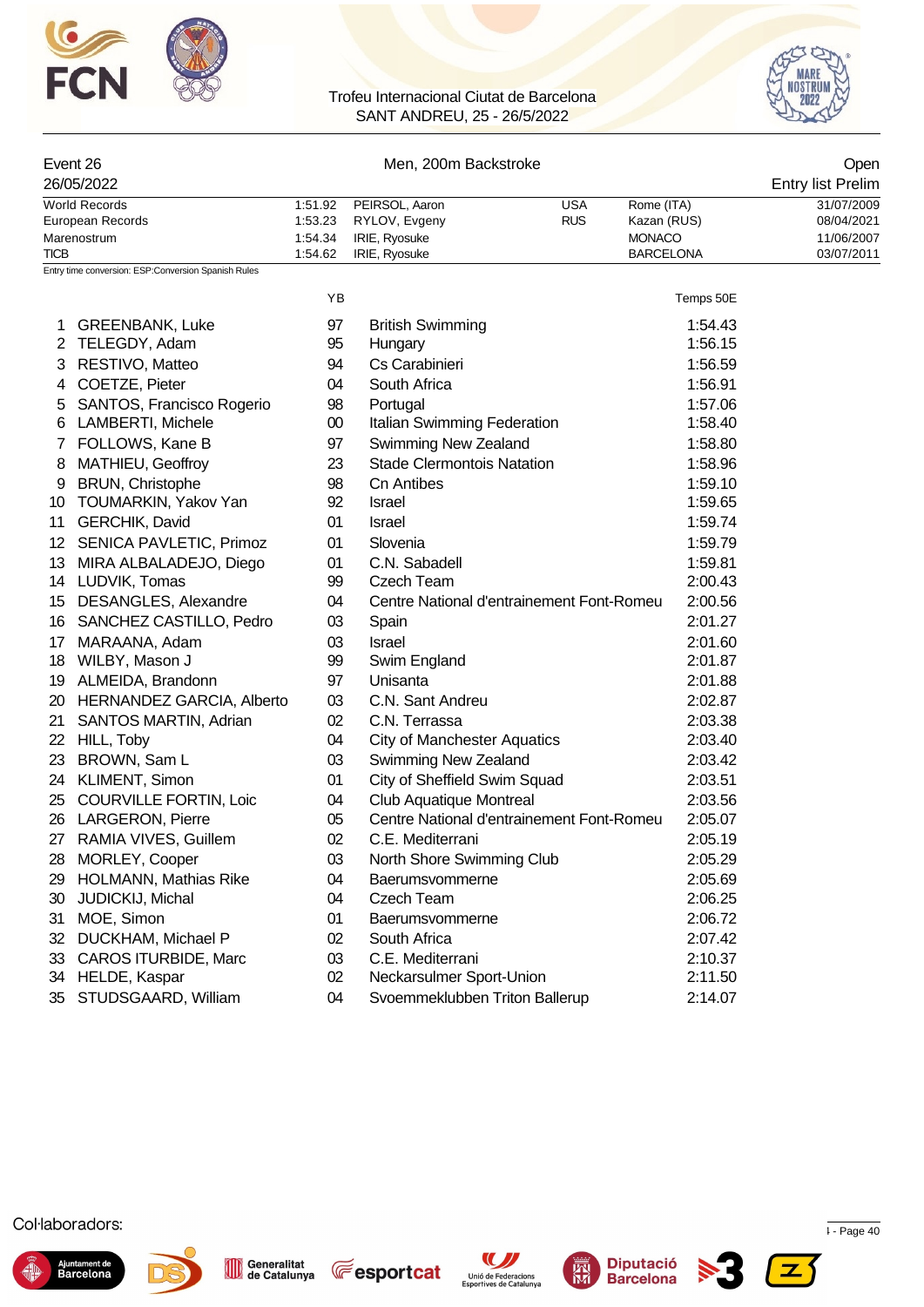



| Event 27         |         | Open                    |            |                  |            |  |  |
|------------------|---------|-------------------------|------------|------------------|------------|--|--|
| 26/05/2022       |         |                         |            |                  |            |  |  |
| World Records    | 2:18.95 | SCHOENMAKER, Tatjana R  | <b>RSA</b> | Tokyo (JPN)      | 30/07/2021 |  |  |
| European Records | 2:19.11 | PEDERSEN, Rikke Moeller | <b>DEN</b> | Barcelona        | 01/08/2013 |  |  |
| Marenostrum      | 2.19.67 | PEDERSEN, Rikke Moeller |            | CANET            | 11/06/2010 |  |  |
| <b>TICB</b>      | 2:19.83 | EFIMOVA, Yuliya         |            | <b>BARCELONA</b> | 09/07/2017 |  |  |

|                   |                                 | ΥB     |                                     | Temps 50E |
|-------------------|---------------------------------|--------|-------------------------------------|-----------|
| 1.                | RENSHAW, Molly                  | 96     | <b>British Swimming</b>             | 2:20.89   |
|                   | 2 PICKREM, Sydney               | 97     | <b>Toronto Swim Club</b>            | 2:22.90   |
| 3                 | VALL MONTERO, Jessica           | 88     | C.N. Sant Andreu                    | 2:23.25   |
|                   | 4 HANSSON, Sophie               | 98     | Helsingborg Simsaellskap            | 2:23.82   |
| 5                 | <b>GARCIA URZAINQUI, Marina</b> | 94     | C.N. Sabadell                       | 2:24.25   |
| 6                 | ELENDT, Anna                    | 01     | University of Texas                 | 2:24.63   |
|                   | 7 HORSKA, Kristyna              | 97     | <b>Czech National Swimming Team</b> | 2:25.03   |
| 8                 | MC SHARRY, Mona                 | $00\,$ | Ireland                             | 2:25.08   |
| 9                 | ANGIOLINI, Lisa                 | 95     | Virtus Buonconvento S.S.D.          | 2:25.16   |
| 10                | FISCHER, Bente                  | 97     | Neckarsulmer Sport-Union            | 2:25.77   |
| 11                | RYBAK-ANDERSEN, Clara           | 03     | Denmark                             | 2:26.13   |
| $12 \overline{ }$ | <b>SCHOUTEN, Tes</b>            | $00\,$ | Dutch Swimming Federation           | 2:26.13   |
| 13                | BLOMSTERBERG, Thea              | 02     | Denmark                             | 2:26.19   |
| 14                | JACOBY, Lydia A                 | 04     | Seward Tsunami Swim Club            | 2:26.60   |
|                   | 15 COYNE, Niamh                 | 01     | Ireland                             | 2:26.73   |
| 16                | CIEPLUCHA, Tessa                | 98     | Markham Aquatic Club                | 2:26.84   |
| 17                | RODRIGUEZ VILLANUEVA, Byanca 94 |        | Mexico                              | 2:26.87   |
| 18                | RODRIGUEZ SANCHEZ, Laura        | 04     | Federacion Andaluza Natacion        | 2:27.54   |
| 19                | BLAZEVIC, Ana                   | 03     | Croatia                             | 2:27.72   |
| 20                | CARRASCO CADENS, Emma           | 05     | C.N. Sant Andreu                    | 2:27.81   |
| 21                | RUUSKA, Martta                  | 03     | <b>Team Finland</b>                 | 2:28.04   |
| 22                | FAST, Emelie                    | 04     | Soedertoerns Simsaellskap           | 2:28.38   |
| 23                | VAN NIEKERK, Lara               | 03     | South Africa                        | 2:28.75   |
|                   | 24 PEDERSEN, Josefine B.        | 99     | Svoemmeklubben MK31                 | 2:30.18   |
| 25                | <b>BUKVIC, Martina</b>          | 06     | 11. April                           | 2:30.23   |
| 26                | DIAZ RODRIGUEZ, Laura           | 99     | C.N. Sabadell                       | 2:31.51   |
| 27                | DELCOMMUNE, Zinke               | 05     | Vlaamse Zwemfederatie               | 2:31.57   |
| 28                | KLINT IPSA, Olivia              | 05     | <b>Kristianstads SLS</b>            | 2:32.09   |
| 29                | LANSOM, Caitlin                 | 05     | <b>City of Manchester Aquatics</b>  | 2:32.34   |
| 30                | VISAGIE, Emily J                | 98     | South Africa                        | 2:32.57   |
| 31                | NYEGAARD, Emilie                | 01     | Svoemmeklubben Triton Ballerup      | 2:32.95   |
| 32                | FERNANDEZ GONZALEZ, Aina        | 06     | C.N. Banyoles                       | 2:33.05   |
| 33                | MCCARTHY, Georgina P            | 02     | <b>Swimming New Zealand</b>         | 2:33.22   |
|                   | 34 SCHIMMEL, Hilja              | 03     | <b>Team West</b>                    | 2:33.76   |
| 35                | KREUNDL, Lena                   | 97     | Austria                             | 2:33.86   |
| 36                | HARRIS, Phoebe                  | 01     | Pukekohe Swimming Club              | 2:35.10   |
| 37                | COLOMER GUASCH, Carlota         | 05     | C.N. Sant Feliu                     | 2:35.11   |
|                   | 38 BERGDAHL, Moa                | 03     | <b>Team West</b>                    | 2:35.24   |
| 39                | HARMASOVA, Nicole               | 04     | Czech Team                          | 2:35.38   |
| 40                | OLSSON, Sally                   | 05     | <b>Team West</b>                    | 2:35.70   |
| 41                | JUNG, Mathilda Hyldal           | 04     | Svoemmeklubben Triton Ballerup      | 2:36.13   |
| 42                | TUDO, Nadia                     | 97     | Neckarsulmer Sport-Union            | 2:36.80   |
| 43                | HANICQUE, Melissande            | 00     | Rouge et Or/Universite Laval        | 2:37.61   |
| 44                | PETERSEN, Stine Omdahl          | 99     | Baerumsvommerne                     | 2:37.63   |
| 45                | KRUSE, Josephine                | 02     | Svoemmeklubben Triton Ballerup      | 2:37.92   |

 $\mathsf{S}$  . The experimental to  $\mathsf{S}$  - Page 41.  $\mathsf{P}$  and  $\mathsf{S}$  -  $\mathsf{P}$  and  $\mathsf{S}$  -  $\mathsf{P}$  and  $\mathsf{S}$  -  $\mathsf{P}$  and  $\mathsf{S}$  -  $\mathsf{P}$  -  $\mathsf{P}$  and  $\mathsf{S}$  -  $\mathsf{P}$  -  $\mathsf{P}$  and  $\mathsf{S}$  -  $\mathsf$ 









屬

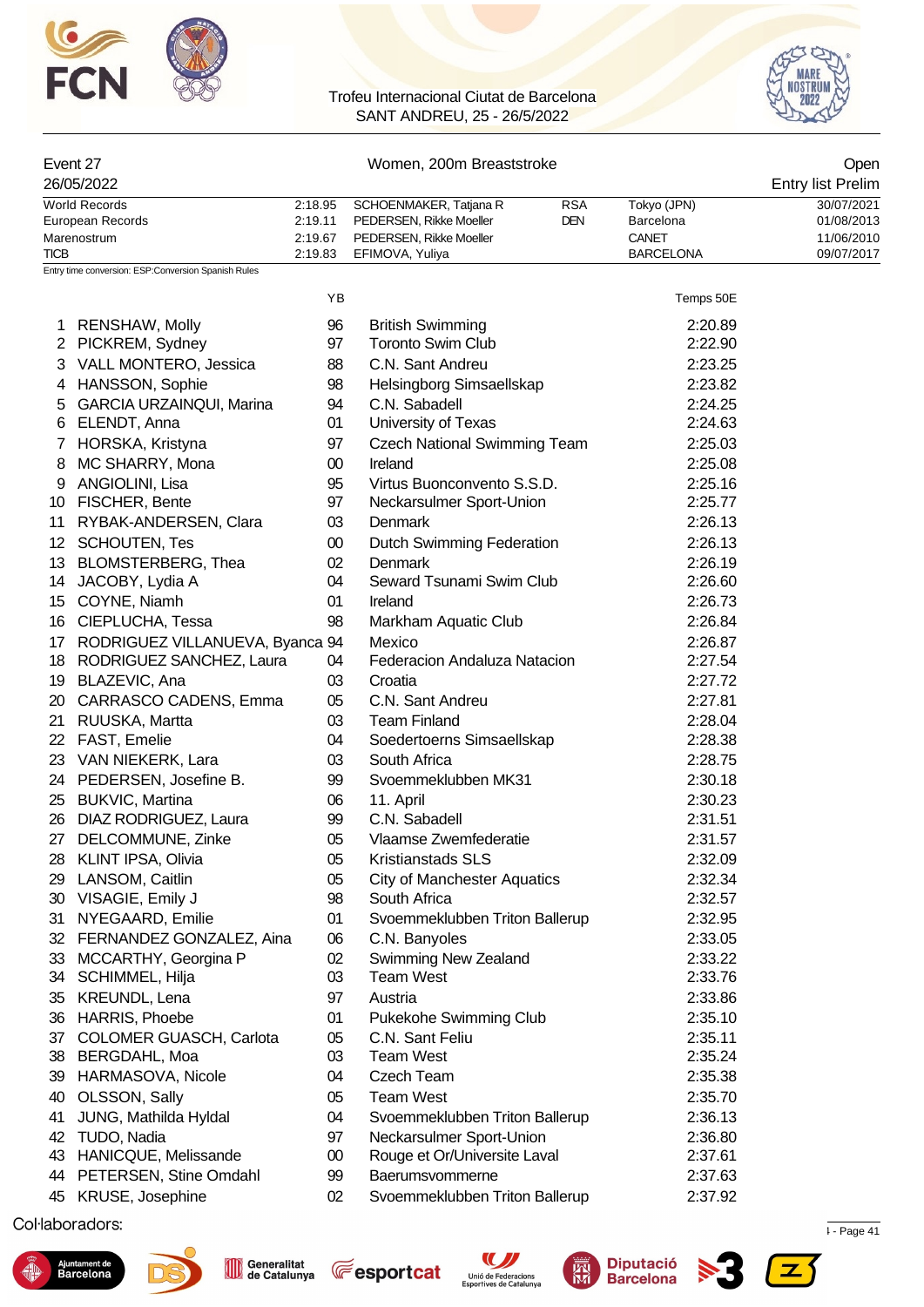



| Event 28                                            | Men, 200m Butterfly | Open                                 |            |                  |                   |
|-----------------------------------------------------|---------------------|--------------------------------------|------------|------------------|-------------------|
| 26/05/2022                                          |                     |                                      |            |                  | Entry list Prelim |
| World Records                                       | 1:50.73             | MILAK, Kristof                       | <b>HUN</b> | Gwangju (KOR)    | 24/07/2019        |
| European Records                                    | 1:50.73             | MILAK, Kristof                       | <b>HUN</b> | Gwangju (KOR)    | 24/07/2019        |
| Marenostrum                                         | 1:54.42             | LE CLOS, Chad                        |            | <b>BARCELONA</b> | 10/06/2012        |
| TICB.                                               | 1:54.42             | LE CLOS, Chad                        |            | <b>BARCELONA</b> | 08/07/2016        |
| Entry time conversion: ESP:Conversion Spanish Rules |                     |                                      |            |                  |                   |
|                                                     | YB                  |                                      |            | Temps 50E        |                   |
| MILAK, Kristof                                      | $00\,$              | Hungary                              |            | 1:51.10          |                   |
| 2 BURDISSO, Federico                                | 01                  | Aurelia Nuoto Ass. Sport. Dil.       |            | 1:54.28          |                   |
| 3 KENDERESI, Tamas                                  | 96                  | Hungary                              |            | 1:54.37          |                   |
| DE DEUS, Leonardo<br>4                              | 91                  | <b>Brazilian Swimming Federation</b> |            | 1:54.83          |                   |

|    | 4 DE DEUS, Leonardo          | 91     | <b>Brazilian Swimming Federation</b> | 1:54.83 |
|----|------------------------------|--------|--------------------------------------|---------|
|    | 5 LE CLOS, Chad Guy Bertrand | 92     | Chad le Clos                         | 1:54.93 |
| 6  | PONTI, Noe                   | 01     | Switzerland                          | 1:55.05 |
| 7  | GUY, James                   | 95     | <b>British Swimming</b>              | 1:55.20 |
| 8  | TERADA, Takumi               | 98     | Japan Swimming Federation            | 1:55.21 |
| 9  | CARINI, Giacomo              | 97     | Italian Swimming Federation          | 1:55.33 |
| 10 | CROENEN, Louis               | 94     | Vlaamse Zwemfederatie                | 1:55.69 |
| 11 | RAZZETTI, Alberto            | 99     | Italian Swimming Federation          | 1:55.79 |
| 12 | MARTON, Richard              | 99     | Hungary                              | 1:56.23 |
| 13 | ZENIMOTO HVAS, Tomoe         | 00     | Baerumsvommerne                      | 1:56.30 |
|    | 14 GONCHE, Matheus F M       | 99     | <b>Brazilian Swimming Federation</b> | 1:56.30 |
| 15 | ZIRK, Kregor                 | 99     | Estonia                              | 1:56.63 |
| 16 | LELLIOTT, Jay                | 95     | Swim England                         | 1:56.76 |
| 17 | RUVALCABA CRUZ, Hector       | 97     | Mexico                               | 1:56.89 |
| 18 | VERRASZTO, David             | 88     | Hungary                              | 1:57.03 |
| 19 | WILBY, Mason J               | 99     | Swim England                         | 1:57.31 |
| 20 | PONS RAMON, Joan Lluis       | 96     | C.N. Sant Andreu                     | 1:57.79 |
| 21 | GONZALEZ ALVAREZ, Arbidel    | 02     | Spain                                | 1:57.79 |
| 22 | MILDRED, Edward              | 03     | <b>British Swimming</b>              | 1:58.00 |
|    | 23 GEMOV, Ondrej             | 99     | <b>Czech National Swimming Team</b>  | 1:58.04 |
|    | 24 PERFETTO, Giuseppe        | 97     | Aurelia Nuoto Ass. Sport. Dil.       | 1:58.17 |
| 25 | FERRARO, Christian           | 97     | Montebelluna Nuoto A.S.D.            | 1:58.49 |
| 26 | MARTINEZ NOVOA, Miguel       | $00\,$ | Spain                                | 1:58.81 |
| 27 | O'CONNOR, Lochlainn J        | $00\,$ | Swimming New Zealand                 | 1:59.01 |
| 28 | PINNEKER, Daniel             | 99     | Neckarsulmer Sport-Union             | 1:59.33 |
| 29 | PEROSANZ LOPEZ, Guillermo    | 01     | C.N. Sabadell                        | 1:59.96 |
|    | 30 WOODWARD, James           | 00     | <b>Hatfield SC</b>                   | 2:01.37 |
| 31 | SMRCEK, Ondrej               | 02     | <b>Czech Team</b>                    | 2:02.19 |
| 32 | PAINE, Thomas                | 94     | <b>City of Manchester Aquatics</b>   | 2:02.36 |
| 33 | KLINGERYD JALAMO, Viktor     | $00\,$ | Helsingborg Simsaellskap             | 2:03.01 |
| 34 | MAHMOUD, Ahmed               | 96     | Neckarsulmer Sport-Union             | 2:03.38 |
| 35 | MUEHLLEITNER, Henning        | 97     | Neckarsulmer Sport-Union             | 2:04.21 |
|    | 36 ALLANDE GONZALEZ, Jofre   | 98     | C.N. Sabadell                        | 2:04.30 |
|    | 37 RIVIERE, Clement          | 03     | Ligue Bourgogne Franche-Comte        | 2:04.31 |
|    | 38 VENDRELL GARCIA, Jose     | 03     | C.N. Lleida                          | 2:04.35 |
|    | 39 LAZARO ORTEGA, Guillem    | $00\,$ | C.N. Terrassa                        | 2:04.45 |
| 40 | ARRUABARRENA MAYOR, Unai     | 01     | C.N. Sant Andreu                     | 2:04.57 |
| 41 | HUILLE, Stanislas            | 99     | Societe de Natation de Versailles    | 2:04.78 |
| 42 | GIJON ESPIGARES, Javier      | 99     | C.E. Mediterrani                     | 2:06.91 |
| 43 | MIRET SALA, Roger            | 00     | C.N. Lleida                          | 2:07.00 |
| 44 | RODRIGUEZ QUINTANA, Marc     | 05     | C.N. Banyoles                        | 2:07.49 |
|    | 45 ELIES VAZQUEZ, Pau        | 03     | C.N. Atl Barceloneta                 | 2:07.69 |

 $\mathsf{S}$  . The experimental to  $\mathsf{S}$  - Page 42  $\mathsf{S}$  - Page 42  $\mathsf{S}$  - Page 42











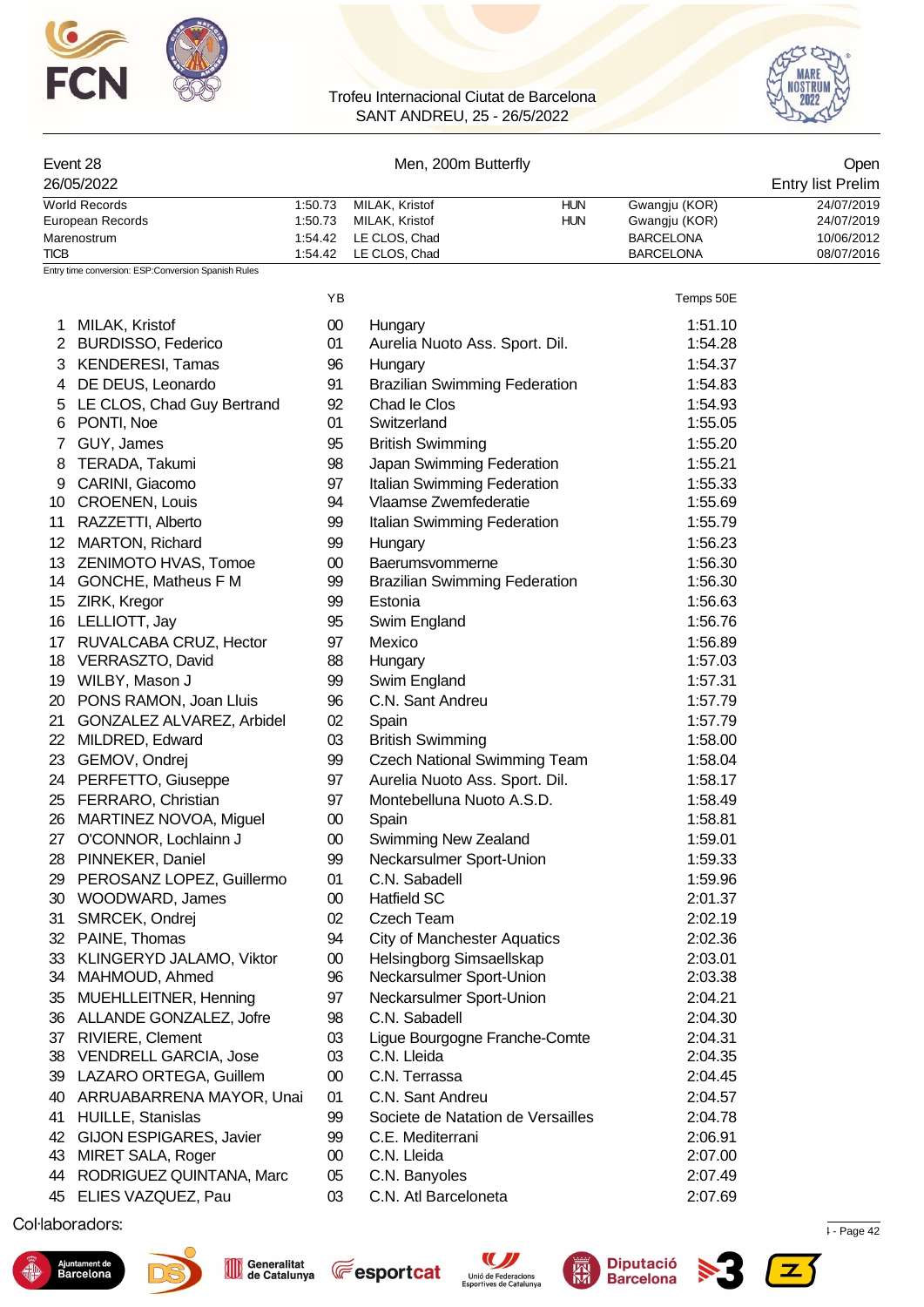



# Event 29 Chemical Communication of Momen, 100m Butterfly Communication of the Communication of Open

| 26/05/2022       |       |                   |     |                  | <b>Entry list Prelim</b> |
|------------------|-------|-------------------|-----|------------------|--------------------------|
| World Records    | 55.48 | SJOESTROEM. Sarah | SWE | Rio (BRA)        | 07/08/2016               |
| European Records | 55.48 | SJOESTROEM, Sarah | SWE | Rio (BRA)        | 07/08/2016               |
| Marenostrum      | 55.76 | SJOESTROEM. Sarah |     | CANET            | 16/06/2013               |
| <b>TICB</b>      | 56.27 | SJOESTROEM, Sarah |     | <b>BARCELONA</b> | 09/07/2017               |

YB Temps 50E

Entry time conversion: ESP:Conversion Spanish Rules

| 1. | <b>WATTEL, Marie</b>      | 97     | Cercle des Nageurs de Marseille      | 56.16   |
|----|---------------------------|--------|--------------------------------------|---------|
| 2  | HANSSON, Louise           | 96     | Helsingborg Simsaellskap             | 56.22   |
| 3  | OLEKSIAK, Penelope        | $00\,$ | <b>Toronto Swim Club</b>             | 57.32   |
| 4  | SAVARD, Katerine          | 93     | Club Aquatique Montreal              | 57.51   |
| 5  | OSMAN, Farida H           | 95     | <b>Egyptian Swimming Federation</b>  | 57.89   |
| 6  | STEPHENS, Laura Kathleen  | 99     | <b>British Swimming</b>              | 57.98   |
| 7  | BRAY, Olivia              | 01     | University of Texas                  | 58.07   |
| 8  | DE WAARD, Maaike          | 96     | Dutch Swimming Federation            | 58.10   |
| 9  | UGOLKOVA, Maria           | 89     | Switzerland                          | 58.22   |
| 10 | <b>BONNET, Charlotte</b>  | 95     | <b>Olympic Nice Natation</b>         | 58.63   |
| 11 | VANOTTERDIJK, Roos        | 05     | Vlaamse Zwemfederatie                | 58.76   |
|    | 12 SEBESTYEN, Dalma       | 97     | Hungary                              | 58.85   |
|    | 13 STICKLEN, Emma C       | 02     | University of Texas                  | 58.86   |
|    | 14 DIAMANTE, Giovanna     | 97     | <b>Brazilian Swimming Federation</b> | 58.87   |
|    | 15 GIELE, Tessa           | 02     | Dutch Swimming Federation            | 58.87   |
| 16 | MASSE, Kylie              | 96     | <b>Toronto Swim Club</b>             | 58.93   |
| 17 | OUWEHAND, Vanessa         | 99     | Swimming New Zealand                 | 59.02   |
| 18 | OHASHI, Yui               | 95     | Japan Swimming Federation            | 59.16   |
| 19 | MIKKELSEN, Amalie         | 97     | Denmark                              | 59.17   |
| 20 | JUNEVIK, Sara             | $00\,$ | Falu Simsaellskap                    | 59.19   |
| 21 | GRECO, Federica           | 97     | Aurelia Nuoto Ass. Sport. Dil.       | 59.27   |
| 22 | MCINTOSH, Summer          | 06     | Etobicoke Swim Club                  | 59.28   |
| 23 | CORRO LORENTE, Catalina   | 95     | C.N. Sabadell                        | 59.29   |
| 24 | GINGRICH, Leah            | 90     | <b>Columbus Aquatic Club</b>         | 59.30   |
| 25 | WALSHE, Ellen             | 01     | Ireland                              | 59.32   |
| 26 | HAYASHI, Kina             | 01     | Japan Swimming Federation            | 59.36   |
| 27 | KAPAS, Boglarka           | 93     | Hungary                              | 59.43   |
| 28 | MIZUGUCHI, Chiho          | 01     | Japan Swimming Federation            | 59.47   |
| 29 | <b>BUSCH, Kim</b>         | 98     | <b>Dutch Swimming Federation</b>     | 59.62   |
| 30 | MATA COCCO, Maria Jose    | 94     | Mexico                               | 59.66   |
| 31 | KAJTAZ, Amina             | 96     | <b>HAPK Mladost</b>                  | 59.87   |
| 32 | GUILLAMON NOVO, Alba      | $00\,$ | C.N. Sant Andreu                     | 1:00.05 |
| 33 | BALBUENA HEREDIA, Carmen  | 99     | C.D.N. Inacua Malaga                 | 1:00.06 |
|    | 34 CUNHA, Mariana Pacheco | 04     | Clube Natacao Colegio Efanor         | 1:00.11 |
| 35 | <b>MCMILLAN, Ashley</b>   | 04     | Greater Ottawa Kingfish Swim Club    | 1:00.13 |
| 36 | LAHTINEN, Laura           | 03     | <b>Team Finland</b>                  | 1:00.20 |
| 37 | VERRASZTO, Evelyn         | 89     | Hungary                              | 1:00.20 |
| 38 | CALDERBANK, Jessica       | 97     | <b>City of Manchester Aquatics</b>   | 1:00.25 |
| 39 | RODRIGUES, Clarissa       | 99     | Ecp                                  | 1:00.25 |
| 40 | WILSON, Alicia            | $00\,$ | Swim England                         | 1:00.29 |
| 41 | KAN, Cheuk Tung Natalie   | 02     | Hong Kong China Swimming Association | 1:00.46 |
| 42 | MONTEIRO, Ana Catarina    | 93     | Portugal                             | 1:00.50 |
| 43 | <b>HIBBOTT, Holly</b>     | 99     | <b>British Swimming</b>              | 1:00.56 |
| 44 | ROSVALL, Hanna            | $00\,$ | Helsingborg Simsaellskap             | 1:00.60 |
| 45 | TEIJONSALO, Fanny         | 96     | <b>Team Finland</b>                  | 1:00.61 |
|    |                           |        |                                      |         |

 $\mu$  . Page 43  $\mu$  . Page 43  $\mu$  and  $\mu$  and  $\mu$  and  $\mu$  and  $\mu$  and  $\mu$  is  $\mu$  and  $\mu$  and  $\mu$  and  $\mu$  and  $\mu$  and  $\mu$  and  $\mu$  and  $\mu$  and  $\mu$  and  $\mu$  and  $\mu$  and  $\mu$  and  $\mu$  and  $\mu$  and  $\mu$  and  $\mu$ 



![](_page_43_Picture_10.jpeg)

![](_page_43_Picture_12.jpeg)

![](_page_43_Picture_13.jpeg)

![](_page_43_Picture_14.jpeg)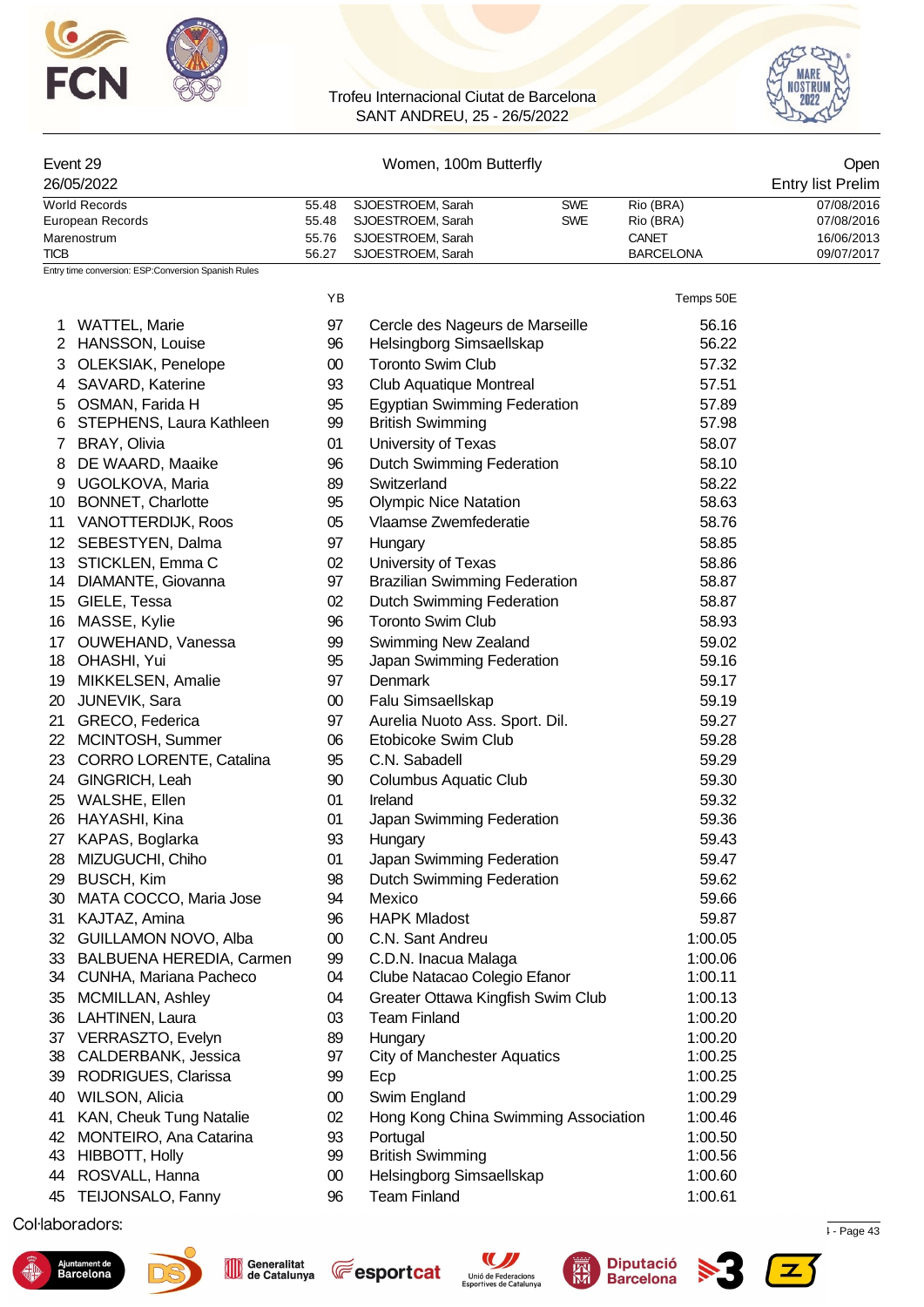![](_page_44_Picture_0.jpeg)

![](_page_44_Picture_2.jpeg)

#### Event 29, Women, 100m Butterfly, Prelim

| 46 | <b>HOEVRING, Sofie</b>           | 04     | Denmark                          | 1:00.63 |
|----|----------------------------------|--------|----------------------------------|---------|
| 47 | LILJEQVIST, Ida                  | 99     | Helsingborg Simsaellskap         | 1:00.74 |
| 48 | AOKI, Reona                      | 95     | Japan Swimming Federation        | 1:00.89 |
| 49 | TORRONTEGUI GUTIERREZ, Carlota03 |        | C.N. Santa Olaya                 | 1:01.00 |
| 50 | <b>ERIKSSON, Hanna</b>           | 99     | Jonkopings Simsallskap           | 1:01.31 |
| 51 | MARCHAND, Juliette               | 01     | Cercle des nageurs de Niort      | 1:01.42 |
| 52 | CROSBIE, Aimee S                 | 04     | Swimming New Zealand             | 1:01.70 |
| 53 | TOMAS MELERO, Malen              | 01     | C.N. Mataro                      | 1:01.71 |
| 54 | SANDBERG, Mathilda               | 05     | <b>Taeby Sim</b>                 | 1:01.90 |
| 55 | ORBAN, Kristina                  | 04     | Malmo Kappsimningsklubb          | 1:02.12 |
| 56 | AMOR AGUADO, Laura               | 03     | C.N. Sant Andreu                 | 1:02.17 |
| 57 | MC KIBBIN, Ellie                 | 04     | National Centre Ulster           | 1:02.45 |
| 58 | HALDEN, Jenny                    | $00\,$ | Baerumsvommerne                  | 1:02.57 |
| 59 | <b>GRABHER, Annina Fatma</b>     | 04     | Switzerland                      | 1:02.74 |
| 60 | BORER, Fanny                     | 96     | Switzerland                      | 1:02.76 |
| 61 | STEENBERGEN, Marrit              | $00\,$ | <b>Dutch Swimming Federation</b> | 1:02.82 |
| 62 | URBANIAK, Anastasia              | 00     | Ligue Bourgogne Franche-Comte    | 1:02.87 |
| 63 | JOHANSSON, Wilma                 | 01     | Jonkopings Simsallskap           | 1:02.99 |
| 64 | KALJEVIC, Mina                   | 05     | 11. April                        | 1:03.09 |
| 65 | FERRER MARTINEZ, Aneu            | 03     | C.E. Mediterrani                 | 1:03.26 |
| 66 | <b>BERGELI, Victoria</b>         | 03     | Baerumsvommerne                  | 1:03.37 |
| 67 | NAVARRO GRACIA, Claudia          | 05     | E.M. El Olivar                   | 1:03.75 |
| 68 | DE GROOT, Fenna                  | 97     | Albion                           | 1:04.42 |
| 69 | LOPEZ SANCHEZ-MIGALLON, Aida 02  |        | C.N. Terrassa                    | 1:04.62 |

#### Event 30 Chemical Communication of Men, 200m Medley Communication of the Communication of Communication of Communication of Communication of Communication of Communication of Communication of Communication of Communication

| 26/05/2022                                           |         |                            |            |                  | <b>Entry list Prelim</b> |
|------------------------------------------------------|---------|----------------------------|------------|------------------|--------------------------|
| World Records                                        |         | 1:54.00 LOCHTE, Ryan       | USA        | Shanghai (CHN)   | 28/07/2011               |
| European Records                                     | 1:55.18 | CSEH. Laszlo               | <b>HUN</b> | Rome (ITA)       | 29/07/2009               |
| Marenostrum                                          | 1:56.31 | GONZALEZ DE OLIVEIRA, Hugo | <b>ESP</b> | <b>BARCELONA</b> | 06/06/2021               |
| <b>TICB</b>                                          | 1:56.31 | GONZALEZ DE OLIVEIRA, Hugo | <b>ESP</b> | <b>BARCELONA</b> | 06/06/2021               |
| Entry time conversion: ESP: Conversion Spanish Rules |         |                            |            |                  |                          |

|                          | ΥB                                  |                                      | Temps 50E |
|--------------------------|-------------------------------------|--------------------------------------|-----------|
| ANDREW, Michael C        | 99                                  | <b>MA Swim Academy</b>               | 1:55.26   |
| DESPLANCHES, Jeremy      | 94                                  | Switzerland                          | 1:56.17   |
| RAZZETTI, Alberto        | 99                                  | Italian Swimming Federation          | 1:57.13   |
| RAZZETTI, Alberto        | 99                                  | Livorno Aquatics                     | 1:57.13   |
| DEAN, Thomas             | $00\,$                              | <b>British Swimming</b>              | 1:57.18   |
| KNOX, Finlay             | 01                                  | Scarborough Swim Club                | 1:57.50   |
| ZENIMOTO HVAS, Tomoe     | $00\,$                              | Baerumsvommerne                      | 1:57.64   |
| STEWART, Samuel          | 97                                  | <b>USA Swimming</b>                  | 1:57.76   |
| PUMPUTIS, Caio Rodrigues | 99                                  | <b>Brazilian Swimming Federation</b> | 1:58.36   |
| <b>SATES, Matthew E</b>  | 03                                  | South Africa                         | 1:58.45   |
| LOPES, Gabriel Jose      | 97                                  | Portugal                             | 1:58.56   |
| MCFADZEN, James          | 99                                  | Swim England                         | 1:58.74   |
| LANZA, Vinicius M        | 97                                  | <b>Brazilian Swimming Federation</b> | 1:58.92   |
| COHEN GROUMI, Gal        | 02                                  | <b>Israel</b>                        | 1:59.44   |
| TOUMARKIN, Yakov Yan     | 92                                  | <b>Israel</b>                        | 1:59.46   |
| CECCON, Thomas           | 01                                  | Italian Swimming Federation          | 1:59.89   |
| VERRASZTO, David         | 88                                  | Hungary                              | 2:00.23   |
|                          | 00                                  | Japan Swimming Federation            | 2:00.72   |
|                          | 13<br>14<br>17<br>18 HANAGURUMA, Yu |                                      |           |

 $\sim$  11.72967 Page 44.2022 12:34  $\sim$  11.72967  $\sim$  12.735  $\sim$  12.735  $\sim$  12.735  $\sim$  12.74  $\sim$  Page 44.2022 12:34  $\sim$  12.75  $\sim$  12.75  $\sim$  12.75  $\sim$  12.75  $\sim$  12.75  $\sim$  12.75  $\sim$  12.75  $\sim$  12.75  $\sim$  12.75  $\sim$ 

![](_page_44_Picture_12.jpeg)

![](_page_44_Picture_13.jpeg)

![](_page_44_Picture_14.jpeg)

![](_page_44_Picture_15.jpeg)

![](_page_44_Picture_16.jpeg)

![](_page_44_Picture_17.jpeg)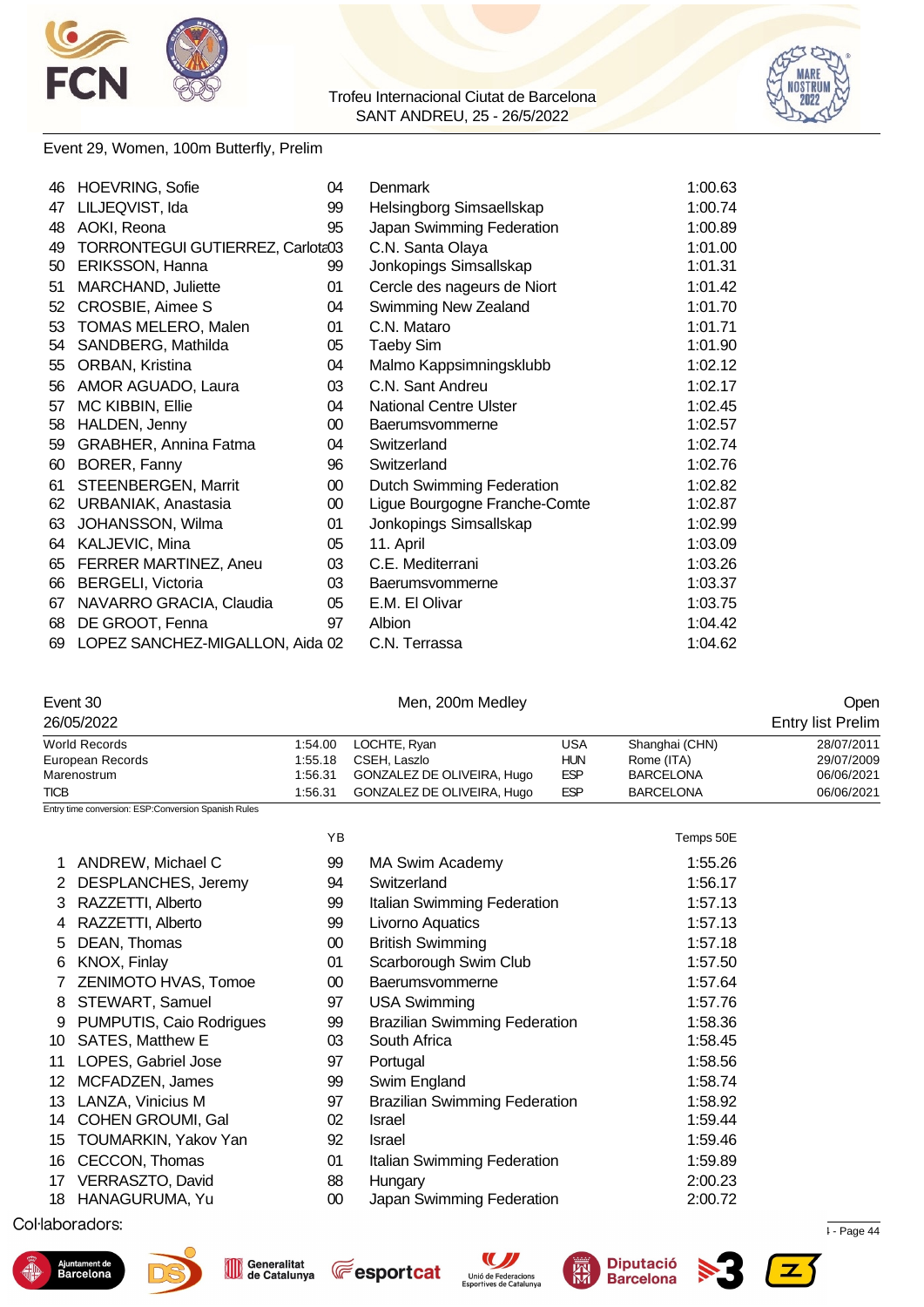![](_page_45_Picture_0.jpeg)

![](_page_45_Picture_2.jpeg)

#### Event 30, Men, 200m Medley, Prelim

|    | 19 MATTEAZZI, Pier Andrea       | 97     | Italian Swimming Federation               | 2:00.91 |
|----|---------------------------------|--------|-------------------------------------------|---------|
|    | 20 KLENZ, Ramon                 | 98     | Neckarsulmer Sport-Union                  | 2:01.11 |
| 21 | TELEGDY, Adam                   | 95     | Hungary                                   | 2:01.19 |
|    | 22 BEN SHITRIT, Eytan           | 03     | Israel                                    | 2:01.81 |
|    | 23 BERG, Max                    | 02     | <b>3MUC Natation</b>                      | 2:02.14 |
|    | 24 ARTAL MATEO, Francho         | 99     | C.E. Mediterrani                          | 2:03.19 |
|    | 25 NAGY, Richard                | 93     | City of Sheffield Swim Squad              | 2:03.35 |
|    | 26 LIMOZIN, Emmanuel            | 96     | Cercle des Nageurs de Marseille           | 2:03.42 |
|    | 27 HASSLING, Emil               | $00\,$ | Landskrona Simsaellskap                   | 2:03.53 |
|    | 28 CORBY, Eoin                  | 02     | Ireland                                   | 2:03.56 |
| 29 | <b>MARTIN BURGUILLO, Marcos</b> | 02     | Spain                                     | 2:03.73 |
| 30 | MORALES CEBEY, Hector           | 02     | C.N. Granollers                           | 2:03.82 |
| 31 | FRANCESCHI, Nicolo'             | 01     | Nuoto Club Milano                         | 2:03.84 |
|    | 32 COETZEE, Wilrich Z           | 97     | Swimming New Zealand                      | 2:03.85 |
|    | 33 CASTEJON RAMIREZ, Alex       | 98     | C.N. Sabadell                             | 2:04.15 |
|    | 34 PANCEREVAS, Daniil           | 04     | Lithuania                                 | 2:04.61 |
|    | 35 ROWBOTHAM-KEATING, Reuben    | 05     | <b>City of Manchester Aquatics</b>        | 2:04.73 |
|    | 36 HELMS, Blair L               | 02     | North Shore Swimming Club                 | 2:05.28 |
|    | 37 LIETZEN, Jesper              | 02     | <b>Team Finland</b>                       | 2:05.46 |
|    | 38 VERGNES, Lucien              | 04     | Centre National d'entrainement Font-Romeu | 2:05.67 |
|    | 39 VILLAREJO PRADES, Alejandro  | 03     | Spain                                     | 2:06.03 |
| 40 | GILBERT, Joshua                 | 01     | <b>Evolution Aquatics Tauranga</b>        | 2:06.37 |
| 41 | KNEDLA, Miroslav                | 05     | <b>Czech Team</b>                         | 2:07.77 |
|    | 42 POU FERNANDEZ, Marc          | 01     | C.N. Mataro                               | 2:07.82 |
|    | 43 FERRET COLOMER, Pol          | 04     | C.N. Vilafranca                           | 2:07.89 |
|    | 44 JUDICKIJ, Michal             | 04     | <b>Czech Team</b>                         | 2:08.00 |
|    | 45 GARGULAK, Alois              | 02     | <b>Erstein Aquatic Club</b>               | 2:08.16 |
|    | 46 STEFANIK, Florian            | 03     | Austria                                   | 2:08.26 |
|    | 47 DUCKHAM, Michael P           | 02     | South Africa                              | 2:08.32 |
|    | 48 VOLLMER, Dante               | 01     | Helsingborg Simsaellskap                  | 2:08.45 |
|    | 49 VILLA RODRIGUEZ, Pau         | 04     | C.N. Sant Andreu                          | 2:08.71 |
|    | 50 ARRUABARRENA MAYOR, Ander    | 99     | C.N. Sant Andreu                          | 2:08.79 |
|    | 51 PARRY, Joshua J              | 03     | South Africa                              | 2:09.11 |
|    | 52 RUANO CERDA, Pedro           | 03     | C.N. Sant Andreu                          | 2:09.22 |
|    | 53 HANSEN, Mikkel S.            | 00     | Svoemmeklubben Triton Ballerup            | 2:09.76 |
|    | 54 RUIZ DIAZ, Gonzalo           | 01     | E.M. El Olivar                            | 2:10.28 |
| 55 | AGUILERA FANDINO, Pol           | 04     | C.N. Sant Andreu                          | 2:10.52 |
| 56 | DE PABLO SANCHEZ, Victor        | 01     | C.N. Terrassa                             | 2:10.94 |
| 57 | MIRET SALA, Roger               | $00\,$ | C.N. Lleida                               | 2:11.20 |
| 58 | BELHASSEN, Ben Miled            | 05     | C.N. Barcelona                            | 2:11.59 |
|    | 59 PELEGRINA CUEN, Patrick      | 01     | C.N. Lleida                               | 2:11.89 |
|    | 60 CANCELA, Diogo Luis          | 02     | Portugal                                  | 2:27.47 |

![](_page_45_Picture_6.jpeg)

![](_page_45_Picture_7.jpeg)

![](_page_45_Picture_8.jpeg)

![](_page_45_Picture_9.jpeg)

![](_page_45_Picture_10.jpeg)

![](_page_45_Picture_11.jpeg)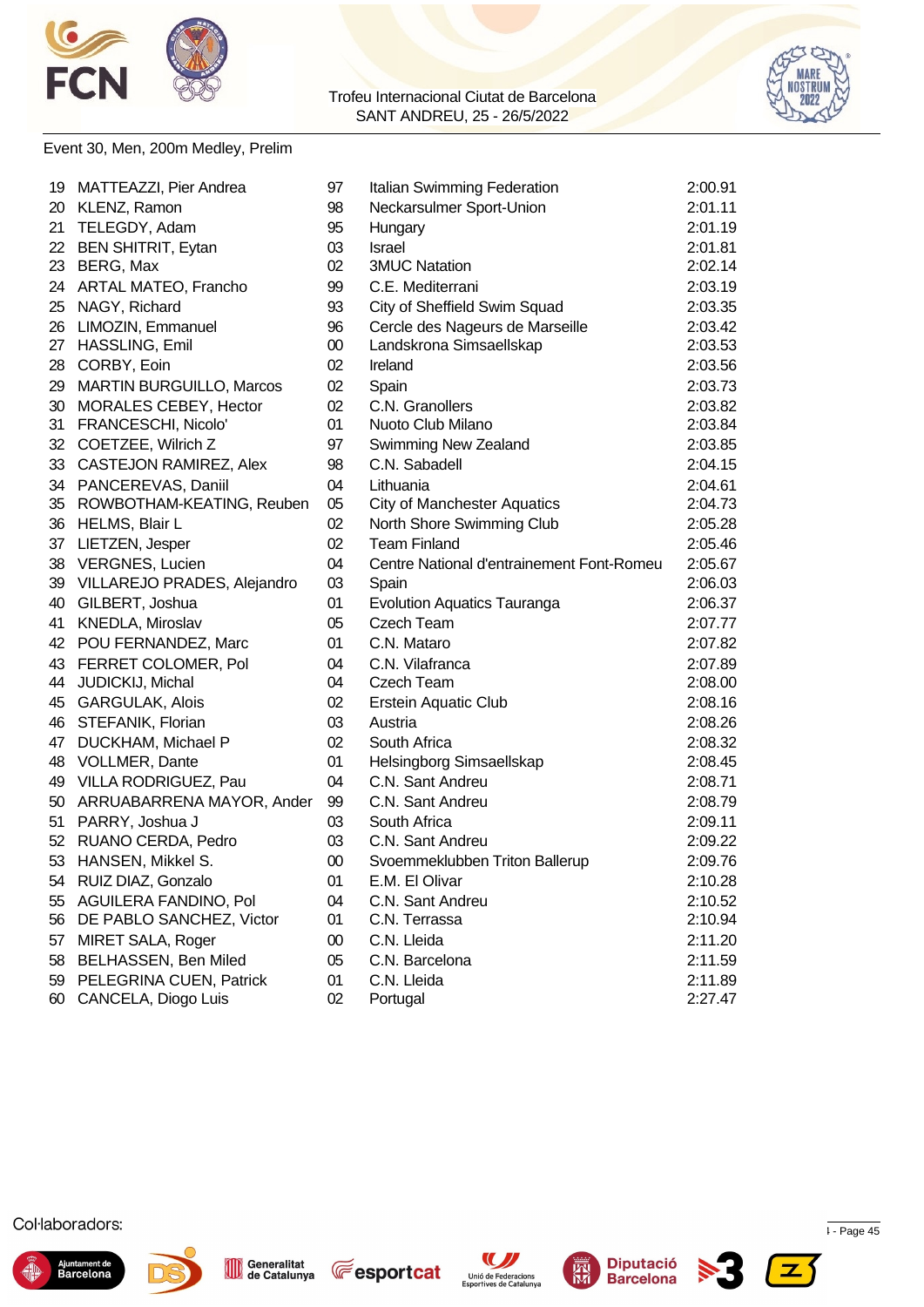![](_page_46_Picture_0.jpeg)

![](_page_46_Picture_2.jpeg)

| Event 31<br>26/05/2022                         |                               |                                                             | Women, 200m Freestyle<br>Open<br><b>Entry list Prelim</b> |                                         |                                        |  |
|------------------------------------------------|-------------------------------|-------------------------------------------------------------|-----------------------------------------------------------|-----------------------------------------|----------------------------------------|--|
| World Records                                  | 1:52.98                       | PELLEGRINI, Federica                                        | ITA                                                       | Rome (ITA)                              | 29/07/2009                             |  |
| European Records<br>Marenostrum<br><b>TICB</b> | 1:52.98<br>1:54.66<br>1:55.22 | PELLEGRINI, Federica<br>MUFFAT, Camille<br>HEEMSKERK, Femke | <b>ITA</b>                                                | Rome (ITA)<br>CANET<br><b>BARCELONA</b> | 29/07/2009<br>05/06/2008<br>07/07/2015 |  |

Entry time conversion: ESP:Conversion Spanish Rules

|                       |                                | YB     |                                      | Temps 50E |
|-----------------------|--------------------------------|--------|--------------------------------------|-----------|
|                       | 1 HAUGHEY, Siobhan             | 97     | Hong Kong China Swimming Association | 1:53.92   |
| $\mathbf{2}^{\prime}$ | SEEMANOVA, Barbora             | $00\,$ | <b>Czech National Swimming Team</b>  | 1:55.45   |
| 3                     | ANDERSON, Freya                | 01     | <b>British Swimming</b>              | 1:56.42   |
| 4                     | <b>GEMMELL, Erin M</b>         | 04     | Nation's Capital Swim Club           | 1:57.41   |
| 5                     | SANCHEZ, Kayla Noelle          | 01     | Ajax Swimming                        | 1:57.61   |
| 6                     | SAVARD, Katerine               | 93     | Club Aquatique Montreal              | 1:57.79   |
| 7                     | COLBERT, Freya                 | 04     | Swim England                         | 1:57.90   |
| 8                     | MROZINSKI, Julia               | $00\,$ | SC Wiesbaden 1911                    | 1:58.24   |
| 9                     | <b>STEENBERGEN, Marrit</b>     | $00\,$ | <b>Dutch Swimming Federation</b>     | 1:58.30   |
|                       | 10 JAKABOS, Zsuzsanna          | 89     | Hungary                              | 1:58.61   |
|                       | 11 HARVEY, Mary-Sophie         | 99     | Club Aquatique Montreal              | 1:58.70   |
| 12 <sup>12</sup>      | KOBORI, Waka                   | $00\,$ | Japan Swimming Federation            | 1:58.70   |
| 13                    | BACH, Helena Rosendahl         | $00\,$ | Denmark                              | 1:58.74   |
| 14                    | MASUDA, Aoi                    | 96     | Japan Swimming Federation            | 1:58.86   |
|                       | 15 VERES, Laura                | 05     | Hungary                              | 1:59.03   |
|                       | 16 VAN SELM, Tamryn            | 04     | Swim England                         | 1:59.07   |
| 17 <sub>1</sub>       | PICKREM, Sydney                | 97     | <b>Toronto Swim Club</b>             | 1:59.15   |
| 18                    | BRO, Signe                     | 99     | Denmark                              | 1:59.38   |
|                       | 19 VERRASZTO, Evelyn           | 89     | Hungary                              | 1:59.41   |
| 20                    | CAPONI, Linda                  | 98     | Cs Carabinieri                       | 1:59.49   |
| 21                    | ALMEIDA, Nathalia              | 96     | Unisanta                             | 1:59.49   |
|                       | 22 PASH, Kelly                 | 01     | University of Texas                  | 1:59.58   |
|                       | 23 YOSHII, Momoka              | 04     | Japan Swimming Federation            | 1:59.69   |
|                       | 24 TOUATI, Assia               | 95     | Dauphins du TOEC                     | 1:59.70   |
|                       | 25 ZAMORANO SANZ, Africa       | 98     | C.N. Sant Andreu                     | 1:59.93   |
|                       | 26 HALL, Candice               | 97     | City of Sheffield Swim Squad         | 1:59.97   |
| 27                    | WATTEL, Marie                  | 97     | Cercle des Nageurs de Marseille      | 2:00.01   |
| 28                    | RODRIGUES, Aline               | 95     | <b>Brazilian Swimming Federation</b> | 2:00.05   |
| 29                    | CATTERSON, Victoria            | 01     | Ireland                              | 2:00.15   |
| 30                    | JORUNNARDOTTIR, Snaefridu Sol  | $00\,$ | Iceland                              | 2:00.20   |
| 31                    | DIAMANTE, Giovanna             | 97     | <b>Brazilian Swimming Federation</b> | 2:00.29   |
| 32                    | MATA COCCO, Maria Jose         | 94     | Mexico                               | 2:00.57   |
| 33                    | GOLOVATI, Daria                | 05     | Israel                               | 2:00.69   |
|                       | 34 HERRERO LAZARO, Alba        | 02     | Spain                                | 2:00.70   |
| 35                    | CENCI, Martina                 | 02     | Aurelia Nuoto Ass. Sport. Dil.       | 2:00.82   |
| 36                    | <b>IBANEZ HERNANDEZ, Nerea</b> | 99     | C.N. Sabadell                        | 2:00.90   |
| 37                    | <b>BIAGIOLI, Paola</b>         | 97     | Cs Carabinieri                       | 2:00.91   |
| 38                    | HEITMANN, Maria Paula          | 99     | <b>Brazilian Swimming Federation</b> | 2:00.92   |
| 39                    | CAMPABADAL AMEZCUA, Ainhoa     | 03     | Spain                                | 2:00.98   |
| 40                    | MEDEIROS REIS, Giovana         | 04     | <b>Brazilian Swimming Federation</b> | 2:01.00   |
| 41                    | POLONSKY, Lea                  | 02     | Israel                               | 2:01.02   |
| 42                    | PODGER, Jessica                | 01     | Loughborough University S & WPC      | 2:01.10   |
| 43                    | HEIDEYER, Mika                 | $00\,$ | <b>Cn Antibes</b>                    | 2:01.19   |
| 44                    | JUSTE SANCHEZ, Paula           | 03     | Spain                                | 2:01.25   |
| 45                    | GONZALEZ CRIVILLERS, Marta     | 95     | C.N. Sant Andreu                     | 2:01.33   |

 $\mu$  . Page 46  $\mu$  . Page 46  $\mu$  and  $\mu$  1.72967  $\mu$  2.735  $\mu$  3.74  $\mu$  3.75  $\mu$  3.75  $\mu$  3.75  $\mu$  3.75  $\mu$  3.75  $\mu$  3.75  $\mu$  3.75  $\mu$  3.75  $\mu$  3.75  $\mu$  3.75  $\mu$  3.75  $\mu$  3.75  $\mu$  3.75  $\mu$  3.75  $\mu$  3.7

![](_page_46_Picture_7.jpeg)

![](_page_46_Picture_8.jpeg)

Generalitat<br>
de Catalunya

![](_page_46_Picture_9.jpeg)

![](_page_46_Picture_10.jpeg)

![](_page_46_Picture_11.jpeg)

![](_page_46_Picture_12.jpeg)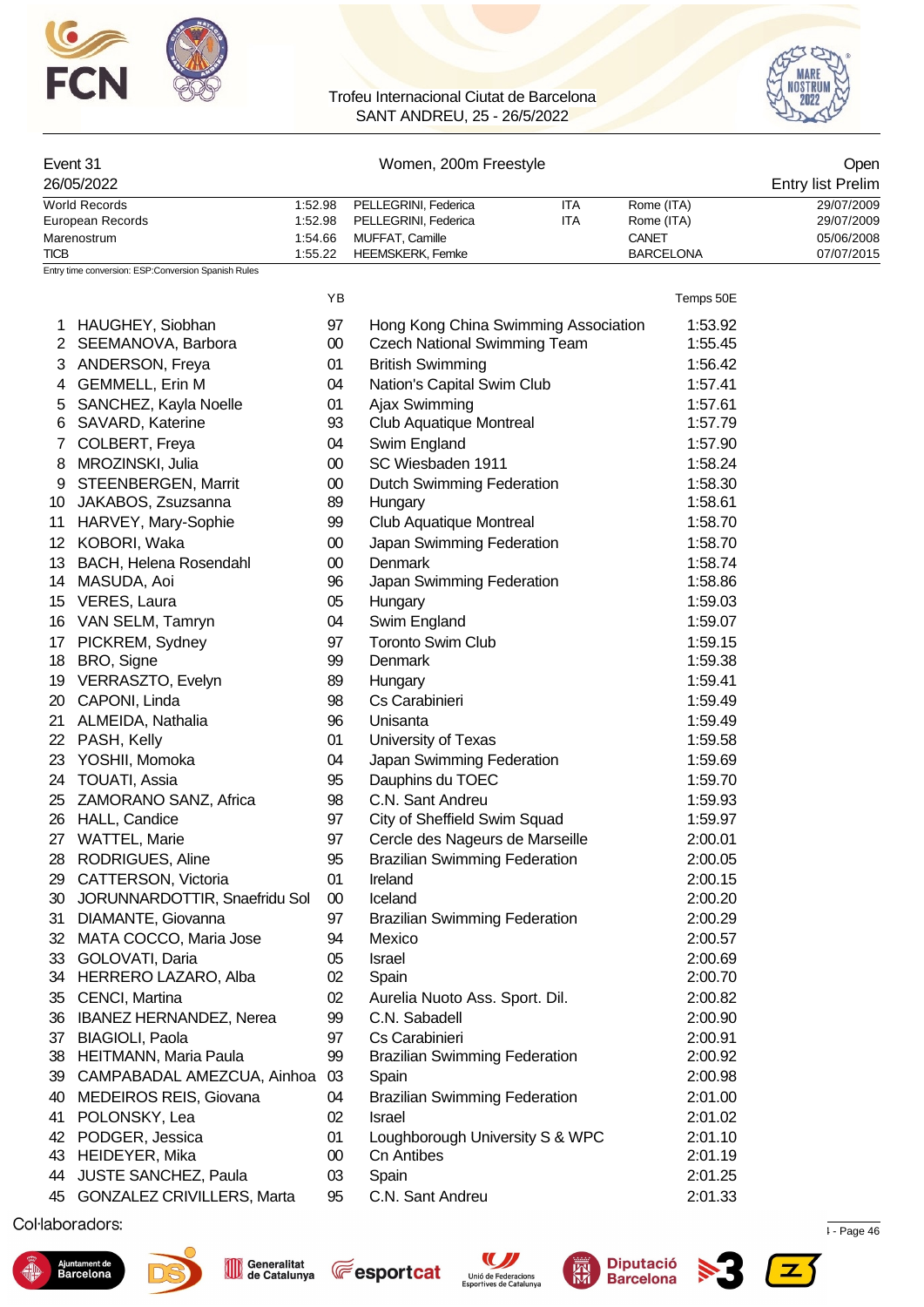![](_page_47_Picture_0.jpeg)

![](_page_47_Picture_2.jpeg)

#### Event 31, Women, 200m Freestyle, Prelim

| 46 | CERACCHI, Rachele            | 98     | Cs Carabinieri                            | 2:01.37 |                   |
|----|------------------------------|--------|-------------------------------------------|---------|-------------------|
| 47 | DEANS, Caitlin               | 99     | Swimming New Zealand                      | 2:01.57 |                   |
| 48 | RAMATELLI, Giulia            | 00     | Aurelia Nuoto Ass. Sport. Dil.            | 2:01.64 |                   |
| 49 | DALEY, Elan                  | 05     | Markham Aquatic Club                      | 2:01.64 |                   |
|    | 50 LITTLEJOHN, Laura J       | 04     | Swimming New Zealand                      | 2:01.68 |                   |
|    | 51 BERGMAN, Hanna            | 01     | Simklubben Poseidon                       | 2:01.71 |                   |
|    | 52 CANUTO, Cecilia           | 00     | Aurelia Nuoto Ass. Sport. Dil.            | 2:01.75 |                   |
|    | 53 MARTINS, Francisca Soares | 03     | Foca-Clube Natacao de Felgueiras          | 2:01.85 |                   |
|    | 54 PUJADAS RUSINOL, Julia    | 01     | C.N. Sant Andreu                          | 2:01.90 |                   |
| 55 | TANG, Tsoi Lam Katii         | 01     | Hong Kong China Swimming Association      | 2:02.36 |                   |
| 56 | TISSANDIE, Camille           | 04     | Centre National d'entrainement Font-Romeu | 2:02.40 |                   |
| 57 | DELNO, Marjolein             | 94     | SC Wiesbaden 1911                         | 2:02.40 |                   |
| 58 | LUNDBLAD, Alicia             | 01     | Helsingborg Simsaellskap                  | 2:02.48 |                   |
| 59 | GODWIN, Emma                 | 97     | Swimming New Zealand                      | 2:02.67 |                   |
| 60 | STANISAVLJEVIC, Nina         | 04     | Dubocica                                  | 2:02.72 |                   |
| 61 | DURAES, Diana Margarida      | 96     | Portugal                                  | 2:03.24 |                   |
|    | 62 SZABO FELTOTHY, Eszter    | 02     | Hungary                                   | 2:03.59 |                   |
|    | 63 OSBORNE, Summer           | 05     | North Shore Swimming Club                 | 2:03.68 |                   |
| 64 | <b>VANHAUWAERT, Lotte</b>    | 04     | Vlaamse Zwemfederatie                     | 2:03.80 |                   |
|    | 65 GODDEN, Maria             | 02     | <b>National Centre Limerick</b>           | 2:04.17 | <b>Exhibition</b> |
| 66 | MARTI BALLESTER, Marilo      | 98     | C.N. Mataro                               | 2:04.19 | Exhibition        |
| 67 | JUNEVIK, Sara                | $00\,$ | Falu Simsaellskap                         | 2:04.23 | Exhibition        |
| 68 | MORILLO LOPEZ, Esther        | 01     | C.E. Mediterrani                          | 2:04.33 | Exhibition        |
| 69 | STJERNHOLM, Liva             | 04     | Svoemmeklubben Triton Ballerup            | 2:04.64 | Exhibition        |
| 70 | HAELL, Thilda                | 05     | <b>Team West</b>                          | 2:04.68 | Exhibition        |
| 71 | ORBAN, Kristina              | 04     | Malmo Kappsimningsklubb                   | 2:04.80 | Exhibition        |
|    | 72 FERNANDEZ GONZALEZ, Aina  | 06     | C.N. Banyoles                             | 2:04.84 | Exhibition        |
|    | 73 VAZQUEZ RUIZ, Alba        | 02     | Federacion Andaluza Natacion              | 2:05.13 | Exhibition        |
|    | 74 KALJEVIC, Anja            | 05     | 11. April                                 | 2:05.18 | Exhibition        |
|    | 75 HORSKA, Kristyna          | 97     | <b>Czech National Swimming Team</b>       | 2:05.59 | Exhibition        |
|    | 76 MARKOVIC, Jana            | 04     | Dubocica                                  | 2:05.61 | Exhibition        |
|    | 77 NYSTRAND, Lisa            | 06     | Simklubben Neptun                         | 2:05.78 | Exhibition        |
|    | 78 BARZELAY, Aviv            | 02     | <b>Israel</b>                             | 2:05.79 | Exhibition        |
|    | 79 PRADELL CARRASCO, Mireia  | 95     | C.N. Barcelona                            | 2:06.08 | Exhibition        |
| 80 | FISCHER, Bente               | 97     | Neckarsulmer Sport-Union                  | 2:06.13 | Exhibition        |
| 81 | DRAKOPOULOS, Milla A         | 06     | South Africa                              | 2:07.02 | Exhibition        |
| 82 | SPADONI, Marina K            | 93     | Club Seminole                             | 2:07.53 | Exhibition        |
| 83 | VISAGIE, Emily J             | 98     | South Africa                              | 2:07.98 | Exhibition        |
| 84 | GALISTEO ZAPATERO, Andrea    | 01     | C.E. Mediterrani                          | 2:08.26 | Exhibition        |

![](_page_47_Picture_6.jpeg)

![](_page_47_Picture_7.jpeg)

![](_page_47_Picture_8.jpeg)

![](_page_47_Picture_9.jpeg)

![](_page_47_Picture_10.jpeg)

![](_page_47_Picture_11.jpeg)

![](_page_47_Picture_12.jpeg)

![](_page_47_Picture_13.jpeg)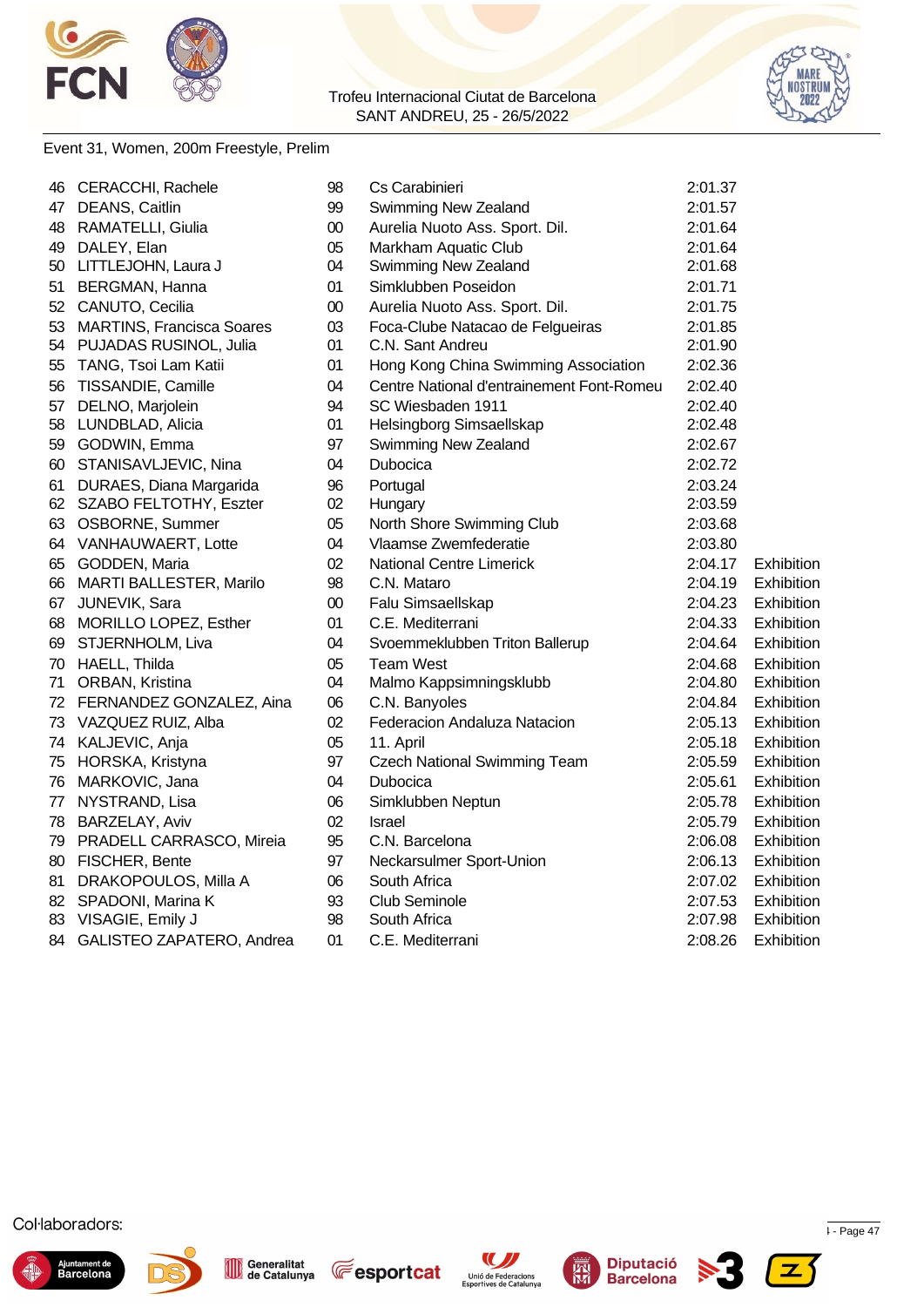![](_page_48_Picture_0.jpeg)

![](_page_48_Picture_2.jpeg)

| Event 32                                            |                    | Men, 400m Freestyle                   |                                   | Open                     |  |  |
|-----------------------------------------------------|--------------------|---------------------------------------|-----------------------------------|--------------------------|--|--|
| 26/05/2022                                          |                    |                                       |                                   | <b>Entry list Prelim</b> |  |  |
| <b>World Records</b>                                | 3:40.07            | BIEDERMANN, Paul<br><b>GER</b>        | Rome (ITA)                        | 26/07/2009               |  |  |
| European Records                                    | 3:40.07            | <b>GER</b><br><b>BIEDERMANN, Paul</b> | Rome (ITA)                        | 26/07/2009               |  |  |
| Marenostrum<br><b>TICB</b>                          | 3:41.71<br>3:44.97 | THORPE, lan<br>LOBINTSEV, Nikita      | <b>MONACO</b><br><b>BARCELONA</b> | 11/06/2001<br>01/07/2009 |  |  |
| Entry time conversion: ESP:Conversion Spanish Rules |                    |                                       |                                   |                          |  |  |
|                                                     | YB                 |                                       | Temps 50E                         |                          |  |  |
| MUEHLLEITNER, Henning                               | 97                 |                                       | 3:43.67                           |                          |  |  |
| 1<br>2 AUBOECK, Felix                               | 96                 | Neckarsulmer Sport-Union<br>Austria   | 3:43.91                           |                          |  |  |
| DE TULLIO, Marco<br>3                               | $00\,$             | Italian Swimming Federation           | 3:44.47                           |                          |  |  |
| DJAKOVIC, Antonio<br>4                              | 02                 | Switzerland                           | 3:45.82                           |                          |  |  |
| <b>BIRD, Kieran</b><br>5                            | 99                 | <b>British Swimming</b>               | 3:46.00                           |                          |  |  |
| ZIRK, Kregor<br>6                                   | 99                 | Estonia                               | 3:47.05                           |                          |  |  |
| <b>BOUCHAUT, Joris</b><br>7                         | 95                 | Dauphins du TOEC                      | 3:47.37                           |                          |  |  |
| CIAMPI, Matteo<br>8                                 | 96                 | Italian Swimming Federation           | 3:47.57                           |                          |  |  |
| LITCHFIELD, Max<br>9                                | 95                 | Dearne Valley Swimming Club           | 3:47.69                           |                          |  |  |
| 10 SCHEFFER, Fernando                               | 98                 | <b>Brazilian Swimming Federation</b>  | 3:48.13                           |                          |  |  |
| 11<br>TURLEY, Luke                                  | 00                 | <b>British Swimming</b>               | 3:48.52                           |                          |  |  |
| 12 <sup>12</sup><br>WIFFEN, Daniel                  | 01                 | Loughborough University S & WPC       | 3:48.75                           |                          |  |  |
| MILAK, Kristof<br>13                                | 00                 | Hungary                               | 3:48.92                           |                          |  |  |
| OLIVIER, Marc Antoine<br>14                         | 96                 | <b>Dunkerque Natation</b>             | 3:49.26                           |                          |  |  |
| 15 SATES, Matthew E                                 | 03                 | South Africa                          | 3:49.37                           |                          |  |  |
| 16 SOLOVEYCHIK, Bar                                 | $00\,$             | <b>Israel</b>                         | 3:49.77                           |                          |  |  |
| 17 DURAN NAVIA, Miguel                              | 95                 | C.N. Terrassa                         | 3:49.77                           |                          |  |  |
| 18 PROIETTI COLONNA, Alessio                        | 98                 | Aurelia Nuoto Ass. Sport. Dil.        | 3:49.91                           |                          |  |  |
| 19 BAGSHAW, Jeremy                                  | 92                 | <b>National Centre Limerick</b>       | 3:50.10                           |                          |  |  |
| NOERGAARD, Alexander Aslak<br>20                    | $00\,$             | Denmark                               | 3:50.38                           |                          |  |  |
| LOPES, Jose Paulo<br>21                             | 00                 | Sporting Clube de Braga               | 3:50.56                           |                          |  |  |
| 22 BELL, William                                    | 02                 | Loughborough University S & WPC       | 3:50.84                           |                          |  |  |
| 23 KOUTNY, David                                    | 03                 | <b>Czech National Swimming Team</b>   | 3:51.06                           |                          |  |  |
| 24 POTHAIN, Jordan                                  | 94                 | Aas Sarcelles 95                      | 3:51.56                           |                          |  |  |
| JULIA TOUS, Ferran<br>25                            | 00                 | C.N. Sabadell                         | 3:51.89                           | Exhibition               |  |  |
| 26 ALMEIDA, Brandonn                                | 97                 | Unisanta                              | 3:52.00                           | Exhibition               |  |  |
| JOLY, Damien<br>27                                  | 92                 | Stade de vanves natation              | 3:52.31                           | Exhibition               |  |  |
| MARCHELLO, Davide<br>28                             | 01                 | Aurelia Nuoto Ass. Sport. Dil.        | 3:52.55                           | Exhibition               |  |  |
| STEVERINK, Stephan<br>29                            | 04                 | <b>Brazilian Swimming Federation</b>  | 3:52.80                           | Exhibition               |  |  |
| MC GEEVER, Finn<br>30                               | 00                 | Ireland                               | 3:52.83                           | Exhibition               |  |  |
| KROON, Luc<br>31                                    | 01                 | <b>Dutch Swimming Federation</b>      | 3:52.93                           | Exhibition               |  |  |
| LOKTEV, Denis<br>32                                 | $00\,$             | Israel                                | 3:53.00                           | Exhibition               |  |  |
| MEGLI, Filippo<br>33                                | 97                 | Italian Swimming Federation           | 3:53.00                           | Exhibition               |  |  |

- MICKA, Jan 95 Czech National Swimming Team 3:53.53 Exhibition
- 
- CLARK, Louis D 01 Swimming New Zealand 3:53.63 Exhibition 36 PUJOL BELMONTE, Guillem 97 C.N. Mataro 3:53.92 Exhibition
- GIOVANNONI, Ivan 02 Aurelia Nuoto Ass. Sport. Dil. 3:54.08 Exhibition
- SANTIAGO BETANCOR, Raul 97 C.N. Sant Andreu 3:54.10 Exhibition
- LAAGILI, Mohamed Mehdi 97 Federation Tunisienne De Natation 3:54.22 Exhibition
- HANSEN, Andreas 00 Denmark 3:54.33 Exhibition
- BRZOSKOWSKI, Maarten 95 SC Wiesbaden 1911 3:54.58 Exhibition
- 42 BEAUGRAND, Paul 00 Cn Antibes 3:54.74 Exhibition
- 43 GIL CORBACHO, Marcos 00 C.N. Sabadell 3:55.55 Exhibition
- LINDHOLM, Oskar 01 Denmark 3:55.89 Exhibition
- MC MILLAN, Jack 00 Ireland 3:55.95 Exhibition
- $\mu$  . Page 48  $\mu$  . Page 48  $\mu$  and  $\mu$  and  $\mu$  and  $\mu$  and  $\mu$  and  $\mu$  is  $\mu$  and  $\mu$  is  $\mu$  and  $\mu$  and  $\mu$  and  $\mu$  and  $\mu$  and  $\mu$  and  $\mu$  and  $\mu$  and  $\mu$  and  $\mu$  and  $\mu$  and  $\mu$  and  $\mu$  and  $\mu$

![](_page_48_Picture_17.jpeg)

![](_page_48_Picture_18.jpeg)

![](_page_48_Picture_19.jpeg)

![](_page_48_Picture_20.jpeg)

![](_page_48_Picture_21.jpeg)

![](_page_48_Picture_22.jpeg)